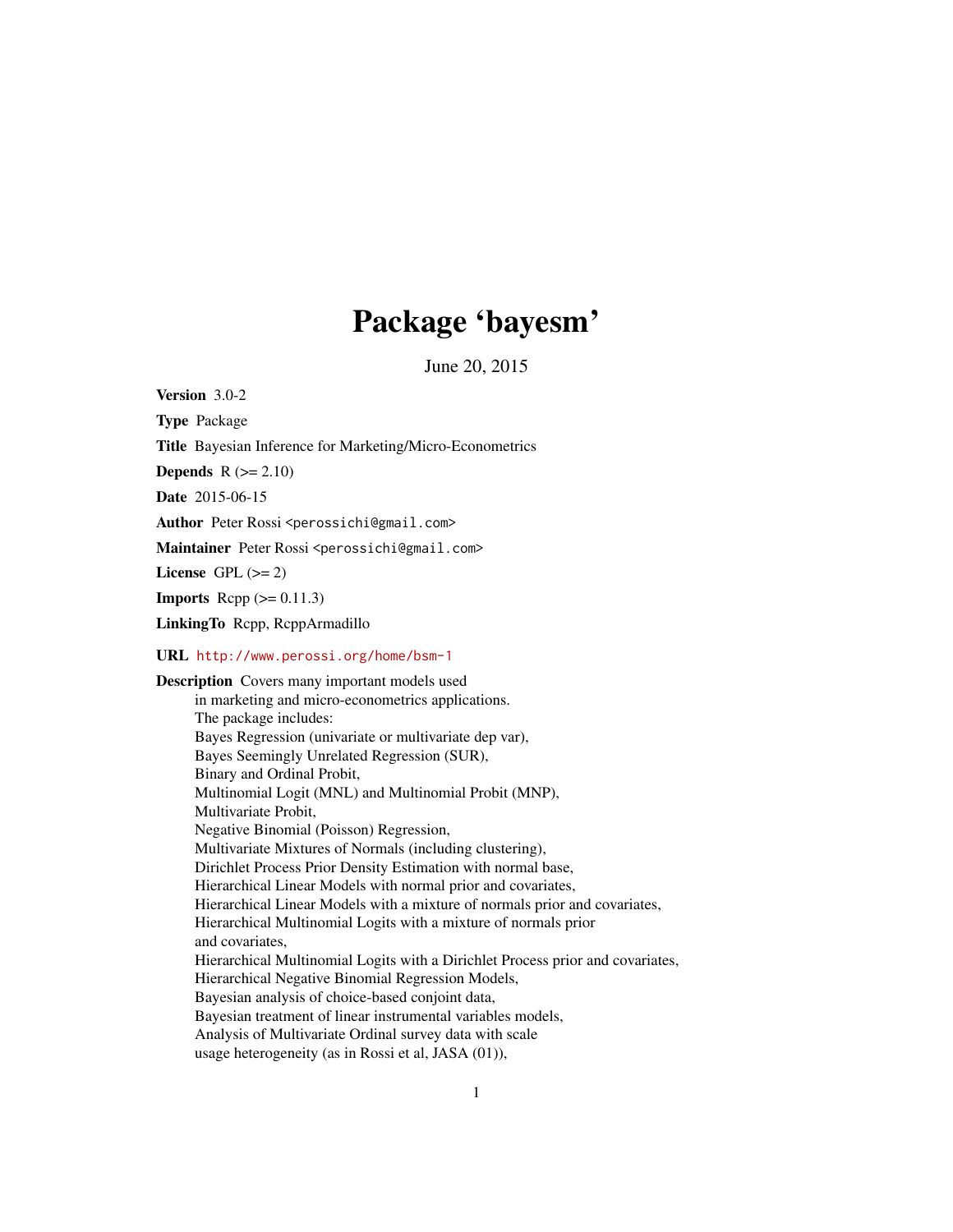Bayesian Analysis of Aggregate Random Coefficient Logit Models as in BLP (see Jiang, Manchanda, Rossi 2009) For further reference, consult our book, Bayesian Statistics and Marketing by Rossi, Allenby and McCulloch (Wiley 2005) and Bayesian Non- and Semi-Parametric Methods and Applications (Princeton U Press 2014).

## NeedsCompilation yes

Repository CRAN

Date/Publication 2015-06-20 08:33:45

# R topics documented:

| 6<br>$\overline{7}$<br>8<br>10<br>12<br>13<br>createX<br>14<br>15<br>$eMixMargDen$<br>18<br>19<br>19<br>21<br>22<br>llmnp<br>23<br>25<br>26<br>27<br>28<br>29<br>30<br>32<br>34<br>35<br>36<br>momMix<br>37<br>38<br>39<br>numEff<br>40<br>43<br>45<br>46<br>47<br>rbiNormGibbs |  |  |  |  |  |  |  |  |  |  |  |  |  |  |  |  | 3  |
|---------------------------------------------------------------------------------------------------------------------------------------------------------------------------------------------------------------------------------------------------------------------------------|--|--|--|--|--|--|--|--|--|--|--|--|--|--|--|--|----|
|                                                                                                                                                                                                                                                                                 |  |  |  |  |  |  |  |  |  |  |  |  |  |  |  |  |    |
|                                                                                                                                                                                                                                                                                 |  |  |  |  |  |  |  |  |  |  |  |  |  |  |  |  |    |
|                                                                                                                                                                                                                                                                                 |  |  |  |  |  |  |  |  |  |  |  |  |  |  |  |  |    |
|                                                                                                                                                                                                                                                                                 |  |  |  |  |  |  |  |  |  |  |  |  |  |  |  |  |    |
|                                                                                                                                                                                                                                                                                 |  |  |  |  |  |  |  |  |  |  |  |  |  |  |  |  |    |
|                                                                                                                                                                                                                                                                                 |  |  |  |  |  |  |  |  |  |  |  |  |  |  |  |  |    |
|                                                                                                                                                                                                                                                                                 |  |  |  |  |  |  |  |  |  |  |  |  |  |  |  |  |    |
|                                                                                                                                                                                                                                                                                 |  |  |  |  |  |  |  |  |  |  |  |  |  |  |  |  |    |
|                                                                                                                                                                                                                                                                                 |  |  |  |  |  |  |  |  |  |  |  |  |  |  |  |  |    |
|                                                                                                                                                                                                                                                                                 |  |  |  |  |  |  |  |  |  |  |  |  |  |  |  |  |    |
|                                                                                                                                                                                                                                                                                 |  |  |  |  |  |  |  |  |  |  |  |  |  |  |  |  |    |
|                                                                                                                                                                                                                                                                                 |  |  |  |  |  |  |  |  |  |  |  |  |  |  |  |  |    |
|                                                                                                                                                                                                                                                                                 |  |  |  |  |  |  |  |  |  |  |  |  |  |  |  |  |    |
|                                                                                                                                                                                                                                                                                 |  |  |  |  |  |  |  |  |  |  |  |  |  |  |  |  |    |
|                                                                                                                                                                                                                                                                                 |  |  |  |  |  |  |  |  |  |  |  |  |  |  |  |  |    |
|                                                                                                                                                                                                                                                                                 |  |  |  |  |  |  |  |  |  |  |  |  |  |  |  |  |    |
|                                                                                                                                                                                                                                                                                 |  |  |  |  |  |  |  |  |  |  |  |  |  |  |  |  |    |
|                                                                                                                                                                                                                                                                                 |  |  |  |  |  |  |  |  |  |  |  |  |  |  |  |  |    |
|                                                                                                                                                                                                                                                                                 |  |  |  |  |  |  |  |  |  |  |  |  |  |  |  |  |    |
|                                                                                                                                                                                                                                                                                 |  |  |  |  |  |  |  |  |  |  |  |  |  |  |  |  |    |
|                                                                                                                                                                                                                                                                                 |  |  |  |  |  |  |  |  |  |  |  |  |  |  |  |  |    |
|                                                                                                                                                                                                                                                                                 |  |  |  |  |  |  |  |  |  |  |  |  |  |  |  |  |    |
|                                                                                                                                                                                                                                                                                 |  |  |  |  |  |  |  |  |  |  |  |  |  |  |  |  |    |
|                                                                                                                                                                                                                                                                                 |  |  |  |  |  |  |  |  |  |  |  |  |  |  |  |  |    |
|                                                                                                                                                                                                                                                                                 |  |  |  |  |  |  |  |  |  |  |  |  |  |  |  |  |    |
|                                                                                                                                                                                                                                                                                 |  |  |  |  |  |  |  |  |  |  |  |  |  |  |  |  |    |
|                                                                                                                                                                                                                                                                                 |  |  |  |  |  |  |  |  |  |  |  |  |  |  |  |  |    |
|                                                                                                                                                                                                                                                                                 |  |  |  |  |  |  |  |  |  |  |  |  |  |  |  |  |    |
|                                                                                                                                                                                                                                                                                 |  |  |  |  |  |  |  |  |  |  |  |  |  |  |  |  |    |
|                                                                                                                                                                                                                                                                                 |  |  |  |  |  |  |  |  |  |  |  |  |  |  |  |  |    |
|                                                                                                                                                                                                                                                                                 |  |  |  |  |  |  |  |  |  |  |  |  |  |  |  |  |    |
|                                                                                                                                                                                                                                                                                 |  |  |  |  |  |  |  |  |  |  |  |  |  |  |  |  |    |
|                                                                                                                                                                                                                                                                                 |  |  |  |  |  |  |  |  |  |  |  |  |  |  |  |  |    |
|                                                                                                                                                                                                                                                                                 |  |  |  |  |  |  |  |  |  |  |  |  |  |  |  |  | 52 |
| 53                                                                                                                                                                                                                                                                              |  |  |  |  |  |  |  |  |  |  |  |  |  |  |  |  |    |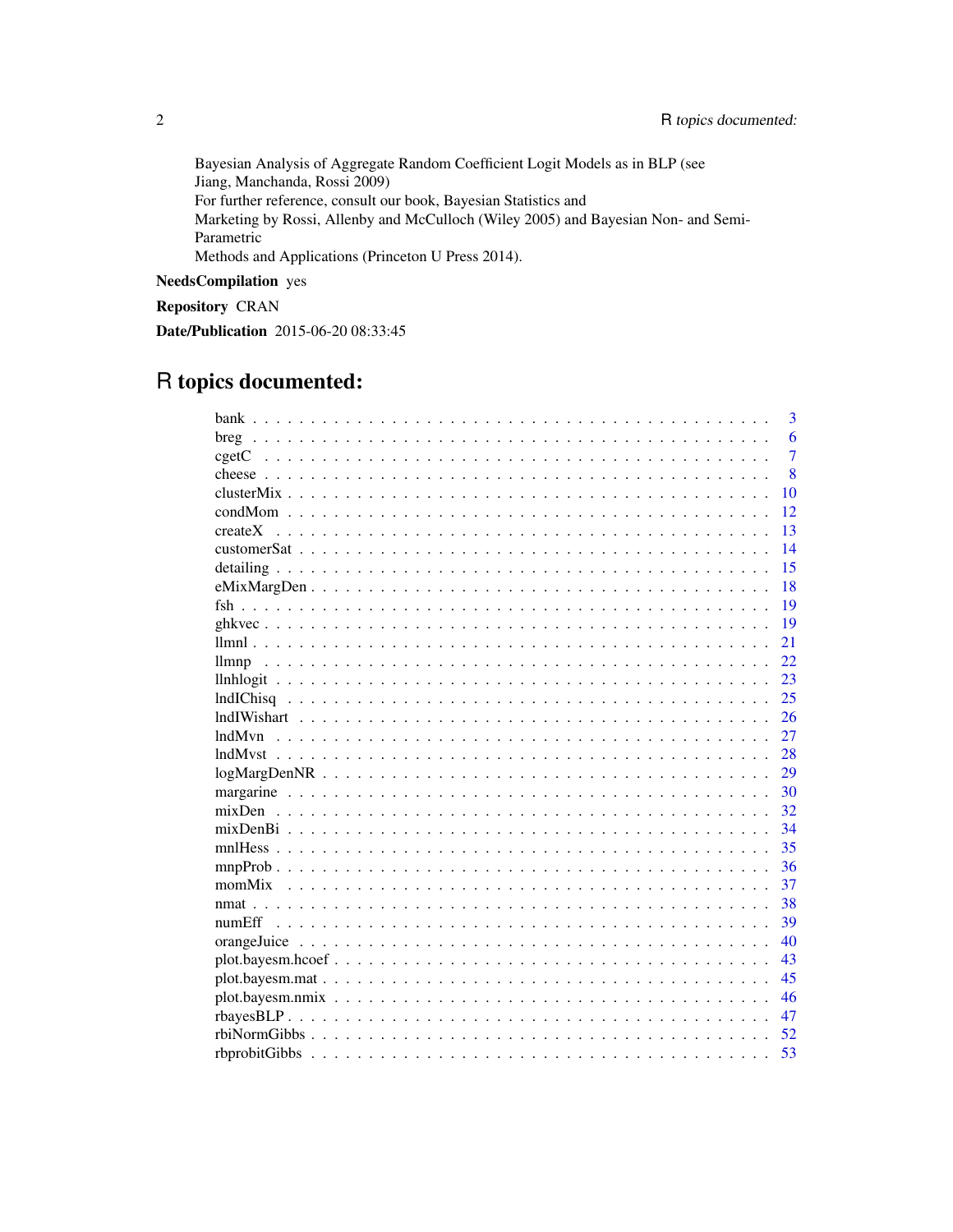<span id="page-2-0"></span>

|       | 55  |
|-------|-----|
|       | 56  |
|       | 60  |
|       | 62  |
|       | 65  |
|       | 68  |
|       | 72  |
|       | 76  |
|       | 79  |
|       | 83  |
|       | 85  |
|       | 87  |
|       | 88  |
|       | 90  |
|       | 92  |
|       | 94  |
|       | 96  |
|       | 97  |
|       | 99  |
|       |     |
|       |     |
|       |     |
|       |     |
|       |     |
|       |     |
|       |     |
|       |     |
|       |     |
|       |     |
|       |     |
|       |     |
|       |     |
| Index | 123 |

bank *Bank Card Conjoint Data of Allenby and Ginter (1995)*

### Description

Data from a conjoint experiment in which two partial profiles of credit cards were presented to 946 respondents. The variable bank\$choiceAtt\$choice indicates which profile was chosen. The profiles are coded as the difference in attribute levels. Thus, a "-1" means the profile coded as a choice of "0" has the attribute. A value of 0 means that the attribute was not present in the comparison.

data on age,income and gender (female=1) are also recorded in bank\$demo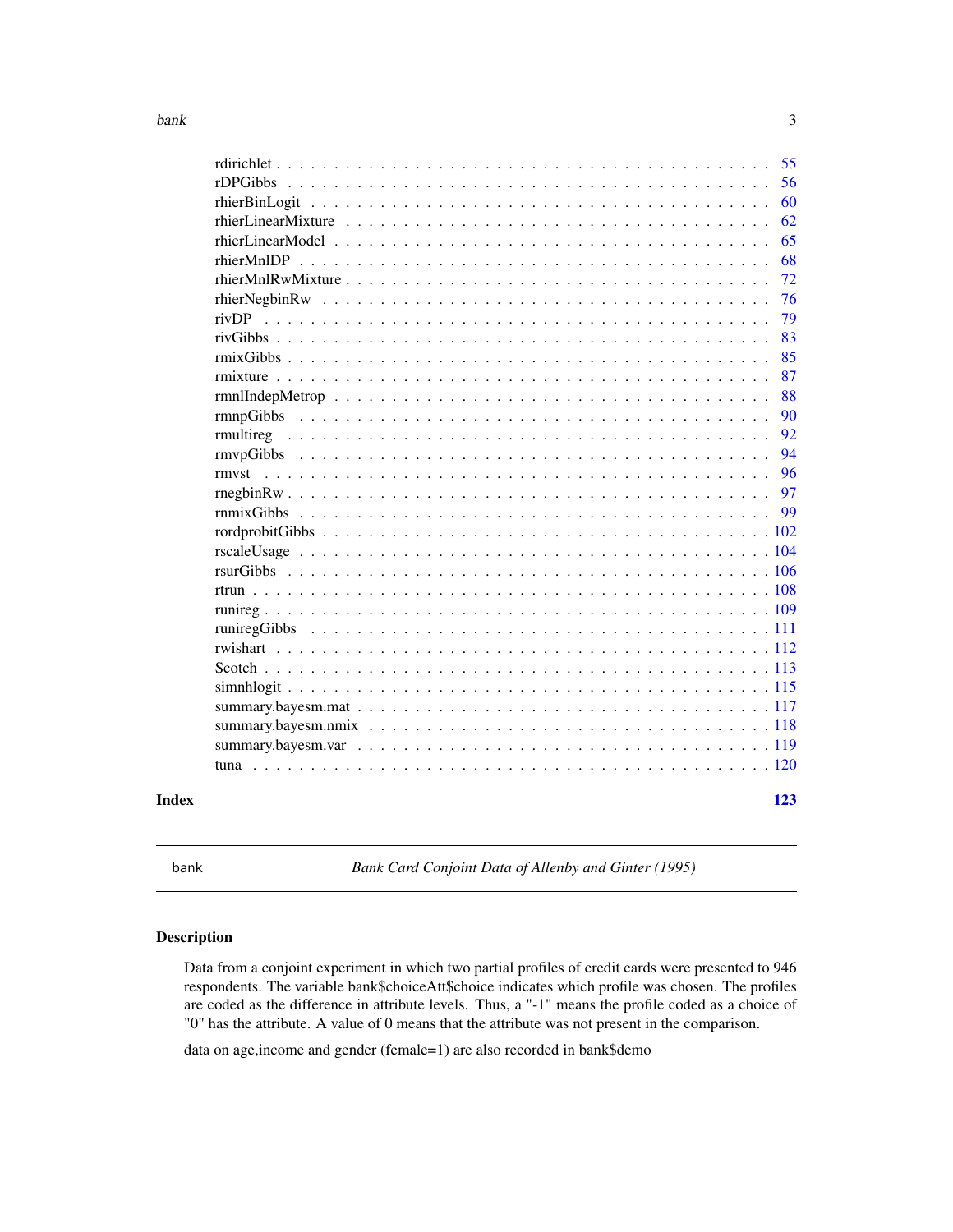#### Usage

data(bank)

#### Format

This R object is a list of two data frames, list(choiceAtt,demo).

List of 2

\$ choiceAtt:'data.frame': 14799 obs. of 16 variables: ... \$ id : int [1:14799] 1 1 1 1 1 1 1 1 1 1 ... \$ choice : int [1:14799] 1 1 1 1 1 1 1 1 0 1 ... \$ Med\_FInt : int [1:14799] 1 1 1 0 0 0 0 0 0 0 ... \$ Low\_FInt : int [1:14799] 0 0 0 0 0 0 0 0 0 0 0 ... \$ Med\_VInt : int [1:14799] 0 0 0 0 0 0 0 0 0 0 . . . \$ Rewrd\_2 : int [1:14799] -1 1 0 0 0 0 0 1 -1 0 . . . \$ Rewrd\_3 : int [1:14799] 0 -1 1 0 0 0 0 0 1 -1 . . . \$ Rewrd\_4 : int [1:14799] 0 0 -1 0 0 0 0 0 0 1 . . . \$ Med\_Fee : int [1:14799] 0 0 0 1 1 -1 -1 0 0 0 . . . \$ Low\_Fee : int [1:14799] 0 0 0 0 0 1 1 0 0 0 . . . \$ Bank\_B : int [1:14799] 0 0 0 -1 1 -1 1 0 0 0 . . . \$ Out\_State : int [1:14799] 0 0 0 0 -1 0 -1 0 0 0 ... \$ Med\_Rebate : int [1:14799] 0 0 0 0 0 0 0 0 0 0 0 ...\$ High\_Rebate : int [1:14799] 0 0 0 0 0 0 0 0 0 0 0  $...$  \$ High CredLine: int [1:14799] 0 0 0 0 0 0 0 -1 -1 -1 ...\$ Long\_Grace : int [1:14799] 0 0 0 0 0 0 0 0 0 0 0 \$ demo :'data.frame': 946 obs. of 4 variables: . . . \$ id : int [1:946] 1 2 3 4 6 7 8 9 10 11

. . . \$ age : int [1:946] 60 40 75 40 30 30 50 50 50 40

. . . \$ income: int [1:946] 20 40 30 40 30 60 50 100 50 40

```
...$ gender: int [1:946] 1 1 0 0 0 0 1 0 0 0
```
#### Details

Each respondent was presented with between 13 and 17 paired comparisons. Thus, this dataset has a panel structure.

### Source

Allenby and Ginter (1995), "Using Extremes to Design Products and Segment Markets," *JMR*, 392- 403.

#### References

Appendix A, *Bayesian Statistics and Marketing* by Rossi, Allenby and McCulloch. <http://www.perossi.org/home/bsm-1>

4 bank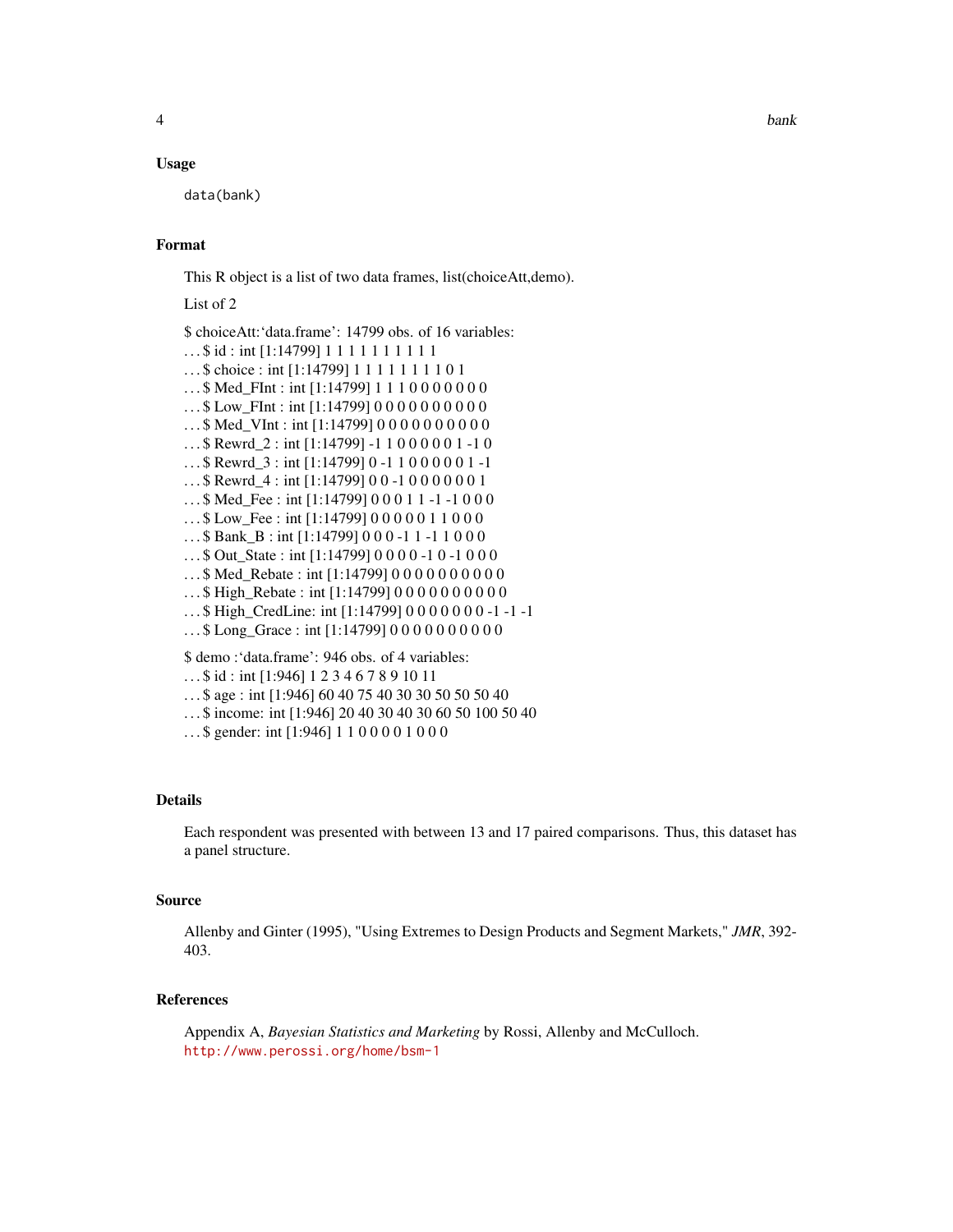#### bank 5 and 5 and 5 and 5 and 5 and 5 and 5 and 5 and 5 and 5 and 5 and 5 and 5 and 5 and 5 and 5 and 5 and 5 and 5 and 5 and 5 and 5 and 5 and 5 and 5 and 5 and 5 and 5 and 5 and 5 and 5 and 5 and 5 and 5 and 5 and 5 and 5

#### Examples

```
data(bank)
cat(" table of Binary Dep Var", fill=TRUE)
print(table(bank$choiceAtt[,2]))
cat(" table of Attribute Variables",fill=TRUE)
mat=apply(as.matrix(bank$choiceAtt[,3:16]),2,table)
print(mat)
cat(" means of Demographic Variables",fill=TRUE)
mat=apply(as.matrix(bank$demo[,2:3]),2,mean)
print(mat)
## example of processing for use with rhierBinLogit
##
if(0)
{
choiceAtt=bank$choiceAtt
Z=bank$demo
## center demo data so that mean of random-effects
## distribution can be interpreted as the average respondent
Z[,1]=rep(1,nrow(Z))
Z[,2]=Z[,2]-mean(Z[,2])
Z[,3]=Z[,3]-mean(Z[,3])
Z[,4]=Z[,4]-mean(Z[,4])
Z=as.matrix(Z)
hh=levels(factor(choiceAtt$id))
nhh=length(hh)
lgtdata=NULL
for (i in 1:nhh) {
y=choiceAtt[choiceAtt[,1]==hh[i],2]
nobs=length(y)
X=as.matrix(choiceAtt[choiceAtt[,1]==hh[i],c(3:16)])
lgtdata[[i]]=list(y=y,X=X)
}
cat("Finished Reading data",fill=TRUE)
fsh()
Data=list(lgtdata=lgtdata,Z=Z)
Mcmc=list(R=10000,sbeta=0.2,keep=20)
set.seed(66)
out=rhierBinLogit(Data=Data,Mcmc=Mcmc)
begin=5000/20
end=10000/20
summary(out$Deltadraw,burnin=begin)
summary(out$Vbetadraw,burnin=begin)
if(0){
```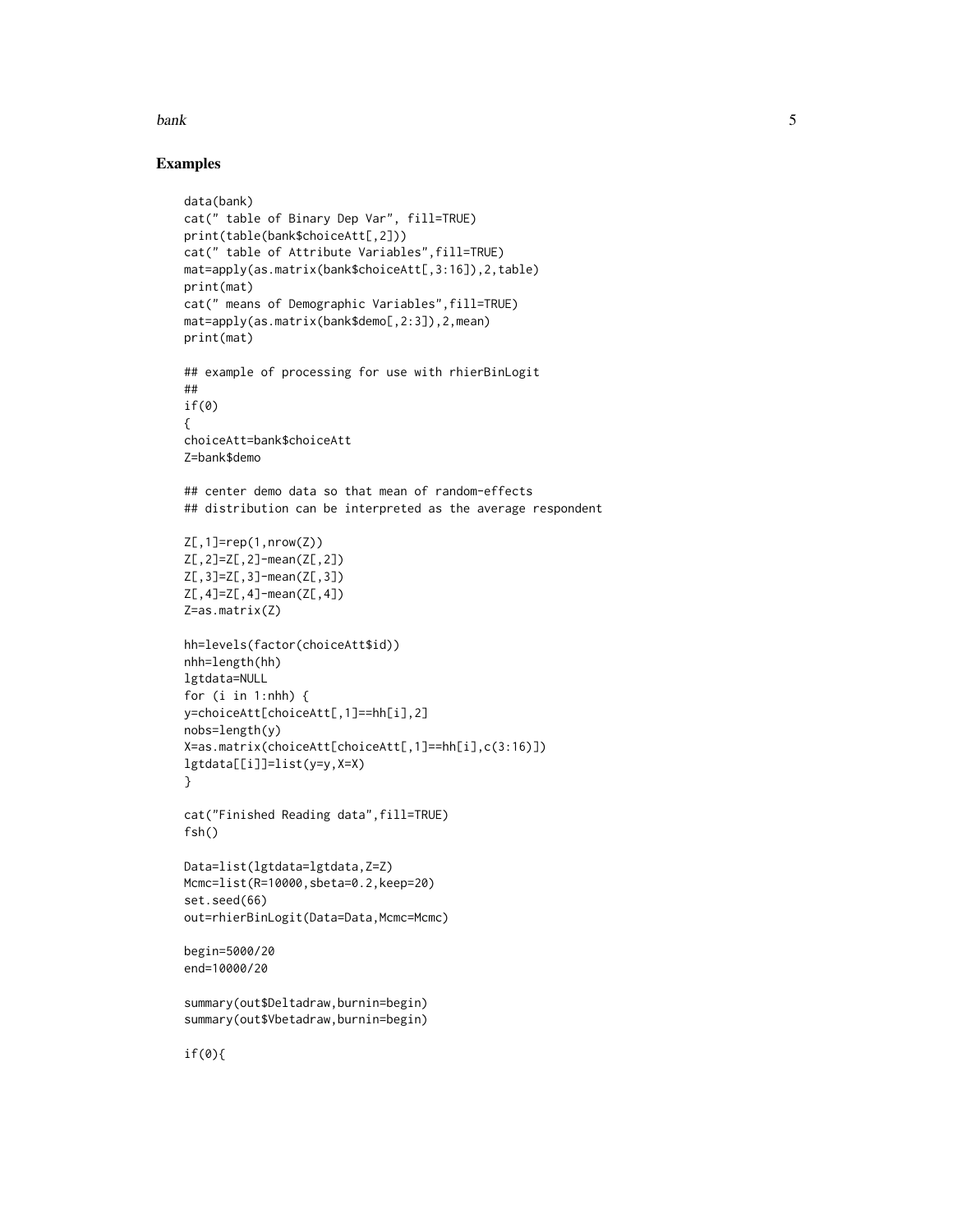<span id="page-5-0"></span>

```
## plotting examples
## plot grand means of random effects distribution (first row of Delta)
index=4*c(0:13)+1
matplot(out$Deltadraw[,index],type="l",xlab="Iterations/20",ylab="",
main="Average Respondent Part-Worths")
## plot hierarchical coefs
plot(out$betadraw)
## plot log-likelihood
plot(out$llike,type="l",xlab="Iterations/20",ylab="",main="Log Likelihood")
}
}
```
breg *Posterior Draws from a Univariate Regression with Unit Error Variance*

#### Description

breg makes one draw from the posterior of a univariate regression (scalar dependent variable) given the error variance = 1.0. A natural conjugate, normal prior is used.

#### Usage

breg(y, X, betabar, A)

### Arguments

| - y     | vector of values of dep variable.                    |
|---------|------------------------------------------------------|
| X       | n (length $(y)$ ) x k Design matrix.                 |
| betabar | k x 1 vector. Prior mean of regression coefficients. |
| A       | Prior precision matrix.                              |

### Details

model:  $y = x'\beta + e$ .  $e \sim N(0, 1)$ .

prior:  $\beta \sim N(betabar, A^{-1}).$ 

### Value

k x 1 vector containing a draw from the posterior distribution.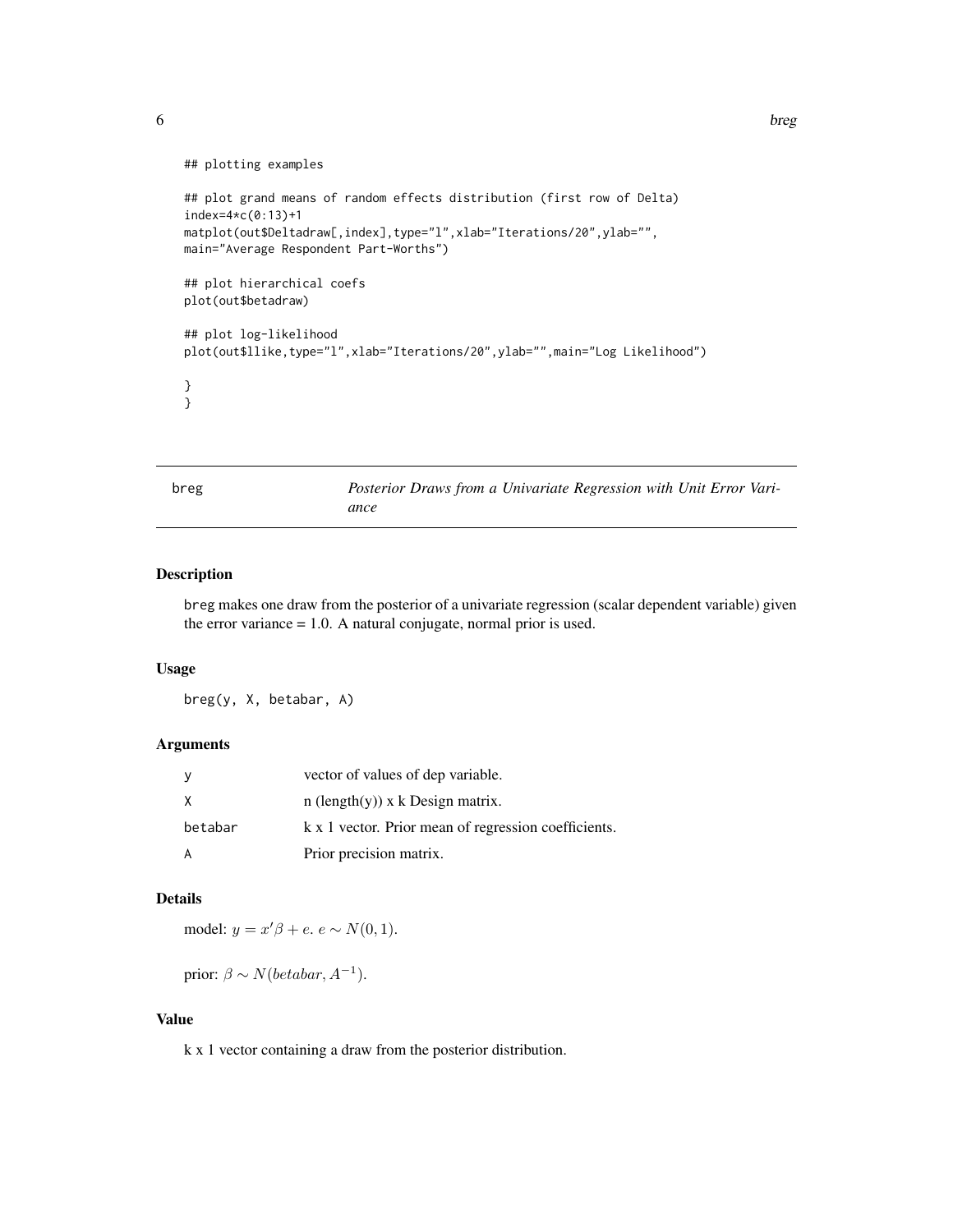<span id="page-6-0"></span> $cgetC$  7

#### Warning

This routine is a utility routine that does not check the input arguments for proper dimensions and type.

In particular, X must be a matrix. If you have a vector for X, coerce it into a matrix with one column

#### Author(s)

Peter Rossi, Anderson School, UCLA, <perossichi@gmail.com>.

#### References

For further discussion, see *Bayesian Statistics and Marketing* by Rossi, Allenby and McCulloch. <http://www.perossi.org/home/bsm-1>

### Examples

#### ##

if(nchar(Sys.getenv("LONG\_TEST")) != 0) {R=1000} else {R=10}

```
## simulate data
set.seed(66)
n=100
X = \text{cbind}(rep(1, n), runif(n)); beta = c(1, 2)y=X%*%beta+rnorm(n)
##
## set prior
A=diag(c(.05,.05)); betabar=c(0,0)
##
## make draws from posterior
betadraw=matrix(double(R*2),ncol=2)
for (rep in 1:R) {betadraw[rep,]=breg(y,X,betabar,A)}
##
## summarize draws
mat=apply(betadraw,2,quantile,probs=c(.01,.05,.5,.95,.99))
mat=rbind(beta,mat); rownames(mat)[1]="beta"; print(mat)
```
cgetC *Obtain A List of Cut-offs for Scale Usage Problems*

#### Description

cgetC obtains a list of censoring points, or cut-offs, used in the ordinal multivariate probit model of Rossi et al (2001). This approach uses a quadratic parameterization of the cut-offs. The model is useful for modeling correlated ordinal data on a scale from 1, ..., k with different scale usage patterns.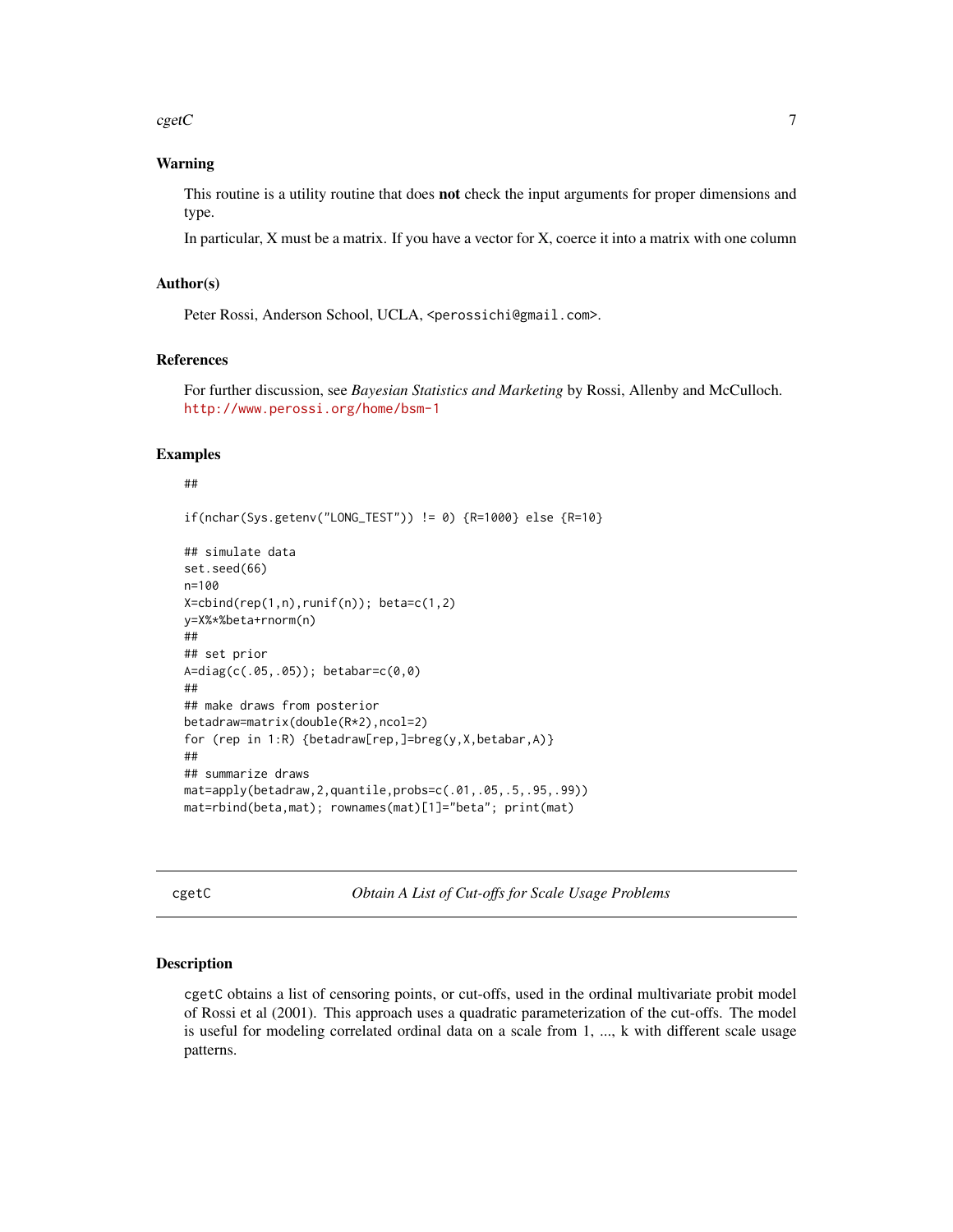### <span id="page-7-0"></span>Usage

cgetC(e, k)

### Arguments

| e | quadratic parameter $(>0$ and less than 1) |
|---|--------------------------------------------|
|   | items are on a scale from $1, \ldots, k$   |

### Value

A vector of k+1 cut-offs.

### Warning

This is a utility function which implements no error-checking.

#### Author(s)

Rob McCulloch and Peter Rossi, Anderson School, UCLA. <perossichi@gmail.com>.

### References

Rossi et al (2001), "Overcoming Scale Usage Heterogeneity," *JASA*96, 20-31.

### See Also

[rscaleUsage](#page-103-1)

### Examples

## cgetC(.1,10)

cheese *Sliced Cheese Data*

### Description

Panel data with sales volume for a package of Borden Sliced Cheese as well as a measure of display activity and price. Weekly data aggregated to the "key" account or retailer/market level.

#### Usage

data(cheese)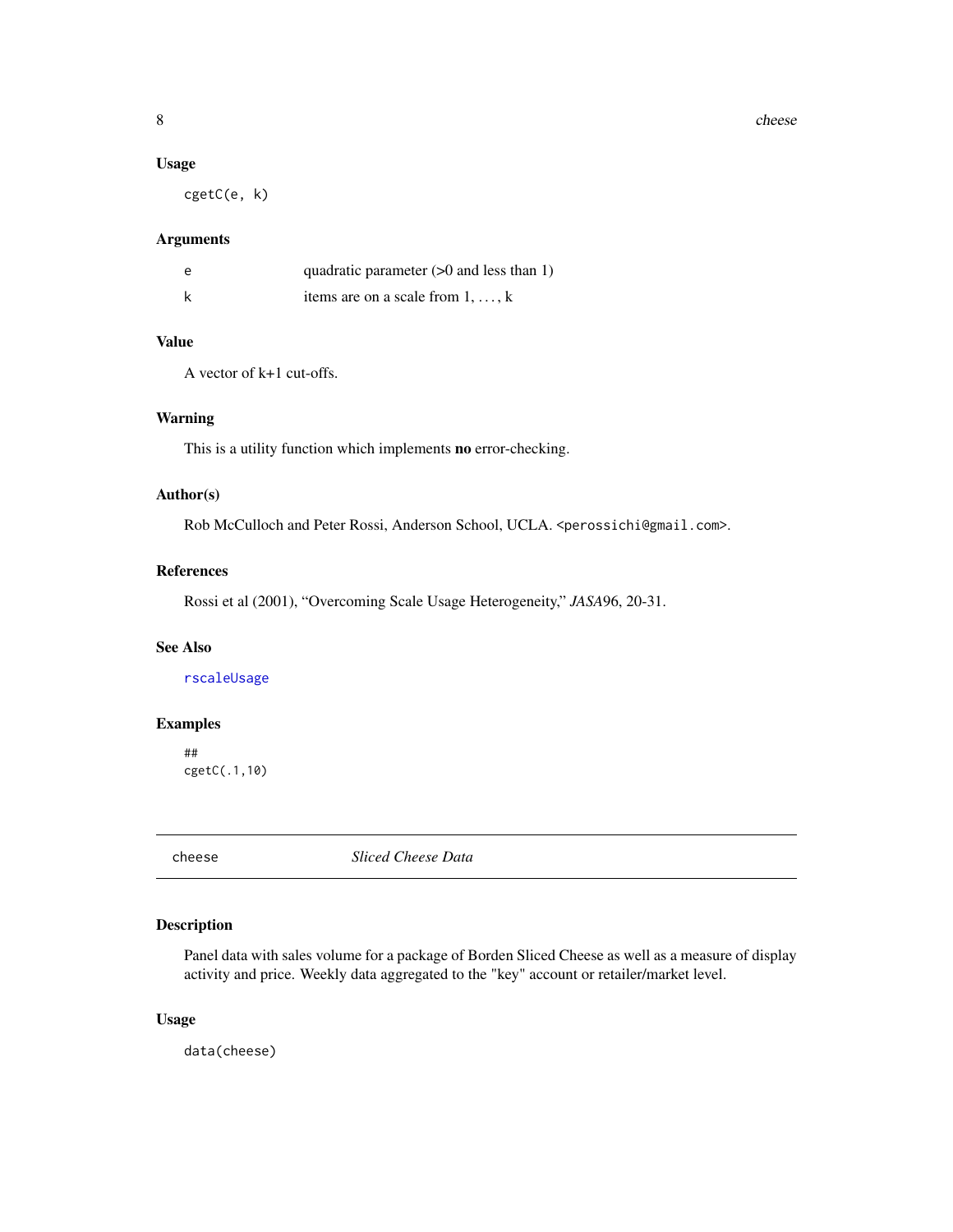#### cheese 9

#### Format

A data frame with 5555 observations on the following 4 variables.

RETAILER a list of 88 retailers

VOLUME unit sales

DISP a measure of display activity – per cent ACV on display

PRICE in \$

### Source

Boatwright et al (1999), "Account-Level Modeling for Trade Promotion," *JASA* 94, 1063-1073.

#### References

Chapter 3, *Bayesian Statistics and Marketing* by Rossi, Allenby and McCulloch. <http://www.perossi.org/home/bsm-1>

#### Examples

```
data(cheese)
cat(" Quantiles of the Variables ",fill=TRUE)
mat=apply(as.matrix(cheese[,2:4]),2,quantile)
print(mat)
##
## example of processing for use with rhierLinearModel
##
if(0)
{
retailer=levels(cheese$RETAILER)
nreg=length(retailer)
nvar=3
regdata=NULL
for (reg in 1:nreg) {
y=log(cheese$VOLUME[cheese$RETAILER==retailer[reg]])
iota=c(rep(1,length(y)))
X=cbind(iota,cheese$DISP[cheese$RETAILER==retailer[reg]],
log(cheese$PRICE[cheese$RETAILER==retailer[reg]]))
regdata[[reg]]=list(y=y,X=X)
}
Z=matrix(c(rep(1,nreg)),ncol=1)
nz=ncol(Z)
##
## run each individual regression and store results
##
lscoef=matrix(double(nreg*nvar),ncol=nvar)
for (reg in 1:nreg) {
coef=lsfit(regdata[[reg]]$X,regdata[[reg]]$y,intercept=FALSE)$coef
if (var(regdata[[reg]]$X[,2])==0) { lscoef[reg,1]=coef[1]; lscoef[reg,3]=coef[2]}
else {lscoef[reg,]=coef }
```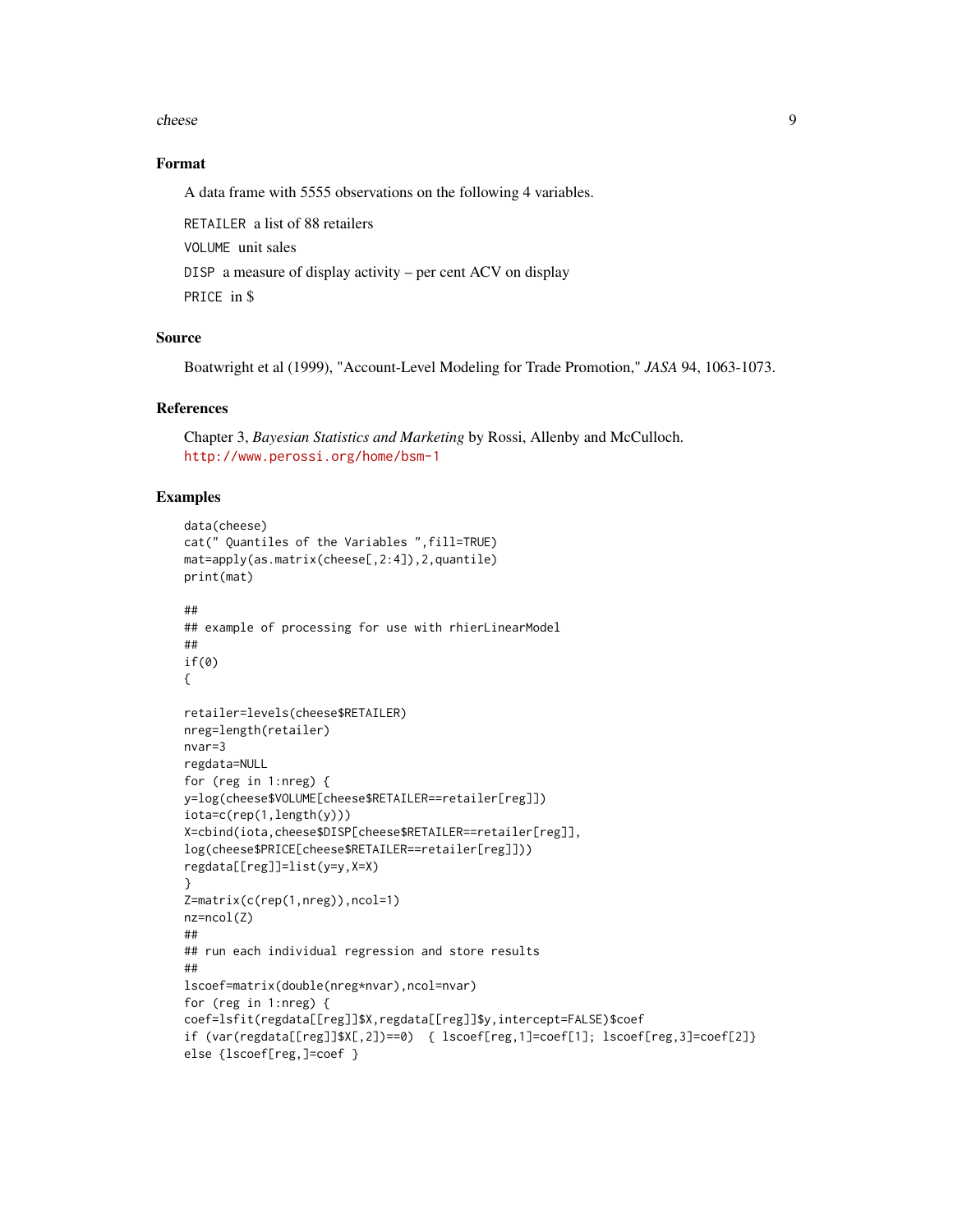```
}
R=2000
Data=list(regdata=regdata,Z=Z)
Mcmc=list(R=R,keep=1)
set.seed(66)
out=rhierLinearModel(Data=Data,Mcmc=Mcmc)
cat("Summary of Delta Draws",fill=TRUE)
summary(out$Deltadraw)
cat("Summary of Vbeta Draws",fill=TRUE)
summary(out$Vbetadraw)
if(0){
#
# plot hier coefs
plot(out$betadraw)
}
}
```
clusterMix *Cluster Observations Based on Indicator MCMC Draws*

### Description

clusterMix uses MCMC draws of indicator variables from a normal component mixture model to cluster observations based on a similarity matrix.

### Usage

clusterMix(zdraw, cutoff = 0.9, SILENT = FALSE, nprint = BayesmConstant.nprint)

### Arguments

| zdraw         | R x nobs array of draws of indicators          |
|---------------|------------------------------------------------|
| cutoff        | cutoff probability for similarity (def: .9)    |
| <b>SILENT</b> | logical flag for silent operation (def: FALSE) |
| nprint        | print every nprint'th draw (def: 100)          |

### Details

Define a similarity matrix, Sim, Sim[i,j]=1 if observations i and j are in same component. Compute the posterior mean of Sim over indicator draws.

Clustering is achieved by two means:

Method A: Find the indicator draw whose similarity matrix minimizes,  $loss(E[Sim]-Sim(z))$ , where loss is absolute deviation.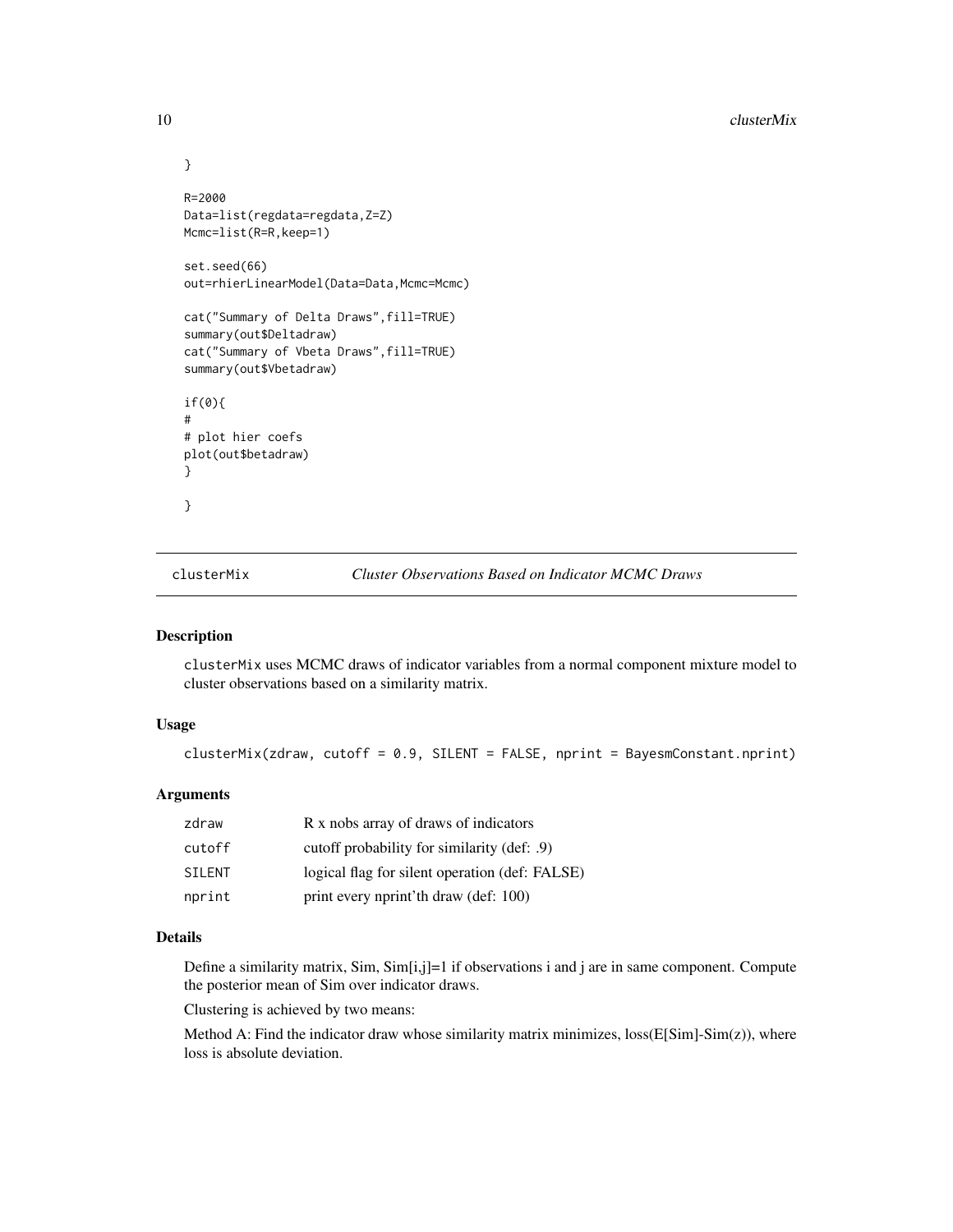#### clusterMix 11

Method B: Define a Similarity matrix by setting any element of  $E[\text{Sim}] = 1$  if  $E[\text{Sim}] > \text{cutoff}$ . Compute the clustering scheme associated with this "windsorized" Similarity matrix.

### Value

| clustera | indicator function for clustering based on method A above |
|----------|-----------------------------------------------------------|
| clusterb | indicator function for clustering based on method B above |

### Warning

This routine is a utility routine that does not check the input arguments for proper dimensions and type.

#### Author(s)

Peter Rossi, Anderson School, UCLA, <perossichi@gmail.com>.

### References

For further discussion, see *Bayesian Statistics and Marketing* by Rossi, Allenby and McCulloch Chapter 3.

<http://www.perossi.org/home/bsm-1>

#### See Also

[rnmixGibbs](#page-98-1)

#### Examples

```
##
if(nchar(Sys.getenv("LONG_TEST")) != 0)
{
## simulate data from mixture of normals
n=500
pvec=c(.5,.5)mu1=c(2,2)mu2=c(-2,-2)
Sigma1=matrix(c(1,.5,.5,1),ncol=2)
Sigma2=matrix(c(1,.5,.5,1),ncol=2)
comps=NULL
comps[[1]]=list(mu1,backsolve(chol(Sigma1),diag(2)))
comps[[2]]=list(mu2,backsolve(chol(Sigma2),diag(2)))
dm=rmixture(n,pvec,comps)
## run MCMC on normal mixture
R=2000
Data=list(y=dm$x)
ncomp=2
Prior=list(ncomp=ncomp,a=c(rep(100,ncomp)))
Mcmc=list(R=R,keep=1)
out=rnmixGibbs(Data=Data,Prior=Prior,Mcmc=Mcmc)
begin=500
```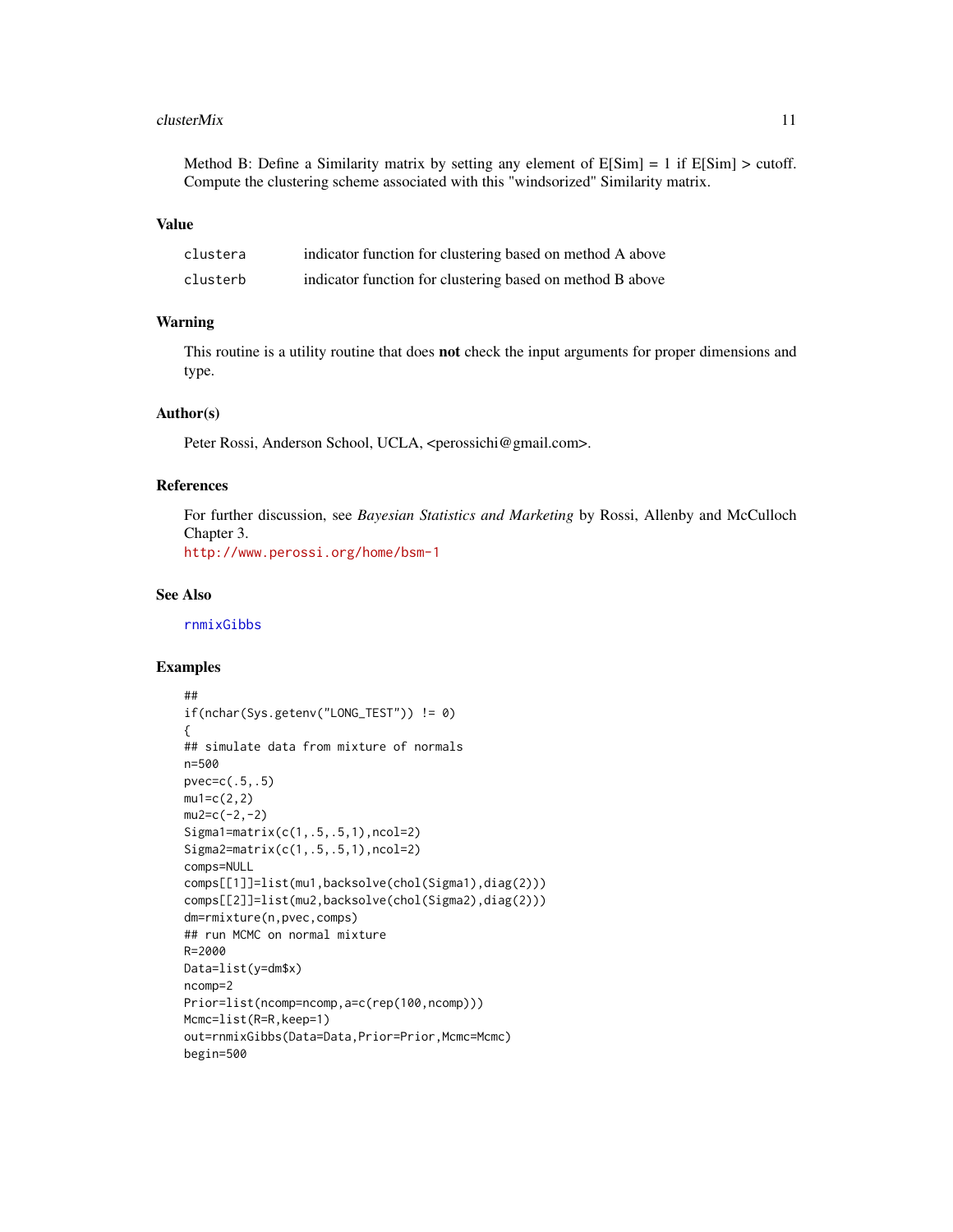#### <span id="page-11-0"></span>12 condMom

```
end=R
## find clusters
outclusterMix=clusterMix(out$nmix$zdraw[begin:end,])
##
## check on clustering versus "truth"
## note: there could be switched labels
##
table(outclusterMix$clustera,dm$z)
table(outclusterMix$clusterb,dm$z)
}
##
```

| condMom | Computes Conditional Mean/Var of One Element of MVN given All |
|---------|---------------------------------------------------------------|
|         | <i>Others</i>                                                 |

### Description

condMom compute moments of conditional distribution of ith element of normal given all others.

### Usage

condMom(x, mu, sigi, i)

### Arguments

| X    | vector of values to condition on - ith element not used |
|------|---------------------------------------------------------|
| mu   | $length(x)$ mean vector                                 |
| sigi | $length(x)$ dim inverse of covariance matrix            |
|      | conditional distribution of ith element                 |

### Details

 $x \sim MVN(mu, sigi^{-1}).$ 

condMom computes moments of  $x_i$  given  $x_{-i}$ .

### Value

a list containing:

| cmean | cond mean     |
|-------|---------------|
| cvar  | cond variance |

### Warning

This routine is a utility routine that does not check the input arguments for proper dimensions and type.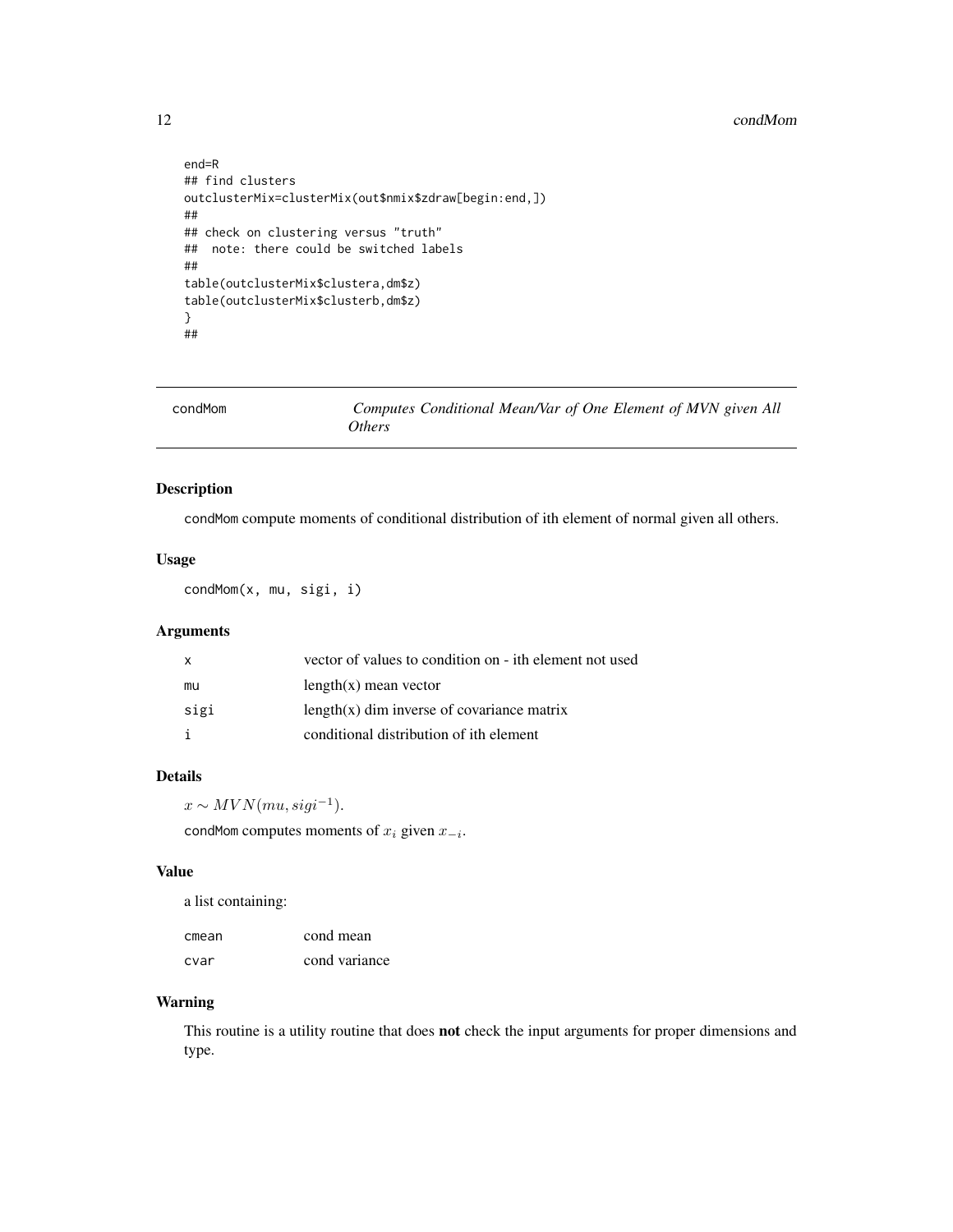#### <span id="page-12-0"></span> $\text{create}X$  13

#### Author(s)

Peter Rossi, Anderson School, UCLA, <perossichi@gmail.com>.

### References

For further discussion, see *Bayesian Statistics and Marketing* by Rossi, Allenby and McCulloch. <http://www.perossi.org/home/bsm-1>

### Examples

```
##
sig=matrix(c(1,.5,.5,.5,1,.5,.5,.5,1),ncol=3)
sigi=chol2inv(chol(sig))
mu=c(1,2,3)x=c(1,1,1)
condMom(x,mu,sigi,2)
```
<span id="page-12-1"></span>createX *Create X Matrix for Use in Multinomial Logit and Probit Routines*

#### Description

createX makes up an X matrix in the form expected by Multinomial Logit ([rmnlIndepMetrop](#page-87-1) and [rhierMnlRwMixture](#page-71-1)) and Probit ([rmnpGibbs](#page-89-1) and [rmvpGibbs](#page-93-1)) routines. Requires an array of alternative specific variables and/or an array of "demographics" or variables constant across alternatives which may vary across choice occasions.

#### Usage

 $createX(p, na, nd, Xa, Xd, INT = TRUE, DIFF = FALSE, base = p)$ 

### Arguments

| p           | integer - number of choice alternatives                                                                             |
|-------------|---------------------------------------------------------------------------------------------------------------------|
| na          | integer - number of alternative-specific vars in Xa                                                                 |
| nd          | integer - number of non-alternative specific vars                                                                   |
| Xa          | n x p*na matrix of alternative-specific vars                                                                        |
| Xd          | n x nd matrix of non-alternative specific vars                                                                      |
| <b>INT</b>  | logical flag for inclusion of intercepts                                                                            |
| <b>DIFF</b> | logical flag for differencing wrt to base alternative                                                               |
| base        | integer - index of base choice alternative note: na,nd,Xa,Xd can be NULL to<br>indicate lack of Xa or Xd variables. |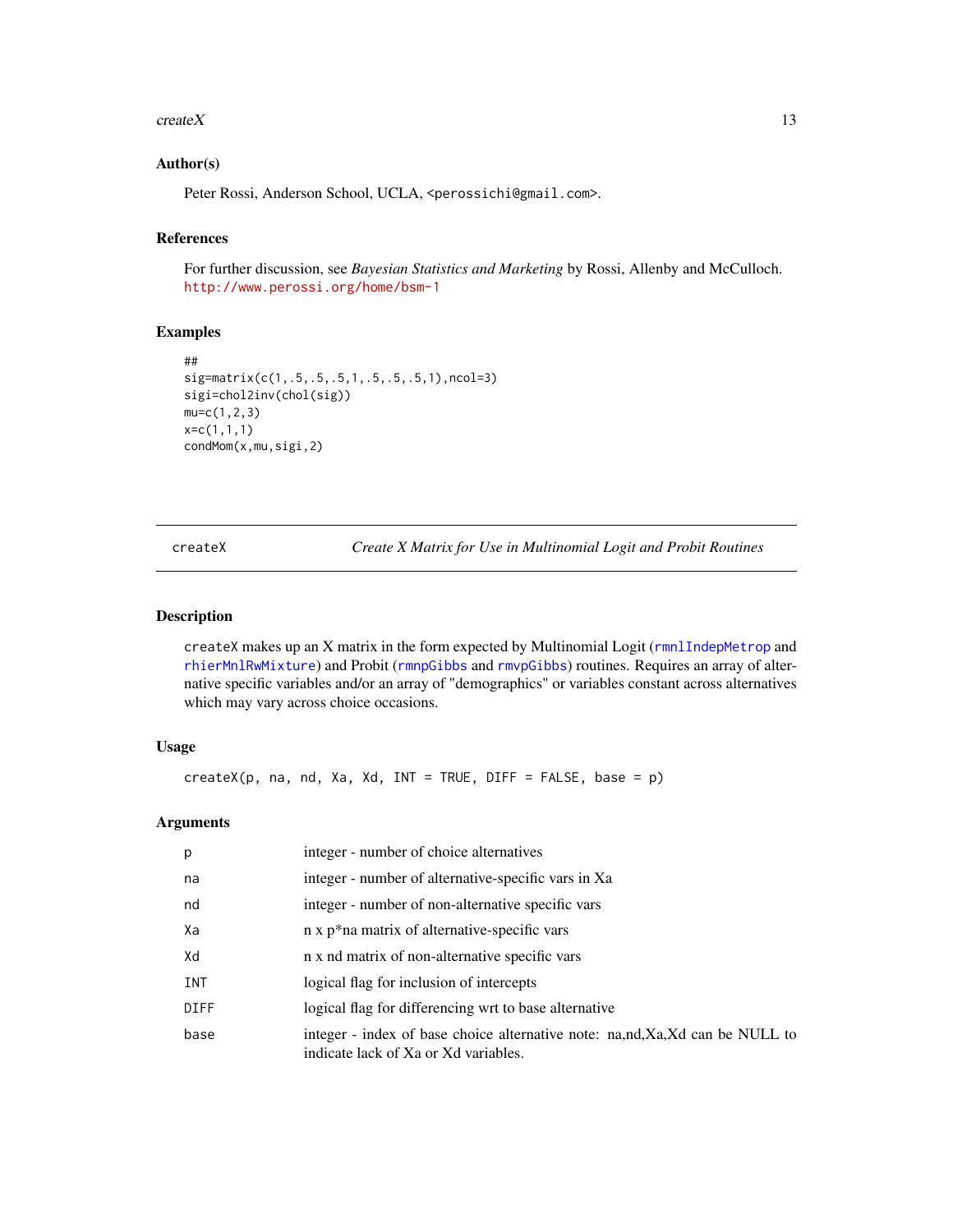### <span id="page-13-0"></span>Value

X matrix –  $n*(p-DIFF)$  x  $[(INT+nd)*(p-1) + na]$  matrix.

### Note

[rmnpGibbs](#page-89-1) assumes that the base alternative is the default.

### Author(s)

Peter Rossi, Anderson School, UCLA, <perossichi@gmail.com>.

### References

For further discussion, see *Bayesian Statistics and Marketing* by Rossi, Allenby and McCulloch. <http://www.perossi.org/home/bsm-1>

### See Also

[rmnlIndepMetrop](#page-87-1), [rmnpGibbs](#page-89-1)

#### Examples

```
na=2; nd=1; p=3
vec=c(1,1.5,.5,2,3,1,3,4.5,1.5)
Xa=matrix(vec,byrow=TRUE,ncol=3)
Xa=cbind(Xa,-Xa)
Xd=matrix(c(-1,-2,-3),ncol=1)
createX(p=p,na=na,nd=nd,Xa=Xa,Xd=Xd)
createX(p=p,na=na,nd=nd,Xa=Xa,Xd=Xd,base=1)
createX(p=p,na=na,nd=nd,Xa=Xa,Xd=Xd,DIFF=TRUE)
createX(p=p,na=na,nd=nd,Xa=Xa,Xd=Xd,DIFF=TRUE,base=2)
createX(p=p,na=na,nd=NULL,Xa=Xa,Xd=NULL)
createX(p=p,na=NULL,nd=nd,Xa=NULL,Xd=Xd)
```
customerSat *Customer Satisfaction Data*

### Description

Responses to a satisfaction survey for a Yellow Pages advertising product. All responses are on a 10 point scale from 1 to 10 (10 is "Excellent" and 1 is "Poor")

#### Usage

data(customerSat)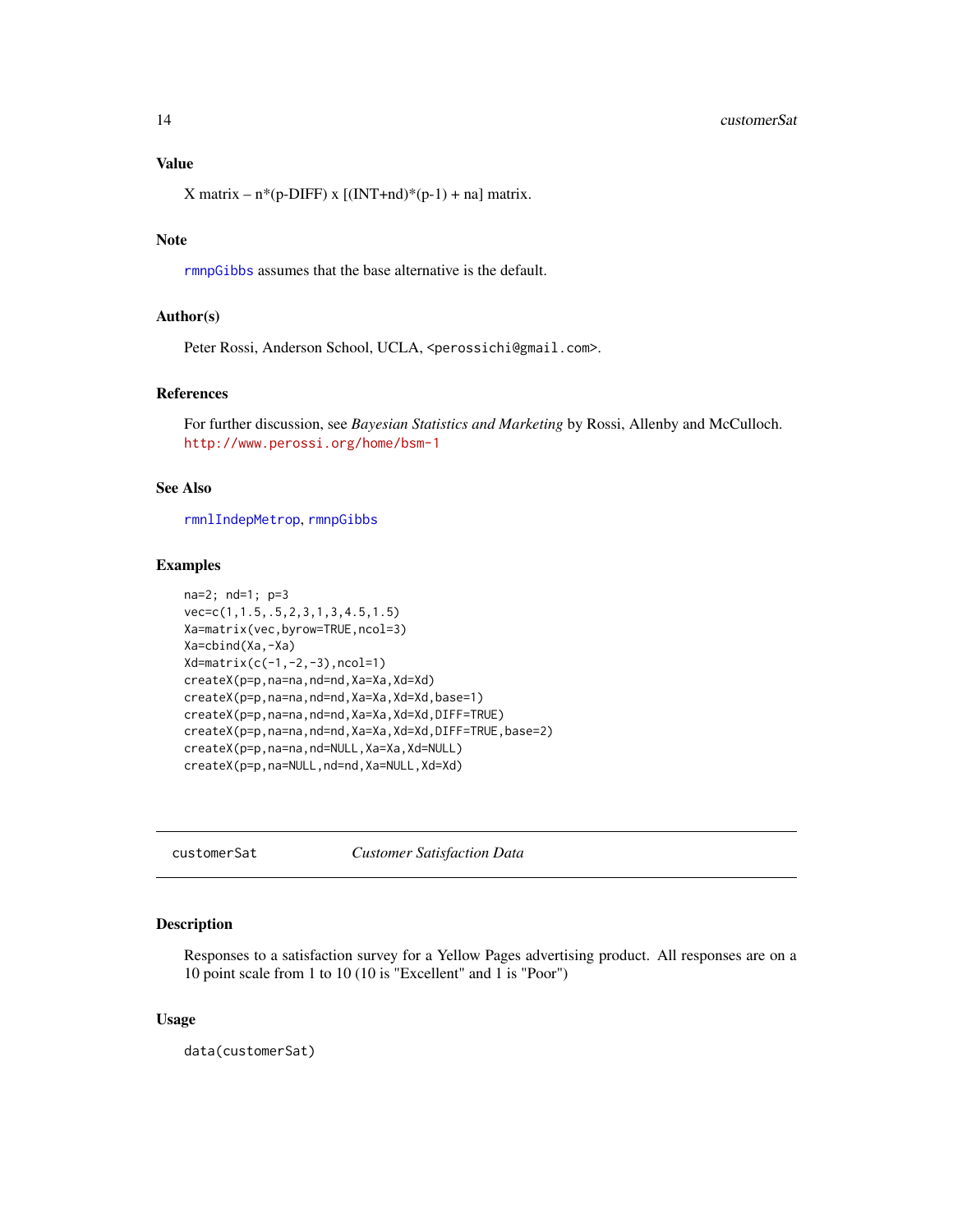#### <span id="page-14-0"></span>detailing the state of the state of the state of the state of the state of the state of the state of the state of the state of the state of the state of the state of the state of the state of the state of the state of the

### Format

A data frame with 1811 observations on the following 10 variables.

- q1 Overall Satisfaction
- q2 Setting Competitive Prices
- q3 Holding Price Increase to a Minimum
- q4 Appropriate Pricing given Volume
- q5 Demonstrating Effectiveness of Purchase
- q6 Reach a Large # of Customers
- q7 Reach of Advertising
- q8 Long-term Exposure
- q9 Distribution
- q10 Distribution to Right Geographic Areas

#### Source

Rossi et al (2001), "Overcoming Scale Usage Heterogeneity," *JASA* 96, 20-31.

### References

Case Study 3, *Bayesian Statistics and Marketing* by Rossi et al. <http://www.perossi.org/home/bsm-1>

#### Examples

```
data(customerSat)
apply(as.matrix(customerSat),2,table)
```
detailing *Physician Detailing Data from Manchanda et al (2004)*

#### Description

Monthly data on detailing (sales calls) on 1000 physicians. 23 mos of data for each physician. Includes physician covariates. Dependent variable (scripts) is the number of new prescriptions ordered by the physician for the drug detailed.

#### Usage

data(detailing)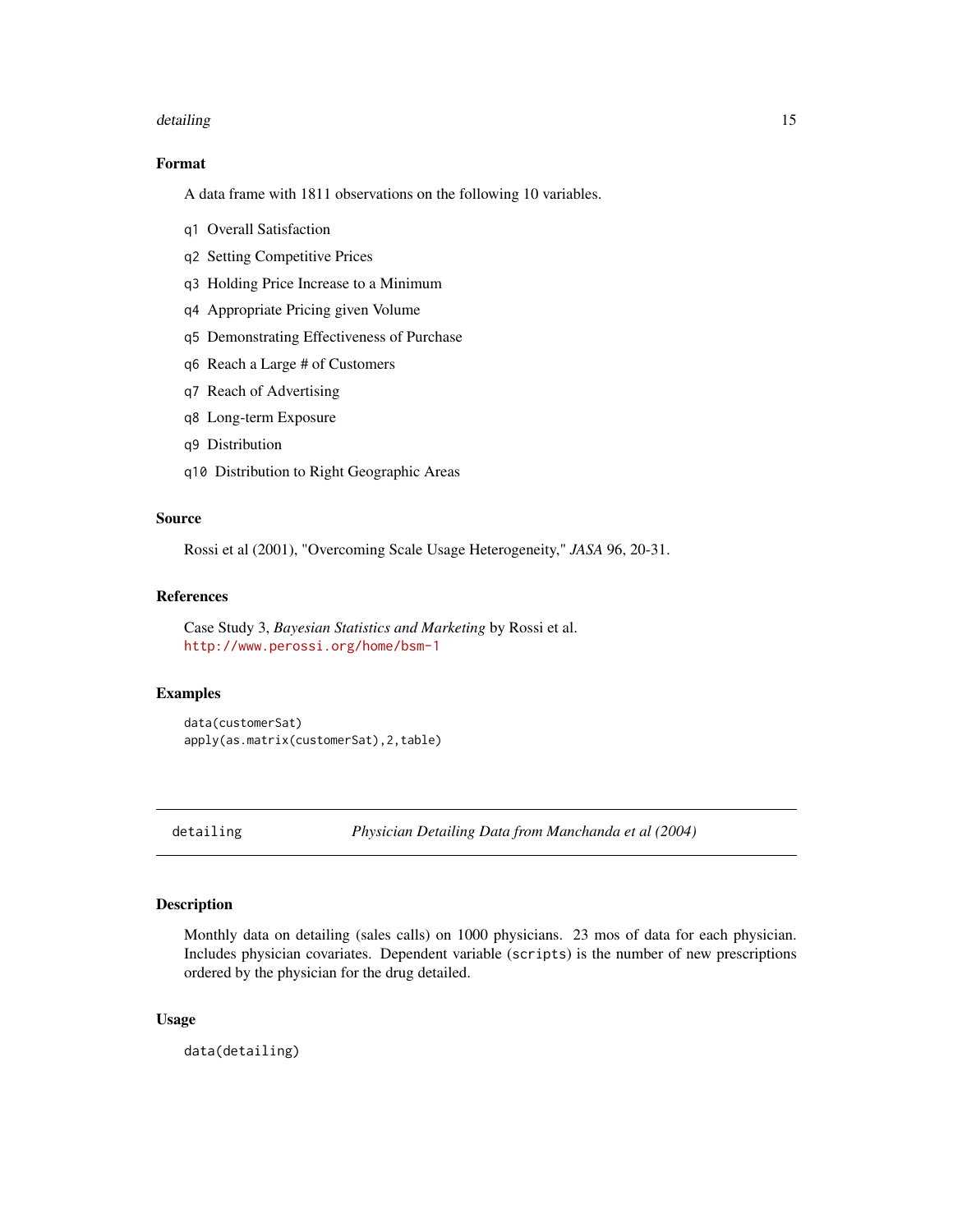#### 16 detailing the contract of the contract of the contract of the contract of the contract of the contract of the contract of the contract of the contract of the contract of the contract of the contract of the contract of t

#### Format

This R object is a list of two data frames, list(counts,demo).

List of 2:

\$ counts:'data.frame': 23000 obs. of 4 variables:

... \$ id : int [1:23000] 1 1 1 1 1 1 1 1 1 1

. . . \$ scripts : int [1:23000] 3 12 3 6 5 2 5 1 5 3

. . . \$ detailing : int [1:23000] 1 1 1 2 1 0 2 2 1 1

. . . \$ lagged\_scripts: int [1:23000] 4 3 12 3 6 5 2 5 1 5

\$ demo :'data.frame': 1000 obs. of 4 variables:

. . . \$ id : int [1:1000] 1 2 3 4 5 6 7 8 9 10

- . . . \$ generalphys : int [1:1000] 1 0 1 1 0 1 1 1 1 1
- ...\$ specialist: int [1:1000] 0 1 0 0 1 0 0 0 0 0 0

. . . \$ mean\_samples: num [1:1000] 0.722 0.491 0.339 3.196 0.348

#### Details

generalphys is dummy for if doctor is a "general practitioner," specialist is dummy for if the physician is a specialist in the theraputic class for which the drug is intended, mean\_samples is the mean number of free drug samples given the doctor over the sample.

#### Source

Manchanda, P., P. K. Chintagunta and P. E. Rossi (2004), "Response Modeling with Non-Random Marketing Mix Variables," *Journal of Marketing Research* 41, 467-478.

#### Examples

```
data(detailing)
cat(" table of Counts Dep Var", fill=TRUE)
print(table(detailing$counts[,2]))
cat(" means of Demographic Variables",fill=TRUE)
mat=apply(as.matrix(detailing$demo[,2:4]),2,mean)
print(mat)
##
## example of processing for use with rhierNegbinRw
##
if(0)
{
data(detailing)
counts = detailing$counts
Z = detailing$demo
# Construct the Z matrix
Z[, 1] = 1Z[,2]=Z[,2]-mean(Z[,2])
Z[,3]=Z[,3]-mean(Z[,3])
Z[,4]=Z[,4]-mean(Z[,4])
Z=as.matrix(Z)
id=levels(factor(counts$id))
```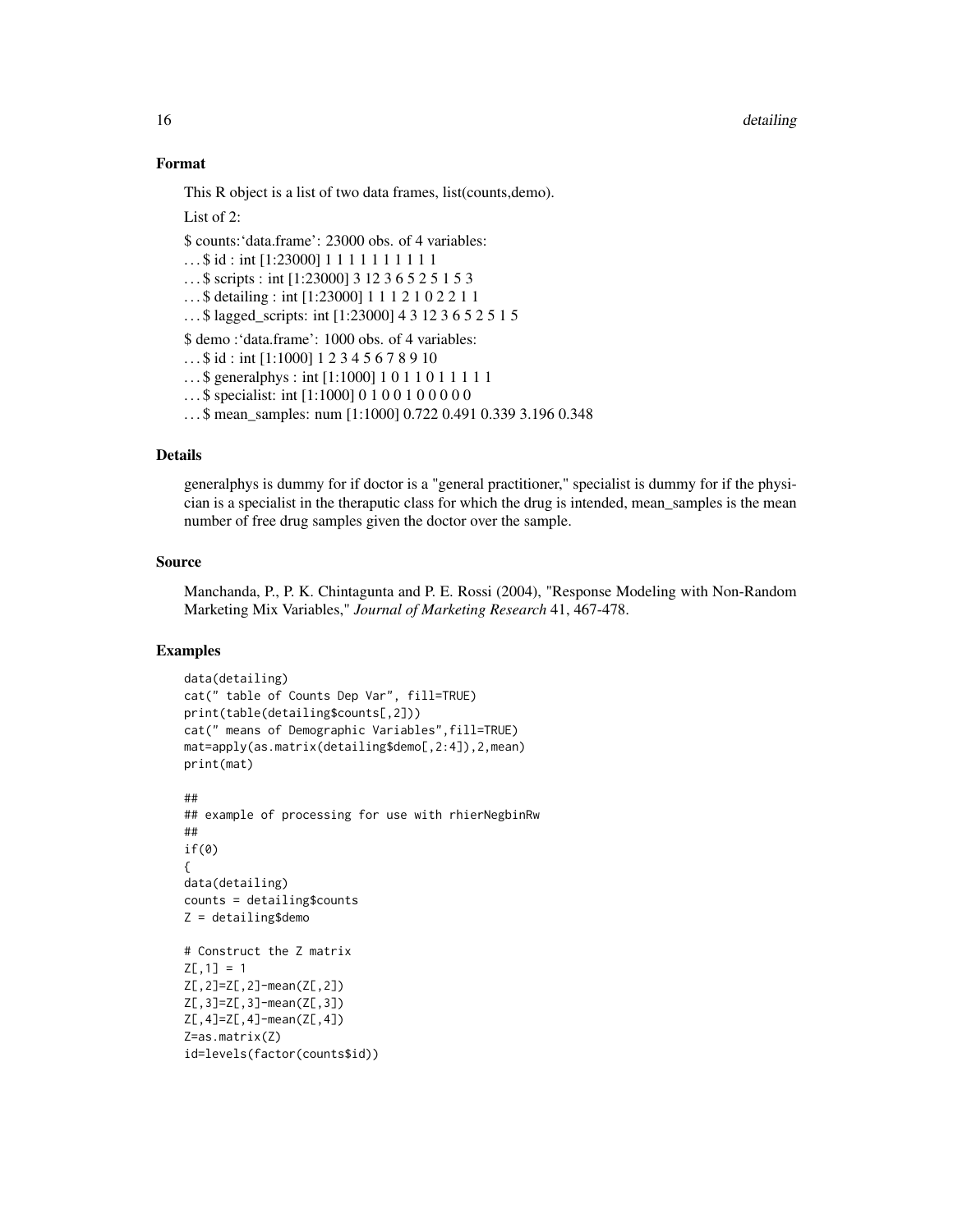#### detailing the state of the state of the state of the state of the state of the state of the state of the state of the state of the state of the state of the state of the state of the state of the state of the state of the

```
nreg=length(id)
nobs = nrow(counts$id)
regdata=NULL
for (i in 1:nreg) {
   X = \text{counts}[\text{counts}[, 1] == \text{id}[i], c(3:4)]X = \text{cbind}(\text{rep}(1, \text{nrow}(X)), X)y = \text{counts}[\text{counts}[, 1] == \text{id}[i], 2]X = as_matrix(X)regdata[[i]]=list(X=X, y=y)
}
nvar=ncol(X) # Number of X variables
nz=ncol(Z) # Number of Z variables
rm(detailing,counts)
cat("Finished Reading data",fill=TRUE)
fsh()
Data = list(regdata=regdata, Z=Z)
deltabar = matrix(rep(0,nvar*nz),nrow=nz)
Vdelta = 0.01 \times diag(nz)nu = nvar+3V = 0.01*diag(nvar)a = 0.5b = 0.1Prior = list(deltabar=deltabar, Vdelta=Vdelta, nu=nu, V=V, a=a, b=b)
R = 10000keep =1
s_beta=2.93/sqrt(nvar)
s_alpha=2.93
c=2Mcmc = list(R=R, keep = keep, s_beta=s_beta, s_alpha=s_alpha, c=c)
out = rhierNegbinRw(Data, Prior, Mcmc)
# Unit level mean beta parameters
Mbeta = matrix(rep(0,nreg*nvar),nrow=nreg)
ndraws = length(out$alphadraw)
for (i in 1:nreg) { Mbeta[i,] = rowSums(out$Betadraw[i, , ])/ndraws }
cat(" Deltadraws ",fill=TRUE)
summary(out$Deltadraw)
cat(" Vbetadraws ",fill=TRUE)
summary(out$Vbetadraw)
cat(" alphadraws ",fill=TRUE)
summary(out$alphadraw)
if(0){
## plotting examples
plot(out$betadraw)
plot(out$alphadraw)
plot(out$Deltadraw)
}
}
```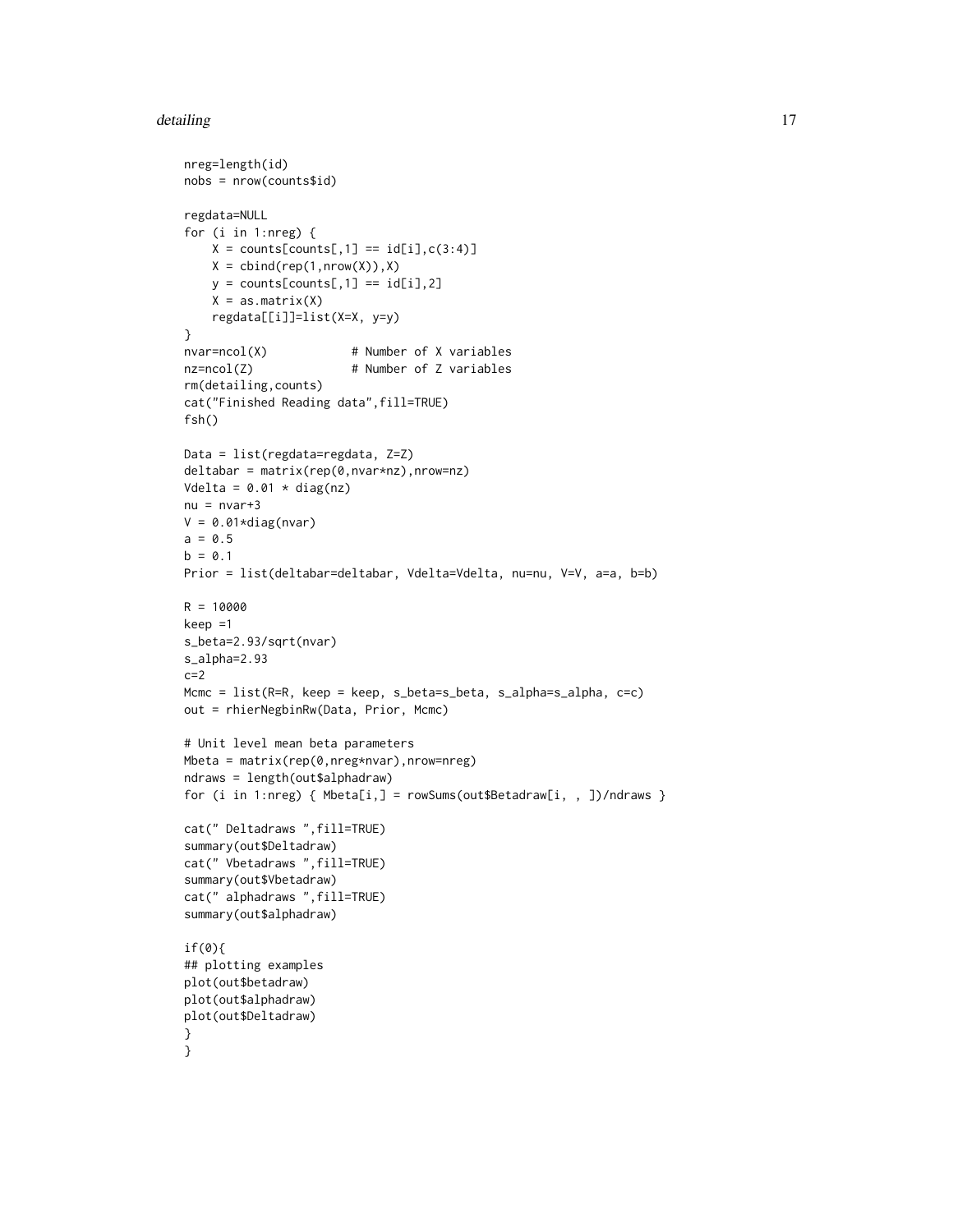<span id="page-17-0"></span>eMixMargDen *Compute Marginal Densities of A Normal Mixture Averaged over MCMC Draws*

### **Description**

eMixMargDen assumes that a multivariate mixture of normals has been fitted via MCMC (using rnmixGibbs). For each MCMC draw, the marginal densities for each component in the multivariate mixture are computed on a user-supplied grid and then averaged over draws.

#### Usage

eMixMargDen(grid, probdraw, compdraw)

#### Arguments

| grid     | array of grid points, grid[,i] are ordinates for ith dimension of the density |
|----------|-------------------------------------------------------------------------------|
| probdraw | array - each row of which contains a draw of probabilities of mixture comp    |
| compdraw | list of lists of draws of mixture comp moments                                |

#### Details

length(compdraw) is number of MCMC draws. compdraw[[i]] is a list draws of mu and inv Chol root for each of mixture components. compdraw[[i]][[j]] is jth component. compdraw[[i]][[j]]\$mu is mean vector; compdraw[[i]][[j]]\$rooti is the UL decomp of  $\Sigma^{-1}$ .

### Value

an array of the same dimension as grid with density values.

#### Warning

This routine is a utility routine that does not check the input arguments for proper dimensions and type. To avoid errors, call with output from [rnmixGibbs](#page-98-1).

### Author(s)

Peter Rossi, Anderson School, UCLA, <perossichi@gmail.com>.

#### References

For further discussion, see *Bayesian Statistics and Marketing* by Rossi, Allenby and McCulloch. <http://www.perossi.org/home/bsm-1>

#### See Also

[rnmixGibbs](#page-98-1)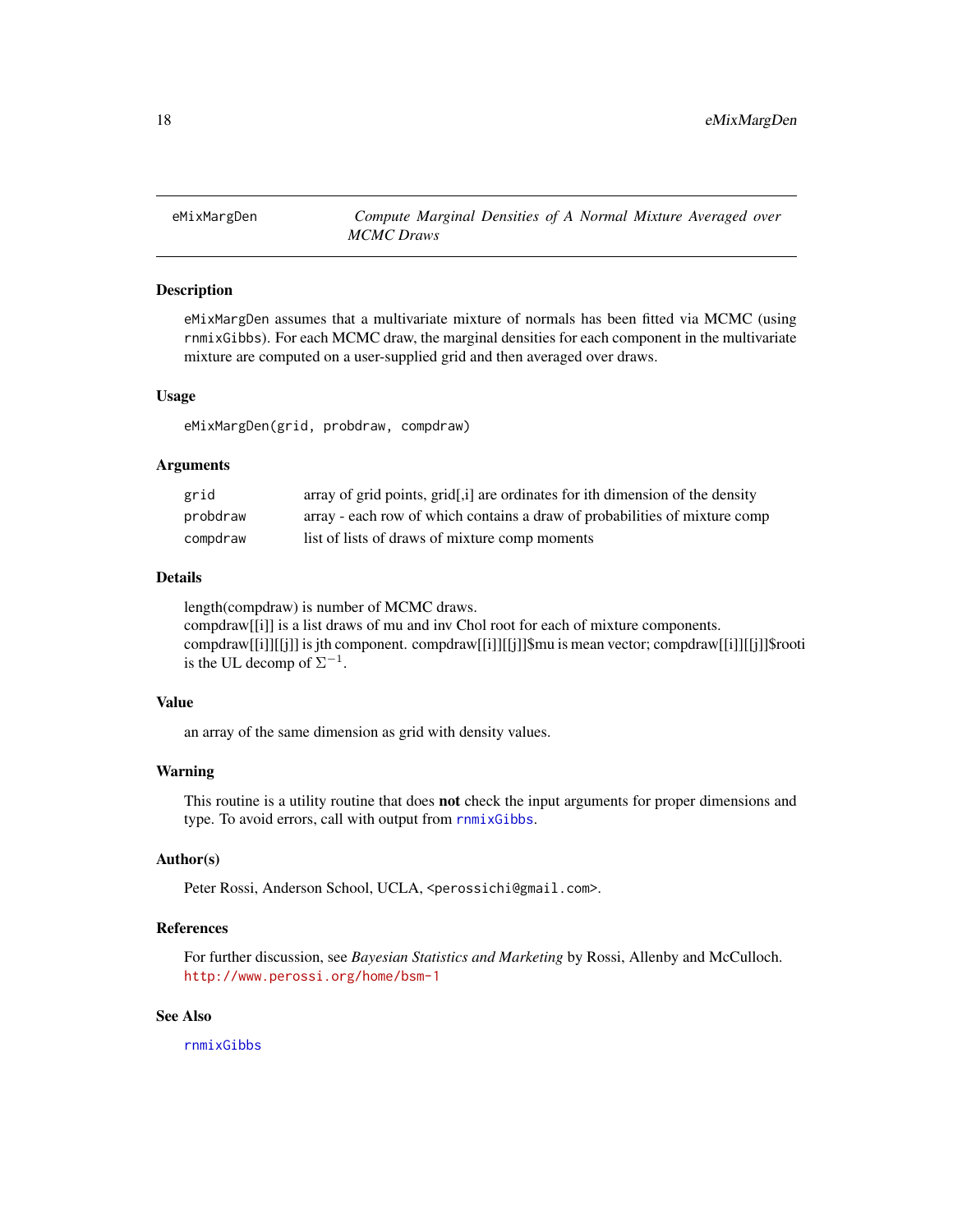### <span id="page-18-0"></span>Description

Flush contents of console buffer. This function only has an effect on the Windows GUI.

### Usage

fsh()

## Value

No value is returned.

### Author(s)

Peter Rossi, Anderson School, UCLA, <perossichi@gmail.com>.

ghkvec *Compute GHK approximation to Multivariate Normal Integrals*

### Description

ghkvec computes the GHK approximation to the integral of a multivariate normal density over a half plane defined by a set of truncation points.

### Usage

ghkvec(L, trunpt, above, r, HALTON=TRUE, pn)

### Arguments

| $\mathsf{L}$ | lower triangular Cholesky root of covariance matrix                                                        |
|--------------|------------------------------------------------------------------------------------------------------------|
| trunpt       | vector of truncation points                                                                                |
| above        | vector of indicators for truncation above $(1)$ or below $(0)$                                             |
| r            | number of draws to use in GHK                                                                              |
| HALTON       | if TRUE, use Halton sequence. If FALSE, use R::runif random number genera-<br>tor (optional / def: TRUE)   |
| pn           | prime number used for Halton sequence (optional / def: the smallest prime num-<br>bers, i.e. $2, 3, 5, $ ) |

### Value

approximation to integral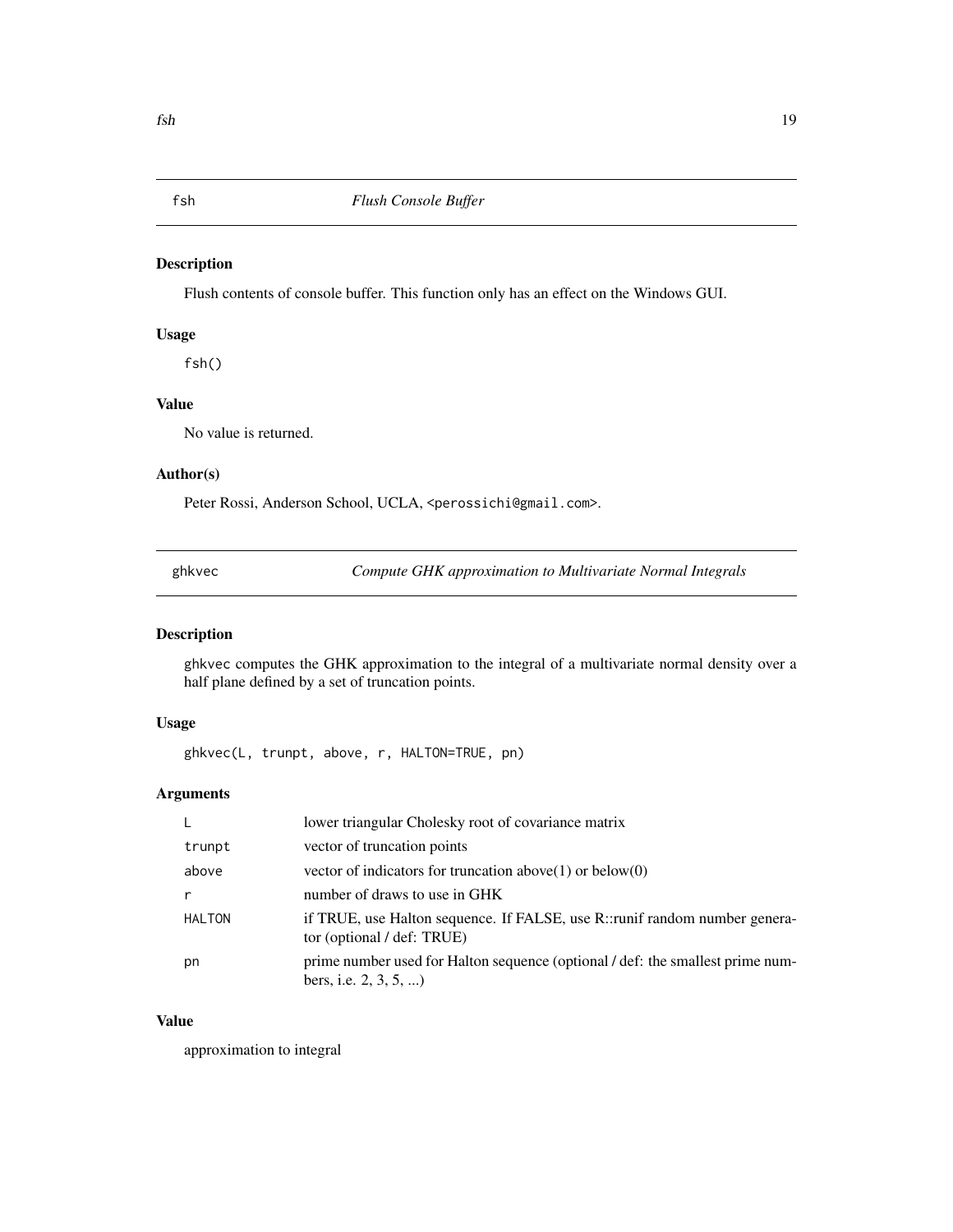ghkvec can accept a vector of truncations and compute more than one integral. That is, length(trunpt)/length(above) number of different integrals, each with the same Sigma and mean 0 but different truncation points. See example below for an example with two integrals at different truncation points.

User can choose what random number to use for the numerical integration: psuedo-random numbers by R::runif or quasi-random numbers by Halton sequence. Generally, the quasi-random sequence (e.g., Halton) is more uniformly distributed within domain, so it shows lower error and improved convergence than the psuedo-random sequence (Morokoff and Caflisch, 1995).

For the prime numbers generating Halton sequence, we suggest to use the first smallest prime numbers. Halton (1960) and Kocis and Whiten (1997) prove that their discrepancy measures (how uniformly the sample points are distributed) have the upper bounds, which decrease as the generating prime number decreases.

Note: For a high dimensional integration (10 or more dimension), we suggest to use the psuedorandom number generator (R::runif). According to Kocis and Whiten (1997), Halton sequences may be highly correlated when the dimension is 10 or more.

#### Author(s)

Peter Rossi, Anderson School, UCLA, <perossichi@gmail.com>. Keunwoo Kim, Anderson School, UCLA, <keunwoo.kim@gmail.com>

### References

For further discussion, see *Bayesian Statistics and Marketing* by Rossi, Allenby and McCulloch, Chapter 2.

<http://www.perossi.org/home/bsm-1>

For Halton sequence, see Halton (1960, Numerische Mathematik), Morokoff and Caflisch (1995, Journal of Computational Physics), and Kocis and Whiten (1997, ACM Transactions on Mathematical Software).

#### Examples

```
Sigma=matrix(c(1,.5,.5,1),ncol=2)
L=t(chol(Sigma))
trunpt=c(0,0,1,1)
above=c(1,1)
# drawn by Halton sequence
ghkvec(L,trunpt,above,r=100)
# use prime number 11 and 13
ghkvec(L,trunpt,above,r=100,HALTON=TRUE,pn=c(11,13))
# drawn by R::runif
```
ghkvec(L,trunpt,above,r=100,HALTON=FALSE)

### **Note**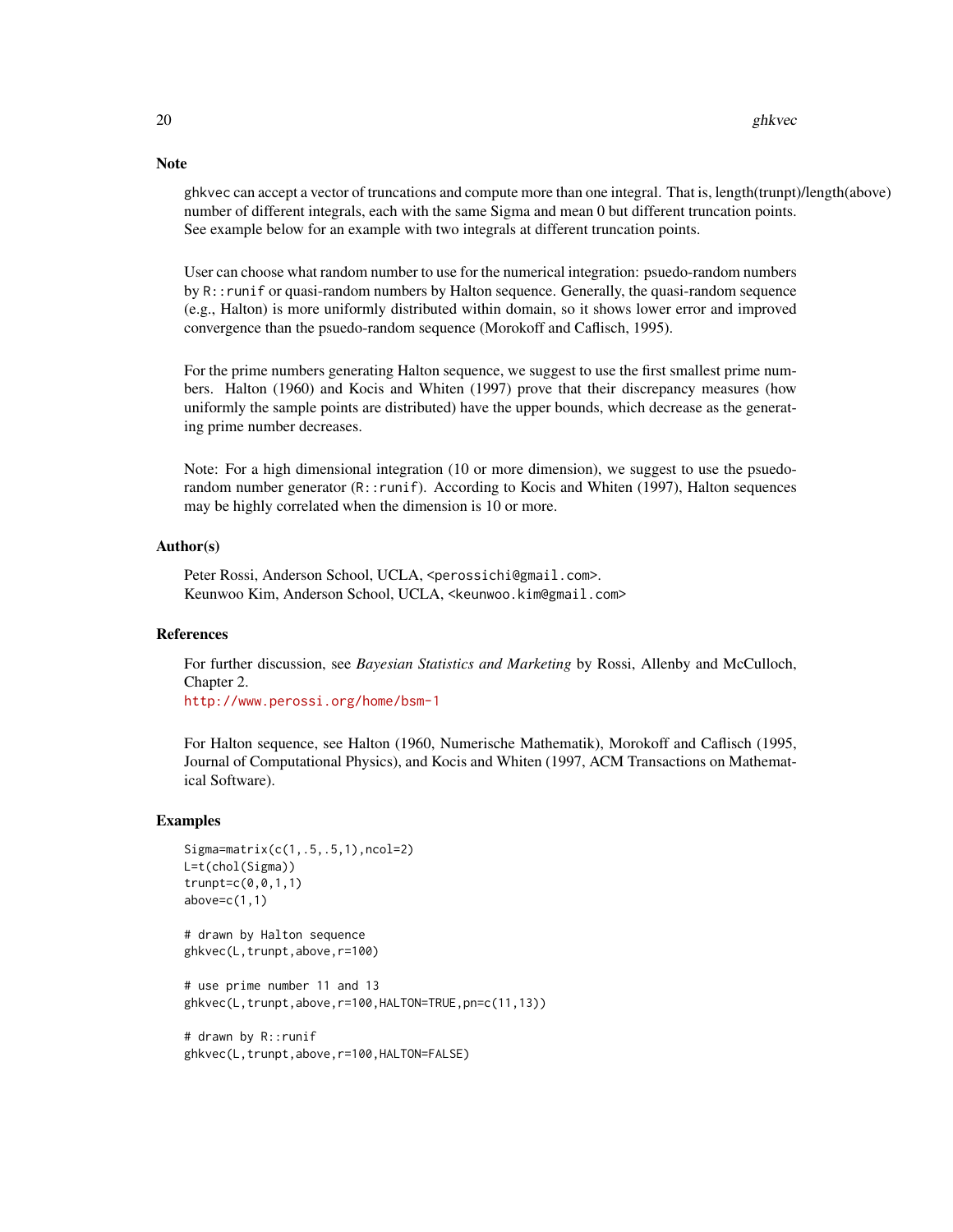<span id="page-20-1"></span><span id="page-20-0"></span>

#### Description

llmnl evaluates log-likelihood for the multinomial logit model.

#### Usage

llmnl(beta,y, X)

#### Arguments

| beta | k x 1 coefficient vector                         |
|------|--------------------------------------------------|
| - V  | $n \times 1$ vector of obs on y $(1, \ldots, p)$ |
| X    | $n * p x k$ Design matrix (use createx to make)  |

### Details

Let  $\mu_i = X_i$ beta, then  $Pr(y_i = j) = exp(\mu_{i,j}) / \sum_k exp(\mu_{i,k}).$  $X_i$  is the submatrix of X corresponding to the ith observation. X has n\*p rows. Use [createX](#page-12-1) to create X.

#### Value

value of log-likelihood (sum of log prob of observed multinomial outcomes).

### Warning

This routine is a utility routine that does **not** check the input arguments for proper dimensions and type.

### Author(s)

Peter Rossi, Anderson School, UCLA, <perossichi@gmail.com>.

#### References

For further discussion, see *Bayesian Statistics and Marketing* by Rossi, Allenby and McCulloch. <http://www.perossi.org/home/bsm-1>

### See Also

[createX](#page-12-1), [rmnlIndepMetrop](#page-87-1)

#### Examples

## ## Not run: ll=llmnl(beta,y,X)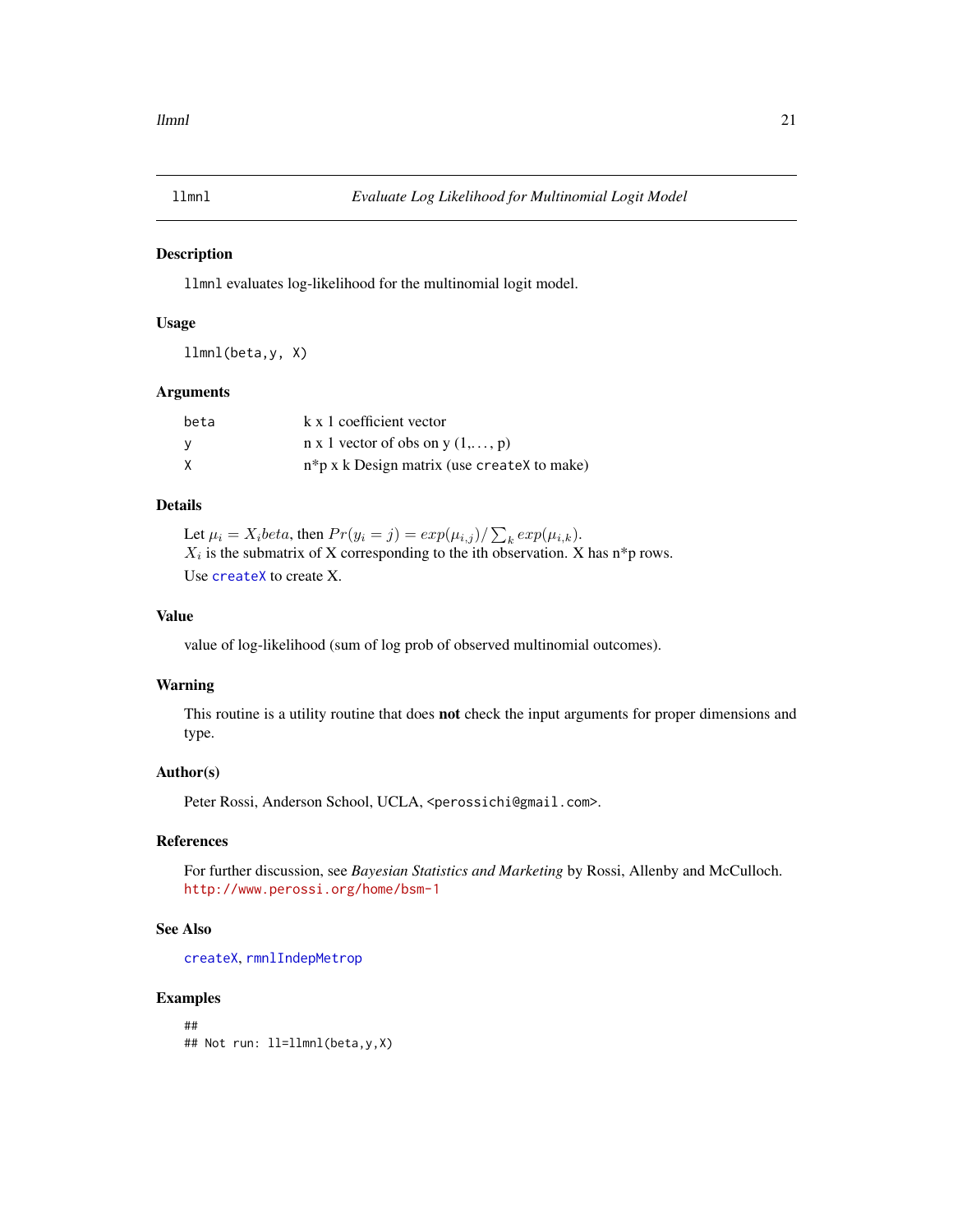<span id="page-21-0"></span>

### Description

llmnp evaluates the log-likelihood for the multinomial probit model.

### Usage

llmnp(beta, Sigma, X, y, r)

### Arguments

| beta  | k x 1 vector of coefficients                                           |
|-------|------------------------------------------------------------------------|
| Sigma | $(p-1)$ x $(p-1)$ Covariance matrix of errors                          |
| X     | X is $n*(p-1)$ x k array. X is from differenced system.                |
| y.    | y is vector of n indicators of multinomial response $(1, \ldots, p)$ . |
|       | number of draws used in GHK                                            |

#### Details

 $X$  is (p-1)\*n x k matrix. Use [createX](#page-12-1) with DIFF=TRUE to create X.

Model for each obs:  $w = Xbeta + e$ .  $e \sim N(0, Sigma)$ .

censoring mechanism:

if  $y = j(j < p), w_j > max(w_{-j})$  and  $w_j > 0$ if  $y = p, w < 0$ 

To use GHK, we must transform so that these are rectangular regions e.g. if  $y = 1, w_1 > 0$  and  $w_1 - w_{-1} > 0.$ 

Define  $A_j$  such that if j=1,...,p-1,  $A_j w = A_j m u + A_j e > 0$  is equivalent to  $y = j$ . Thus, if y=j, we have  $A_j e > -A_j mu$ . Lower truncation is  $-A_j mu$  and  $cov = A_j Sigmoid(A_j)$ . For  $j = p$ ,  $e < -mu$ .

### Value

value of log-likelihood (sum of log prob of observed multinomial outcomes).

#### Warning

This routine is a utility routine that does **not** check the input arguments for proper dimensions and type.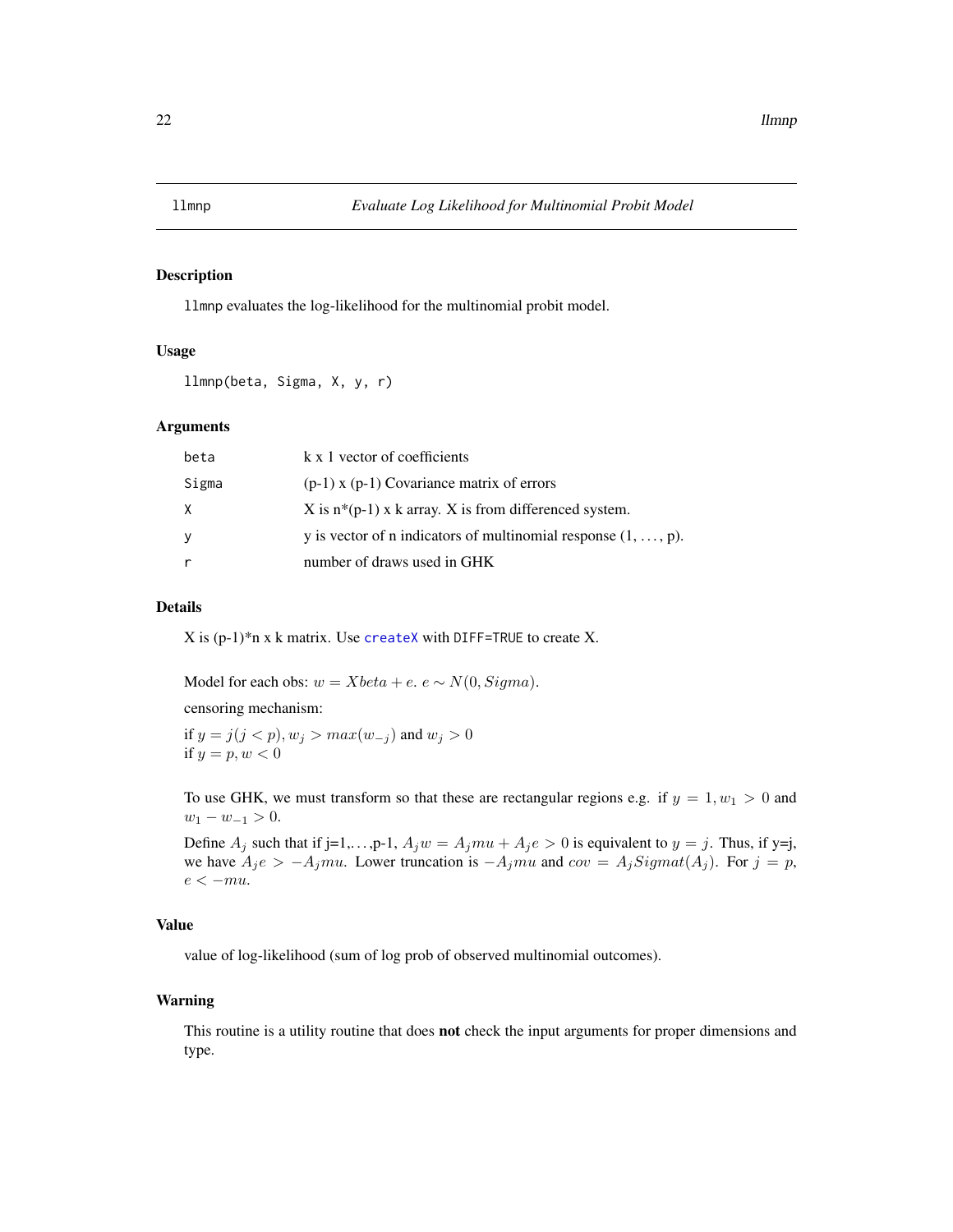#### <span id="page-22-0"></span>llnhlogit 23

#### Author(s)

Peter Rossi, Anderson School, UCLA, <perossichi@gmail.com>.

#### References

For further discussion, see *Bayesian Statistics and Marketing* by Rossi, Allenby and McCulloch, Chapters 2 and 4. <http://www.perossi.org/home/bsm-1>

#### See Also

[createX](#page-12-1), [rmnpGibbs](#page-89-1)

#### Examples

## ## Not run: ll=llmnp(beta,Sigma,X,y,r)

|  | llnhlogit |  |
|--|-----------|--|
|  |           |  |

git *Evaluate Log Likelihood for non-homothetic Logit Model* 

#### Description

llnhlogit evaluates log-likelihood for the Non-homothetic Logit model.

#### Usage

```
llnhlogit(theta, choice, lnprices, Xexpend)
```
#### Arguments

| theta    | parameter vector (see details section)         |
|----------|------------------------------------------------|
| choice   | $n \times 1$ vector of choice $(1, \ldots, p)$ |
| lnprices | n x p array of log-prices                      |
| Xexpend  | n x d array of vars predicting expenditure     |

### Details

Non-homothetic logit model,  $Pr(i) = exp(tauv_i)/sum_j(exp(tauv_j))$ 

 $v_i = alpha_i - e^{kappa_i}u^i - lnp_i$  tau is the scale parameter of extreme value error distribution.  $u^i$  solves  $u^i = psi_i(u^i)E/p_i$ .  $ln(psi_i(U)) = alpha_i - e^{kappaStar_i}U.$  $lnE = gamma'Xexpend.$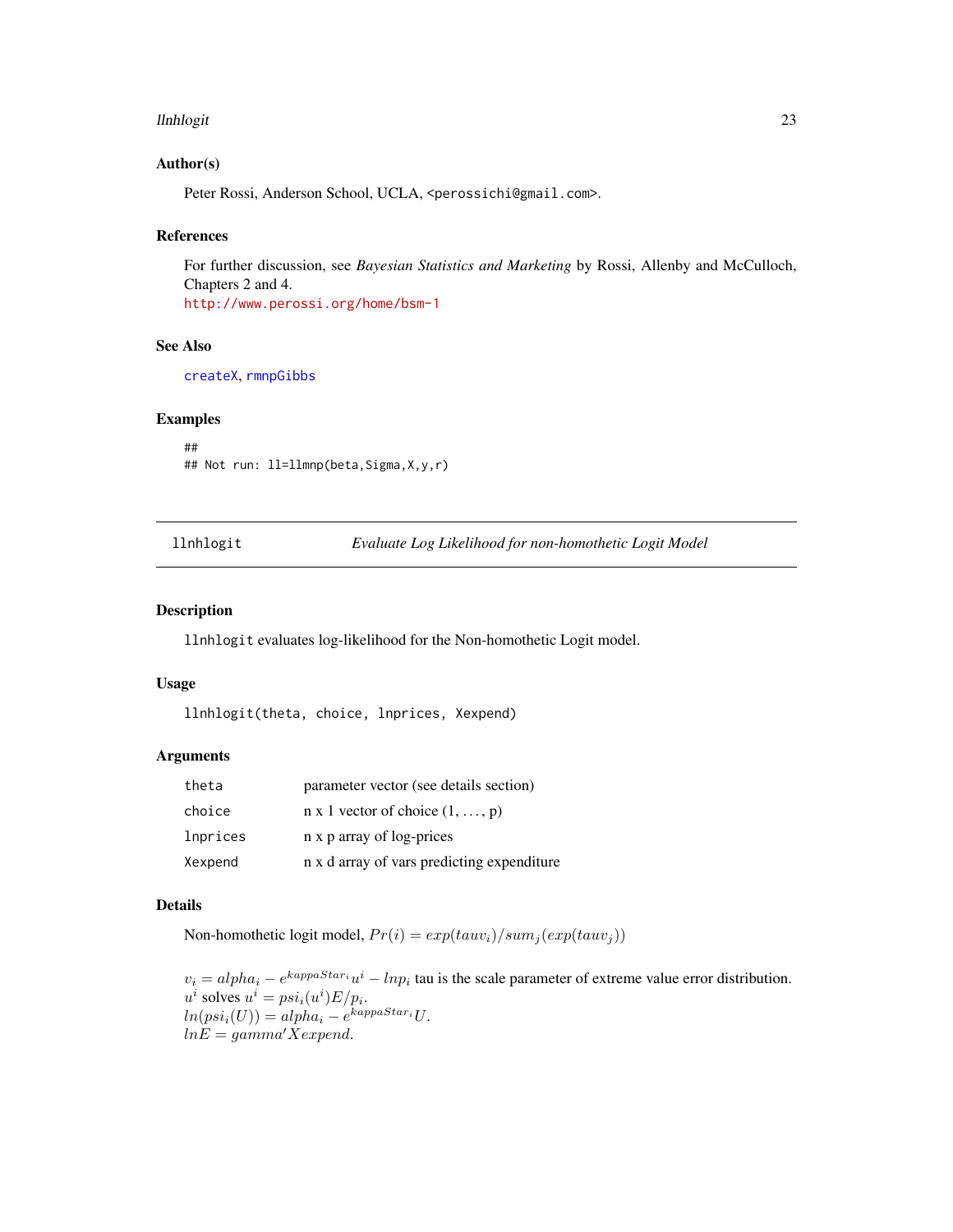#### 24 llnhlogit

Structure of theta vector alpha: (p x 1) vector of utility intercepts. kappaStar: (p x 1) vector of utility rotation parms expressed on natural log scale. gamma:  $(k \times 1)$  – expenditure variable coefs. tau:  $(1 \times 1)$  – logit scale parameter.

### Value

value of log-likelihood (sum of log prob of observed multinomial outcomes).

### Warning

This routine is a utility routine that does not check the input arguments for proper dimensions and type.

### Author(s)

Peter Rossi, Anderson School, UCLA, <perossichi@gmail.com>.

#### References

For further discussion, see *Bayesian Statistics and Marketing* by Rossi, Allenby and McCulloch,Chapter 4.

<http://www.perossi.org/home/bsm-1>

### See Also

[simnhlogit](#page-114-1)

#### Examples

```
##
N=1000
p=3k=1theta = c(rep(1,p),seq(from=-1,to=1,length=p),rep(2,k),.5)Inprices = matrix(runif(N*p),ncol=p)Xexpend = matrix(runif(N*k),ncol=k)
simdata = simnhlogit(theta,lnprices,Xexpend)
#
# let's evaluate likelihood at true theta
#
llstar = llnhlogit(theta,simdata$y,simdata$lnprices,simdata$Xexpend)
```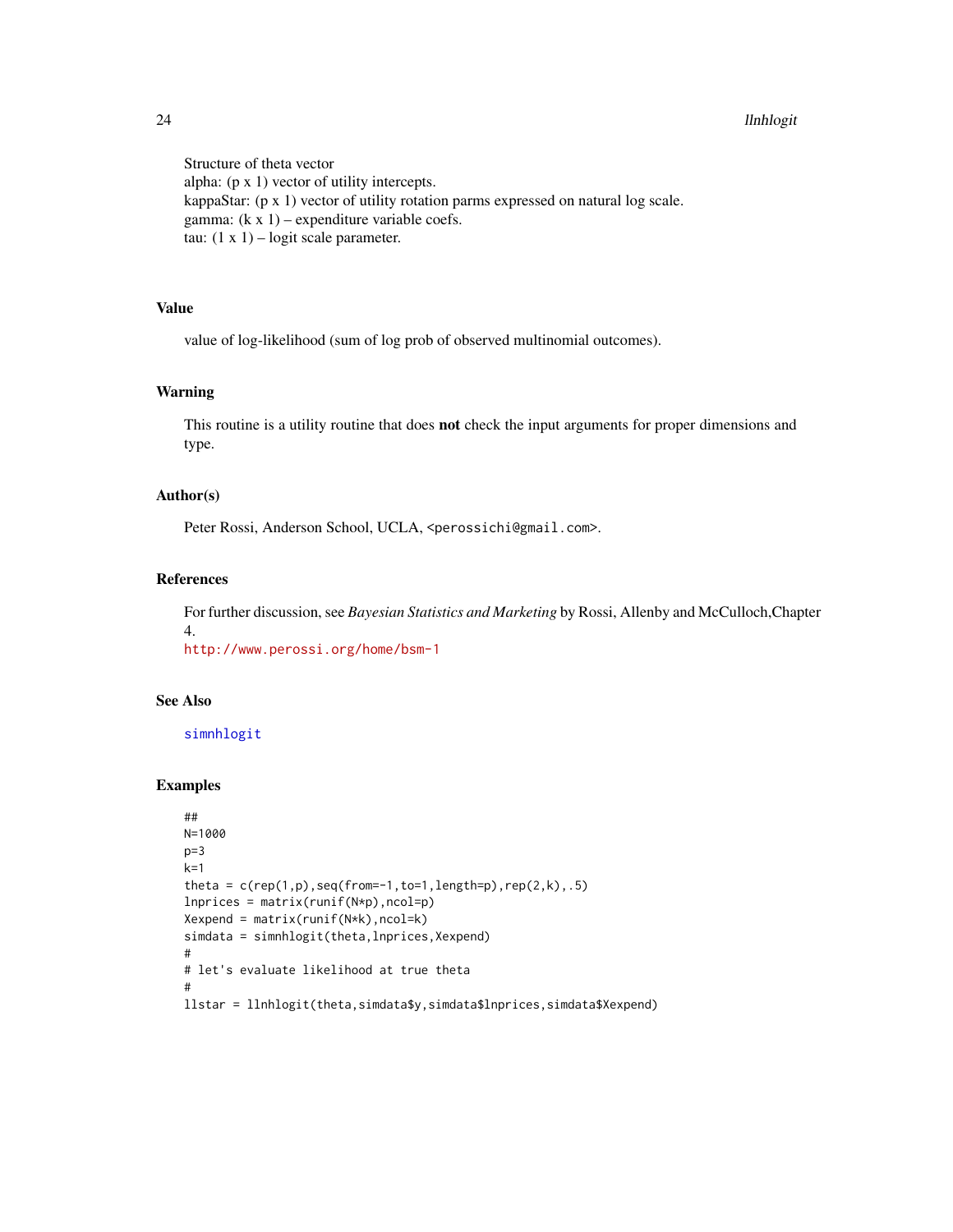<span id="page-24-0"></span>

### Description

lndIChisq computes the log of an Inverted Chi-Squared Density.

### Usage

lndIChisq(nu, ssq, X)

### Arguments

| nu  | d.f. parameter                                          |
|-----|---------------------------------------------------------|
| ssa | scale parameter                                         |
|     | ordinate for density evaluation (this must be a matrix) |

### Details

 $Z = nu * ssq / \chi^2_{nu}$ ,  $Z \sim$  Inverted Chi-Squared. lndIChisq computes the complete log-density, including normalizing constants.

#### Value

log density value

#### Warning

This routine is a utility routine that does not check the input arguments for proper dimensions and type.

### Author(s)

Peter Rossi, Anderson School, UCLA, <perossichi@gmail.com>.

### References

For further discussion, see *Bayesian Statistics and Marketing* by Rossi, Allenby and McCulloch, Chapter 2. <http://www.perossi.org/home/bsm-1>

#### See Also

[dchisq](#page-0-0)

### Examples

## lndIChisq(3,1,matrix(2))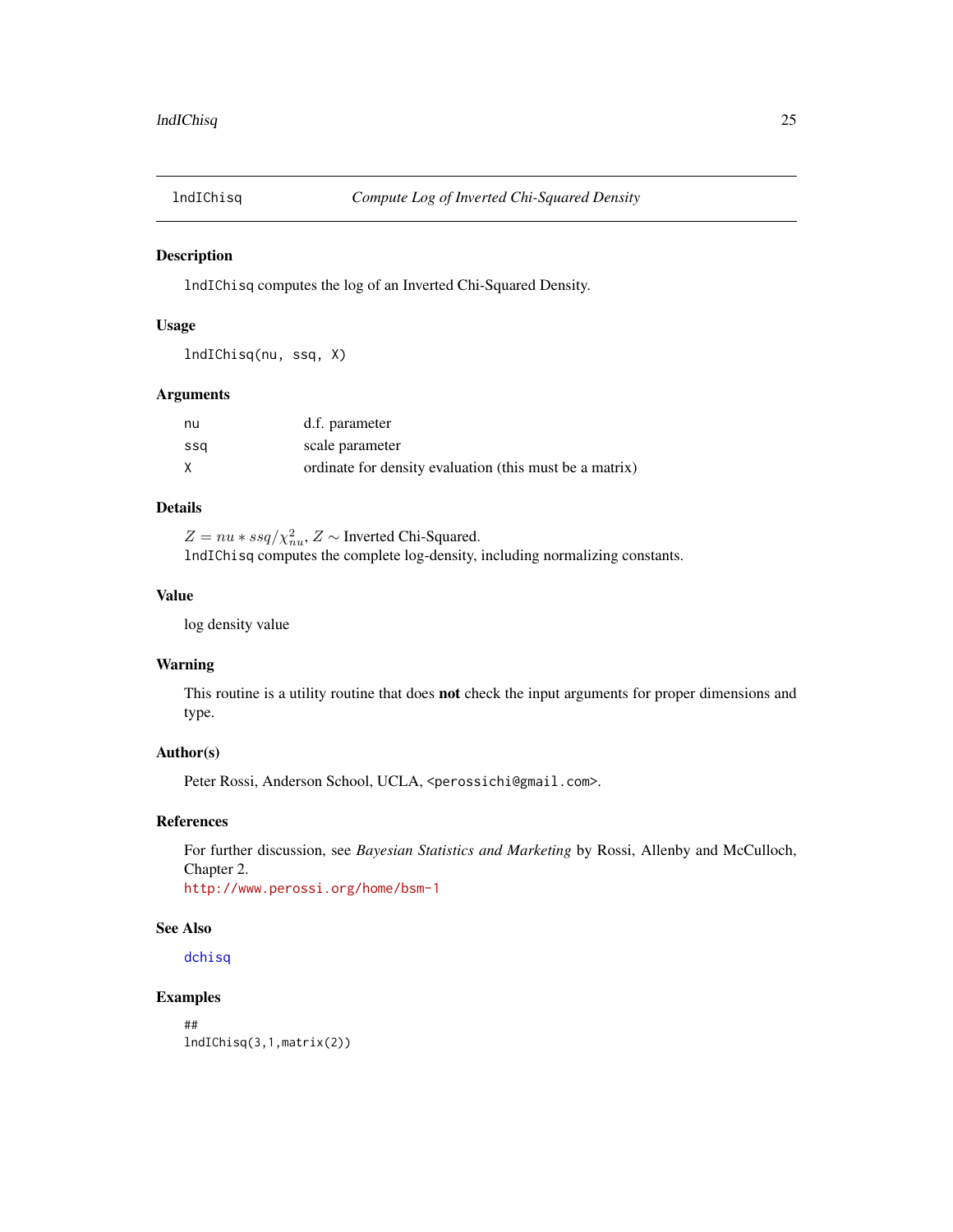<span id="page-25-0"></span>

### Description

lndIWishart computes the log of an Inverted Wishart density.

### Usage

lndIWishart(nu, V, IW)

#### Arguments

| nu | d.f. parameter                  |
|----|---------------------------------|
| V  | "location" parameter            |
| TW | ordinate for density evaluation |

### Details

 $Z \sim$  Inverted Wishart(nu,V).

in this parameterization,  $E[Z] = 1/(nu - k - 1)V$ , V is a k x k matrix lndIWishart computes the complete log-density, including normalizing constants.

#### Value

log density value

### Warning

This routine is a utility routine that does not check the input arguments for proper dimensions and type.

### Author(s)

Peter Rossi, Anderson School, UCLA, <perossichi@gmail.com>.

#### References

For further discussion, see *Bayesian Statistics and Marketing* by Rossi, Allenby and McCulloch, Chapter 2.

<http://www.perossi.org/home/bsm-1>

### See Also

[rwishart](#page-111-1)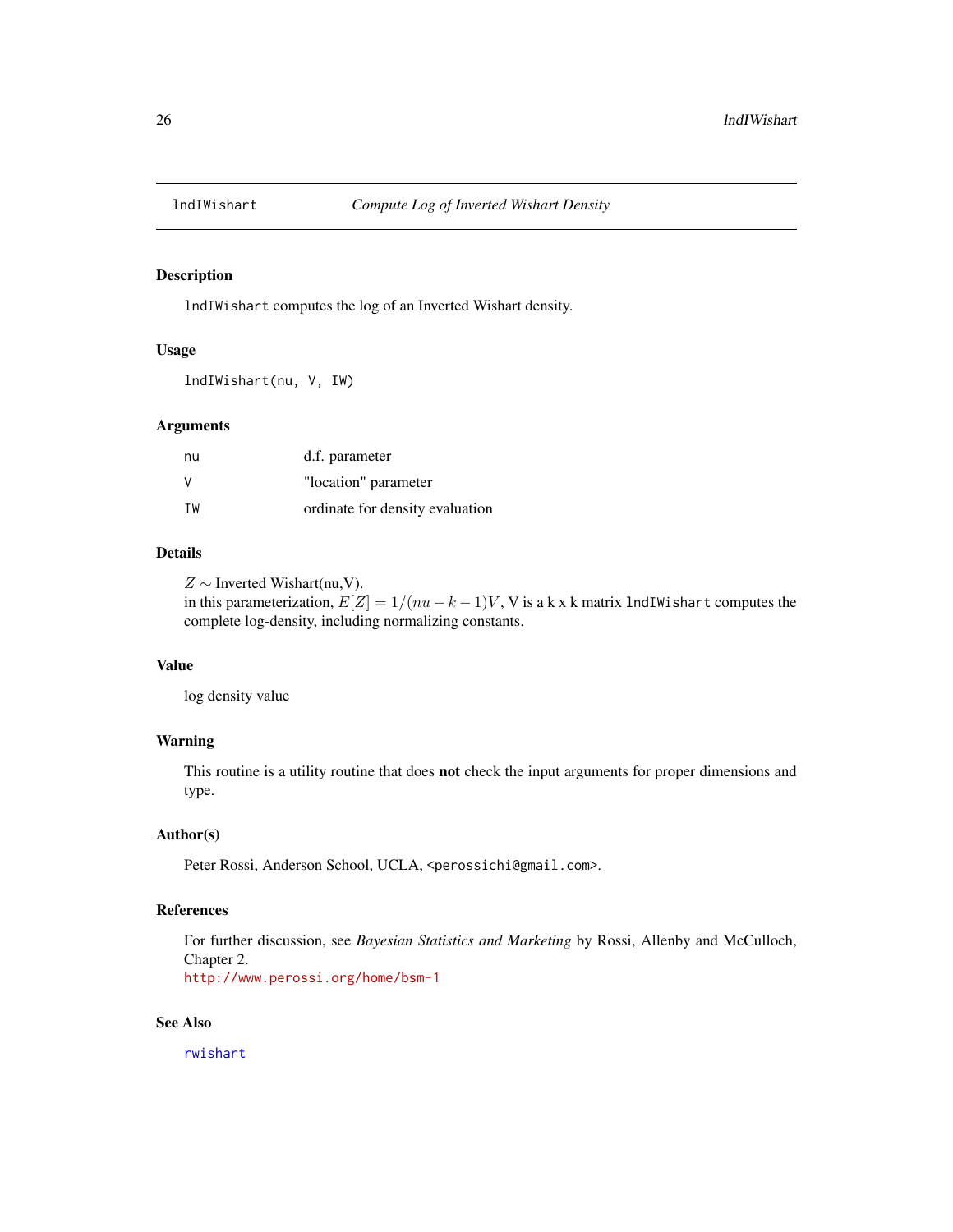#### <span id="page-26-0"></span>lndMvn 27

### Examples

## lndIWishart(5,diag(3),(diag(3)+.5))

<span id="page-26-1"></span>

### lndMvn *Compute Log of Multivariate Normal Density*

### Description

lndMvn computes the log of a Multivariate Normal Density.

### Usage

lndMvn(x, mu, rooti)

### Arguments

| x     | density ordinate                                  |
|-------|---------------------------------------------------|
| mu    | mu vector                                         |
| rooti | inv of Upper Triangular Cholesky root of $\Sigma$ |

### Details

 $z \sim N(mu, \Sigma)$ 

### Value

log density value

### Warning

This routine is a utility routine that does not check the input arguments for proper dimensions and type.

### Author(s)

Peter Rossi, Anderson School, UCLA, <perossichi@gmail.com>.

### References

For further discussion, see *Bayesian Statistics and Marketing* by Rossi, Allenby and McCulloch, Chapter 2.

<http://www.perossi.org/home/bsm-1>

### See Also

[lndMvst](#page-27-1)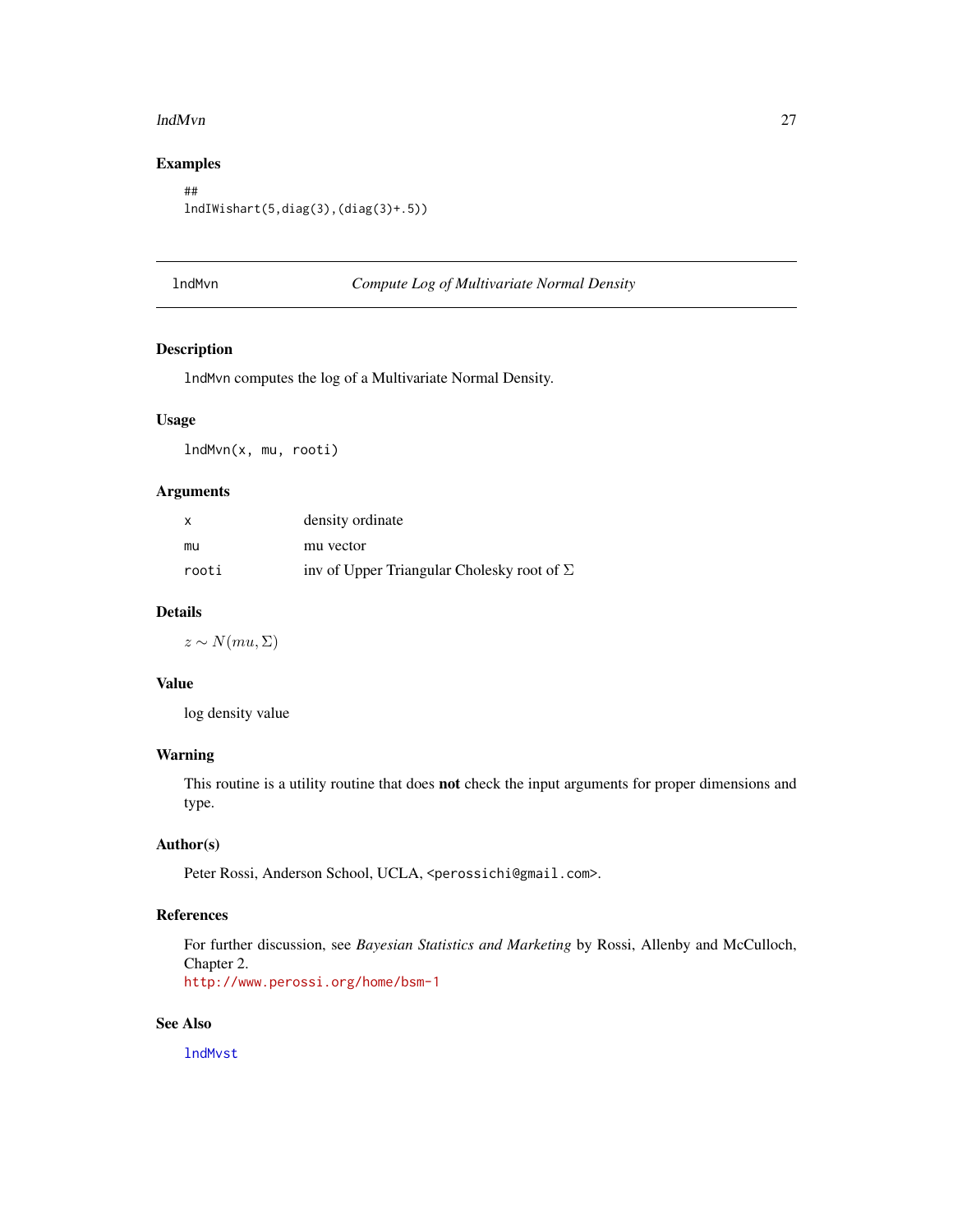### Examples

```
##
Sigma=matrix(c(1,.5,.5,1),ncol=2)
lndMvn(x=c(rep(0,2)),mu=c(rep(0,2)),rooti=backsolve(chol(Sigma),diag(2)))
```
<span id="page-27-1"></span>

| lndMvst | Compute Log of Multivariate Student-t Density |  |
|---------|-----------------------------------------------|--|
|---------|-----------------------------------------------|--|

### Description

lndMvst computes the log of a Multivariate Student-t Density.

### Usage

lndMvst(x, nu, mu, rooti,NORMC)

### Arguments

| $\mathsf{X}$ | density ordinate                          |
|--------------|-------------------------------------------|
| nu           | d.f. parameter                            |
| mu           | mu vector                                 |
| rooti        | inv of Cholesky root of $\Sigma$          |
| <b>NORMC</b> | include normalizing constant (def: FALSE) |

#### Details

 $z \sim MVst(mu, nu, \Sigma)$ 

### Value

log density value

#### Warning

This routine is a utility routine that does not check the input arguments for proper dimensions and type.

### Author(s)

Peter Rossi, Anderson School, UCLA, <perossichi@gmail.com>.

### References

For further discussion, see *Bayesian Statistics and Marketing* by Rossi, Allenby and McCulloch, Chapter 2. <http://www.perossi.org/home/bsm-1>

<span id="page-27-0"></span>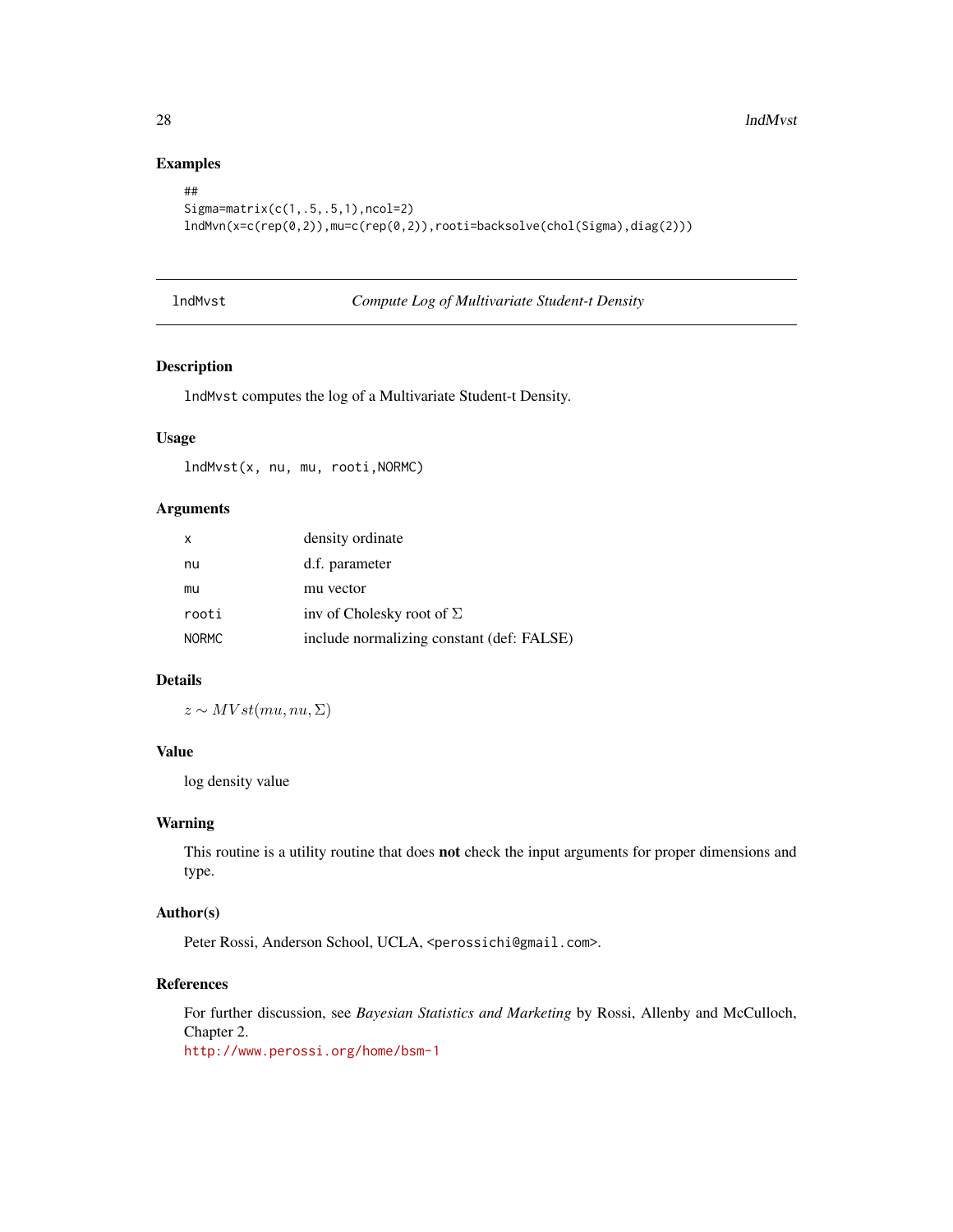### <span id="page-28-0"></span>logMargDenNR 29

### See Also

[lndMvn](#page-26-1)

#### Examples

```
##
Sigma=matrix(c(1,.5,.5,1),ncol=2)
lndMvst(x=c(rep(0,2)),nu=4,mu=c(rep(0,2)),rooti=backsolve(chol(Sigma),diag(2)))
```
logMargDenNR *Compute Log Marginal Density Using Newton-Raftery Approx*

### Description

logMargDenNR computes log marginal density using the Newton-Raftery approximation. Note: this approximation can be influenced by outliers in the vector of log-likelihoods. Use with care .

### Usage

logMargDenNR(ll)

#### Arguments

ll vector of log-likelihoods evaluated at length(ll) MCMC draws

### Value

approximation to log marginal density value.

#### Warning

This routine is a utility routine that does **not** check the input arguments for proper dimensions and type.

#### Author(s)

Peter Rossi, Anderson School, UCLA, <perossichi@gmail.com>.

### References

For further discussion, see *Bayesian Statistics and Marketing* by Rossi, Allenby and McCulloch, Chapter 6.

<http://www.perossi.org/home/bsm-1>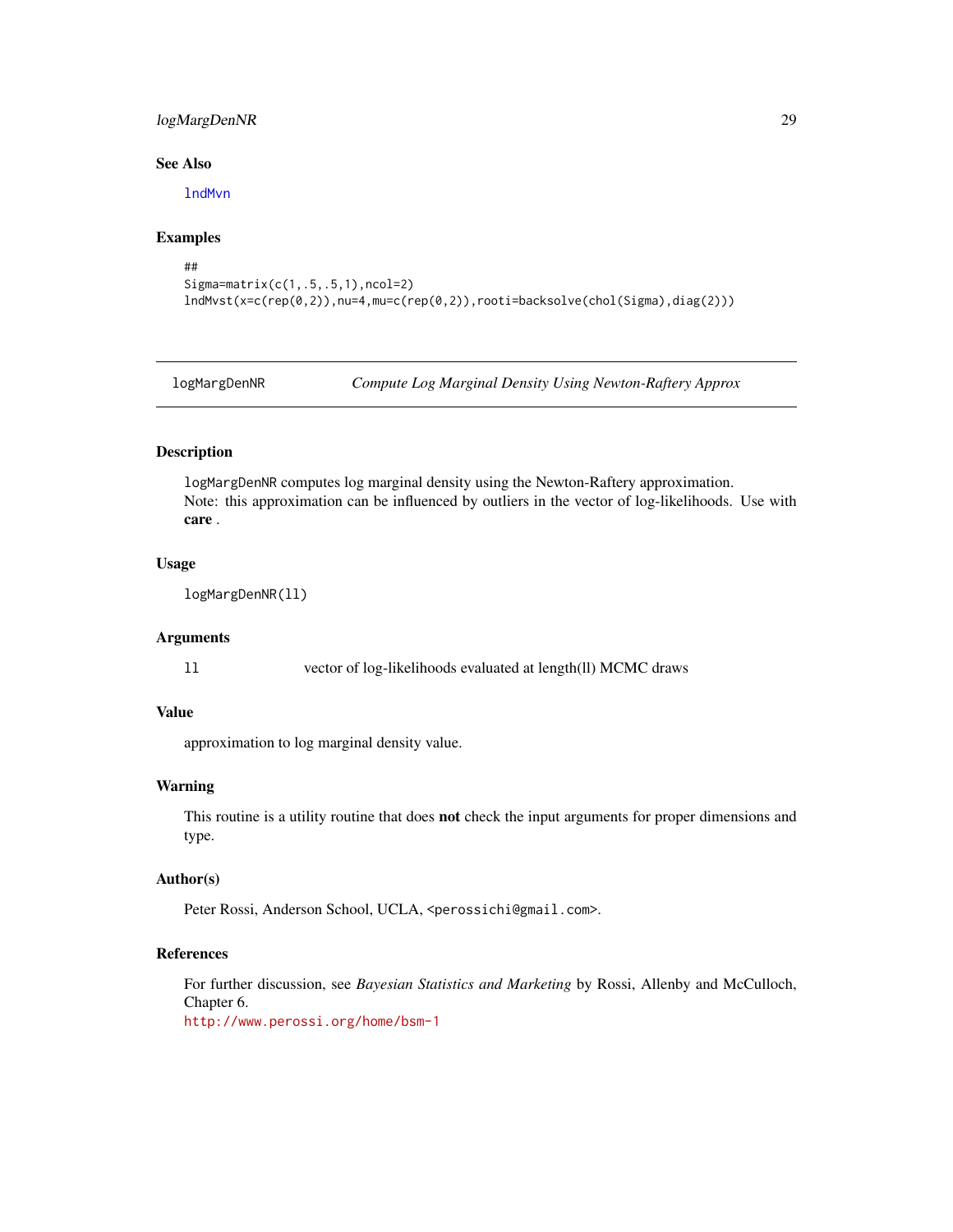<span id="page-29-0"></span>

#### Description

Panel data on purchases of margarine by 516 households. Demographic variables are included.

#### Usage

data(margarine)

#### Format

This is an R object that is a list of two data frames, list(choicePrice,demos)

List of 2

\$ choicePrice:'data.frame': 4470 obs. of 12 variables:

- . . . \$ hhid : int [1:4470] 2100016 2100016 2100016 2100016
- ... \$ choice : num [1:4470] 1 1 1 1 1 4 1 1 4 1
- . . . \$ PPk\_Stk : num [1:4470] 0.66 0.63 0.29 0.62 0.5 0.58 0.29
- . . . \$ PBB\_Stk : num [1:4470] 0.67 0.67 0.5 0.61 0.58 0.45 0.51

. . . \$ PFl\_Stk : num [1:4470] 1.09 0.99 0.99 0.99 0.99 0.99 0.99

- . . . \$ PHse\_Stk: num [1:4470] 0.57 0.57 0.57 0.57 0.45 0.45 0.29
- . . . \$ PGen\_Stk: num [1:4470] 0.36 0.36 0.36 0.36 0.33 0.33 0.33
- . . . \$ PImp\_Stk: num [1:4470] 0.93 1.03 0.69 0.75 0.72 0.72 0.72
- . . . \$ PSS\_Tub : num [1:4470] 0.85 0.85 0.79 0.85 0.85 0.85 0.85
- . . . \$ PPk\_Tub : num [1:4470] 1.09 1.09 1.09 1.09 1.07 1.07 1.07
- . . . \$ PFl\_Tub : num [1:4470] 1.19 1.19 1.19 1.19 1.19 1.19 1.19
- . . . \$ PHse\_Tub: num [1:4470] 0.33 0.37 0.59 0.59 0.59 0.59 0.59

Pk is Parkay; BB is BlueBonnett, Fl is Fleischmanns, Hse is house, Gen is generic, Imp is Imperial, SS is Shed Spread. \_Stk indicates stick, \_Tub indicates Tub form.

\$ demos :'data.frame': 516 obs. of 8 variables:

- . . . \$ hhid : num [1:516] 2100016 2100024 2100495 2100560
- . . . \$ Income : num [1:516] 32.5 17.5 37.5 17.5 87.5 12.5
- $...$ \$ Fs3\_4 : int [1:516] 0 1 0 0 0 0 0 0 0 0 0
- $...$ \$ Fs5 : int [1:516] 0 0 0 0 0 0 0 0 1 0
- . . . \$ Fam\_Size : int [1:516] 2 3 2 1 1 2 2 2 5 2
- . . . \$ college : int [1:516] 1 1 0 0 1 0 1 0 1 1
- . . . \$ whtcollar: int [1:516] 0 1 0 1 1 0 0 0 1 1
- . . . \$ retired : int [1:516] 1 1 1 0 0 1 0 1 0 0

Fs3\_4 is dummy (family size 3-4). Fs5 is dummy for family size >= 5. college,whtcollar,retired are dummies reflecting these statuses.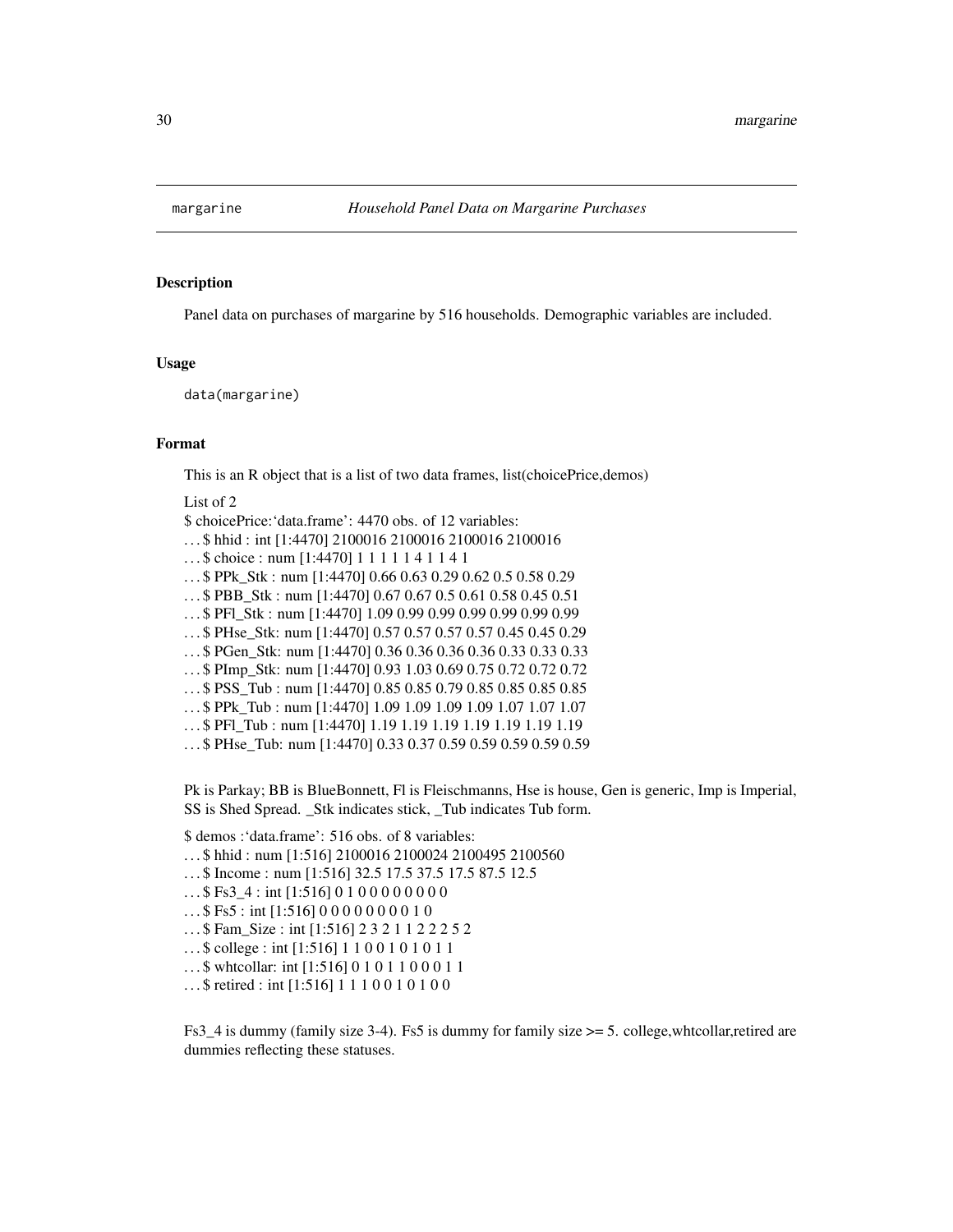#### margarine 31

### Details

choice is a multinomial indicator of one of the 10 brands (in order listed under format). All prices are in \$.

#### Source

Allenby and Rossi (1991), "Quality Perceptions and Asymmetric Switching Between Brands," *Marketing Science* 10, 185-205.

#### References

Chapter 5, *Bayesian Statistics and Marketing* by Rossi et al. <http://www.perossi.org/home/bsm-1>

#### Examples

```
data(margarine)
cat(" Table of Choice Variable ",fill=TRUE)
print(table(margarine$choicePrice[,2]))
cat(" Means of Prices",fill=TRUE)
mat=apply(as.matrix(margarine$choicePrice[,3:12]),2,mean)
print(mat)
cat(" Quantiles of Demographic Variables",fill=TRUE)
mat=apply(as.matrix(margarine$demos[,2:8]),2,quantile)
print(mat)
##
## example of processing for use with rhierMnlRwMixture
##
if(0)
{
select= c(1:5,7) ## select brands
chPr=as.matrix(margarine$choicePrice)
## make sure to log prices
chPr=cbind(chPr[,1],chPr[,2],log(chPr[,2+select]))
demos=as.matrix(margarine$demos[,c(1,2,5)])
## remove obs for other alts
chPr=chPr[chPr[, 2] \le 7,chPr=chPr[chPr[, 2] != 6,]
## recode choice
chPr[chPr[, 2] == 7, 2]=6hhidl=levels(as.factor(chPr[,1]))
lgtdata=NULL
nlgt=length(hhidl)
p=length(select) ## number of choice alts
ind=1
for (i in 1:nlgt) {
  nobs=sum(chPr[,1]==hhidl[i])
   if(nobs >=5) {
```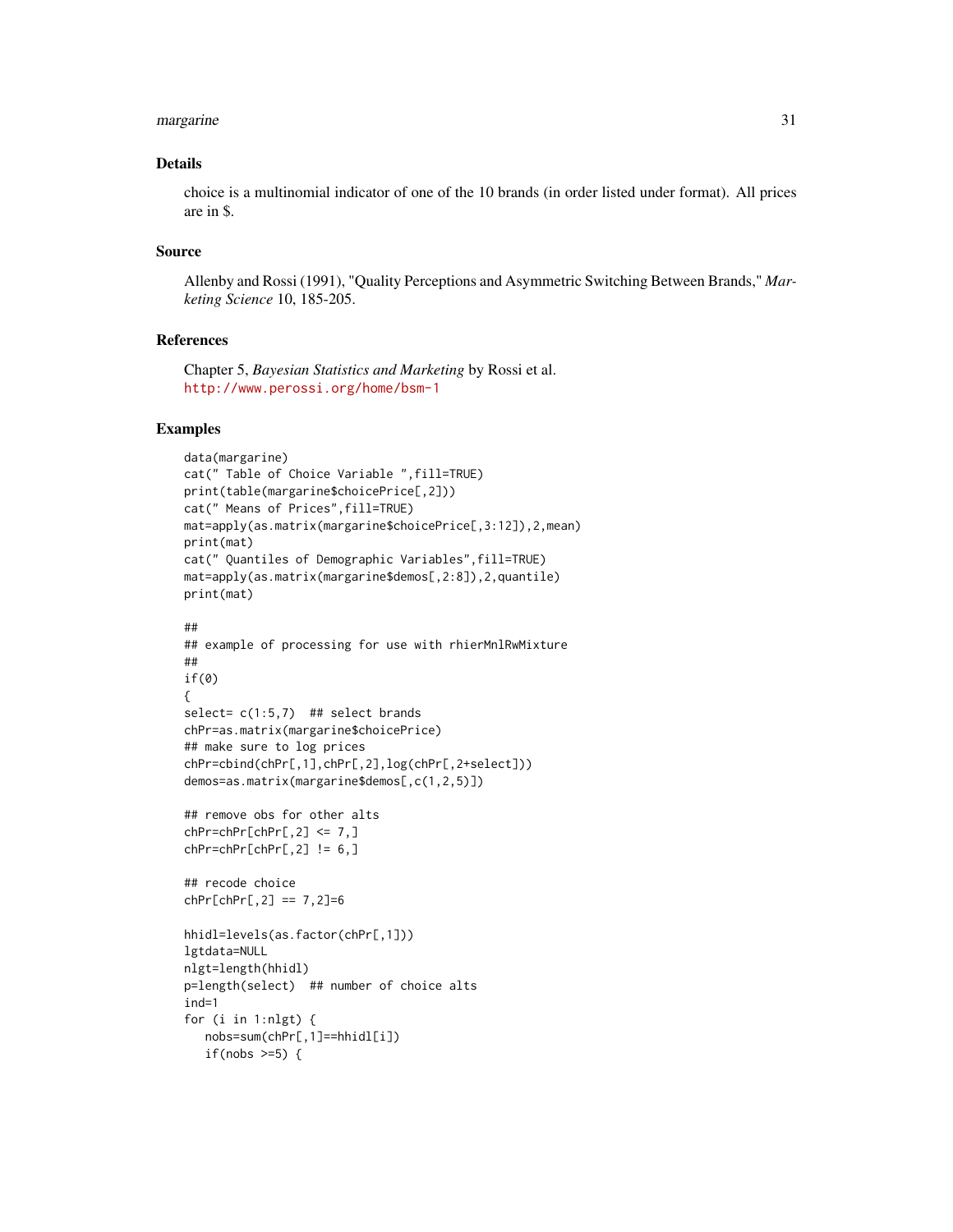```
32 mixDen
```

```
data=chPr[chPr[,1]==hhidl[i],]
      y=data[,2]
      names(y)=NULL
      X=createX(p=p,na=1,Xa=data[,3:8],nd=NULL,Xd=NULL,INT=TRUE,base=1)
       lgtdata[[ind]]=list(y=y,X=X,hhid=hhidl[i]); ind=ind+1
   }
}
nlgt=length(lgtdata)
##
## now extract demos corresponding to hhs in lgtdata
##
Z=NULL
nlgt=length(lgtdata)
for(i in 1:nlgt){
   Z=rbind(Z,demos[demos[,1]==lgtdata[[i]]$hhid,2:3])
}
##
## take log of income and family size and demean
##
Z = log(Z)Z[,1]=Z[,1]-mean(Z[,1])
Z[,2]=Z[,2]-mean(Z[,2])
keep=5
R=20000
mcmc1=list(keep=keep,R=R)
out=rhierMnlRwMixture(Data=list(p=p,lgtdata=lgtdata,Z=Z),Prior=list(ncomp=1),Mcmc=mcmc1)
summary(out$Deltadraw)
summary(out$nmix)
if(0){
## plotting examples
plot(out$nmix)
plot(out$Deltadraw)}
}
```
<span id="page-31-1"></span>mixDen *Compute Marginal Density for Multivariate Normal Mixture*

#### Description

mixDen computes the marginal density for each component of a normal mixture at each of the points on a user-specifed grid.

#### Usage

mixDen(x, pvec, comps)

<span id="page-31-0"></span>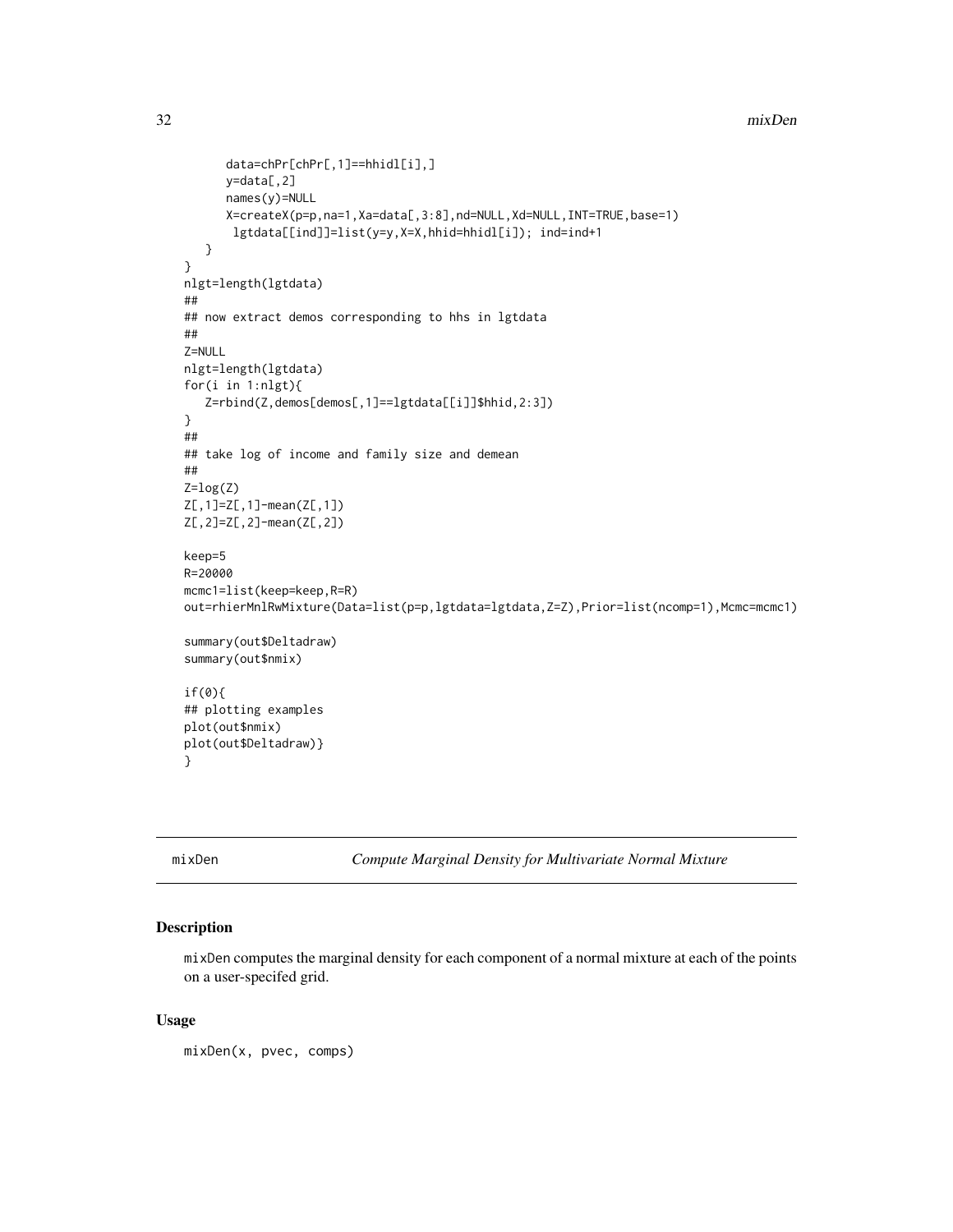#### $mixDen$  33

### Arguments

| $\mathsf{x}$ | array - ith column gives grid points for ith variable |
|--------------|-------------------------------------------------------|
| pvec         | vector of mixture component probabilities             |
| comps        | list of lists of components for normal mixture        |

### Details

length(comps) is the number of mixture components. comps[[j]] is a list of parameters of the jth component. comps[[j]]\$mu is mean vector; comps[[j]]\$rooti is the UL decomp of  $\Sigma^{-1}$ .

### Value

an array of the same dimension as grid with density values.

#### Warning

This routine is a utility routine that does not check the input arguments for proper dimensions and type.

#### Author(s)

Peter Rossi, Anderson School, UCLA, <perossichi@gmail.com>.

#### References

For further discussion, see *Bayesian Statistics and Marketing* by Rossi, Allenby and McCulloch, Chapter 3.

<http://www.perossi.org/home/bsm-1>

### See Also

[rnmixGibbs](#page-98-1)

#### Examples

```
## Not run:
##
## see examples in rnmixGibbs documentation
##
## End(Not run)
```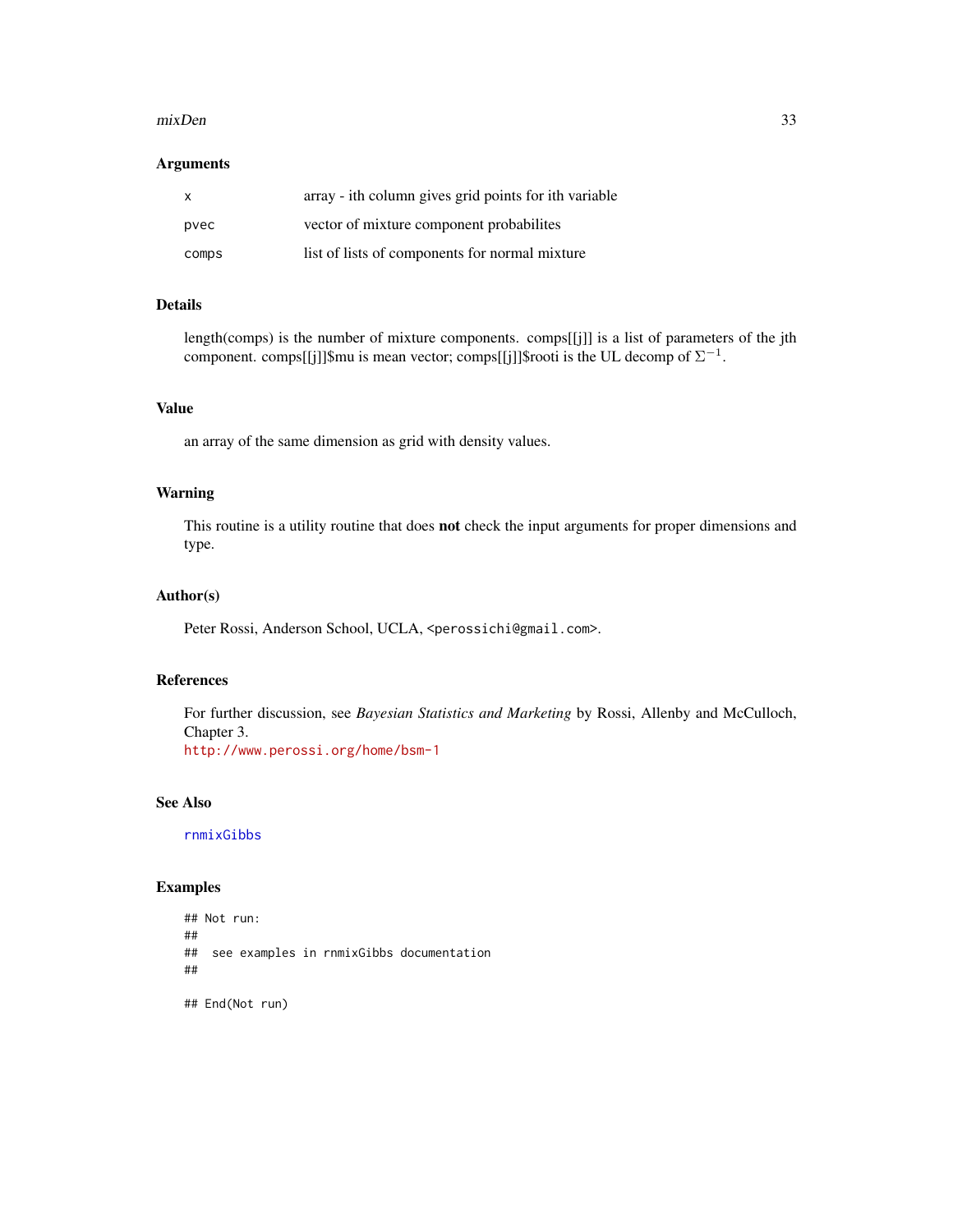<span id="page-33-0"></span>

### Description

mixDenBi computes the implied bivariate marginal density from a mixture of normals with specified mixture probabilities and component parameters.

### Usage

mixDenBi(i, j, xi, xj, pvec, comps)

#### Arguments

|       | index of first variable           |
|-------|-----------------------------------|
| i     | index of second variable          |
| хi    | grid of values of first variable  |
| xj    | grid of values of second variable |
| pvec  | normal mixture probabilities      |
| comps | list of lists of components       |

#### Details

length(comps) is the number of mixture components. comps[[j]] is a list of parameters of the jth component. comps[[j]]\$mu is mean vector; comps[[j]]\$rooti is the UL decomp of  $\Sigma^{-1}$ .

### Value

an array (length(xi)=length(xj) x 2) with density value

### Warning

This routine is a utility routine that does not check the input arguments for proper dimensions and type.

### Author(s)

Peter Rossi, Anderson School, UCLA, <perossichi@gmail.com>.

### References

For further discussion, see *Bayesian Statistics and Marketing* by Rossi, Allenby and McCulloch, Chapter 3. <http://www.perossi.org/home/bsm-1>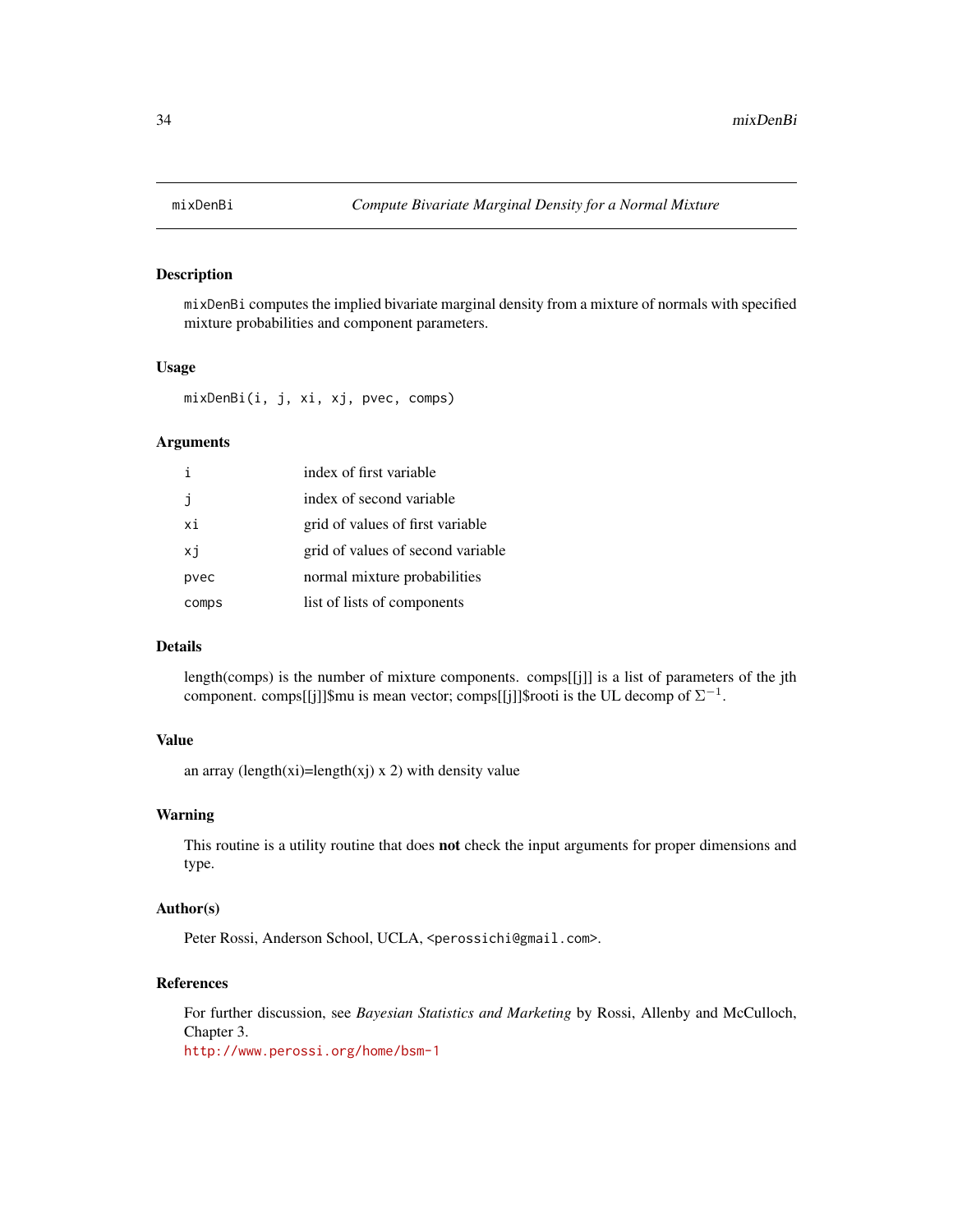#### <span id="page-34-0"></span>mnlHess 35

### See Also

[rnmixGibbs](#page-98-1), [mixDen](#page-31-1)

#### Examples

```
## Not run:
##
## see examples in rnmixGibbs documentation
##
## End(Not run)
```
mnlHess *Computes -Expected Hessian for Multinomial Logit*

### Description

mnlHess computes -Expected[Hessian] for Multinomial Logit Model

#### Usage

mnlHess(beta,y,X)

### Arguments

| beta | k x 1 vector of coefficients                     |
|------|--------------------------------------------------|
|      | $n \times 1$ vector of choices, $(1, \ldots, p)$ |
| X    | $n * p x k$ Design matrix                        |

### Details

See [llmnl](#page-20-1) for information on structure of X array. Use [createX](#page-12-1) to make X.

#### Value

k x k matrix

### Warning

This routine is a utility routine that does not check the input arguments for proper dimensions and type.

### Author(s)

Peter Rossi, Anderson School, UCLA, <perossichi@gmail.com>.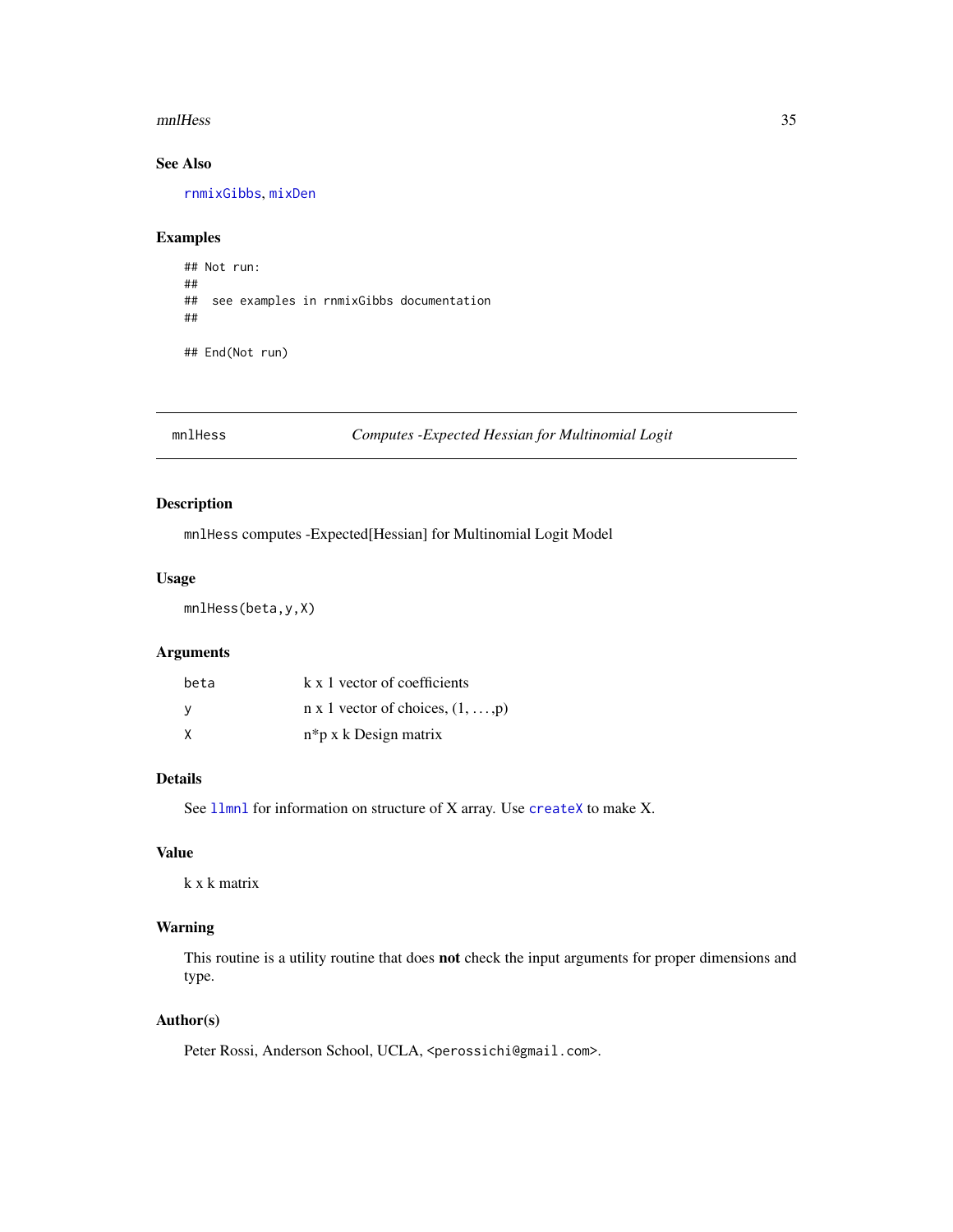#### References

For further discussion, see *Bayesian Statistics and Marketing* by Rossi, Allenby and McCulloch, Chapter 3.

<http://www.perossi.org/home/bsm-1>

#### See Also

[llmnl](#page-20-1), [createX](#page-12-1), [rmnlIndepMetrop](#page-87-1)

### Examples

## ## Not run: mnlHess(beta,y,X)

mnpProb *Compute MNP Probabilities*

### Description

mnpProb computes MNP probabilities for a given X matrix corresponding to one observation. This function can be used with output from rmnpGibbs to simulate the posterior distribution of market shares or fitted probabilties.

#### Usage

mnpProb(beta, Sigma, X, r)

### Arguments

| beta  | MNP coefficients                                    |
|-------|-----------------------------------------------------|
| Sigma | Covariance matrix of latents                        |
| X     | $X$ array for one observation – use createX to make |
| r     | number of draws used in GHK (def: 100)              |

#### Details

see [rmnpGibbs](#page-89-1) for definition of the model and the interpretation of the beta, Sigma parameters. Uses the GHK method to compute choice probabilities. To simulate a distribution of probabilities, loop over the beta, Sigma draws from rmnpGibbs output.

### Value

p x 1 vector of choice probabilites

#### Author(s)

Peter Rossi, Anderson School, UCLA, <perossichi@gmail.com>.

<span id="page-35-0"></span>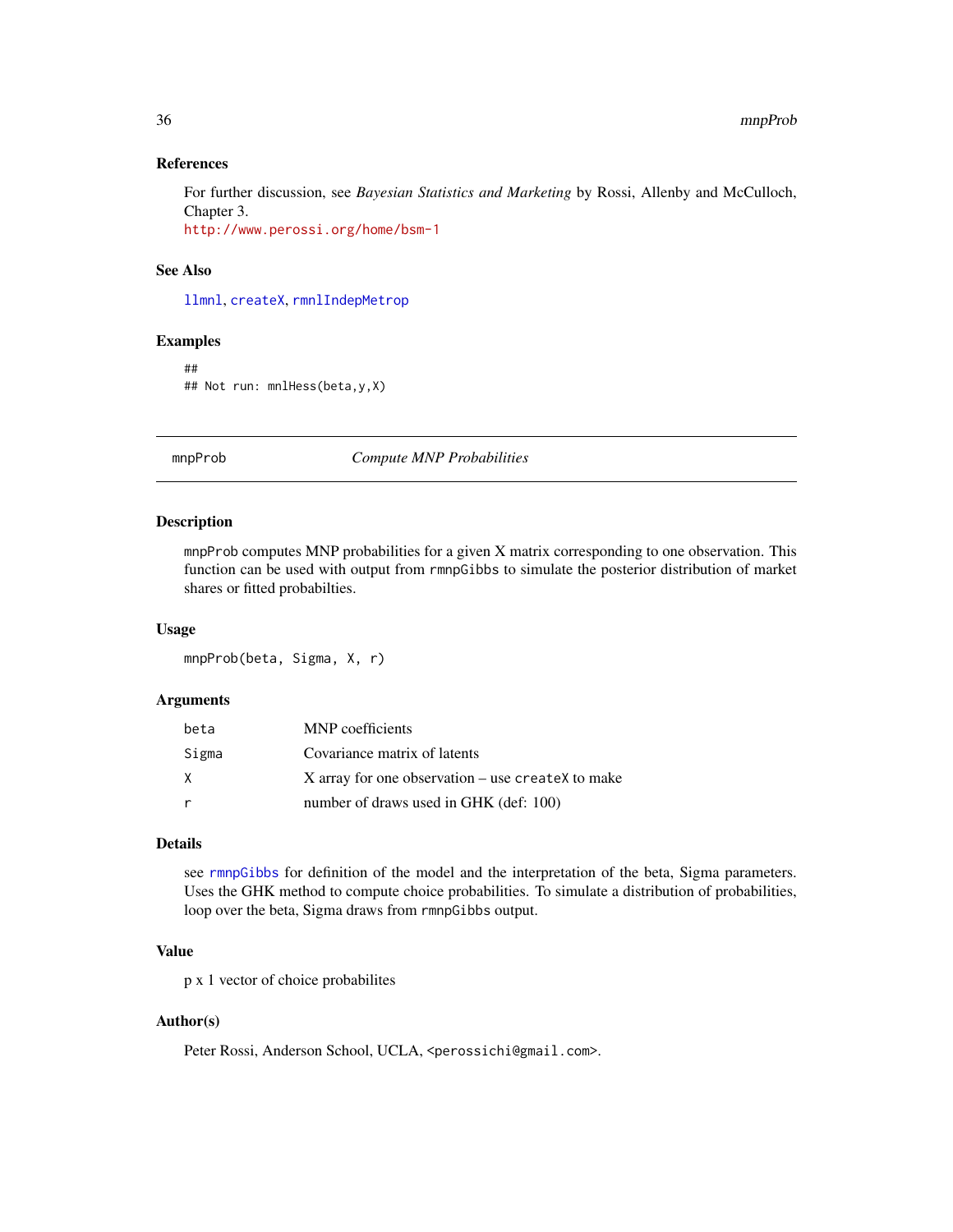#### $m$ momMix  $37$

## References

For further discussion, see *Bayesian Statistics and Marketing* by Rossi,Allenby and McCulloch, Chapters 2 and 4. <http://www.perossi.org/home/bsm-1>

#### See Also

[rmnpGibbs](#page-89-0), [createX](#page-12-0)

#### Examples

```
##
## example of computing MNP probabilites
## here I'm thinking of Xa as having the prices of each of the 3 alternatives
Xa=matrix(c(1,.5,1.5),nrow=1)
X=createX(p=3,na=1,nd=NULL,Xa=Xa,Xd=NULL,DIFF=TRUE)
beta=c(1,-1,-2) ## beta contains two intercepts and the price coefficient
Sigma=matrix(c(1,.5,.5,1),ncol=2)
mnpProb(beta, Sigma, X)
```
<span id="page-36-0"></span>

momMix *Compute Posterior Expectation of Normal Mixture Model Moments*

# Description

momMix averages the moments of a normal mixture model over MCMC draws.

## Usage

```
momMix(probdraw, compdraw)
```
# Arguments

| probdraw | R x norm list of draws of mixture probs                |
|----------|--------------------------------------------------------|
| compdraw | list of length R of draws of mixture component moments |

## Details

R is the number of MCMC draws in argument list above. ncomp is the number of mixture components fitted. compdraw is a list of lists of lists with mixture components. compdraw[[i]] is ith draw. compdraw[[i]][[j]][[1]] is the mean parameter vector for the jth component, ith MCMC draw. compdraw[[i]][[j]][[2]] is the UL decomposition of  $\Sigma^{-1}$  for the jth component, ith MCMC draw.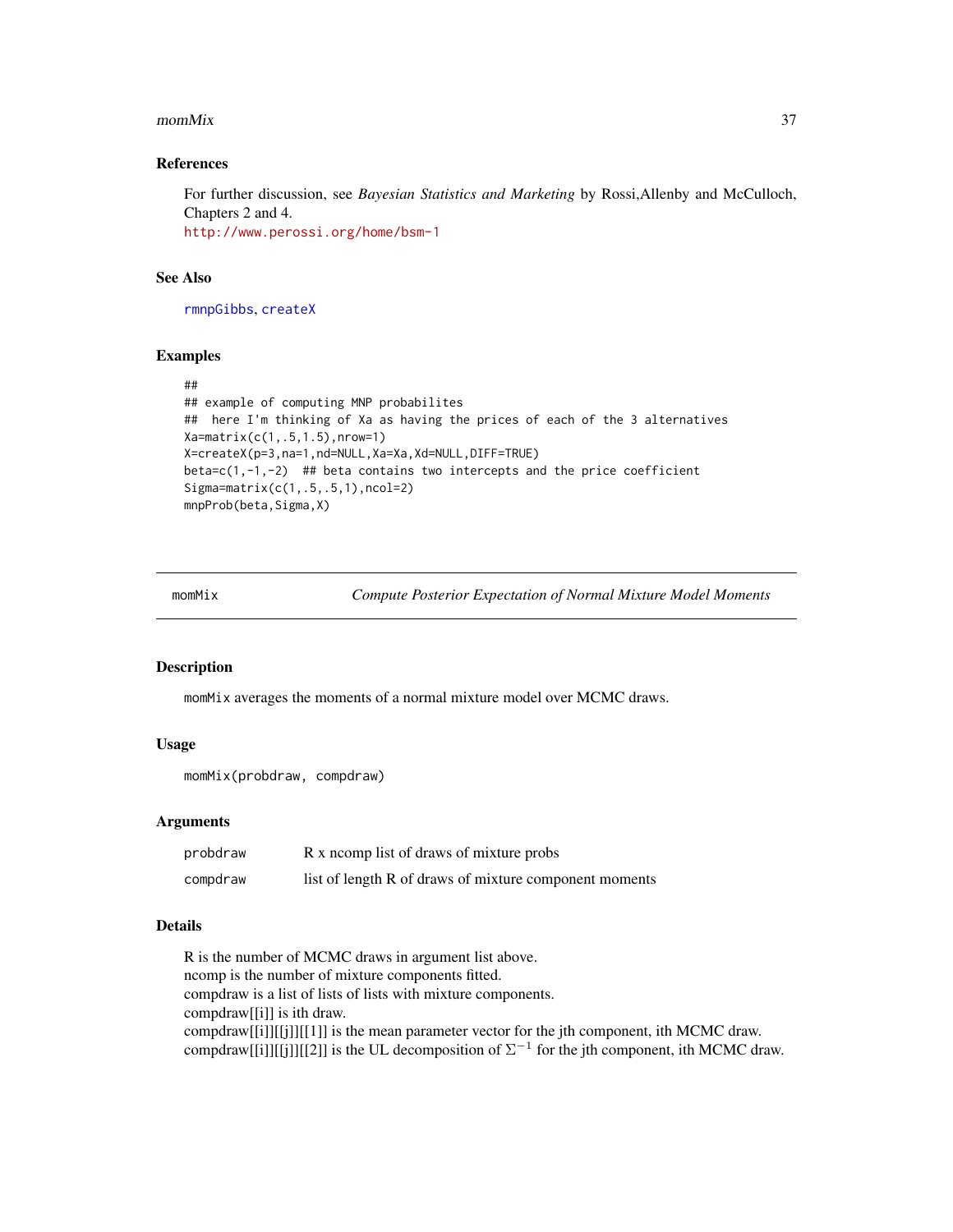38 nmath and the contract of the contract of the contract of the contract of the contract of the contract of the contract of the contract of the contract of the contract of the contract of the contract of the contract of t

# Value

a list of the following items . . .

| mu    | Posterior Expectation of Mean                          |
|-------|--------------------------------------------------------|
| sigma | Posterior Expecation of Covariance Matrix              |
| sd    | Posterior Expectation of Vector of Standard Deviations |
| corr  | Posterior Expectation of Correlation Matrix            |

## Warning

This routine is a utility routine that does not check the input arguments for proper dimensions and type.

# Author(s)

Peter Rossi, Anderson School, UCLA, <perossichi@gmail.com>.

# References

For further discussion, see *Bayesian Statistics and Marketing* by Rossi, Allenby and McCulloch, Chapter 5.

<http://www.perossi.org/home/bsm-1>

# See Also

[rmixGibbs](#page-84-0)

nmat *Convert Covariance Matrix to a Correlation Matrix*

## Description

nmat converts a covariance matrix (stored as a vector, col by col) to a correlation matrix (also stored as a vector).

#### Usage

nmat(vec)

# Arguments

vec  $k \times k$  Cov matrix stored as a  $k \times k$  1 vector (col by col)

## Details

This routine is often used with apply to convert an R x (k\*k) array of covariance MCMC draws to correlations. As in corrdraws=apply(vardraws,1,nmat)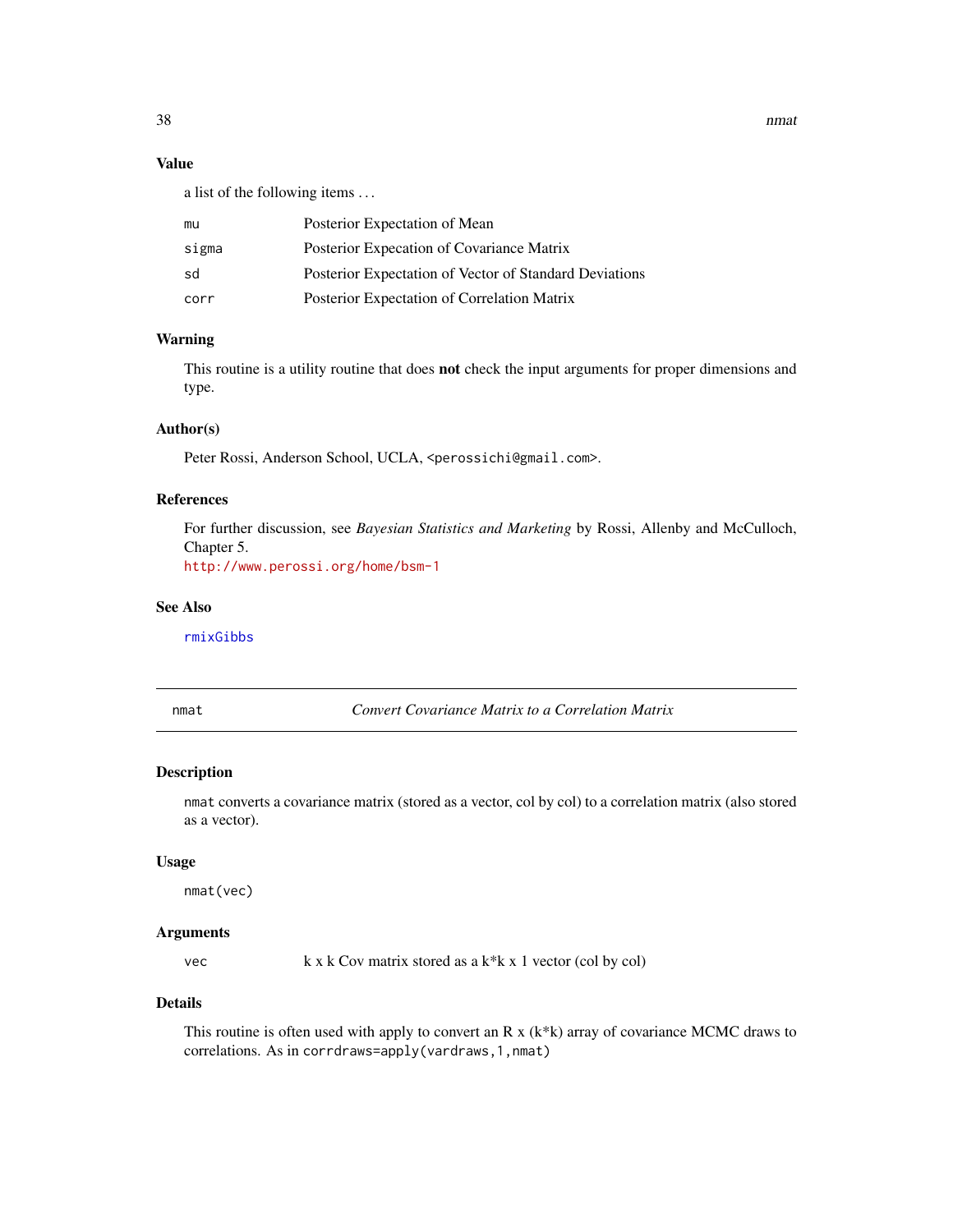#### numEff 39

# Value

k\*k x 1 vector with correlation matrix

## Warning

This routine is a utility routine that does not check the input arguments for proper dimensions and type.

# Author(s)

Peter Rossi, Anderson School, UCLA, <perossichi@gmail.com>.

# Examples

```
##
set.seed(66)
X=matrix(rnorm(200,4),ncol=2)
Varmat=var(X)
nmat(as.vector(Varmat))
```

| numEff |        |  |  | Compute Numerical Standard Error and Relative Numerical Effi- |  |
|--------|--------|--|--|---------------------------------------------------------------|--|
|        | ciency |  |  |                                                               |  |

# Description

numEff computes the numerical standard error for the mean of a vector of draws as well as the relative numerical efficiency (ratio of variance of mean of this time series process relative to iid sequence).

# Usage

```
numEff(x, m = as.integer(min(length(x), (100/sqrt(5000)) * sqrt(length(x))))
```
# Arguments

| x | R x 1 vector of draws               |
|---|-------------------------------------|
| m | number of lags for autocorrelations |

# Details

default for number of lags is chosen so that if  $R = 5000$ , m = 100 and increases as the sqrt(R).

# Value

| stderr | standard error of the mean of x                |
|--------|------------------------------------------------|
|        | variance ratio (relative numerical efficiency) |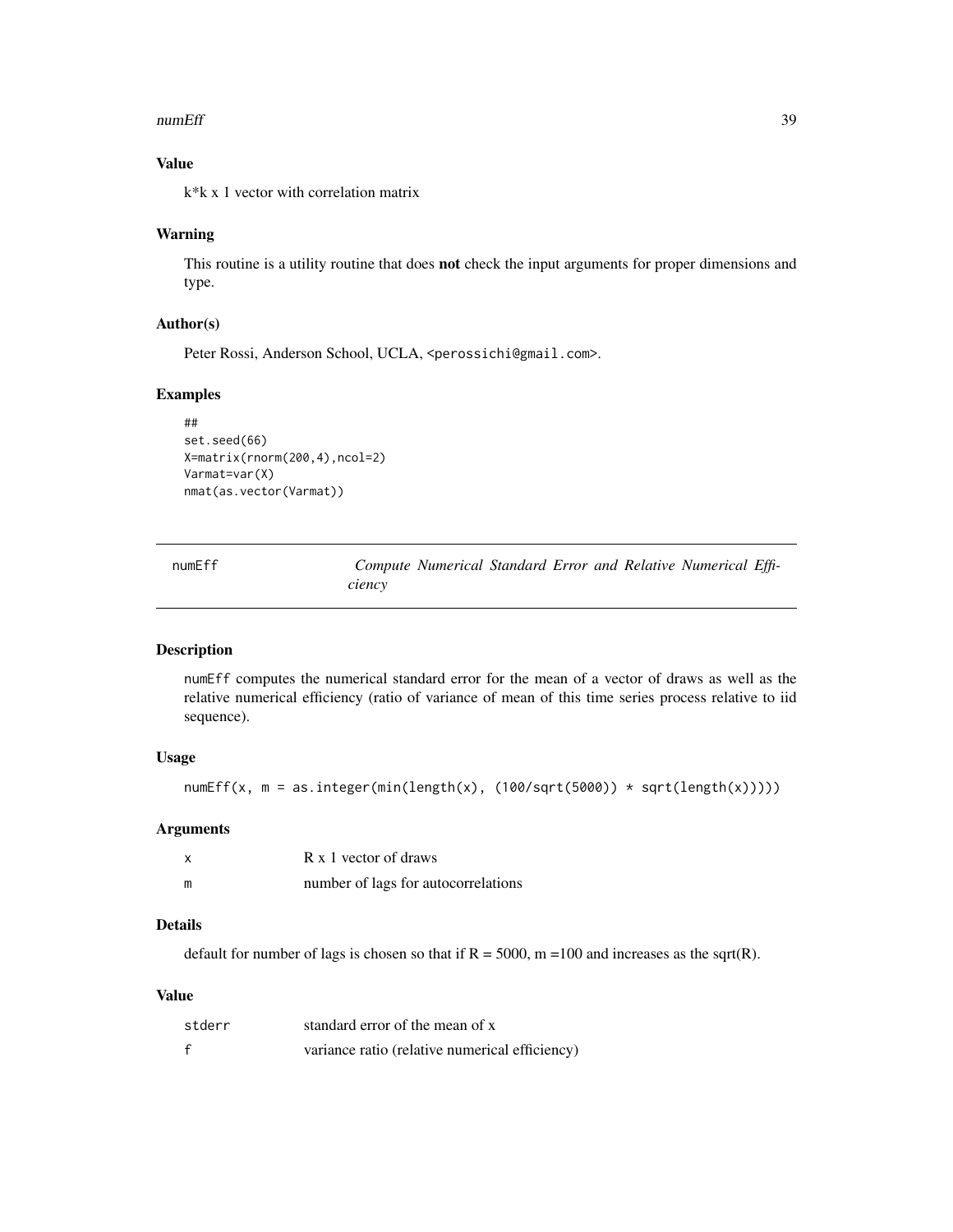## Warning

This routine is a utility routine that does **not** check the input arguments for proper dimensions and type.

## Author(s)

Peter Rossi, Anderson School, UCLA, <perossichi@gmail.com>.

## References

For further discussion, see *Bayesian Statistics and Marketing* by Rossi, Allenby and McCulloch, Chapter 3.

<http://www.perossi.org/home/bsm-1>

## Examples

```
numEff(rnorm(1000),m=20)
numEff(rnorm(1000))
```
orangeJuice *Store-level Panel Data on Orange Juice Sales*

#### Description

yx, weekly sales of refrigerated orange juice at 83 stores. storedemo, contains demographic information on those stores.

## Usage

data(orangeJuice)

## Format

This R object is a list of two data frames, list(yx, storedemo).

```
List of 2
```
\$ yx :'data.frame': 106139 obs. of 19 variables:

- ...\$ store : int [1:106139] 2 2 2 2 2 2 2 2 2 2
- ... \$ brand : int [1:106139] 1 1 1 1 1 1 1 1 1 1 1
- . . . \$ week : int [1:106139] 40 46 47 48 50 51 52 53 54 57
- . . . \$ logmove : num [1:106139] 9.02 8.72 8.25 8.99 9.09
- ... \$ constant: int [1:106139] 1 1 1 1 1 1 1 1 1 1
- . . . \$ price1 : num [1:106139] 0.0605 0.0605 0.0605 0.0605 0.0605
- . . . \$ price2 : num [1:106139] 0.0605 0.0603 0.0603 0.0603 0.0603
- . . . \$ price3 : num [1:106139] 0.0420 0.0452 0.0452 0.0498 0.0436
- . . . \$ price4 : num [1:106139] 0.0295 0.0467 0.0467 0.0373 0.0311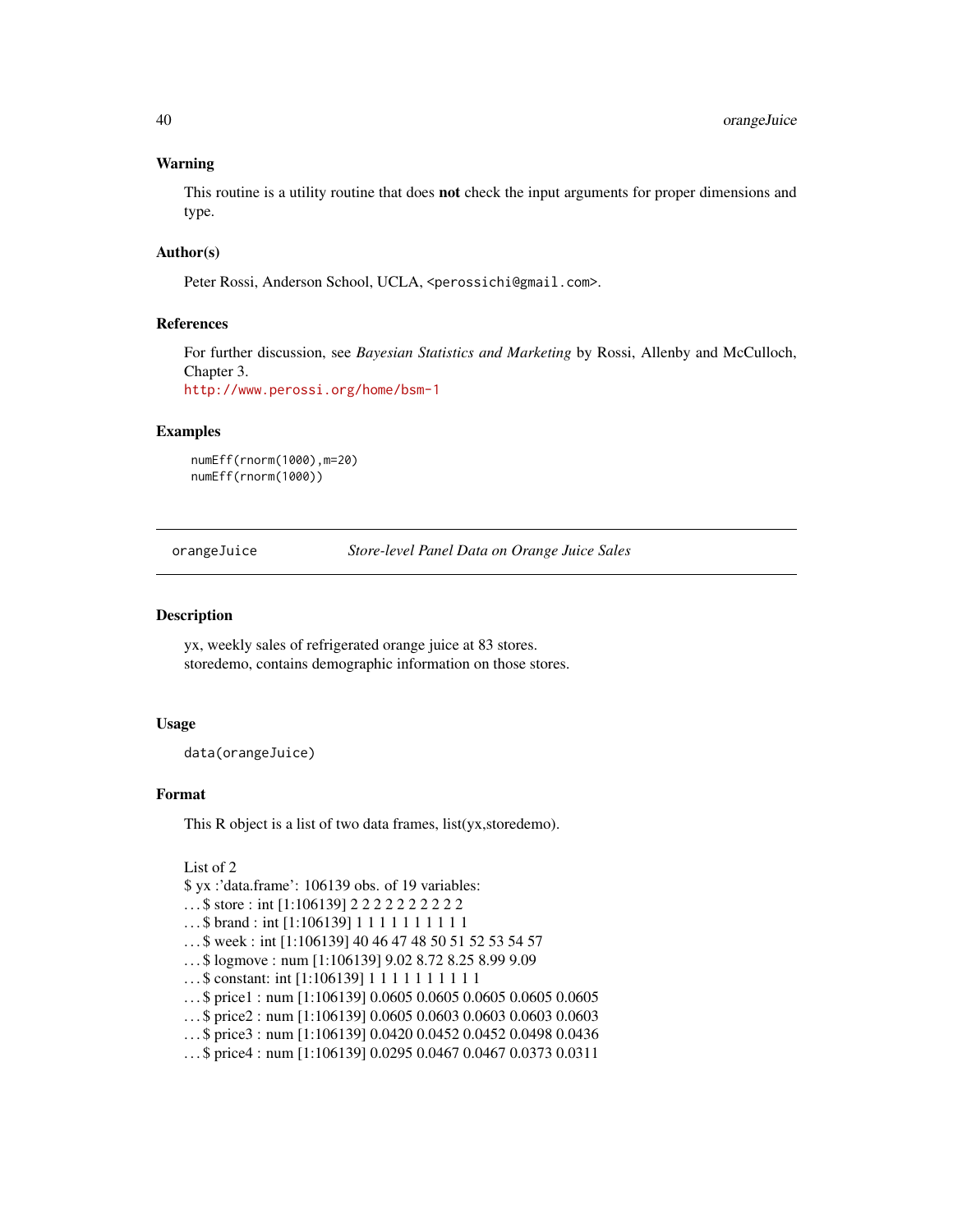# orangeJuice 41

- . . . \$ price5 : num [1:106139] 0.0495 0.0495 0.0373 0.0495 0.0495
- . . . \$ price6 : num [1:106139] 0.0530 0.0478 0.0530 0.0530 0.0530
- . . . \$ price7 : num [1:106139] 0.0389 0.0458 0.0458 0.0458 0.0466
- . . . \$ price8 : num [1:106139] 0.0414 0.0280 0.0414 0.0414 0.0414
- . . . \$ price9 : num [1:106139] 0.0289 0.0430 0.0481 0.0423 0.0423
- . . . \$ price10 : num [1:106139] 0.0248 0.0420 0.0327 0.0327 0.0327
- . . . \$ price11 : num [1:106139] 0.0390 0.0390 0.0390 0.0390 0.0382
- ...\$ deal : int [1:106139] 1 0 0 0 0 0 1 1 1 1
- $...$ \$ feat : num [1:106139] 0 0 0 0 0 0 0 0 0 0 0
- . . . \$ profit : num [1:106139] 38.0 30.1 30.0 29.9 29.9

1 Tropicana Premium 64 oz; 2 Tropicana Premium 96 oz; 3 Florida's Natural 64 oz;

- 4 Tropicana 64 oz; 5 Minute Maid 64 oz; 6 Minute Maid 96 oz;
- 7 Citrus Hill 64 oz; 8 Tree Fresh 64 oz; 9 Florida Gold 64 oz;
- 10 Dominicks 64 oz; 11 Dominicks 128 oz.

#### \$ storedemo:'data.frame': 83 obs. of 12 variables:

. . . \$ STORE : int [1:83] 2 5 8 9 12 14 18 21 28 32 . . . \$ AGE60 : num [1:83] 0.233 0.117 0.252 0.269 0.178 . . . \$ EDUC : num [1:83] 0.2489 0.3212 0.0952 0.2222 0.2534 . . . \$ ETHNIC : num [1:83] 0.1143 0.0539 0.0352 0.0326 0.3807 . . . \$ INCOME : num [1:83] 10.6 10.9 10.6 10.8 10.0 . . . \$ HHLARGE : num [1:83] 0.1040 0.1031 0.1317 0.0968 0.0572 . . . \$ WORKWOM : num [1:83] 0.304 0.411 0.283 0.359 0.391 . . . \$ HVAL150 : num [1:83] 0.4639 0.5359 0.0542 0.5057 0.3866 . . . \$ SSTRDIST: num [1:83] 2.11 3.80 2.64 1.10 9.20 . . . \$ SSTRVOL : num [1:83] 1.143 0.682 1.500 0.667 1.111 . . . \$ CPDIST5 : num [1:83] 1.93 1.60 2.91 1.82 0.84

. . . \$ CPWVOL5 : num [1:83] 0.377 0.736 0.641 0.441 0.106

#### Details

store store number

brand brand indicator

week week number

logmove log of the number of units sold

constant a vector of 1

price1 price of brand 1

deal in-store coupon activity

feature feature advertisement

STORE store number

AGE60 percentage of the population that is aged 60 or older

EDUC percentage of the population that has a college degree

ETHNIC percent of the population that is black or Hispanic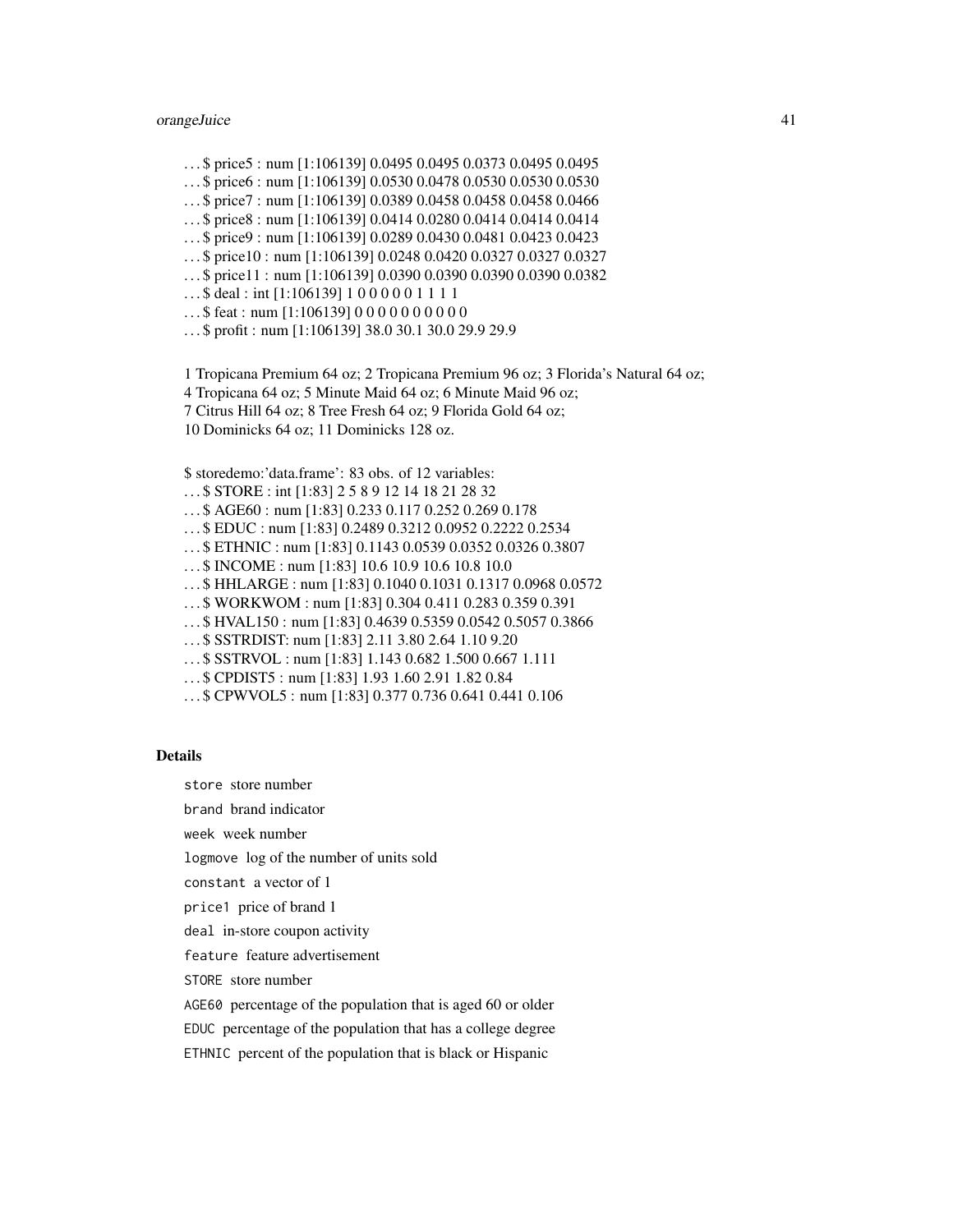# 42 orangeJuice

INCOME median income

HHLARGE percentage of households with 5 or more persons

WORKWOM percentage of women with full-time jobs

HVAL150 percentage of households worth more than \$150,000

SSTRDIST distance to the nearest warehouse store

SSTRVOL ratio of sales of this store to the nearest warehouse store

CPDIST5 average distance in miles to the nearest 5 supermarkets

CPWVOL5 ratio of sales of this store to the average of the nearest five stores

# Source

Alan L. Montgomery (1997), "Creating Micro-Marketing Pricing Strategies Using Supermarket Scanner Data," *Marketing Science* 16(4) 315-337.

# References

Chapter 5, *Bayesian Statistics and Marketing* by Rossi et al. <http://www.perossi.org/home/bsm-1>

```
## Example
## load data
data(orangeJuice)
## print some quantiles of yx data
cat("Quantiles of the Variables in yx data",fill=TRUE)
mat=apply(as.matrix(orangeJuice$yx),2,quantile)
print(mat)
## print some quantiles of storedemo data
cat("Quantiles of the Variables in storedemo data",fill=TRUE)
mat=apply(as.matrix(orangeJuice$storedemo),2,quantile)
print(mat)
## Example 2 processing for use with rhierLinearModel
##
##
if(0)
{
## select brand 1 for analysis
brand1=orangeJuice$yx[(orangeJuice$yx$brand==1),]
store = sort(unique(brand1$store))
nreg = length(store)
nvar=14
```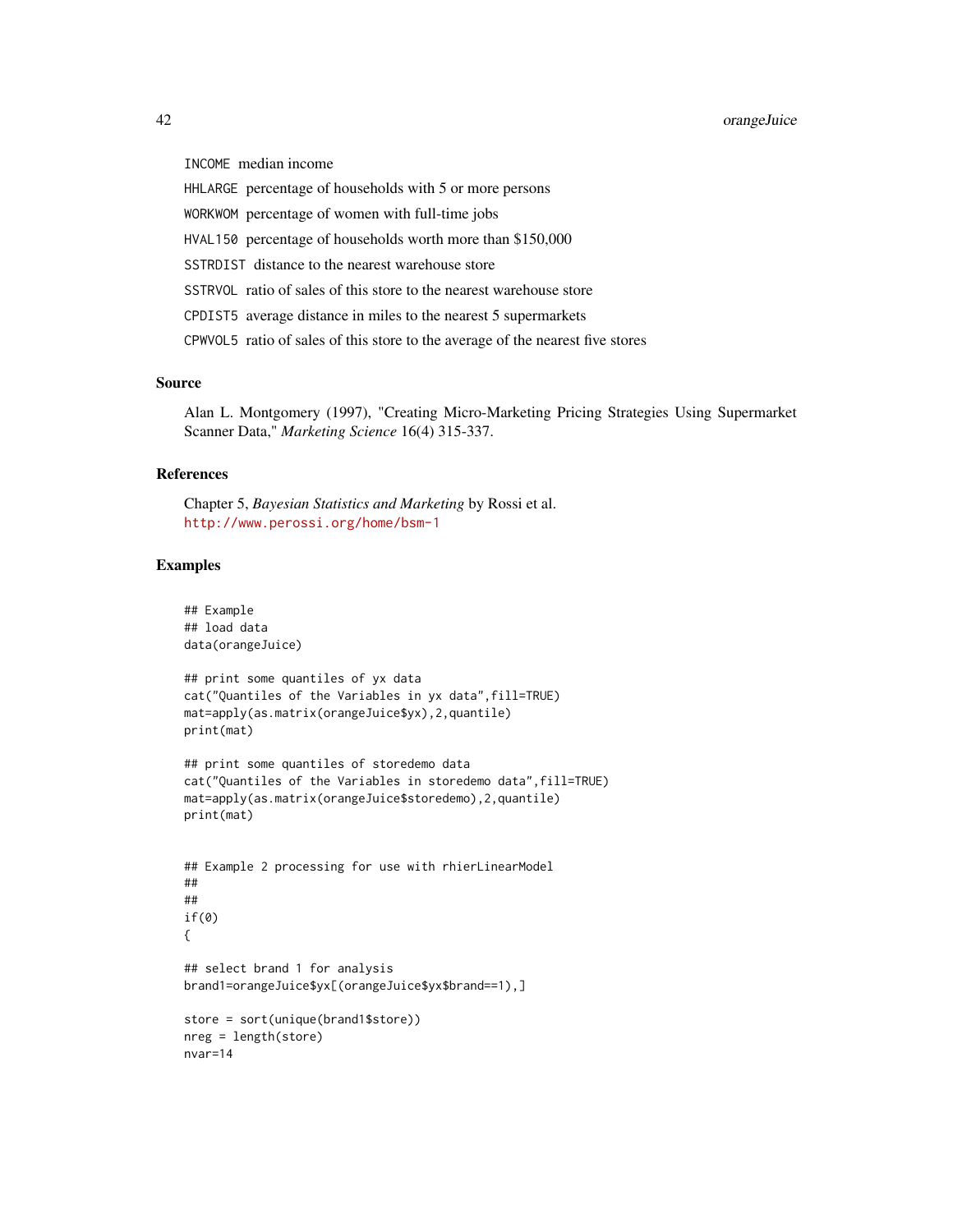# plot.bayesm.hcoef 43

```
regdata=NULL
for (reg in 1:nreg) {
        y=brand1$logmove[brand1$store==store[reg]]
        iota=c(rep(1,length(y)))
        X=cbind(iota,log(brand1$price1[brand1$store==store[reg]]),
                     log(brand1$price2[brand1$store==store[reg]]),
                     log(brand1$price3[brand1$store==store[reg]]),
                     log(brand1$price4[brand1$store==store[reg]]),
                     log(brand1$price5[brand1$store==store[reg]]),
                     log(brand1$price6[brand1$store==store[reg]]),
                     log(brand1$price7[brand1$store==store[reg]]),
                     log(brand1$price8[brand1$store==store[reg]]),
                     log(brand1$price9[brand1$store==store[reg]]),
                     log(brand1$price10[brand1$store==store[reg]]),
                     log(brand1$price11[brand1$store==store[reg]]),
                     brand1$deal[brand1$store==store[reg]],
                     brand1$feat[brand1$store==store[reg]])
        regdata[[reg]]=list(y=y,X=X)
      }
## storedemo is standardized to zero mean.
Z=as.matrix(orangeJuice$storedemo[,2:12])
dmean=apply(Z,2,mean)
for (s in 1:nreg){
        Z[s,]=Z[s,]-dmean
}
iotaz=c(rep(1,nrow(Z)))
Z=cbind(iotaz,Z)
nz=ncol(Z)
Data=list(regdata=regdata,Z=Z)
Mcmc=list(R=R,keep=1)
out=rhierLinearModel(Data=Data,Mcmc=Mcmc)
summary(out$Deltadraw)
summary(out$Vbetadraw)
if(0){
## plotting examples
plot(out$betadraw)
}
}
```
plot.bayesm.hcoef *Plot Method for Hierarchical Model Coefs*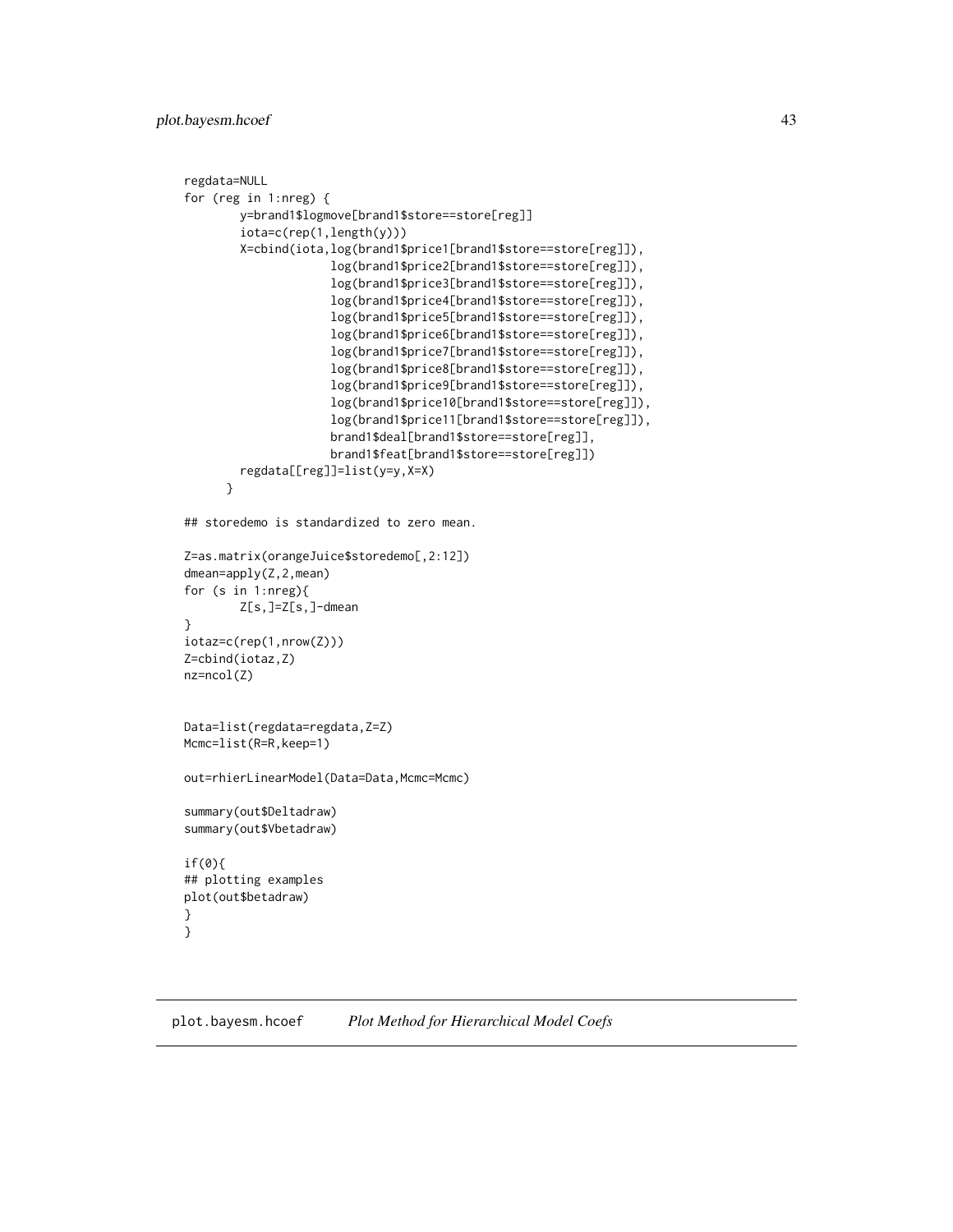#### Description

plot.bayesm.hcoef is an S3 method to plot 3 dim arrays of hierarchical coefficients. Arrays are of class bayesm.hcoef with dimensions: cross-sectional unit x coef x MCMC draw.

#### Usage

## S3 method for class 'bayesm.hcoef' plot(x,names,burnin,...)

## Arguments

| X      | An object of S3 class, bayesm.hcoef                         |
|--------|-------------------------------------------------------------|
| names  | a list of names for the variables in the hierarchical model |
| burnin | no draws to burnin (def: $.1*R$ )                           |
|        | standard graphics parameters                                |

# Details

Typically, plot.bayesm.hcoef will be invoked by a call to the generic plot function as in plot(object) where object is of class bayesm.hcoef. All of the bayesm hierarchical routines return draws of hierarchical coefficients in this class (see example below). One can also simply invoke plot.bayesm.hcoef on any valid 3-dim array as in plot.bayesm.hcoef(betadraws)

plot.bayesm.hcoef is also exported for use as a standard function, as in plot.bayesm.hcoef(array).

# Author(s)

Peter Rossi, Anderson School, UCLA, <perossichi@gmail.com>.

# See Also

[rhierMnlRwMixture](#page-71-0),[rhierLinearModel](#page-64-0), [rhierLinearMixture](#page-61-0),[rhierNegbinRw](#page-75-0)

```
##
## not run
# out=rhierLinearModel(Data,Prior,Mcmc)
# plot(out$betadraws)
#
```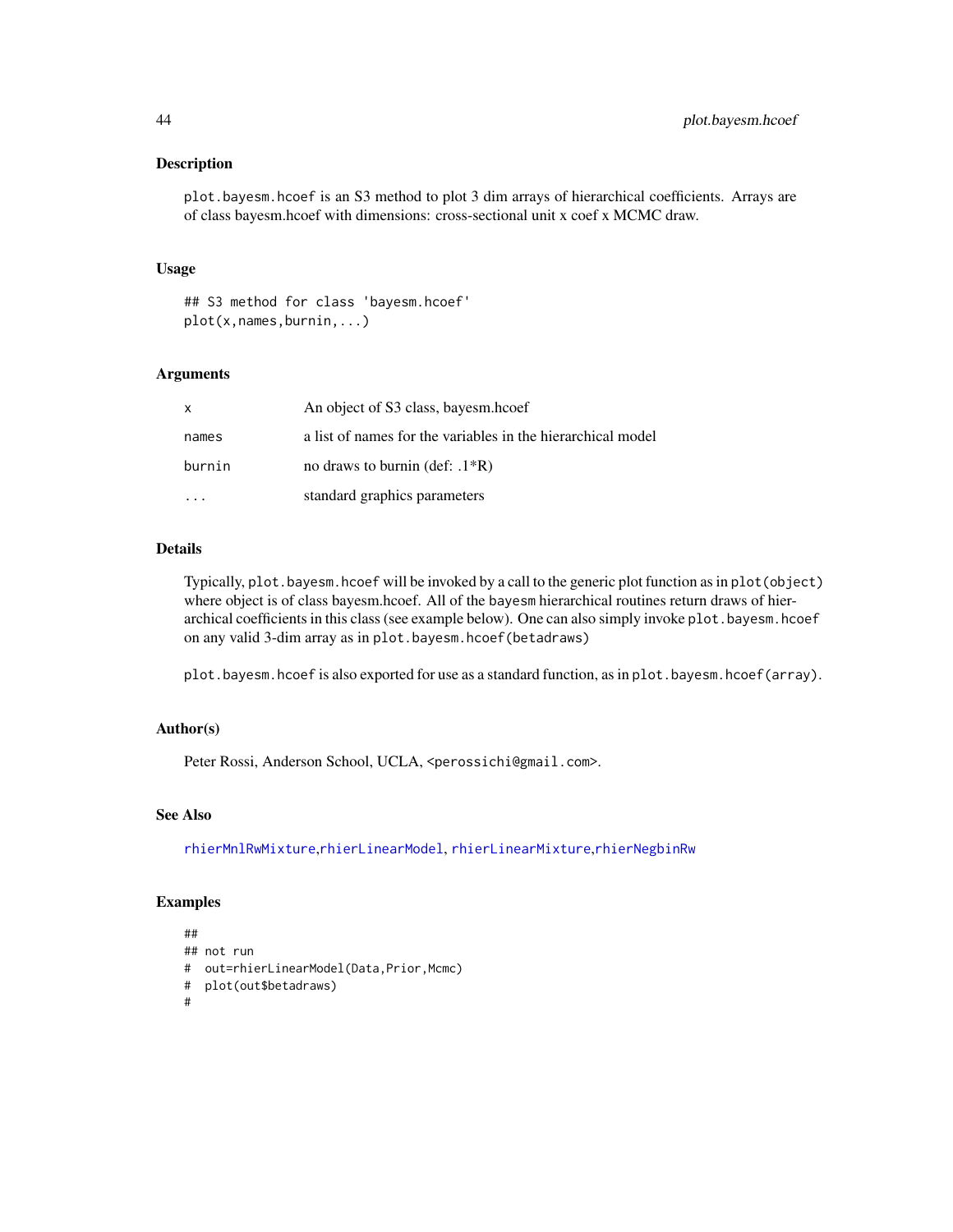# Description

plot.bayesm.mat is an S3 method to plot arrays of MCMC draws. The columns in the array correspond to parameters and the rows to MCMC draws.

# Usage

```
## S3 method for class 'bayesm.mat'
plot(x,names,burnin,tvalues,TRACEPLOT,DEN,INT,CHECK_NDRAWS, ...)
```
#### Arguments

| X                | An object of either S3 class, bayesm.mat, or S3 class, mcmc         |
|------------------|---------------------------------------------------------------------|
| names            | optional character vector of names for coefficients                 |
| burnin           | number of draws to discard for burn-in (def: $.1*uvw(X)$ )          |
| tvalues          | vector of true values                                               |
| <b>TRACEPLOT</b> | logical, TRUE provide sequence plots of draws and acfs (def: TRUE)  |
| <b>DEN</b>       | logical, TRUE use density scale on histograms (def: TRUE)           |
| <b>INT</b>       | logical, TRUE put various intervals and points on graph (def: TRUE) |
| CHECK_NDRAWS     | logical, TRUE check that there are at least 100 draws (def: TRUE)   |
| $\ddotsc$        | standard graphics parameters                                        |

#### Details

Typically, plot.bayesm.mat will be invoked by a call to the generic plot function as in plot(object) where object is of class bayesm.mat. All of the bayesm MCMC routines return draws in this class (see example below). One can also simply invoke plot.bayesm.mat on any valid 2-dim array as in plot.bayesm.mat(betadraws).

plot.bayesm.mat paints (by default) on the histogram:

green "[]" delimiting 95% Bayesian Credibility Interval yellow "()" showing +/- 2 numerical standard errors red "|" showing posterior mean

plot.bayesm.mat is also exported for use as a standard function, as in plot.bayesm.mat(matrix)

# Author(s)

Peter Rossi, Anderson School, UCLA, <perossichi@gmail.com>.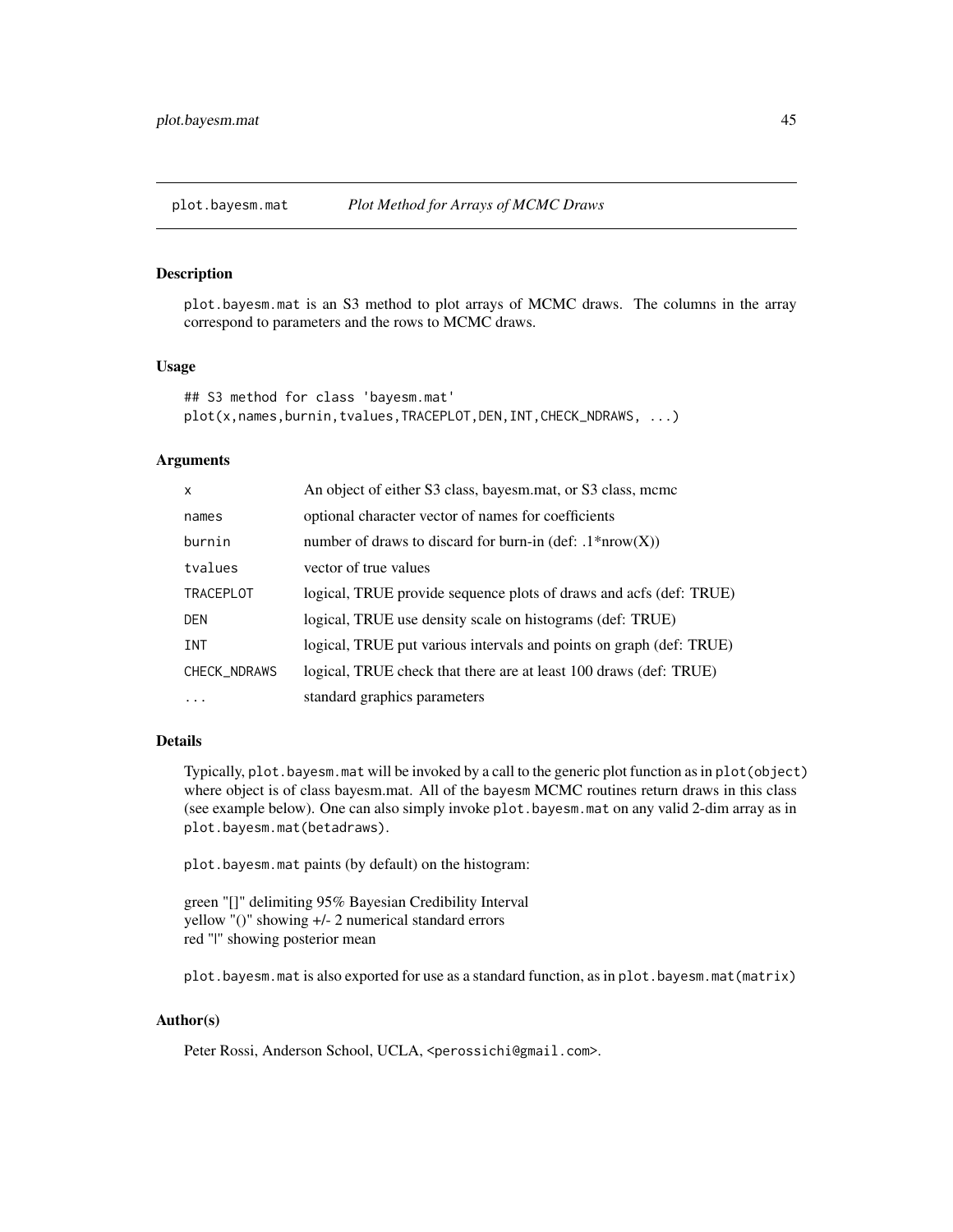## Examples

```
##
## not run
# out=runiregGibbs(Data,Prior,Mcmc)
# plot(out$betadraw)
#
```
plot.bayesm.nmix *Plot Method for MCMC Draws of Normal Mixtures*

# Description

plot.bayesm.nmix is an S3 method to plot aspects of the fitted density from a list of MCMC draws of normal mixture components. Plots of marginal univariate and bivariate densities are produced.

## Usage

```
## S3 method for class 'bayesm.nmix'
plot(x,names,burnin,Grid,bi.sel,nstd,marg,Data,ngrid,ndraw, ...)
```
#### Arguments

| $\mathsf{x}$ | An object of S3 class bayesm.nmix                                                                                           |
|--------------|-----------------------------------------------------------------------------------------------------------------------------|
| names        | optional character vector of names for each of the dimensions                                                               |
| burnin       | number of draws to discard for burn-in (def: $.1*now(X)$ )                                                                  |
| Grid         | matrix of grid points for densities, def: mean +/- nstd std deviations (if Data no<br>supplied), range of Data if supplied) |
| bi.sel       | list of vectors, each giving pairs for bivariate distributions (def: list( $c(1,2)$ ))                                      |
| nstd         | number of standard deviations for default Grid (def: 2)                                                                     |
| marg         | logical, if TRUE display marginals (def: TRUE)                                                                              |
| Data         | matrix of data points, used to paint histograms on marginals and for grid                                                   |
| ngrid        | number of grid points for density estimates (def: 50)                                                                       |
| ndraw        | number of draws to average Mcmc estimates over (def: 200)                                                                   |
| $\cdots$     | standard graphics parameters                                                                                                |

## Details

Typically, plot.bayesm.nmix will be invoked by a call to the generic plot function as in plot(object) where object is of class bayesm.nmix. These objects are lists of three components. The first component is an array of draws of mixture component probabilties. The second component is not used. The third is a lists of lists of lists with draws of each of the normal components.

plot.bayesm.nmix can also be used as a standard function, as in plot.bayesm.nmix(list).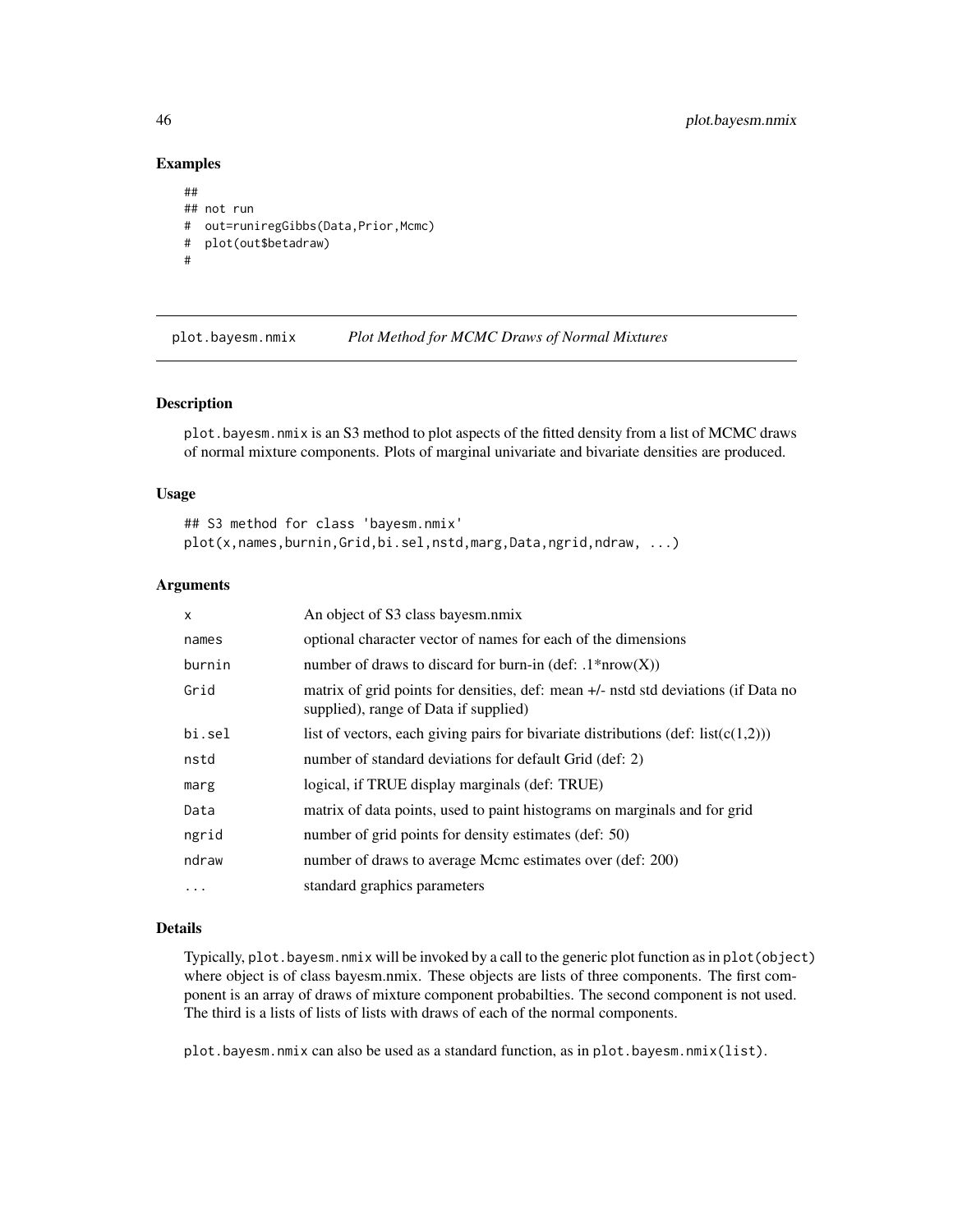## rbayesBLP 47

## Author(s)

Peter Rossi, Anderson School, UCLA, <perossichi@gmail.com>.

#### See Also

[rnmixGibbs](#page-98-0), [rhierMnlRwMixture](#page-71-0), [rhierLinearMixture](#page-61-0), [rDPGibbs](#page-55-0)

#### Examples

```
##
## not run
# out=rnmixGibbs(Data,Prior,Mcmc)
# plot(out,bi.sel=list(c(1,2),c(3,4),c(1,3)))
# # plot bivariate distributions for dimension 1,2; 3,4; and 1,3
#
```
rbayesBLP *Bayesian Analysis of Random Coefficient Logit Models Using Aggregate Data*

#### Description

rbayesBLP implements a hybrid MCMC algorithm for aggregate level sales data in a market with differentiated products. Version 3.0-1 contains an error for use of instruments with this function. This will be fixed in version 3.0-2.

#### Usage

rbayesBLP(Data, Prior, Mcmc)

#### Arguments

| Data  | $list(X, share, J, Z)$ $(X, share, and J: required).$                                                                                    |
|-------|------------------------------------------------------------------------------------------------------------------------------------------|
| Prior | list(sigmasqR,theta_hat,A,deltabar,Ad,nu0,s0_sq,VOmega) (optional).                                                                      |
| Mcmc  | list(R,H,initial_theta_bar,initial_r,initial_tau_sq,initial_Omega,initial_delta,s,cand_cov,tol,keep,nprint)<br>$(R$ and $H$ : required). |

## Details

Model:  $u_ijt = X_it\theta_i + \eta_i t + e_ijt$ eijt ∼ type I Extreme Value (logit)  $\theta_i \sim N(\theta_b ar, \Sigma)$  $\eta_j t \sim N(0, \tau_s q)$ 

This structure implies a logit model for each consumer  $(\theta)$ . Aggregate shares share are produced by integrating this consumer level logit model over the assumed normal distribution of  $\theta$ .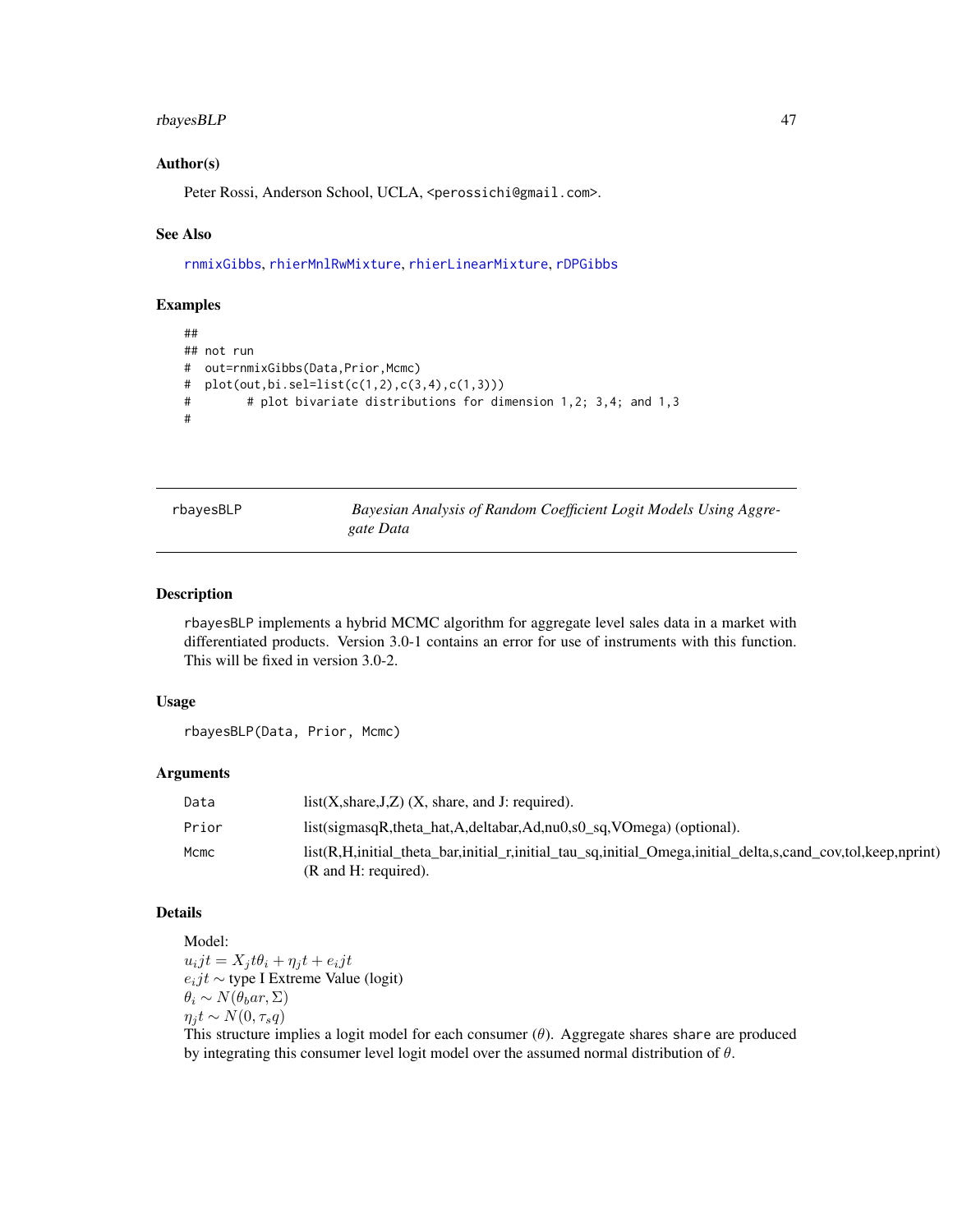Priors:  $r \sim N(0, diag(signasqR)).$  $\theta_b$ ar ∼ N( $\theta_h$ at, A<sup>-</sup>1).  $\tau_s q \sim nu0 * s0_s q/\chi^2 (nu0)$ 

Note: we observe the aggregate level market share, not individual level choice.

Note: r is the vector of nonzero elements of cholesky root of  $\Sigma$ . Instead of  $\Sigma$  we draw r, which is one-to-one correspondence with the positive-definite  $\Sigma$ .

Model (with IV):  $u_ijt = X_j t\theta_i + \eta_j t + e_ijt$  $e_i j t \sim$  type I Extreme Value (logit)  $\theta_i \sim N(\theta_b ar, \Sigma)$ 

 $X_j t = [X_e x o_j t, X_e n d o_j t]$  $X_{e}ndo_{j}t = Z_{j}t\delta_{j}t + \zeta_{j}t$  $vec(\zeta_i t, \eta_i t) \sim N(0, \Omega)$ 

Priors (with IV):  $r \sim N(0, diag(signasqR)).$  $\theta_b$ ar ∼ N( $\theta_h$ at, A<sup>-</sup>1).  $\delta \sim N(deltabar, Ad^-1).$  $\Omega \sim IW(nu0, VOmega)$ 

Step 1  $(\Sigma)$ : Given  $\theta_b$ ar and  $\tau_s q$ , draw r via Metropolis-Hasting. Covert the drawn r to  $\Sigma$ .

Note: if user does not specify the Metropolis-Hasting increment parameters (s and cand\_cov), rbayesBLP automatically tunes the parameters.

Step 2  $(\theta_bar, \tau_sq)$ : Given  $\Sigma$ , draw  $\theta_b$ ar and  $\tau_s q$  via Gibbs sampler.

Step 2 (with IV:  $\theta_b$ ar,  $\delta$ ,  $\Omega$ ): Given  $\Sigma$ , draw  $\theta_b$ ar,  $\delta$ , and  $\Omega$  via IV Gibbs sampler.

List arguments contain:

Data

- J number of alternatives without outside option
- X J\*T by K matrix (no outside option, which is normalized to 0). If IV is used, the last column is endogeneous variable.
- share J\*T vector (no outside option)
- Z J\*T by I matrix of instrumental variables (optional)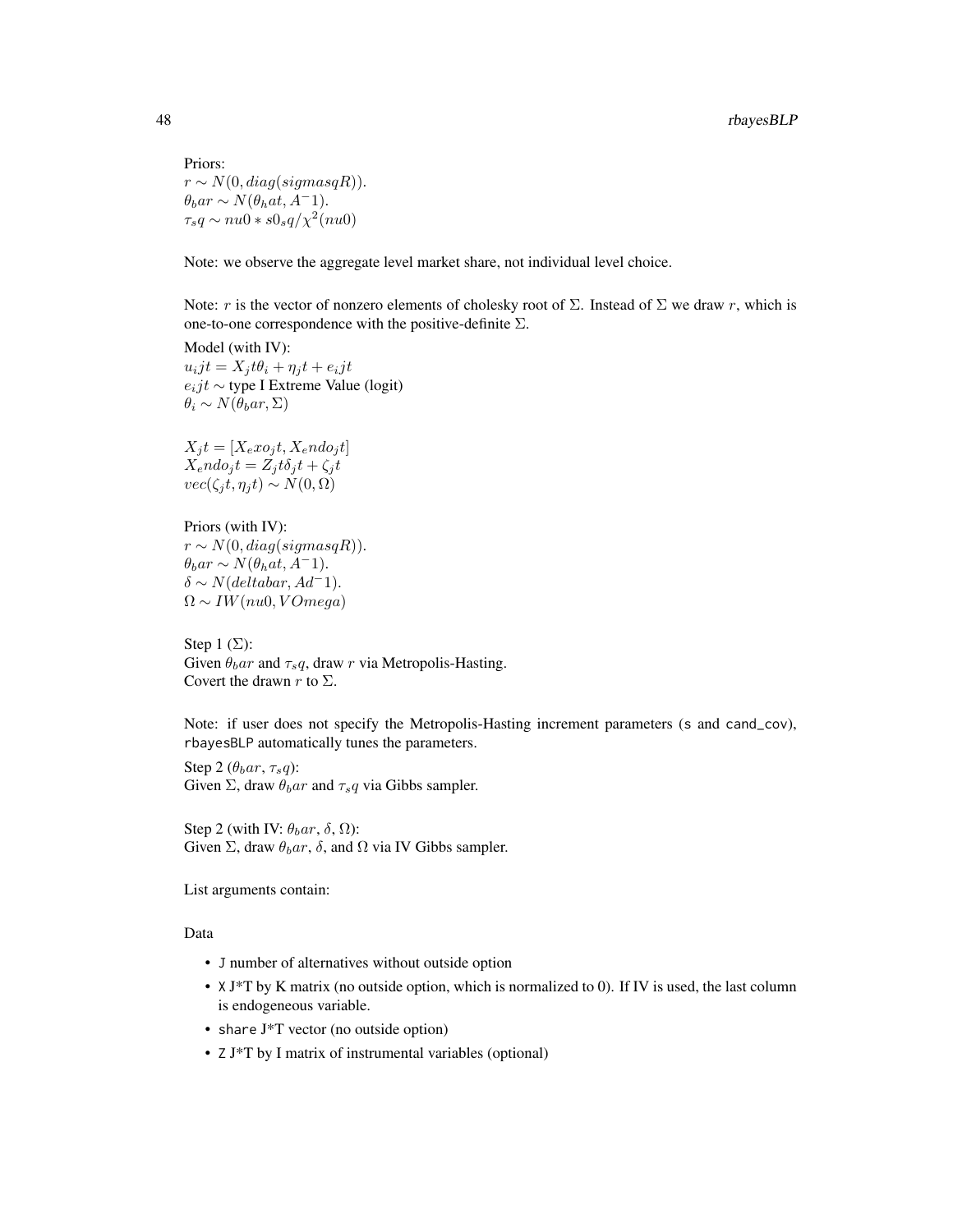Note: both the share vector and the X matrix are organized by the jt index. j varies faster than t, i.e.  $(j=1,t=1), (j=2,t=1), ..., (j=J,T=1), ..., (j=J,t=T)$ 

Prior

- sigmasqR K\*(K+1)/2 vector for r prior variance (def: diffuse prior for  $\Sigma$ )
- theta\_hat K vector for  $\theta_b$ ar prior mean (def: 0 vector)
- A K by K matrix for  $\theta_b$ ar prior precision (def: 0.01\*diag(K))
- deltabar I vector for  $\delta$  prior mean (def: 0 vector)
- Ad I by I matrix for  $\delta$  prior precision (def: 0.01\*diag(I))
- nu0 d.f. parameter for  $\tau_s q$  and  $\Omega$  prior (def: K+1)
- s0\_sq scale parameter for  $\tau_s q$  prior (def: 1)
- VOmega 2 by 2 matrix parameter for  $\Omega$  prior (def: matrix(c(1,0.5,0.5,1),2,2))

Mcmc

- R number of MCMC draws
- H number of random draws used for Monte-Carlo integration
- initial\_theta\_bar initial value of  $\theta_b$ ar (def: 0 vector)
- initial\_r initial value of  $r$  (def: 0 vector)
- initial\_tau\_sq initial value of  $\tau_s q$  (def: 0.1)
- initial\_Omega initial value of  $\Omega$  (def: diag(2))
- initial\_delta initial value of  $\delta$  (def: 0 vector)
- s scale parameter of Metropolis-Hasting increment (def: automatically tuned)
- cand\_cov var-cov matrix of Metropolis-Hasting increment (def: automatically tuned)
- tol convergence tolerance for the contraction mapping (def: 1e-6)
- keep MCMC thinning parameter: keep every keepth draw (def: 1)
- nprint print the estimated time remaining for every nprint'th draw (def: 100)

Tuning Metropolis-Hastings algorithm:

r\_cand = r\_old + s\*N(0,cand\_cov) Fix the candidate covariance matrix as cand\_cov0 = diag(rep(0.1, K), rep(1, K\*(K-1)/2)). Start from  $s0 = 2.38/\sqrt{g(t(\dim(r))}$ 

```
Repeat{
Run 500 MCMC chain.
If acceptance rate \langle 30\% \rangle => update s1 = s0/5.
If acceptance rate > 50\% = > update s1 = s0<sup>*</sup>3.
(Store r draws if acceptance rate is 20~80%.)
s0 = s1} until acceptance rate is 30~50%
Scale matrix C = s1*sqrt(cand cov0)Correlation matrix R = Corr(r) draws)
Use C*R*C as s^2*cand_cov.
```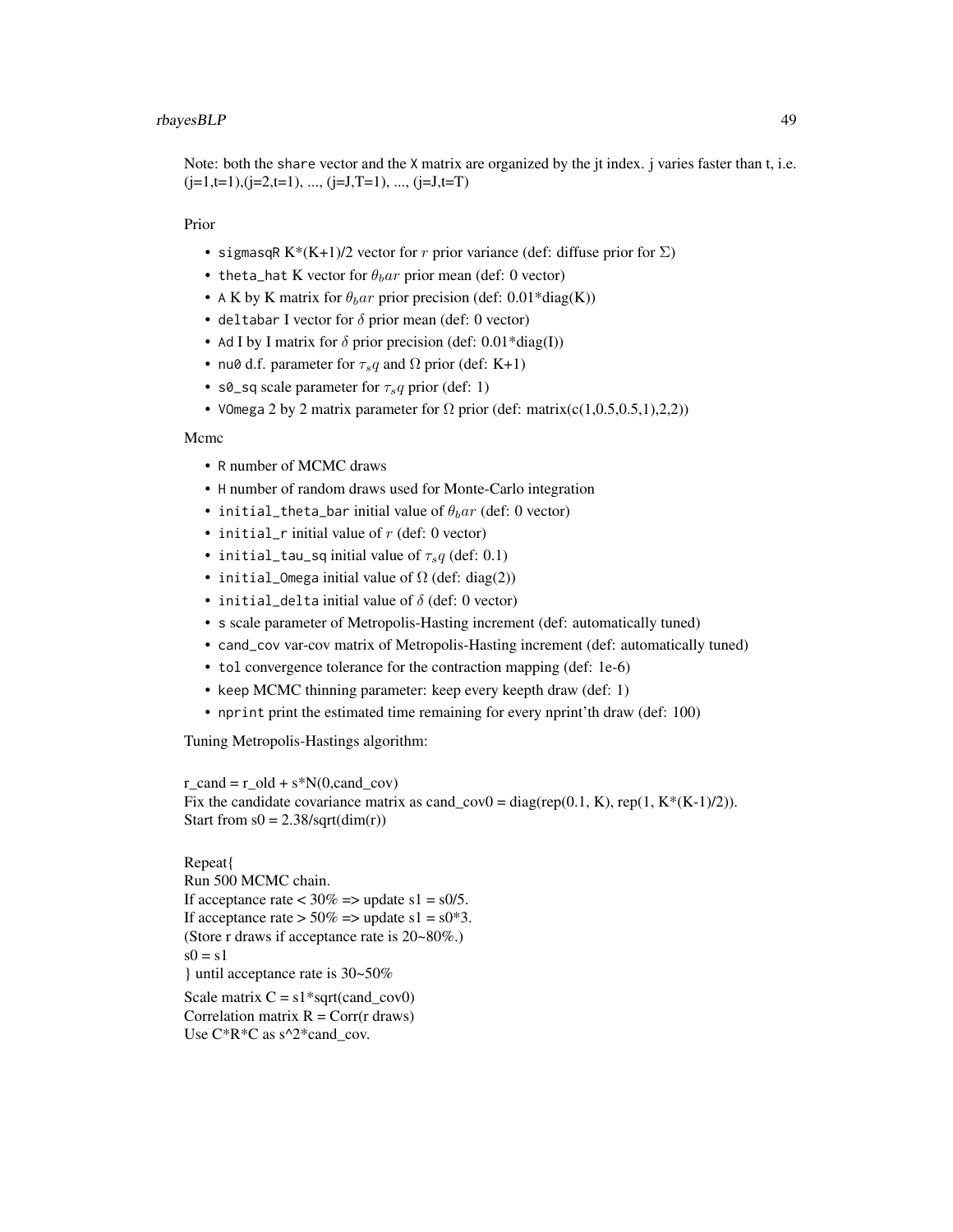# Value

a list containing

| thetabardraw      | K by R/keep matrix of random coefficient mean draws                    |
|-------------------|------------------------------------------------------------------------|
| Sigmadraw         | K <sup>*</sup> K by R/keep matrix of random coefficient variance draws |
| rdraw             | $K*K$ by R/keep matrix of r draws (same information as in Sigmadraw)   |
| tausgdraw         | R/keep vector of aggregate demand shock variance draws                 |
| Omegadraw         | 2*2 by R/keep matrix of correlated endogenous shock variance draws     |
| deltadraw         | I by R/keep matrix of endogenous structural equation coefficient draws |
| acceptrate        | scalor of acceptance rate of Metropolis-Hasting                        |
| $\mathbf{s}$      | scale parameter used for Metropolis-Hasting                            |
| $cand_{\sim}$ cov | var-cov matrix used for Metropolis-Hasting                             |

# Author(s)

Keunwoo Kim, Anderson School, UCLA, <keunwoo.kim@gmail.com>.

# References

For further discussion, see *Bayesian Analysis of Random Coefficient Logit Models Using Aggregate Data* by Jiang, Manchanda and Rossi, Journal of Econometrics, 2009. <http://www.sciencedirect.com/science/article/pii/S0304407608002297>

```
if(nchar(Sys.getenv("LONG_TEST")) != 0) {
###
### Simulate aggregate level data
###
simulData <- function(para, others, Hbatch){
 #
 # Keunwoo Kim, UCLA Anderson
 #
 ### parameters
 theta_bar <- para$theta_bar
 Sigma <- para$Sigma
 tau_sq <- para$tau_sq
 T <- others$T
 J <- others$J
 p <- others$p
 H <- others$H
 K \leftarrow J + p# Hbatch does the integration for computing market shares in batches of
 # size Hbatch
```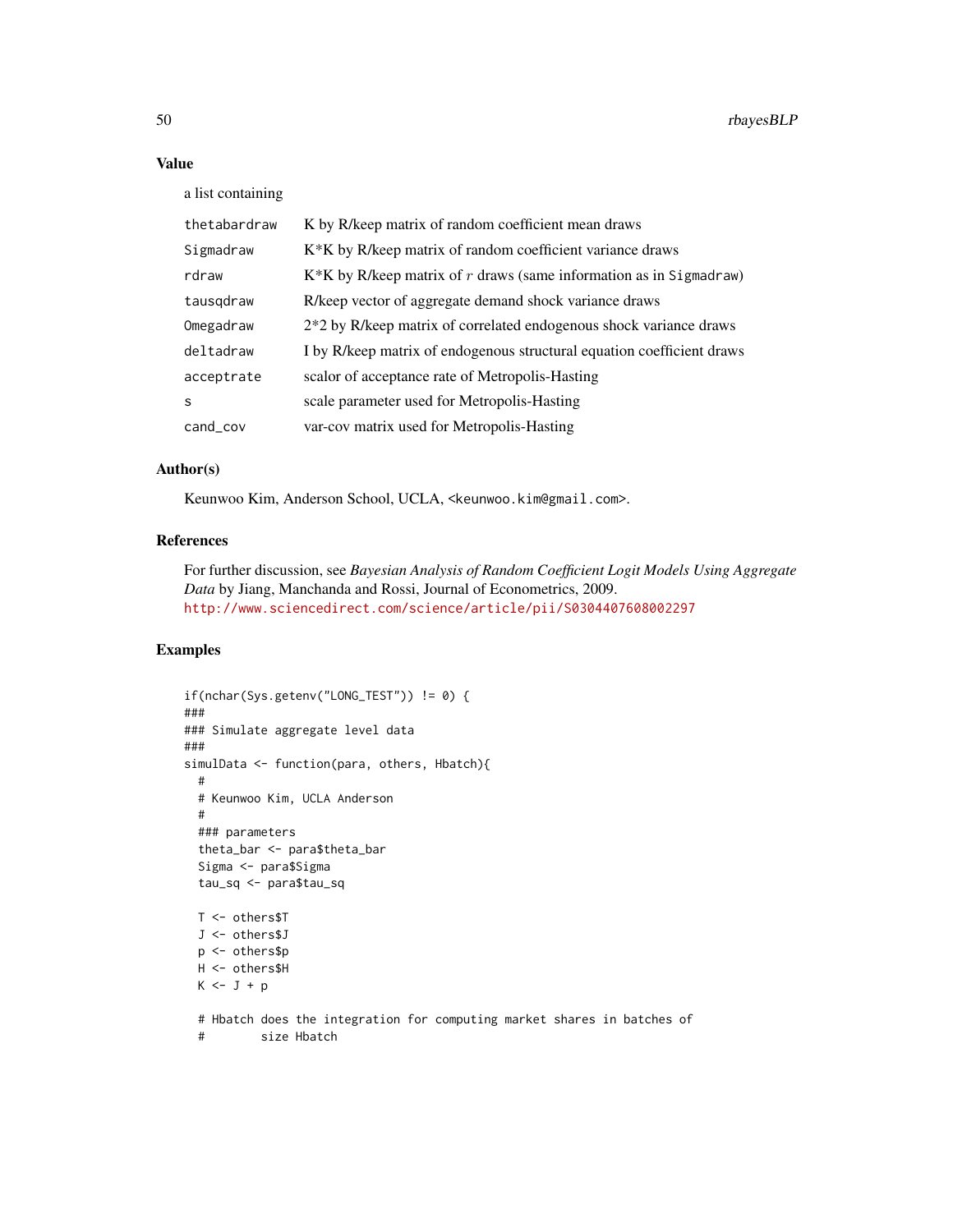# rbayesBLP 51

```
### build X
  X <- matrix(runif(T*J*p), T*J, p)
  inter <- NULL
  for (t in 1:T){
   inter <- rbind(inter, diag(J))
  }
  X \leftarrow \text{cbind}(inter, X)### draw eta ~ N(0, tau_sq)
  eta <- rnorm(T*J)*sqrt(tau_sq)
  X \leftarrow \text{cbind}(X, \text{ eta})share \leq rep(0, J*T)
  for (HH in 1:(H/Hbatch)){
    ### draw theta ~ N(theta_bar, Sigma)
    cho <- chol(Sigma)
    theta <- matrix(rnorm(K*Hbatch), nrow=K, ncol=Hbatch)
    theta <- t(cho)%*%theta + theta_bar
    ### utility
    V <- X%*%rbind(theta, 1)
    expV < -exp(V)expSum <- matrix(colSums(matrix(expV, J, T*Hbatch)), T, Hbatch)
    expSum <- expSum %x% matrix(1, J, 1)
    choiceProb <- expV / (1 + expSum)
    share <- share + rowSums(choiceProb) / H
  }
  ### the last K+1'th column is eta, which is unobservable.
  X \leftarrow X[, c(1:K)]return (list(X=X, share=share))
}
### true parameter
theta_bar_true <- c(-2, -3, -4, -5)Sigma_true <- rbind(c(3,2,1.5,1),c(2,4,-1,1.5),c(1.5,-1,4,-0.5),c(1,1.5,-0.5,3))
cho <- chol(Sigma_true)
r_true <- c(log(diag(cho)),cho[1,2:4],cho[2,3:4],cho[3,4])
tau_sq_true <- 1
### simulate data
set.seed(66)
T <- 300; J <- 3; p <- 1; K <- 4; H <- 1000000; Hbatch <- 5000
dat <- simulData(para=list(theta_bar=theta_bar_true, Sigma=Sigma_true, tau_sq=tau_sq_true),
        others=list(T=T, J=J, p=p, H=H), Hbatch)
X \leftarrow \text{dat$X}share <- dat$share
### Mcmc run
R <- 2000; H <- 50
Data1 <- list(X=X, share=share, J=J)
Mcmc1 <- list(R=R, H=H, nprint=0)
set.seed(66)
```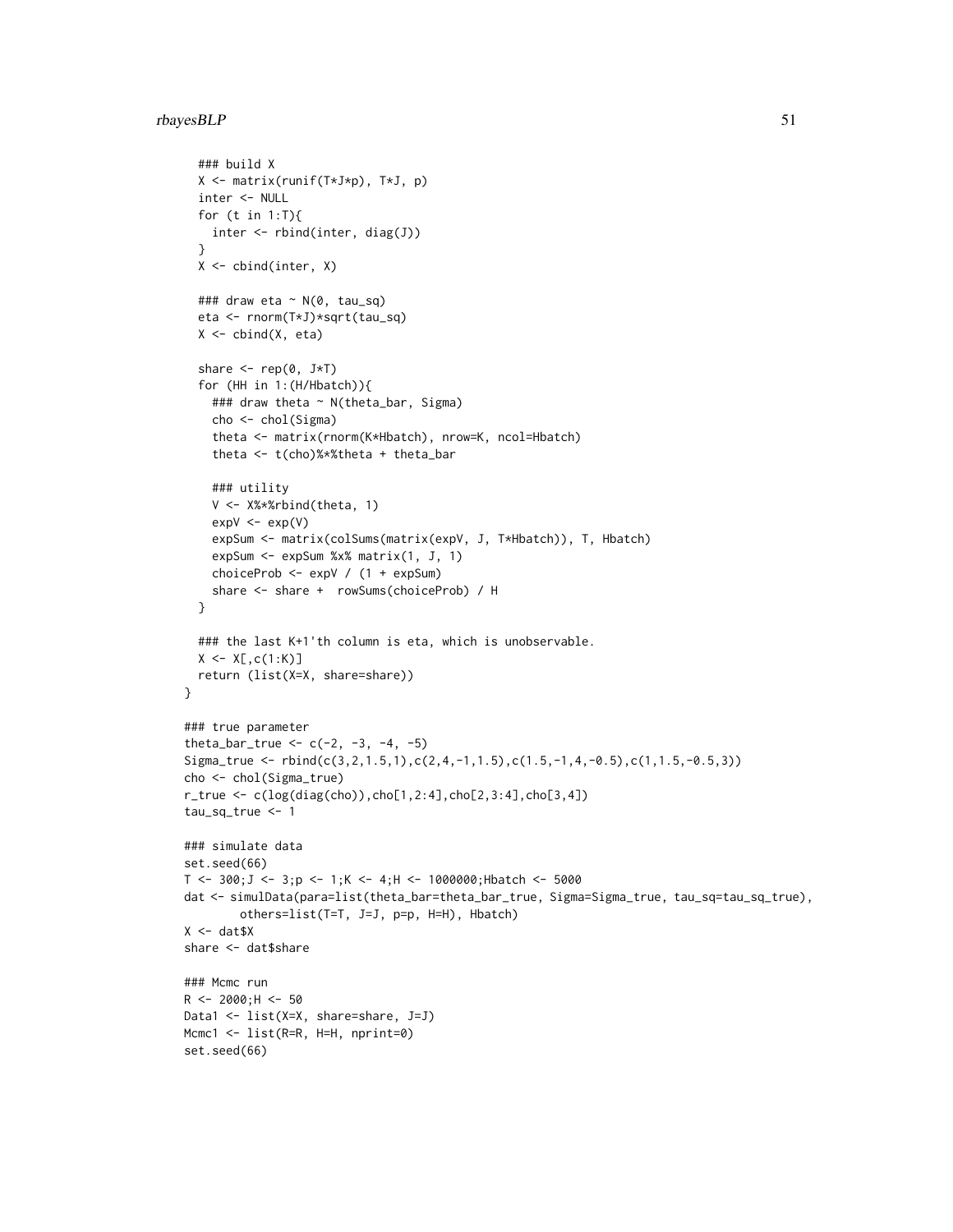```
out <- rbayesBLP(Data=Data1, Mcmc=Mcmc1)
### acceptance rate
out$acceptrate
### summary of draws
summary(out$thetabardraw)
summary(out$Sigmadraw)
summary(out$tausqdraw)
### plotting draws
plot(out$thetabardraw)
plot(out$Sigmadraw)
plot(out$tausqdraw)
}
```
rbiNormGibbs *Illustrate Bivariate Normal Gibbs Sampler*

# Description

rbiNormGibbs implements a Gibbs Sampler for the bivariate normal distribution. Intermediate moves are shown and the output is contrasted with the iid sampler. i This function is designed for illustrative/teaching purposes.

#### Usage

rbiNormGibbs(initx = 2, inity =  $-2$ , rho, burnin = 100, R = 500)

#### Arguments

| initx  | initial value of parameter on x axis (def: 2)  |
|--------|------------------------------------------------|
| inity  | initial value of parameter on y axis (def: -2) |
| rho    | correlation for bivariate normals              |
| burnin | burn-in number of draws $(det:100)$            |
| R      | number of MCMC draws (def:500)                 |

# Details

 $(\theta_1, \theta_2)^{\sim} N((0, 0), \Sigma = \text{matrix}(c(1, rho, rho, 1), \text{ncol} = 2))$ 

# Value

R x 2 array of draws

#### Author(s)

Peter Rossi, Anderson School, UCLA, <perossichi@gmail.com>.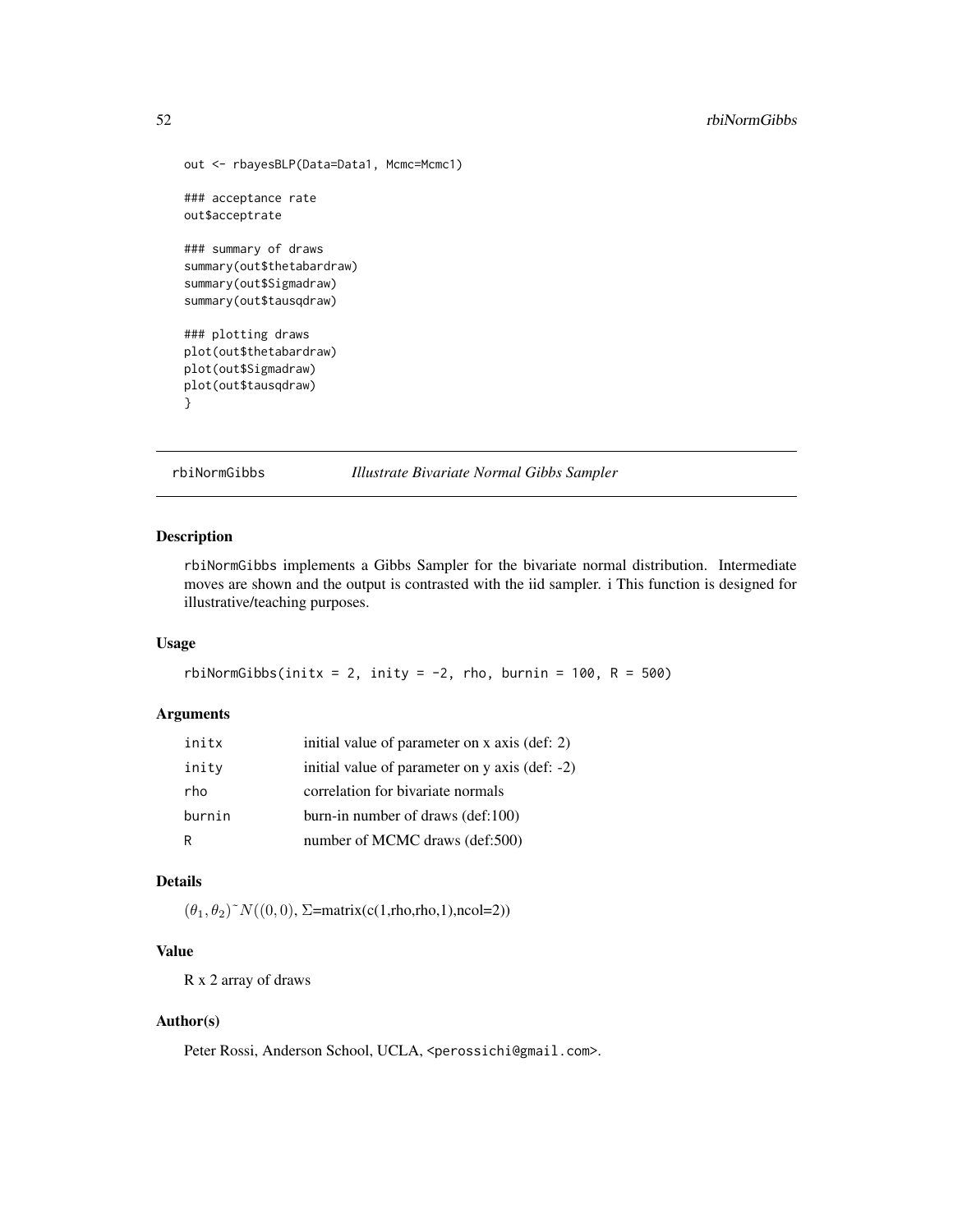# rbprobitGibbs 53

# References

For further discussion, see *Bayesian Statistics and Marketing* by Rossi, Allenby and McCulloch, Chapters 2 and 3. <http://www.perossi.org/home/bsm-1>

#### Examples

```
##
## Not run: out=rbiNormGibbs(rho=.95)
```
rbprobitGibbs *Gibbs Sampler (Albert and Chib) for Binary Probit*

#### Description

rbprobitGibbs implements the Albert and Chib Gibbs Sampler for the binary probit model.

## Usage

rbprobitGibbs(Data, Prior, Mcmc)

# Arguments

| Data  | list(X,y)             |
|-------|-----------------------|
| Prior | list(betabar, A)      |
| Mcmc  | list(R, keep, nprint) |

## Details

Model:  $z = X\beta + e$ .  $e \sim N(0, I)$ . y=1, if z> 0.

Prior:  $\beta \sim N(betabar, A^{-1}).$ 

List arguments contain

X Design Matrix

y n x 1 vector of observations, (0 or 1)

betabar k x 1 prior mean (def: 0)

A k x k prior precision matrix (def: .01I)

R number of MCMC draws

keep thinning parameter - keep every keepth draw (def: 1)

nprint print the estimated time remaining for every nprint'th draw (def: 100)

# Value

betadraw R/keep x k array of betadraws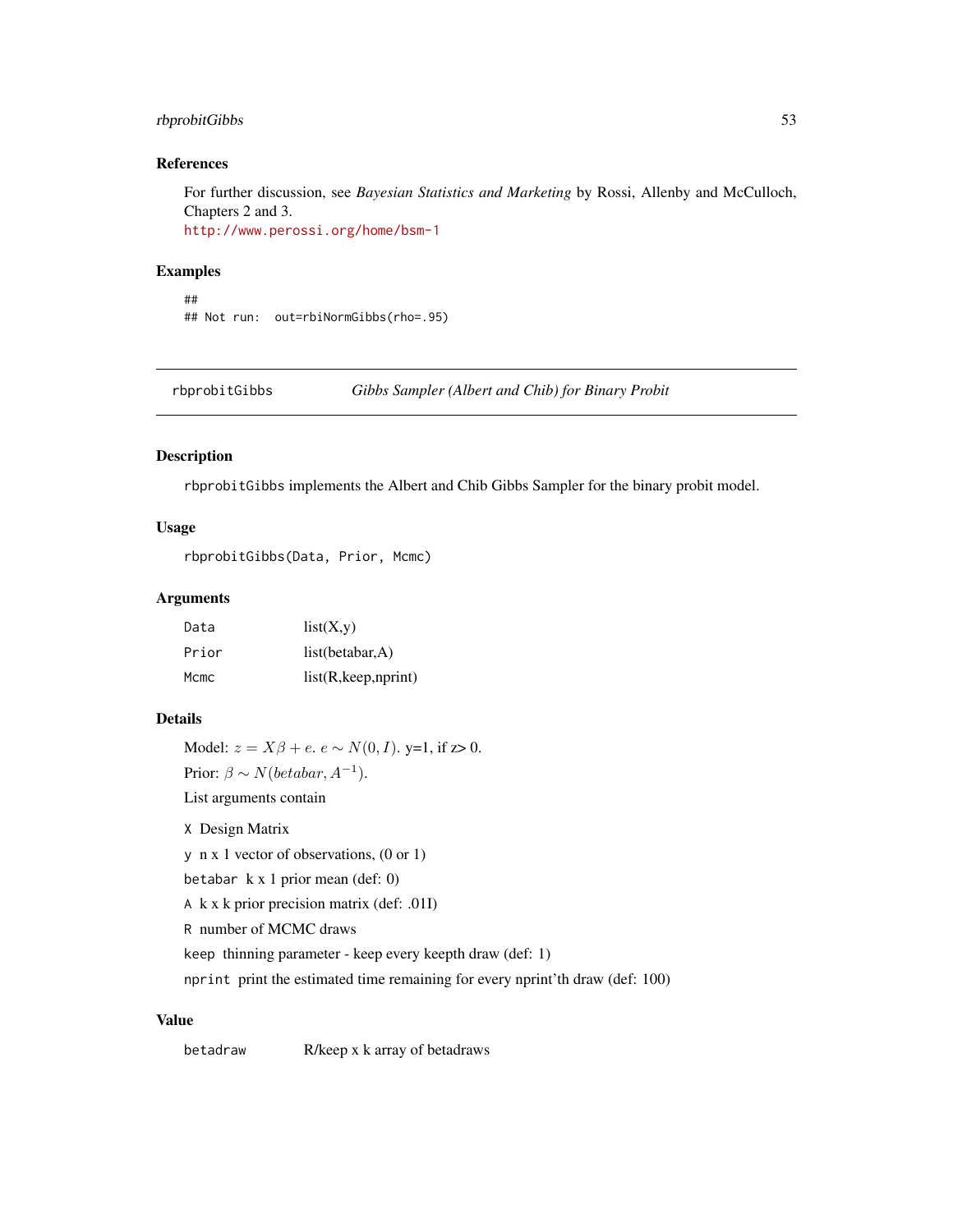## Author(s)

Peter Rossi, Anderson School, UCLA, <perossichi@gmail.com>.

# References

For further discussion, see *Bayesian Statistics and Marketing* by Rossi, Allenby and McCulloch, Chapter 3. <http://www.perossi.org/home/bsm-1>

#### See Also

[rmnpGibbs](#page-89-0)

```
##
## rbprobitGibbs example
##
if(nchar(Sys.getenv("LONG_TEST")) != 0) {R=2000} else {R=10}
set.seed(66)
simbprobit=
function(X,beta) {
## function to simulate from binary probit including x variable
y=ifelse((X%*%beta+rnorm(nrow(X)))<0,0,1)
list(X=X,y=y,beta=beta)
}
nobs=200
X=cbind(rep(1,nobs),runif(nobs),runif(nobs))
beta=c(0,1,-1)
nvar=ncol(X)
simout=simbprobit(X,beta)
Data1=list(X=simout$X,y=simout$y)
Mcmc1=list(R=R,keep=1)
out=rbprobitGibbs(Data=Data1,Mcmc=Mcmc1)
summary(out$betadraw,tvalues=beta)
if(0){
## plotting example
plot(out$betadraw,tvalues=beta)
}
```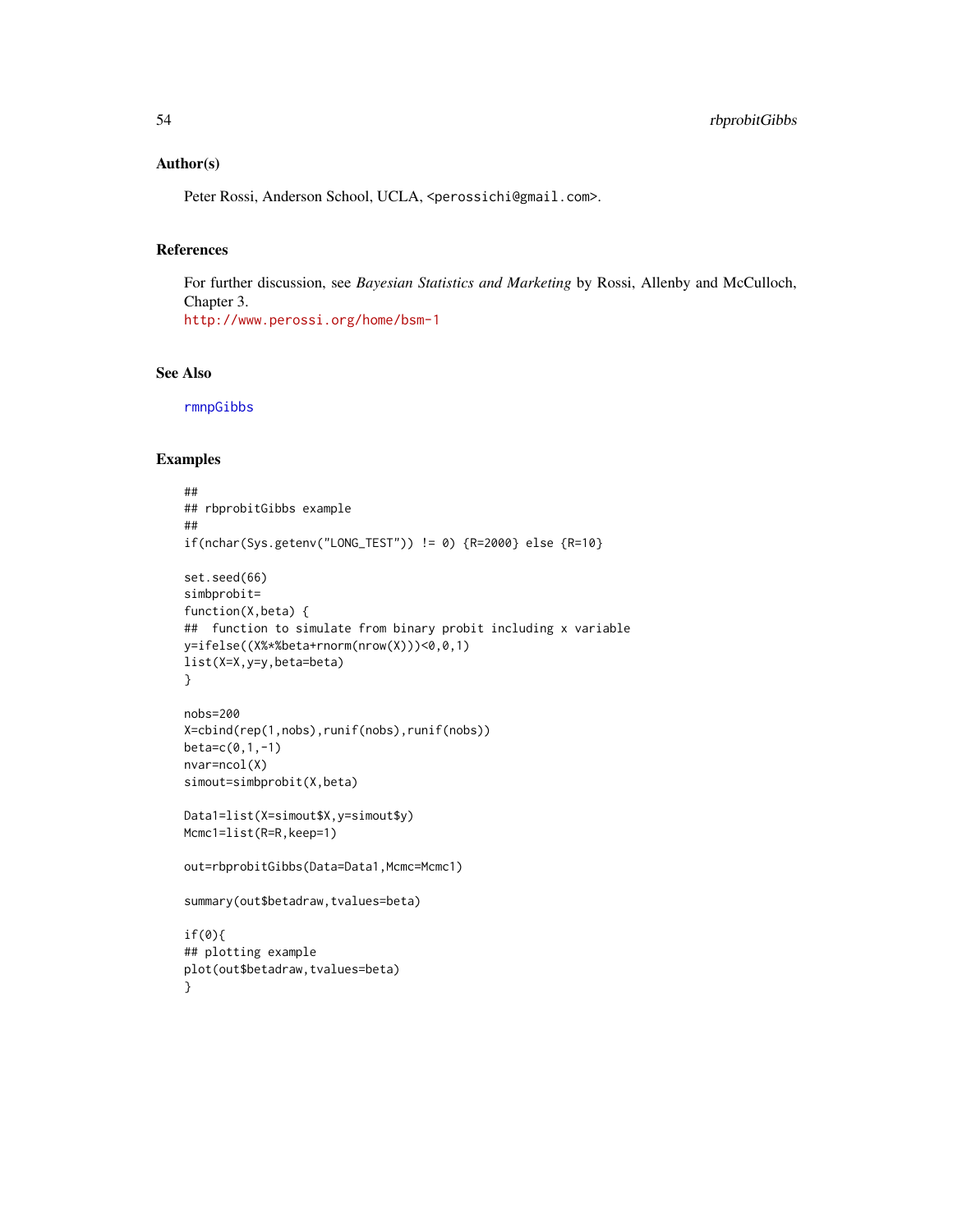# Description

rdirichlet draws from Dirichlet

## Usage

```
rdirichlet(alpha)
```
# Arguments

alpha vector of Dirichlet parms (must be > 0)

# Value

Vector of draws from Dirichlet

# Warning

This routine is a utility routine that does not check the input arguments for proper dimensions and type.

# Author(s)

Peter Rossi, Anderson School, UCLA, <perossichi@gmail.com>.

# References

For further discussion, see *Bayesian Statistics and Marketing* by Rossi, Allenby and McCulloch, Chapter 2. <http://www.perossi.org/home/bsm-1>

```
##
set.seed(66)
rdirichlet(c(rep(3,5)))
```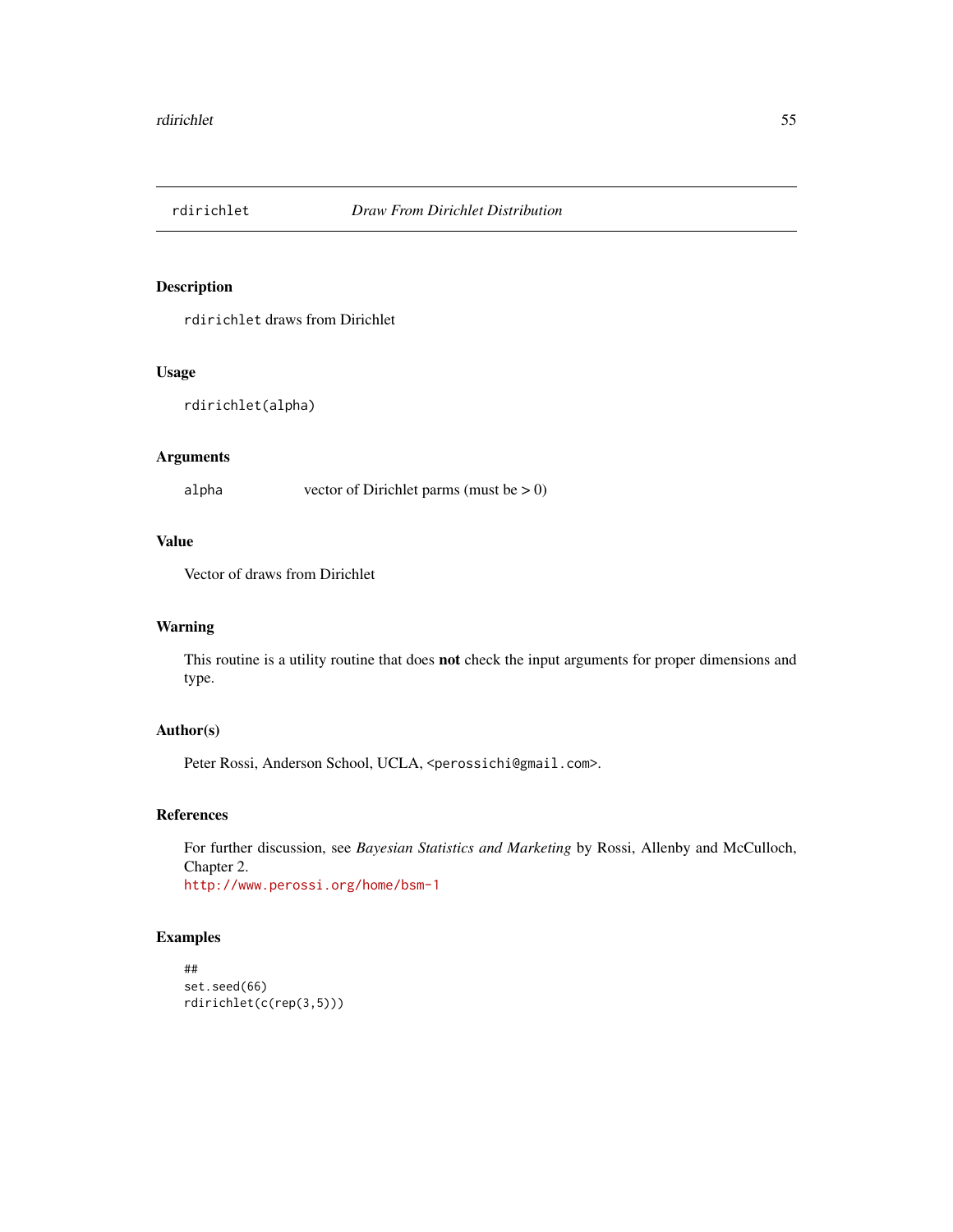## <span id="page-55-0"></span>Description

rDPGibbs implements a Gibbs Sampler to draw from the posterior for a normal mixture problem with a Dirichlet Process prior. A natural conjugate base prior is used along with priors on the hyper parameters of this distribution. One interpretation of this model is as a normal mixture with a random number of components that can grow with the sample size.

## Usage

rDPGibbs(Prior, Data, Mcmc)

#### Arguments

| Prior | list(Prioralpha,lambda_hyper)                      |
|-------|----------------------------------------------------|
| Data  | list(v)                                            |
| Mcmc  | $list(R, keep, nprint, maxuniq, SCALE, grid size)$ |

## Details

Model:  $y_i \sim N(\mu_i, \Sigma_i).$ 

#### Priors:

 $\theta_i = (\mu_i, \Sigma_i) \sim DP(G_0(\lambda), alpha)$  $G_0(\lambda):$  $\mu_i | \Sigma_i \sim N(0, \Sigma_i(x) a^{-1})$  $\Sigma_i \sim IW(nu, nu * v * I)$ 

 $\lambda(a, nu, v)$ :

a ∼ uniform on grid[alim[1],alimb[2]]  $nu \sim$  uniform on grid[dim(data)-1 + exp(nulim[1]),dim(data)-1 +exp(nulim[2])]  $v \sim$  uniform on grid[vlim[1],vlim[2]]

 $alpha \sim (1-(\alpha-alphamin)/(alphamax-alphamin))^{power}$  $alpha=$  alphamin then expected number of components = Istarmin  $alpha=$  alphamax then expected number of components = Istarmax

List arguments contain:

Data:

• yN x k matrix of observations on k dimensional data

Prioralpha: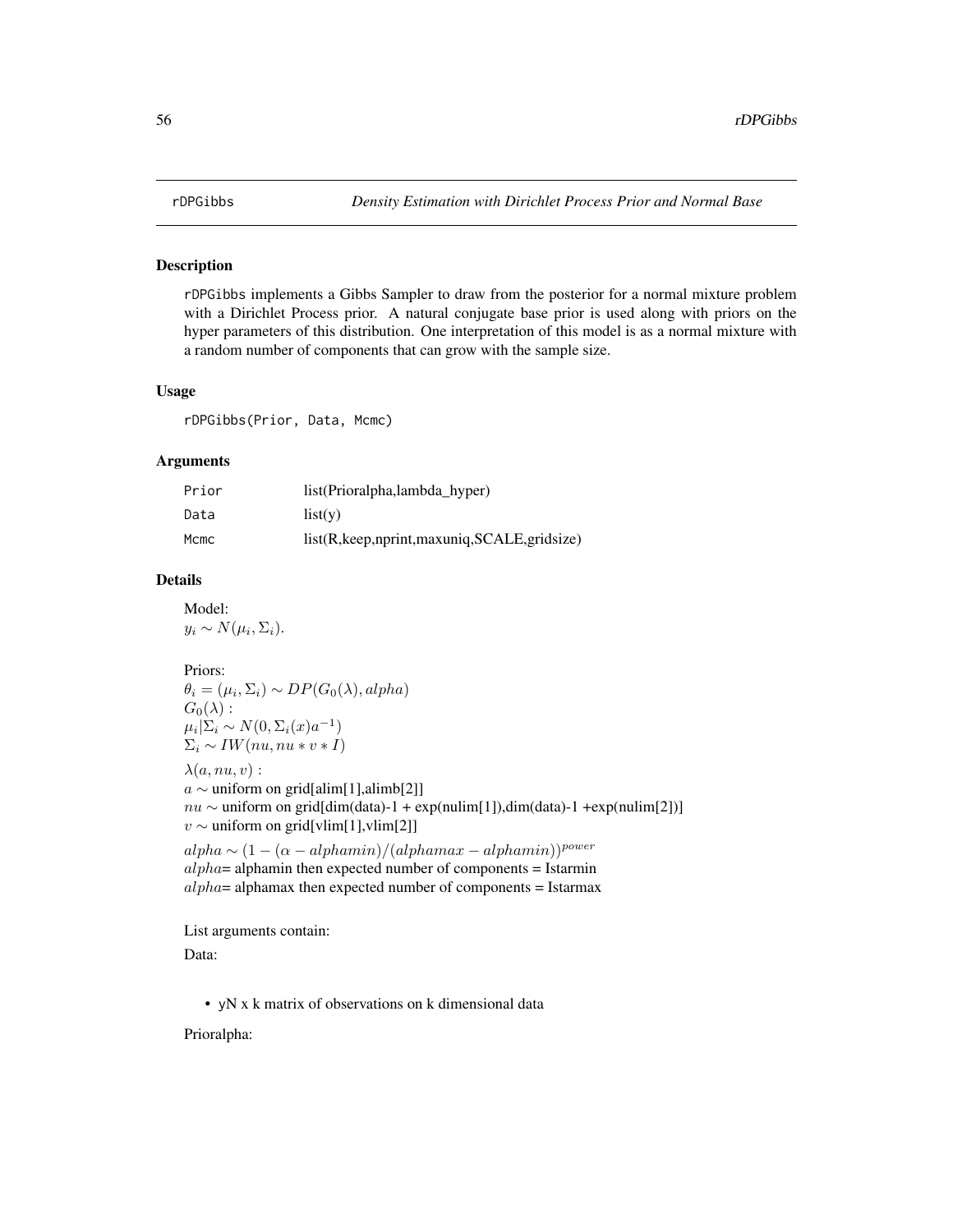#### rDPGibbs 57

- Istarmin expected number of components at lower bound of support of alpha (def: 1)
- Istarmax expected number of components at upper bound of support of alpha
- power power parameter for alpha prior (def: .8)

lambda\_hyper:

- alim defines support of a distribution (def:  $(.01,10)$ )
- nulim defines support of nu distribution (def: (.01,3))
- vlim defines support of v distribution (def:  $(.1,4)$ )

#### Mcmc:

- R number of mcmc draws
- keep thinning parm, keep every keepth draw
- nprint print the estimated time remaining for every nprint'th draw (def: 100)
- maxuniq storage constraint on the number of unique components (def: 200)
- SCALE should data be scaled by mean,std deviation before posterior draws, (def: TRUE)
- gridsize number of discrete points for hyperparameter priors,def: 20

the basic output are draws from the predictive distribution of the data in the object, nmix. The average of these draws is the Bayesian analogue of a density estimate.

nmix:

- probdraw R/keep x 1 matrix of 1s
- zdraw R/keep x N matrix of draws of indicators of which component each obs is assigned to
- compdraw R/keep list of draws of normals

Output of the components is in the form of a list of lists. compdraw[[i]] is ith draw – list of lists. compdraw[[i]][[1]] is list of parms for a draw from predictive. compdraw $[[i]][1]][[1]]$  is the mean vector. compdraw $[[i]][[1]][[2]]$  is the inverse of Cholesky root.  $\Sigma = t(R)\% * \% R$ ,  $R^{-1} = \text{comptraw}[[i]][[1]][[2]].$ 

#### Value

| nmin x    | a list containing: probdraw, zdraw, compdraw      |
|-----------|---------------------------------------------------|
| alphadraw | vector of draws of DP process tightness parameter |
| nudraw    | vector of draws of base prior hyperparameter      |
| adraw     | vector of draws of base prior hyperparameter      |
| vdraw     | vector of draws of base prior hyperparameter      |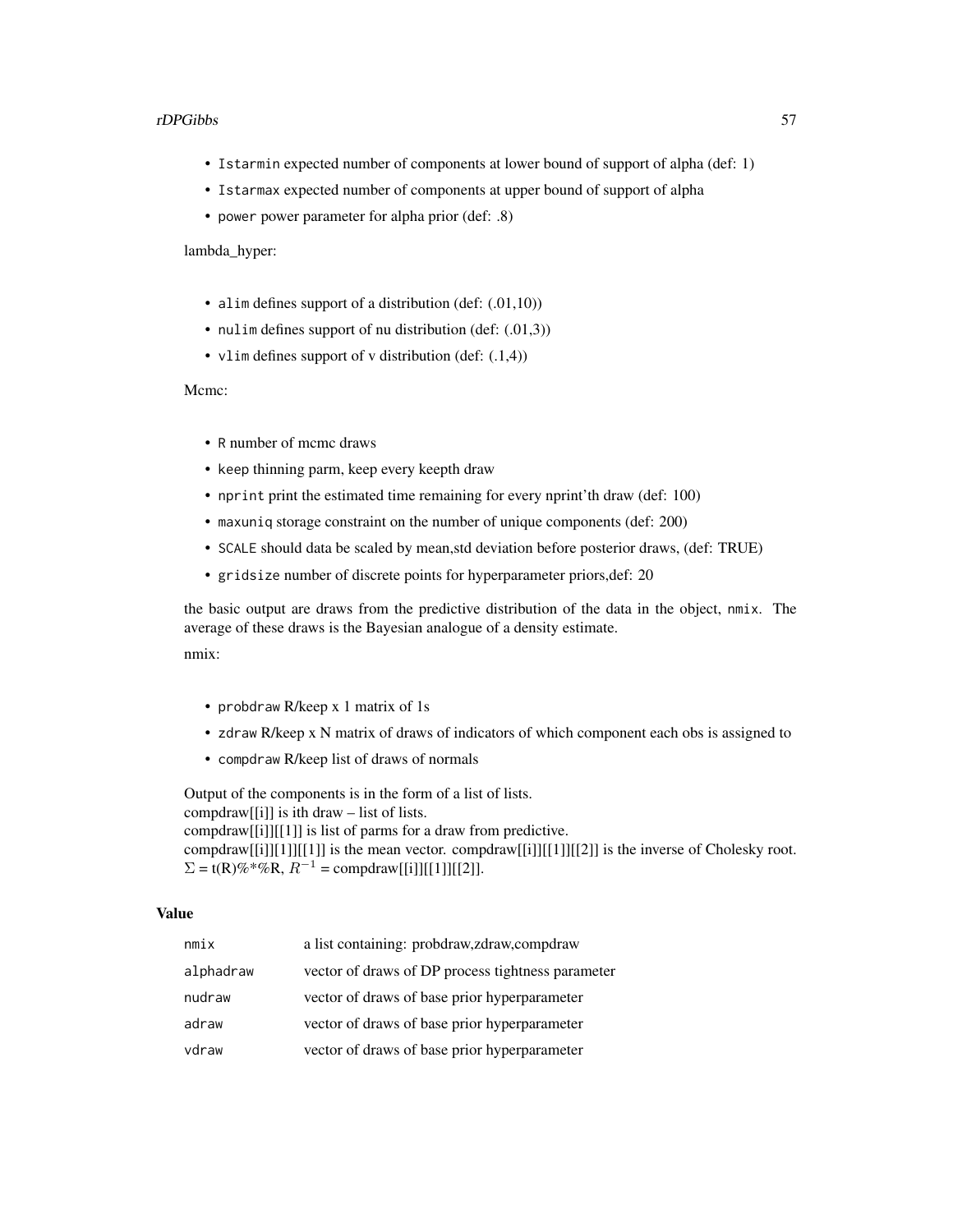**Note** 

we parameterize the prior on  $\Sigma_i$  such that  $mode(\Sigma) = nu/(nu+2)vI$ . The support of nu enforces valid IW density;  $\textit{null} \geq 0$ 

We use the structure for nmix that is compatible with the bayesm routines for finite mixtures of normals. This allows us to use the same summary and plotting methods.

The default choices of alim,nulim, and vlim determine the location and approximate size of candidate "atoms" or possible normal components. The defaults are sensible given that we scale the data. Without scaling, you want to insure that alim is set for a wide enough range of values (remember a is a precision parameter) and the v is big enough to propose Sigma matrices wide enough to cover the data range.

A careful analyst should look at the posterior distribution of a, nu, v to make sure that the support is set correctly in alim, nulim, vlim. In other words, if we see the posterior bunched up at one end of these support ranges, we should widen the range and rerun.

If you want to force the procedure to use many small atoms, then set nulim to consider only large values and set vlim to consider only small scaling constants. Set Istarmax to a large number. This will create a very "lumpy" density estimate somewhat like the classical Kernel density estimates. Of course, this is not advised if you have a prior belief that densities are relatively smooth.

## Author(s)

Peter Rossi, Anderson School, UCLA, <perossichi@gmail.com>.

## See Also

[rnmixGibbs](#page-98-0),[rmixture](#page-86-0), [rmixGibbs](#page-84-0) , [eMixMargDen](#page-17-0), [momMix](#page-36-0), [mixDen](#page-31-0), [mixDenBi](#page-33-0)

```
if(nchar(Sys.getenv("LONG_TEST")) != 0) {R=2000} else {R=10}
## simulate univariate data from Chi-Sq
set.seed(66)
N=200
chisqdf=8; y1=as.matrix(rchisq(N,df=chisqdf))
## set arguments for rDPGibbs
Data1=list(y=y1)
Prioralpha=list(Istarmin=1,Istarmax=10,power=.8)
Prior1=list(Prioralpha=Prioralpha)
Mcmc=list(R=R,keep=1,maxuniq=200)
out1=rDPGibbs(Prior=Prior1,Data=Data1,Mcmc)
if(0){
## plotting examples
rgi=c(0,20); grid=matrix(seq(from=rgi[1],to=rgi[2],length.out=50),ncol=1)
```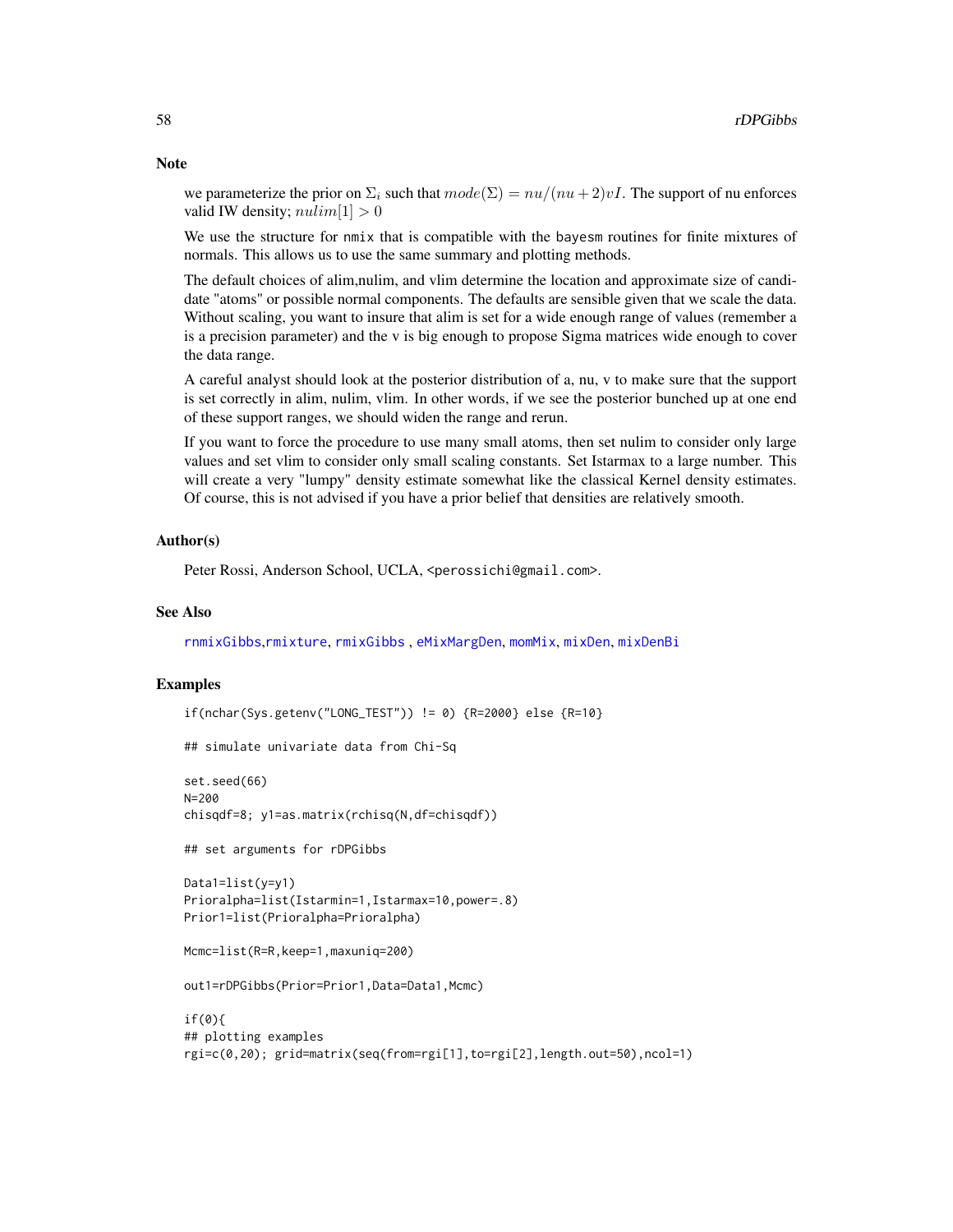```
deltax=(rgi[2]-rgi[1])/nrow(grid)
plot(out1$nmix,Grid=grid,Data=y1)
## plot true density with historgram
plot(range(grid[,1]),1.5*range(dchisq(grid[,1],df=chisqdf)),
  type="n",xlab=paste("Chisq ; ",N," obs",sep=""), ylab="")
hist(y1,xlim=rgi,freq=FALSE,col="yellow",breaks=20,add=TRUE)
lines(grid[,1],dchisq(grid[,1],df=chisqdf)/
  (sum(dchisq(grid[,1],df=chisqdf))*deltax),col="blue",lwd=2)
}
## simulate bivariate data from the "Banana" distribution (Meng and Barnard)
banana=function(A,B,C1,C2,N,keep=10,init=10)
{ R=init*keep+N*keep
   x1=x2=0bimat=matrix(double(2*N),ncol=2)
  for (r in 1:R)
  { x1=rnorm(1,mean=(B*x2+C1)/(A*(x2^2)+1),sd=sqrt(1/(A*(x2^2)+1)))
  x2=rnorm(1,mean=(B*x2+C2)/(A*(x1^2)+1),sd=sqrt(1/(A*(x1^2)+1)))
  if (r>init*keep && r%%keep==0) {mkeep=r/keep; bimat[mkeep-init,]=c(x1,x2)} }
return(bimat)
}
set.seed(66)
nvar2=2
A=0.5; B=0; C1=C2=3
y2=banana(A=A,B=B,C1=C1,C2=C2,1000)
Data2=list(y=y2)
Prioralpha=list(Istarmin=1,Istarmax=10,power=.8)
Prior2=list(Prioralpha=Prioralpha)
Mcmc=list(R=R,keep=1,maxuniq=200)
out2=rDPGibbs(Prior=Prior2,Data=Data2,Mcmc)
if(0){
## plotting examples
rx1=range(y2[,1]); rx2=range(y2[,2])
x1=seq(from=rx1[1],to=rx1[2],length.out=50)
x2=seq(from=rx2[1],to=rx2[2],length.out=50)
grid=cbind(x1,x2)
plot(out2$nmix,Grid=grid,Data=y2)
## plot true bivariate density
tden=matrix(double(50*50),ncol=50)
for (i in 1:50){ for (j in 1:50)
      {tden[i,j]=exp(-0.5*(A*(x1[i]^2)*(x2[j]^2)+
      (x1[i]^2)+(x2[j]^2)-2*B*x1[i]*x2[j]-2*C1*x1[i]-2*C2*x2[j]))}
}
```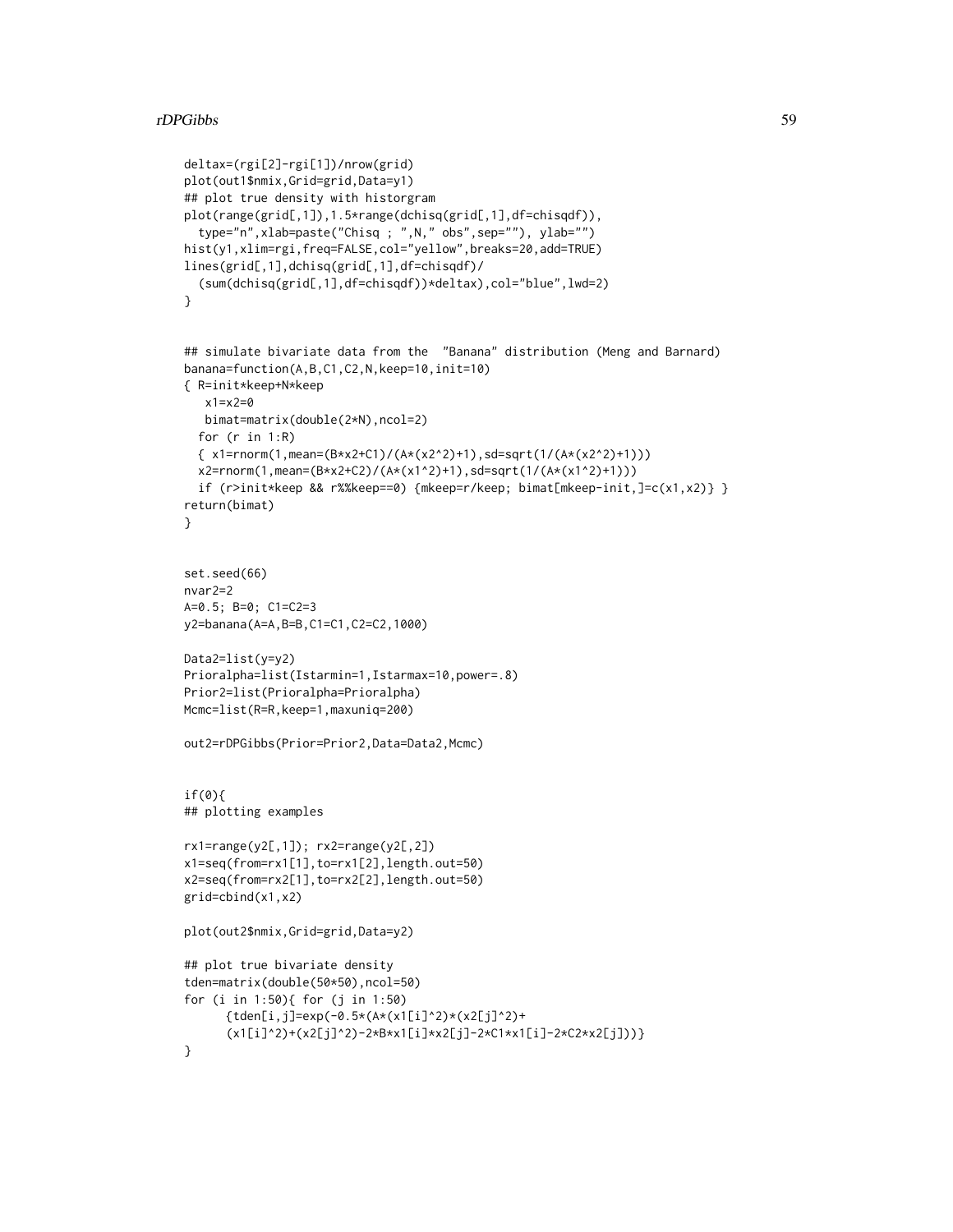```
tden=tden/sum(tden)
image(x1,x2,tden,col=terrain.colors(100),xlab="",ylab="")
contour(x1,x2,tden,add=TRUE,drawlabels=FALSE)
title("True Density")
}
```
rhierBinLogit *MCMC Algorithm for Hierarchical Binary Logit*

#### Description

rhierBinLogit implements an MCMC algorithm for hierarchical binary logits with a normal heterogeneity distribution. This is a hybrid sampler with a RW Metropolis step for unit-level logit parameters.

rhierBinLogit is designed for use on choice-based conjoint data with partial profiles. The Design matrix is based on differences of characteristics between two alternatives. See Appendix A of *Bayesian Statistics and Marketing* for details.

## Usage

```
rhierBinLogit(Data, Prior, Mcmc)
```
## Arguments

| Data  | $list(lgtdata, Z)$ (note: Z is optional)               |
|-------|--------------------------------------------------------|
| Prior | list(Deltabar, ADelta, nu, V) (note: all are optional) |
| Mcmc  | $list(sbeta, R, keep)$ (note: all but R are optional)  |

## Details

Model:

 $y_{hi} = 1$  with  $\Pr = exp(x'_{hi} \beta_h)/(1 + exp(x'_{hi} \beta_h)$ .  $\beta_h$  is nvar x 1. h=1,. . . ,length(lgtdata) units or "respondents" for survey data.

 $\beta_h = \text{ZDelta}[h] + u_h$ . Note: here ZDelta refers to Z%\*%Delta, ZDelta[h,] is hth row of this product. Delta is an nz x nvar array.

 $u_h \sim N(0, V_{beta}).$ 

Priors:

 $delta = vec(Delta) \sim N(vec(Delta bar), V_{beta}(x) ADelta^{-1})$  $V_{beta} \sim IW(nu, V)$ 

Lists contain:

- lgtdatalist of lists with each cross-section unit MNL data
- lgtdata[[h]]\$y  $n_h$  vector of binary outcomes  $(0,1)$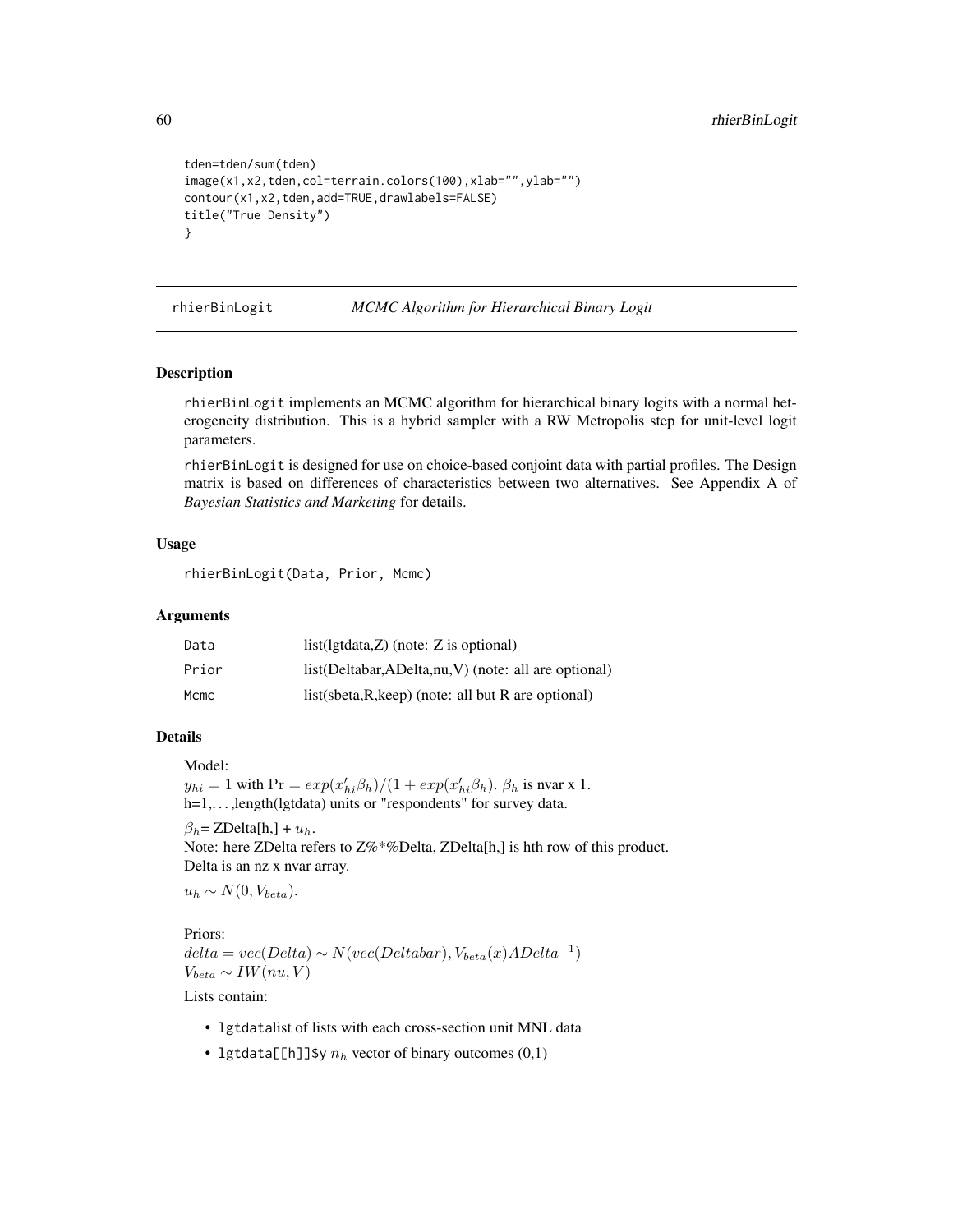# rhierBinLogit 61

- lgtdata[[h]]\$X  $n_h$  by nvar design matrix for hth unit
- Deltabarnz x nvar matrix of prior means (def: 0)
- ADelta prior prec matrix (def: .01I)
- nu d.f. parm for IW prior on norm comp Sigma (def: nvar+3)
- V pds location parm for IW prior on norm comp Sigma (def: nuI)
- sbeta scaling parm for RW Metropolis (def: .2)
- R number of MCMC draws
- keep MCMC thinning parm: keep every keepth draw (def: 1)

## Value

a list containing:

| Deltadraw | R/keep x nz*nvar matrix of draws of Delta     |
|-----------|-----------------------------------------------|
| betadraw  | nlgt x nyar x R/keep array of draws of betas  |
| Vbetadraw | R/keep x nvar*nvar matrix of draws of Vbeta   |
| llike     | R/keep vector of log-like values              |
| reject    | R/keep vector of reject rates over nlgt units |

## Note

Some experimentation with the Metropolis scaling paramter (sbeta) may be required.

## Author(s)

Peter Rossi, Anderson School, UCLA, <perossichi@gmail.com>.

## References

For further discussion, see *Bayesian Statistics and Marketing* by Rossi, Allenby and McCulloch, Chapter 5. <http://www.perossi.org/home/bsm-1>

## See Also

[rhierMnlRwMixture](#page-71-0)

```
##
if(nchar(Sys.getenv("LONG_TEST")) != 0) {R=10000} else {R=10}
set.seed(66)
nvar=5 And A + # number of coefficients
nlgt=1000 ## number of cross-sectional units
nobs=10 ## number of observations per unit
nz=2 ## number of regressors in mixing distribution
```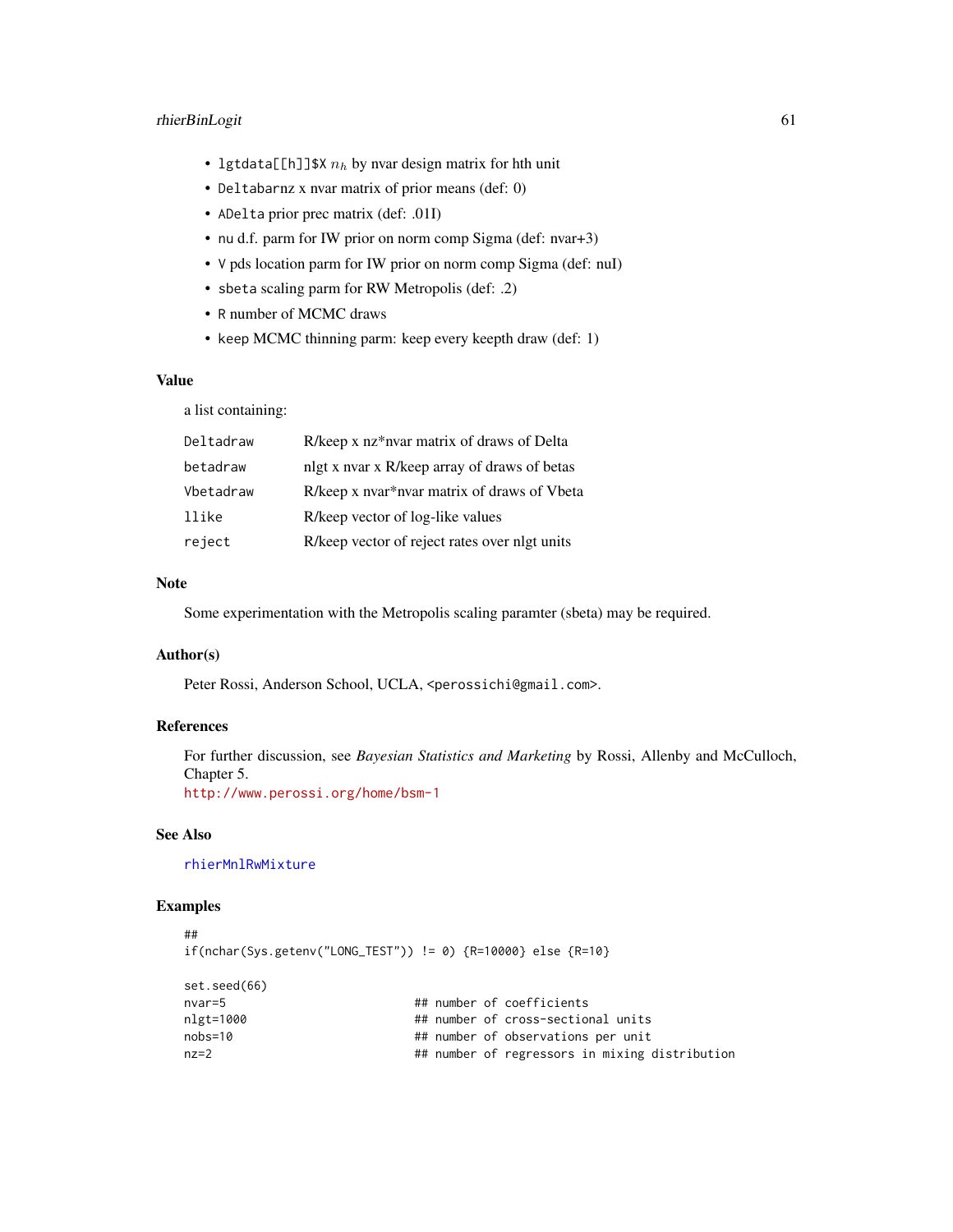```
## set hyper-parameters
## B=ZDelta + U
Z=matrix(c(rep(1,nlgt),runif(nlgt,min=-1,max=1)),nrow=nlgt,ncol=nz)
Delta=matrix(c(-2,-1,0,1,2,-1,1,-.5,.5,0),nrow=nz,ncol=nvar)
iota=matrix(1,nrow=nvar,ncol=1)
Vbeta=diag(nvar)+.5*iota%*%t(iota)
## simulate data
lgtdata=NULL
for (i in 1:nlgt)
{ beta=t(Delta)%*%Z[i,]+as.vector(t(chol(Vbeta))%*%rnorm(nvar))
 X=matrix(runif(nobs*nvar),nrow=nobs,ncol=nvar)
 prob=exp(X%*%beta)/(1+exp(X%*%beta))
 unif=runif(nobs,0,1)
 y=ifelse(unif<prob,1,0)
 lgtdata[[i]]=list(y=y,X=X,beta=beta)
}
out=rhierBinLogit(Data=list(lgtdata=lgtdata,Z=Z),Mcmc=list(R=R))
cat("Summary of Delta draws",fill=TRUE)
summary(out$Deltadraw,tvalues=as.vector(Delta))
cat("Summary of Vbeta draws",fill=TRUE)
summary(out$Vbetadraw,tvalues=as.vector(Vbeta[upper.tri(Vbeta,diag=TRUE)]))
if(0){
## plotting examples
plot(out$Deltadraw,tvalues=as.vector(Delta))
plot(out$betadraw)
plot(out$Vbetadraw,tvalues=as.vector(Vbeta[upper.tri(Vbeta,diag=TRUE)]))
}
```
<span id="page-61-0"></span>rhierLinearMixture *Gibbs Sampler for Hierarchical Linear Model*

## Description

rhierLinearMixture implements a Gibbs Sampler for hierarchical linear models with a mixture of normals prior.

#### Usage

rhierLinearMixture(Data, Prior, Mcmc)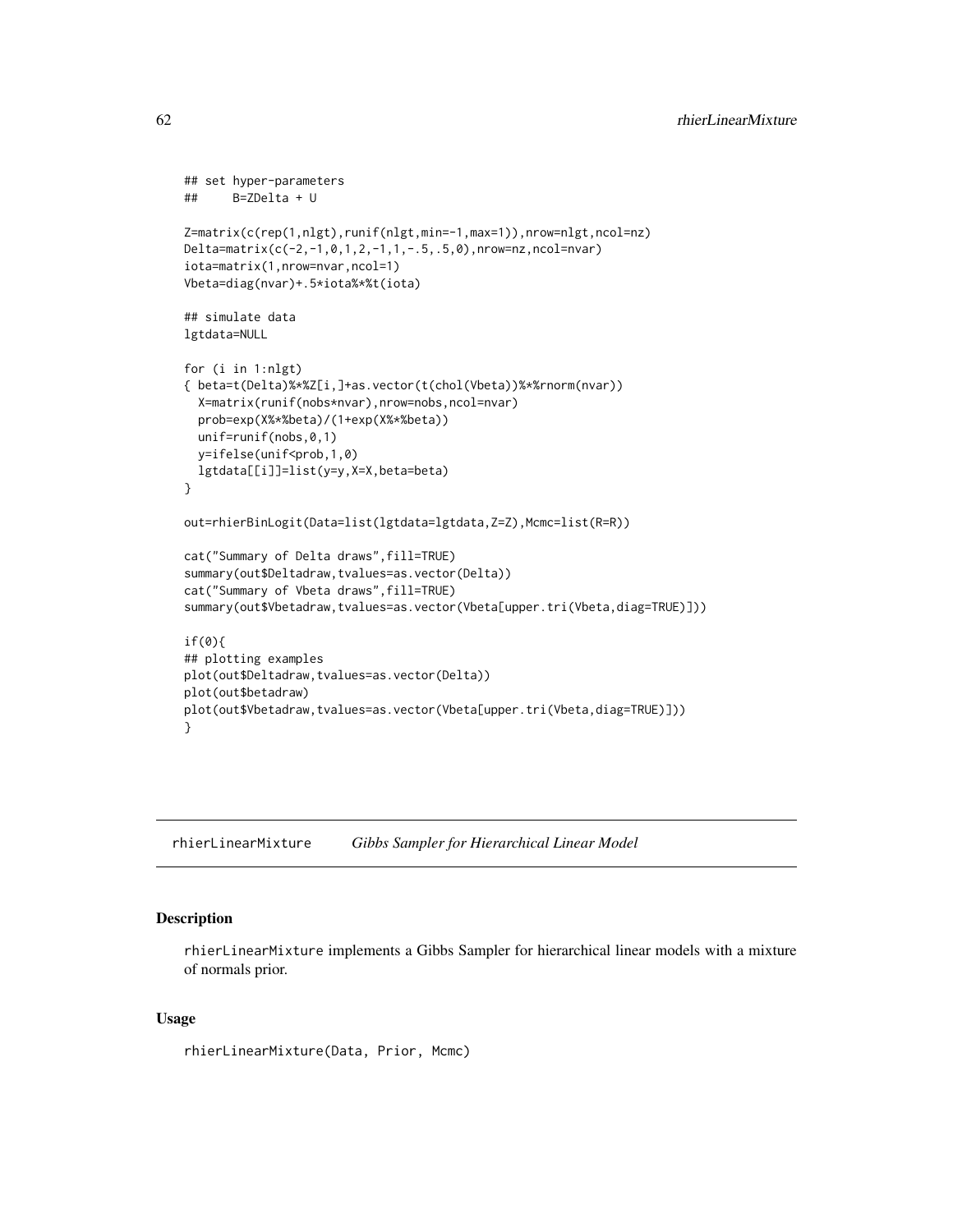#### Arguments

| Data  | $list(regdata, Z)$ (Z optional).                                                       |
|-------|----------------------------------------------------------------------------------------|
| Prior | list(deltabar, Ad, mubar, Amu, nu, V, nu, e, ssq, ncomp) (all but ncomp are optional). |
| Mcmc  | $list(R, keep, nprint)$ (R required).                                                  |

# Details

Model: length(regdata) regression equations.

 $y_i = X_i \beta_i + e_i$ .  $e_i \sim N(0, \tau_i)$ . nvar is the number of X vars in each equation. Priors:  $\tau_i \sim nu.e$  \*  $ssq_i/\chi^2_{nu.e}$ .  $\tau_i$  is the variance of  $e_i$ .  $B = Z\Delta + U$  or  $\beta_i = \Delta' Z[i, ]' + u_i.$ 

 $\Delta$  is an nz x nvar array.

 $u_i \sim N(\mu_{ind}, \Sigma_{ind})$ *ind*  $∼$  *multinomial(pvec)* 

 $pvec \sim dirichlet(a)$  $delta = vec(\Delta) \sim N(dettabar, A_d^{-1})$  $\mu_j \sim N(mubar, \Sigma_j(x)Amu^{-1})$  $\Sigma_i \sim IW(nu, V)$ 

List arguments contain:

- regdata list of lists with X,y matrices for each of length(regdata) regressions
- regdata[[i]] \$X X matrix for equation i
- regdata[[i]]\$y y vector for equation i
- deltabarnz\*nvar vector of prior means (def: 0)
- Ad prior prec matrix for vec(Delta) (def: .01I)
- mubar nvar x 1 prior mean vector for normal comp mean (def: 0)
- Amu prior precision for normal comp mean (def: .01I)
- nu d.f. parm for IW prior on norm comp Sigma (def: nvar+3)
- V pds location parm for IW prior on norm comp Sigma (def: nuI)
- nu.e d.f. parm for regression error variance prior (def: 3)
- ssq scale parm for regression error var prior (def:  $var(y_i)$ )
- a Dirichlet prior parameter (def: 5)
- ncomp number of components used in normal mixture
- R number of MCMC draws
- keep MCMC thinning parm: keep every keepth draw (def: 1)
- nprint print the estimated time remaining for every nprint'th draw (def: 100)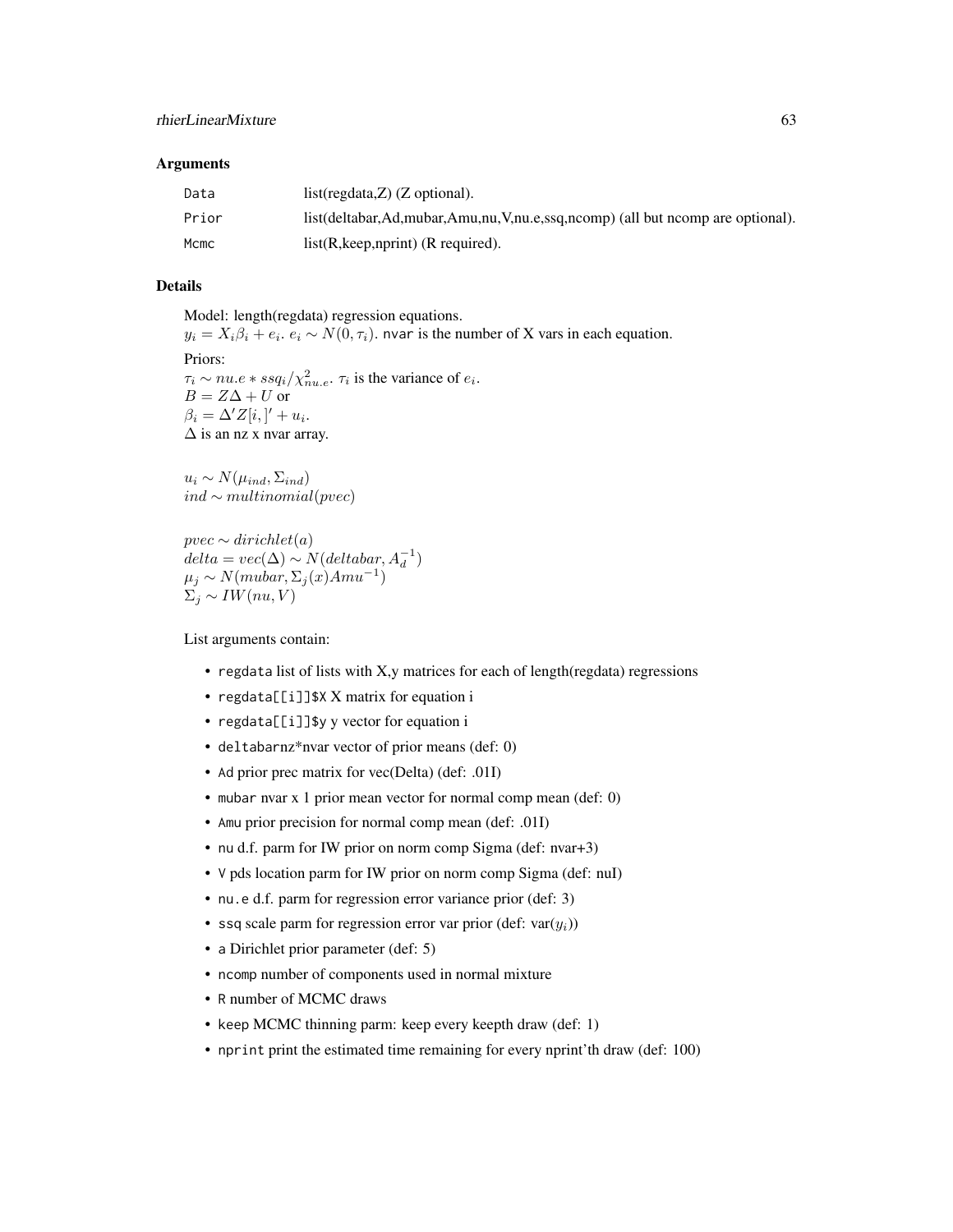# Value

a list containing

| taudraw   | R/keep x nreg array of error variance draws                    |
|-----------|----------------------------------------------------------------|
| betadraw  | nreg x nvar x R/keep array of individual regression coef draws |
| Deltadraw | R/keep x nz x nyar array of Deltadraws                         |
| nmix      | list of three elements, (probdraw, NULL, compdraw)             |

# Note

More on probdraw component of nmix return value list: this is an R/keep by ncomp array of draws of mixture component probs (pvec) More on compdraw component of nmix return value list:

compdraw[[i ]] the ith draw of components for mixtures

compdraw[[i ][[j]]] ith draw of the jth normal mixture comp

compdraw[[i ][[j]][[1]]] ith draw of jth normal mixture comp mean vector

compdraw[[i ][[j]][[2]]] ith draw of jth normal mixture cov parm (rooti)

Note: Z should not include an intercept and should be centered for ease of interpretation. The mean of each of the nreg  $\beta$  s is the mean of the normal mixture. Use summary() to compute this mean from the compdraw output.

Be careful in assessing the prior parameter, Amu. .01 can be too small for some applications. See Rossi et al, chapter 5 for full discussion.

# Author(s)

Peter Rossi, Anderson School, UCLA, <perossichi@gmail.com>.

# References

For further discussion, see *Bayesian Statistics and Marketing* by Rossi, Allenby and McCulloch, Chapter 3.

<http://www.perossi.org/home/bsm-1>

# See Also

[rhierLinearModel](#page-64-0)

```
##
if(nchar(Sys.getenv("LONG_TEST")) != 0) {R=2000} else {R=10}
set.seed(66)
nreg=300; nobs=500; nvar=3; nz=2
```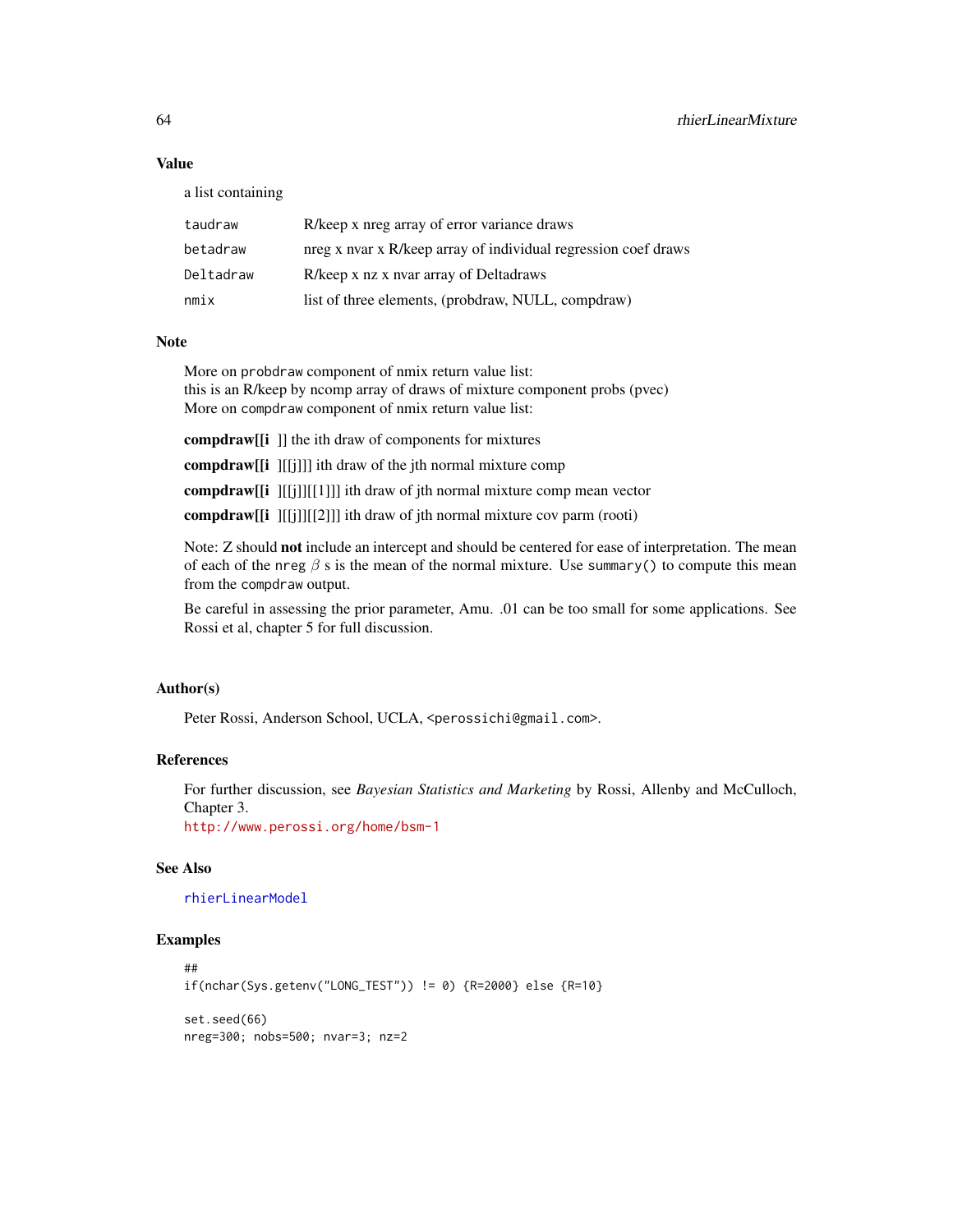# rhierLinearModel 65

```
Z=matrix(runif(nreg*nz),ncol=nz)
Z=t(t(Z)-apply(Z,2,mean))Delta=matrix(c(1,-1,2,0,1,0),ncol=nz)
tau0=.1
iota=c(rep(1,nobs))
## create arguments for rmixture
tcomps=NULL
a=matrix(c(1,0,0,0.5773503,1.1547005,0,-0.4082483,0.4082483,1.2247449),ncol=3)
tcomps[[1]]=list(mu=c(0,-1,-2),rooti=a)
tcomps[[2]]=list(mu=c(0,-1,-2)*2,rooti=a)
tcomps[[3]]=list(mu=c(0,-1,-2)*4,rooti=a)
tpvec=c(.4,.2,.4)
regdata=NULL # simulated data with Z
betas=matrix(double(nreg*nvar),ncol=nvar)
tind=double(nreg)
for (reg in 1:nreg) {
tempout=rmixture(1,tpvec,tcomps)
betas[reg,]=Delta%*%Z[reg,]+as.vector(tempout$x)
tind[reg]=tempout$z
X=cbind(iota,matrix(runif(nobs*(nvar-1)),ncol=(nvar-1)))
tau=tau0*runif(1,min=0.5,max=1)
y=X%*%betas[reg,]+sqrt(tau)*rnorm(nobs)
regdata[[reg]]=list(y=y,X=X,beta=betas[reg,],tau=tau)
}
## run rhierLinearMixture
Data1=list(regdata=regdata,Z=Z)
Prior1=list(ncomp=3)
Mcmc1=list(R=R,keep=1)
out1=rhierLinearMixture(Data=Data1,Prior=Prior1,Mcmc=Mcmc1)
cat("Summary of Delta draws",fill=TRUE)
summary(out1$Deltadraw,tvalues=as.vector(Delta))
cat("Summary of Normal Mixture Distribution",fill=TRUE)
summary(out1$nmix)
if(0){
## plotting examples
plot(out1$betadraw)
plot(out1$nmix)
plot(out1$Deltadraw)
}
```
<span id="page-64-0"></span>rhierLinearModel *Gibbs Sampler for Hierarchical Linear Model*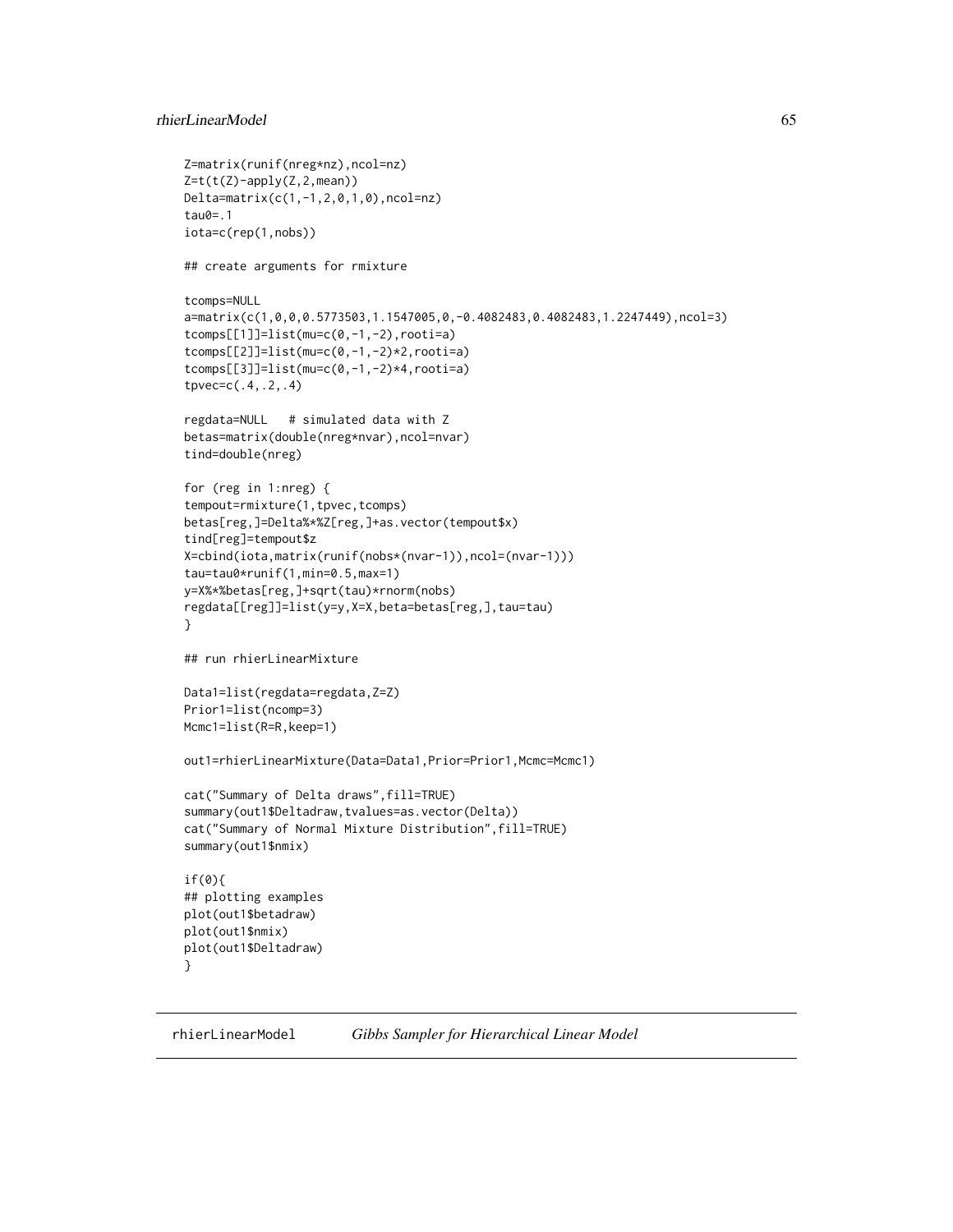#### Description

rhierLinearModel implements a Gibbs Sampler for hierarchical linear models with a normal prior.

#### Usage

rhierLinearModel(Data, Prior, Mcmc)

#### Arguments

| Data  | $list(regdata, Z)$ (Z optional).                  |
|-------|---------------------------------------------------|
| Prior | $list(Deltabar, A, nu.e, ssq, nu, V)$ (optional). |
| Mcmc  | $list(R, keep, nprint)$ (R required).             |

## Details

Model: length(regdata) regression equations.  $y_i = X_i \beta_i + e_i$ .  $e_i \sim N(0, \tau_i)$ . nvar X vars in each equation. Priors:  $\tau_i \sim$  nu.e\*ss $q_i/\chi^2_{nu.e}$ .  $\tau_i$  is the variance of  $e_i$ .  $\beta_i \sim N(Z\Delta[i,], V_\beta).$ 

Note:  $Z\Delta$  is the matrix  $Z * \Delta$ ; [i,] refers to ith row of this product.

 $vec(\Delta)$  given  $V_\beta \sim N(vec(Deltabar), V_\beta(x)A^{-1}).$  $V_\beta \sim IW(nu, V).$  $Delta, Delta$ are nz x nvar. A is nz x nz.  $V_\beta$  is nvar x nvar.

Note: if you don't have any Z vars, omit Z in the Data argument and a vector of ones will be inserted for you. In this case (of no Z vars), the matrix  $\Delta$  will be 1 x nvar and should be interpreted as the mean of all unit  $\beta$  s.

List arguments contain:

- regdata list of lists with X,y matrices for each of length(regdata) regressions
- regdata[[i]] \$X X matrix for equation i
- regdata[[i]]\$y y vector for equation i
- Deltabar nz x nvar matrix of prior means (def: 0)
- A nz x nz matrix for prior precision (def: .01I)
- nu.e d.f. parm for regression error variance prior (def: 3)
- ssq scale parm for regression error var prior (def: var $(y_i)$ )
- nu d.f. parm for Vbeta prior (def: nvar+3)
- V Scale location matrix for Vbeta prior (def: nu\*I)
- R number of MCMC draws
- keep MCMC thinning parm: keep every keepth draw (def: 1)
- nprint print the estimated time remaining for every nprint'th draw (def: 100)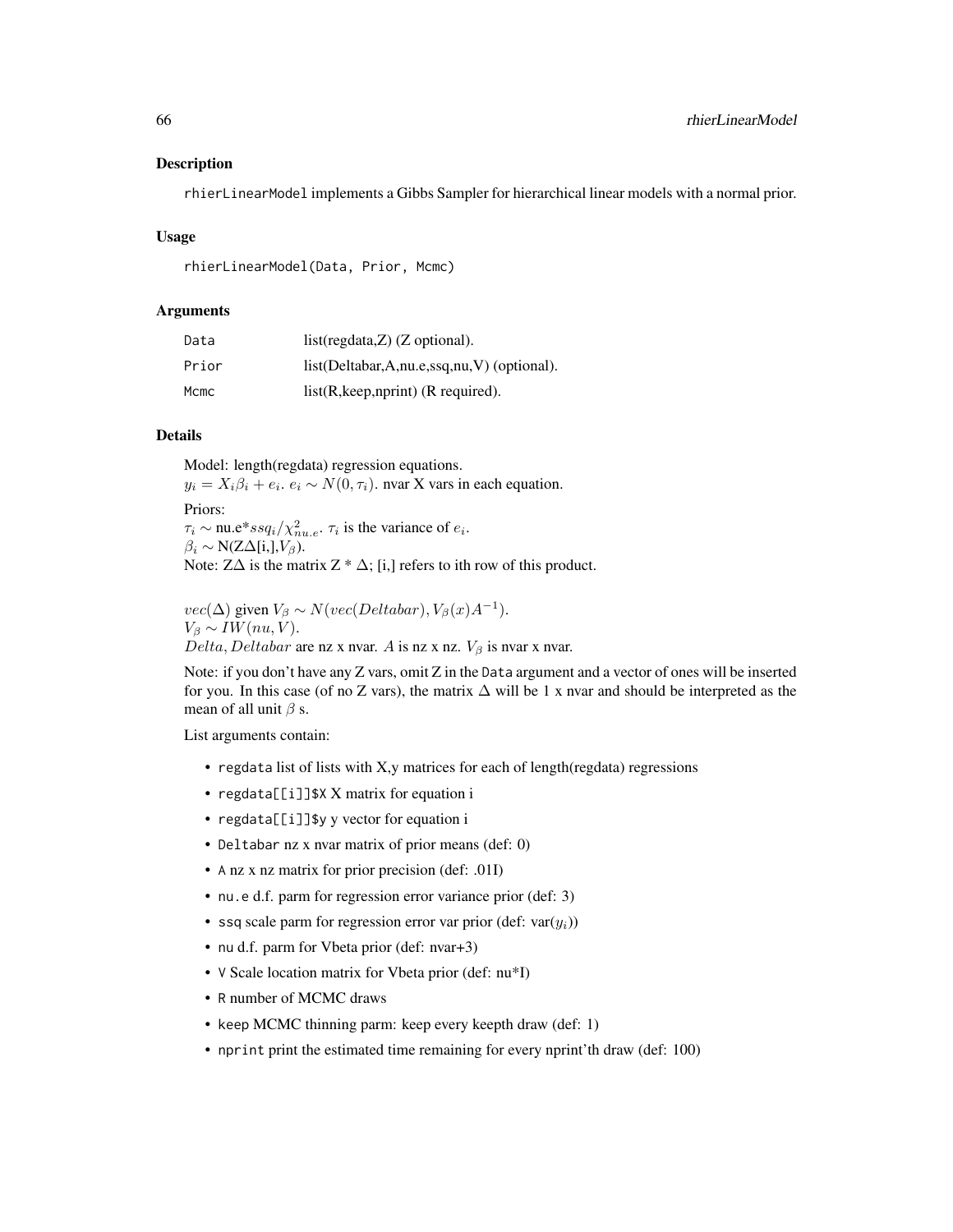# rhierLinearModel 67

## Value

a list containing

| betadraw  | nreg x nvar x R/keep array of individual regression coef draws |
|-----------|----------------------------------------------------------------|
| taudraw   | R/keep x nreg array of error variance draws                    |
| Deltadraw | R/keep x nz x nyar array of Deltadraws                         |
| Vbetadraw | R/keep x nyar*nyar array of Vbeta draws                        |

# Author(s)

Peter Rossi, Anderson School, UCLA, <perossichi@gmail.comu>.

## References

For further discussion, see *Bayesian Statistics and Marketing* by Rossi, Allenby and McCulloch, Chapter 3. <http://www.perossi.org/home/bsm-1>

#### See Also

[rhierLinearMixture](#page-61-0)

## Examples

```
##
if(nchar(Sys.getenv("Long_TEST")) != 0) {R=2000} else {R=10}nreg=100; nobs=100; nvar=3
Vbeta=matrix(c(1,.5,0,.5,2,.7,0,.7,1),ncol=3)
Z=cbind(c(rep(1,nreg)),3*runif(nreg)); Z[,2]=Z[,2]-mean(Z[,2])
nz=ncol(Z)
Delta=matrix(c(1,-1,2,0,1,0),ncol=2)
Delta=t(Delta) # first row of Delta is means of betas
Beta=matrix(rnorm(nreg*nvar),nrow=nreg)%*%chol(Vbeta)+Z%*%Delta
tau=.1
iota=c(rep(1,nobs))
regdata=NULL
for (reg in 1:nreg) { X=cbind(iota,matrix(runif(nobs*(nvar-1)),ncol=(nvar-1)))
y=X%*%Beta[reg,]+sqrt(tau)*rnorm(nobs); regdata[[reg]]=list(y=y,X=X) }
Data1=list(regdata=regdata,Z=Z)
Mcmc1=list(R=R,keep=1)
out=rhierLinearModel(Data=Data1,Mcmc=Mcmc1)
cat("Summary of Delta draws",fill=TRUE)
summary(out$Deltadraw,tvalues=as.vector(Delta))
cat("Summary of Vbeta draws",fill=TRUE)
summary(out$Vbetadraw,tvalues=as.vector(Vbeta[upper.tri(Vbeta,diag=TRUE)]))
```
if(0){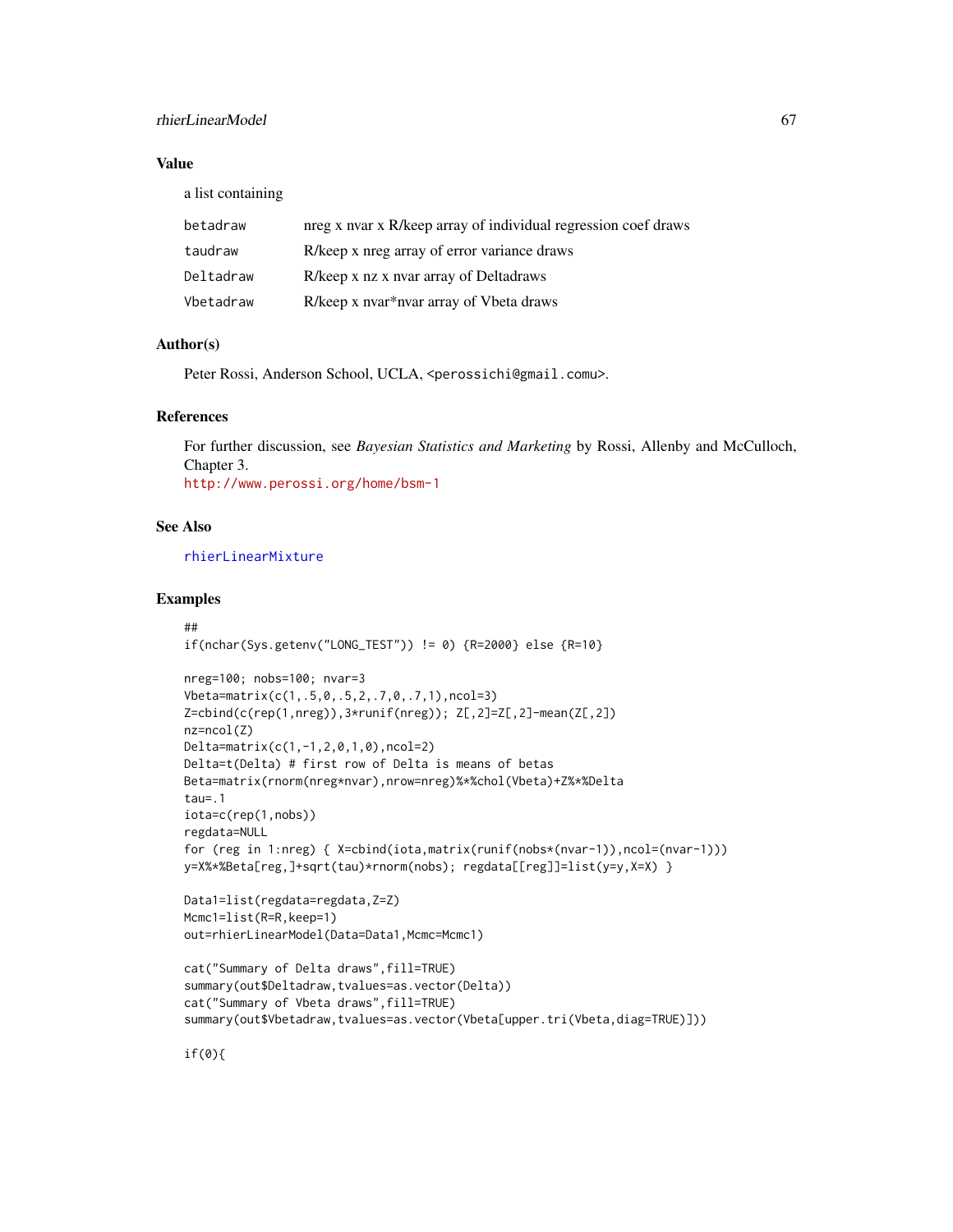```
## plotting examples
plot(out$betadraw)
plot(out$Deltadraw)
}
```
rhierMnlDP *MCMC Algorithm for Hierarchical Multinomial Logit with Dirichlet Process Prior Heterogeneity*

## Description

rhierMnlDP is a MCMC algorithm for a hierarchical multinomial logit with a Dirichlet Process Prior for the distribution of heteorogeneity. A base normal model is used so that the DP can be interpreted as allowing for a mixture of normals with as many components as there are panel units. This is a hybrid Gibbs Sampler with a RW Metropolis step for the MNL coefficients for each panel unit. This procedure can be interpreted as a Bayesian semi-parameteric method in the sense that the DP prior can accomodate heterogeniety of an unknown form.

## Usage

rhierMnlDP(Data, Prior, Mcmc)

#### Arguments

| Data  | $list(p, lgtdata, Z)$ ( Z is optional)                          |
|-------|-----------------------------------------------------------------|
| Prior | list(deltabar, Ad, Prioralpha, lambda_hyper) (all are optional) |
| Mcmc  | $list(s, w, R, keep, nprint)$ (R required)                      |

# Details

Model:

 $y_i \sim MNL(X_i, \beta_i)$ . i=1,..., length(lgtdata).  $\theta_i$  is nvar x 1.

 $\beta_i = Z\Delta[i,]+u_i.$ 

Note:  $Z\Delta$  is the matrix  $Z * \Delta$ ; [i,] refers to ith row of this product. Delta is an nz x nvar array.

 $\beta_i \sim N(\mu_i, \Sigma_i).$ 

Priors:  $\theta_i = (\mu_i, \Sigma_i) \sim DP(G_0(\lambda), alpha)$  $G_0(\lambda)$  :  $\mu_i | \Sigma_i \sim N(0, \Sigma_i(x) a^{-1})$  $\Sigma_i \sim IW(nu, nu * v * I)$  $delta = vec(\Delta) \sim N(dettabar, A_d^{-1})$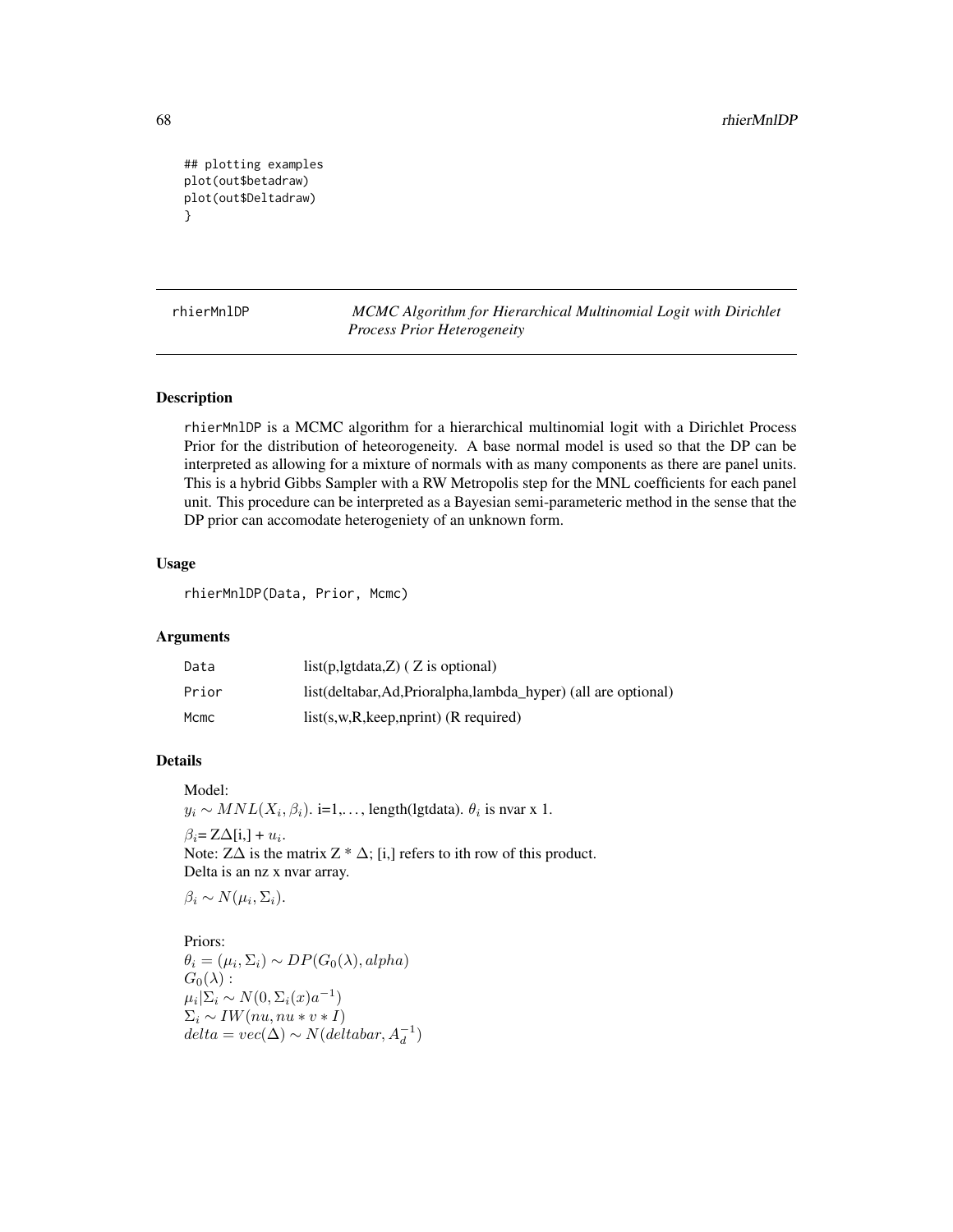## rhierMnlDP 69

```
\lambda(a, nu, v):
a ∼ uniform[alim[1],alimb[2]]
nu \sim dim(data) - 1 + exp(z)z \sim uniform[dim(data)-1+nulim[1],nulim[2]]
v \sim uniform[vlim[1],vlim[2]]
alpha \sim (1 - (alpha - alpha - alphamin)/(alpha max - alphamin))^{power}alpha = alphamin then expected number of components = Istarmin
alpha = alphamax then expected number of components = Istarmax
```
# Lists contain:

Data:

- p p is number of choice alternatives
- lgtdatalist of lists with each cross-section unit MNL data
- lgtdata[[i]]\$y  $n_i$  vector of multinomial outcomes  $(1,...,m)$
- lgtdata[[i]]\$X  $n_i$  by nvar design matrix for ith unit

Prior:

- deltabarnz\*nvar vector of prior means (def: 0)
- Ad prior prec matrix for vec(D) (def: .01I)

Prioralpha:

- Istarminexpected number of components at lower bound of support of alpha def(1)
- Istarmaxexpected number of components at upper bound of support of alpha (def: min(50,.1\*nlgt))
- powerpower parameter for alpha prior (def: .8)

lambda\_hyper:

- alimdefines support of a distribution (def: (.01,2))
- nulimdefines support of nu distribution (def: (.01,3))
- vlimdefines support of v distribution (def: (.1,4))

Mcmc:

- R number of mcmc draws
- keep thinning parm, keep every keepth draw
- nprint print the estimated time remaining for every nprint'th draw (def: 100)
- maxuniq storage constraint on the number of unique components
- gridsize number of discrete points for hyperparameter priors,def: 20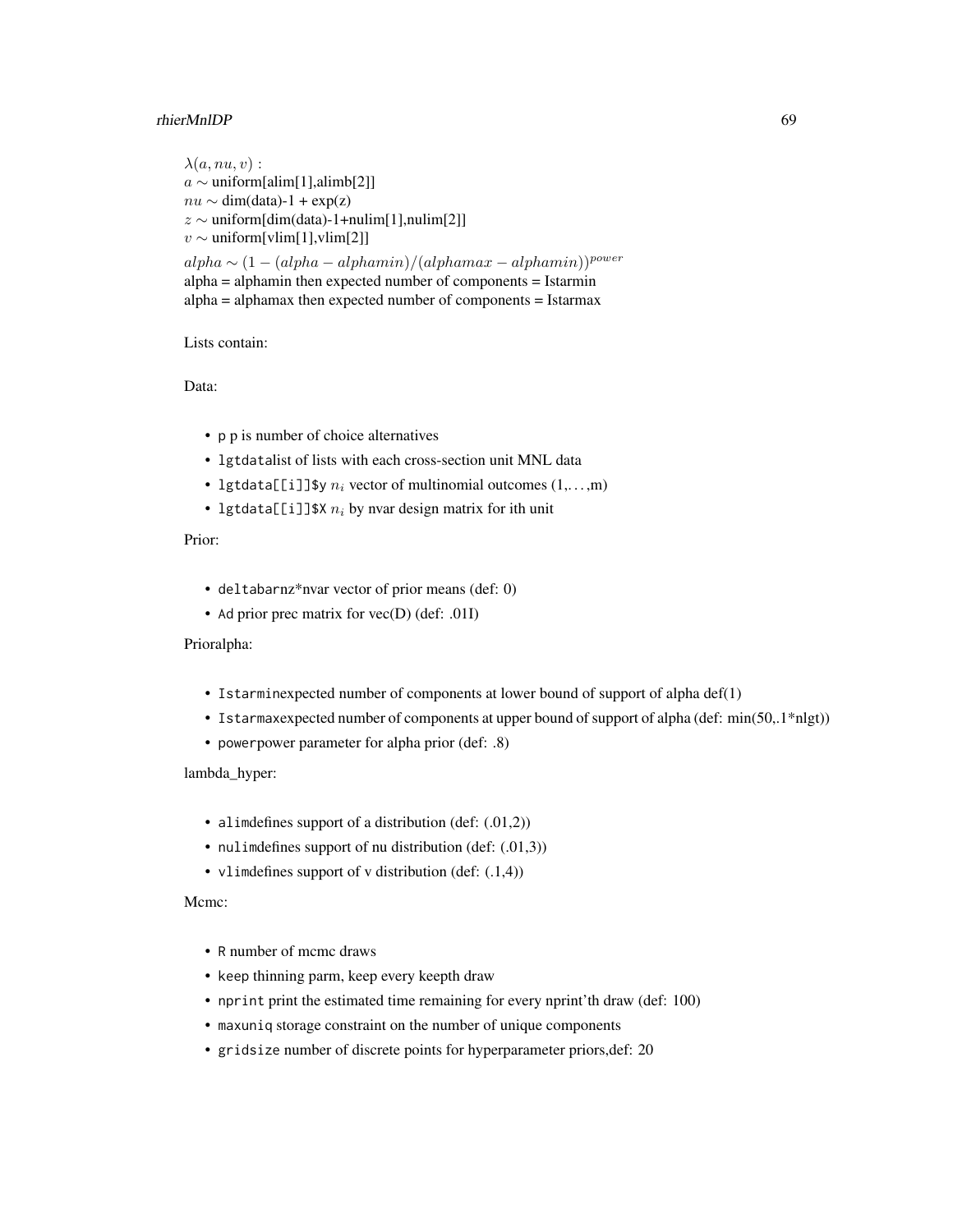#### Value

a list containing:

| Deltadraw | R/keep x nz*nvar matrix of draws of Delta, first row is initial value |
|-----------|-----------------------------------------------------------------------|
| betadraw  | nlgt x nvar x R/keep array of draws of betas                          |
| minx      | list of 3 components, probdraw, NULL, compdraw                        |
| adraw     | R/keep draws of hyperparm a                                           |
| vdraw     | R/keep draws of hyperparm v                                           |
| nudraw    | R/keep draws of hyperparm nu                                          |
| Istardraw | R/keep draws of number of unique components                           |
| alphadraw | R/keep draws of number of DP tightness parameter                      |
| loglike   | R/keep draws of log-likelihood                                        |

# Note

As is well known, Bayesian density estimation involves computing the predictive distribution of a "new" unit parameter,  $\theta_{n+1}$  (here "n"=nlgt). This is done by averaging the normal base distribution over draws from the distribution of  $\theta_{n+1}$  given  $\theta_1$ , ...,  $\theta_n$ , alpha, lambda, Data. To facilitate this, we store those draws from the predictive distribution of  $\theta_{n+1}$  in a list structure compatible with other bayesm routines that implement a finite mixture of normals.

#### More on nmix list:

contains the draws from the predictive distribution of a "new" observations parameters. These are simply the parameters of one normal distribution. We enforce compatibility with a mixture of k components in order to utilize generic summary plotting functions.

Therefore,probdraw is a vector of ones. zdraw (indicator draws) is omitted as it is not necessary for density estimation. compdraw contains the draws of the  $\theta_{n+1}$  as a list of list of lists.

More on compdraw component of return value list:

- compdraw[[i]]ith draw of components for mixtures
- compdraw[[i]][[1]]ith draw of the thetanp1
- compdraw[[i]][[1]][[1]]ith draw of mean vector
- compdraw[[i]][[1]][[2]]ith draw of parm (rooti)

We parameterize the prior on  $\Sigma_i$  such that  $mode(\Sigma) = nu/(nu+2)vI$ . The support of nu enforces a non-degenerate IW density;  $\textit{null} \geq 0$ .

The default choices of alim,nulim, and vlim determine the location and approximate size of candidate "atoms" or possible normal components. The defaults are sensible given a reasonable scaling of the X variables. You want to insure that alim is set for a wide enough range of values (remember a is a precision parameter) and the v is big enough to propose Sigma matrices wide enough to cover the data range.

A careful analyst should look at the posterior distribution of a, nu, v to make sure that the support is set correctly in alim, nulim, vlim. In other words, if we see the posterior bunched up at one end of these support ranges, we should widen the range and rerun.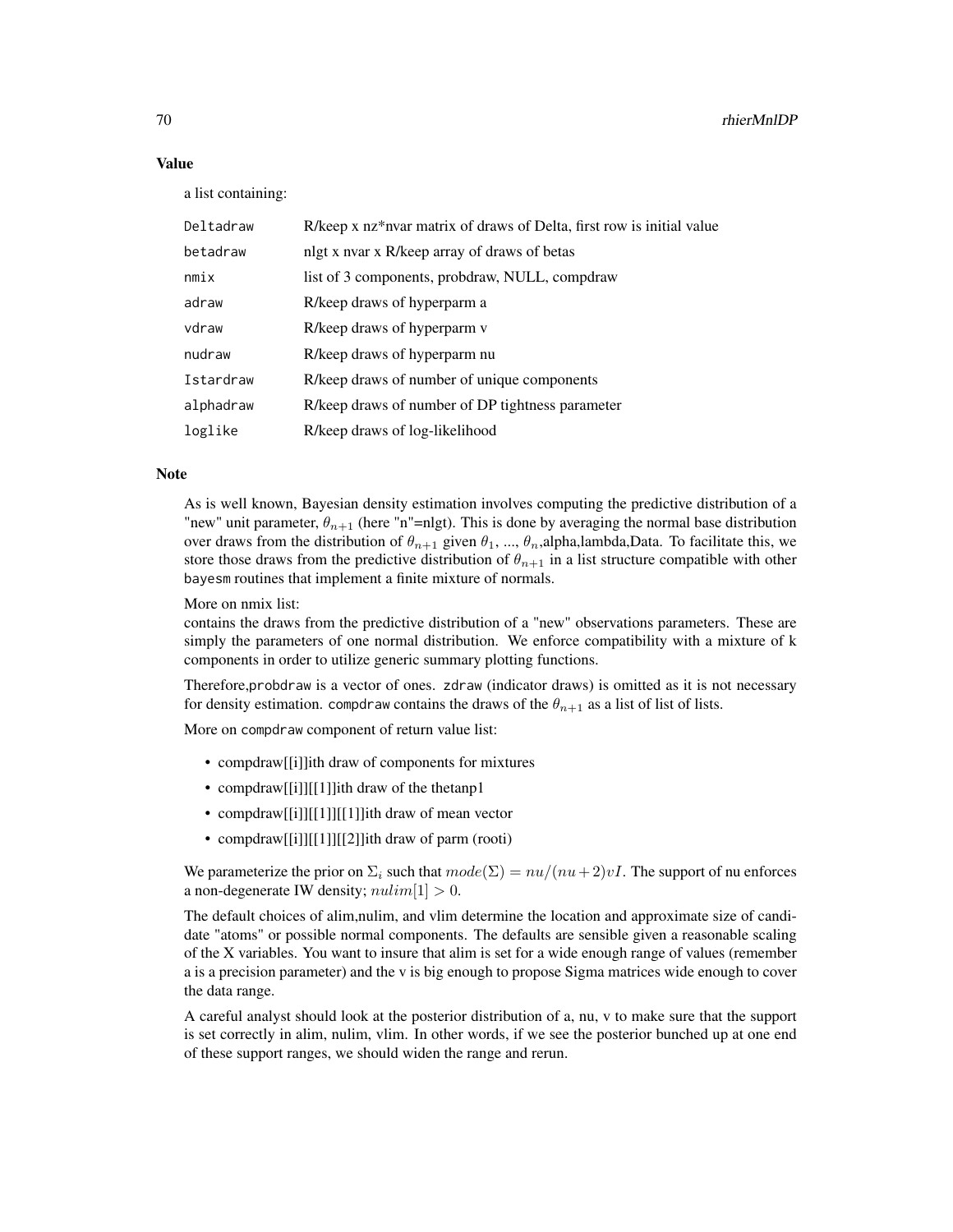#### rhierMnlDP 71

If you want to force the procedure to use many small atoms, then set nulim to consider only large values and set vlim to consider only small scaling constants. Set alphamax to a large number. This will create a very "lumpy" density estimate somewhat like the classical Kernel density estimates. Of course, this is not advised if you have a prior belief that densities are relatively smooth.

Note: Z should not include an intercept and is centered for ease of interpretation. The mean of each of the nlgt  $\beta$  s is the mean of the normal mixture. Use summary() to compute this mean from the compdraw output.

Large R values may be required (>20,000).

# Author(s)

Peter Rossi, Anderson School, UCLA, <perossichi@gmail.com>.

# References

For further discussion, see *Bayesian Statistics and Marketing* by Rossi, Allenby and McCulloch, Chapter 5. <http://www.perossi.org/home/bsm-1>

#### See Also

[rhierMnlRwMixture](#page-71-0)

```
##
if(nchar(Sys.getenv("LONG_TEST")) != 0) {R=20000} else {R=10}
set.seed(66)
p=3 # num of choice alterns
ncoef=3
nlgt=300 # num of cross sectional units
nz=2
Z=matrix(runif(nz*nlgt),ncol=nz)
Z=t(t(Z)-apply(Z,2,mean)) # demean Z
ncomp=3 # no of mixture components
Delta=matrix(c(1,0,1,0,1,2),ncol=2)
comps=NULL
comps[[1]]=list(mu=c(0,-1,-2),rooti=diag(rep(2,3)))
comps[[2]] = list(mu=c(0,-1,-2)*2,rooti=diag(rep(2,3)))comps[[3]]=list(mu=c(0,-1,-2)*4,rooti=diag(rep(2,3)))
pvec=c(.4,.2,.4)
simmnlwX= function(n,X,beta) {
 ## simulate from MNL model conditional on X matrix
 k=length(beta)
 Xbeta=X%*%beta
 j=nrow(Xbeta)/n
 Xbeta=matrix(Xbeta,byrow=TRUE,ncol=j)
 Prob=exp(Xbeta)
```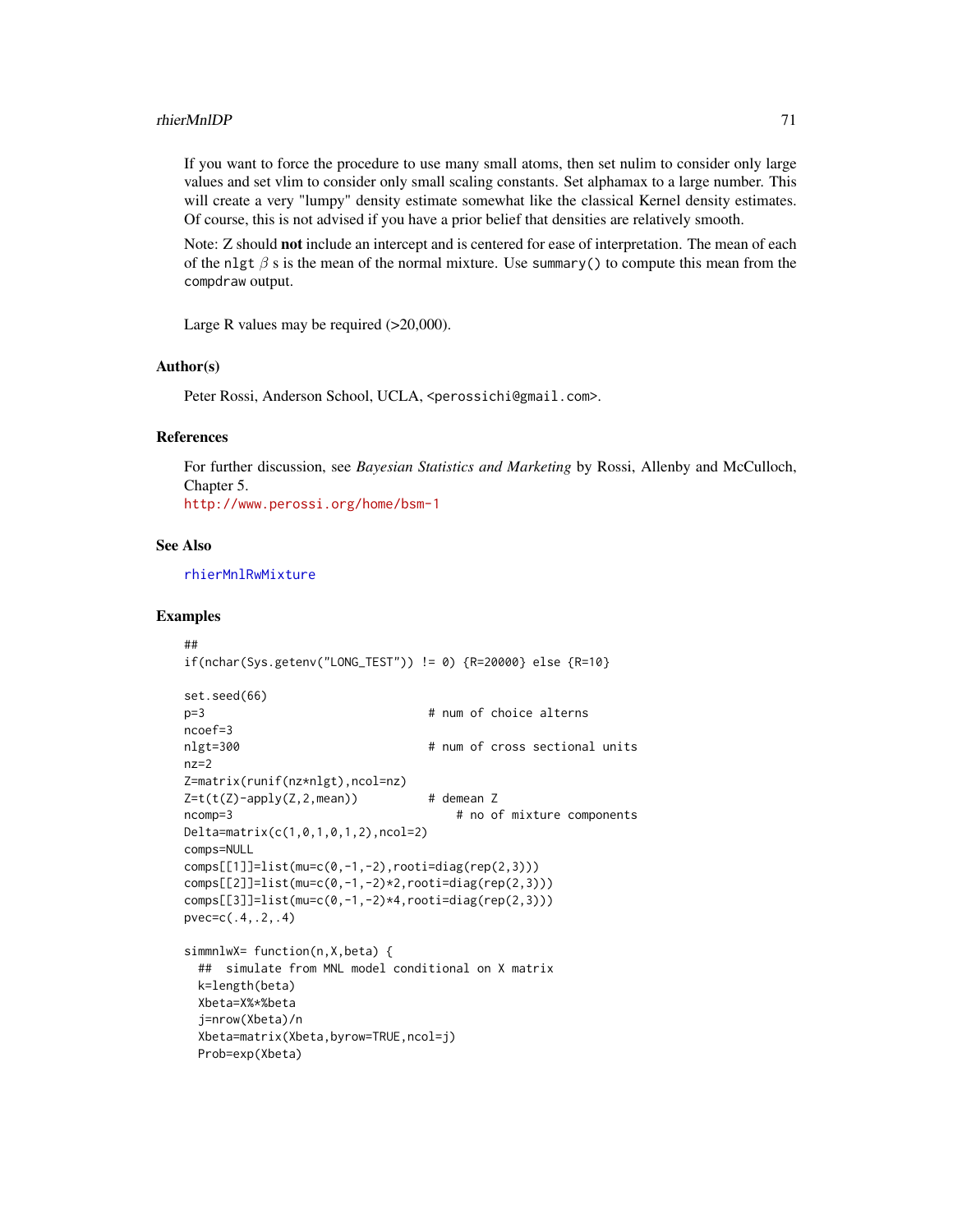```
iota=c(rep(1,j))denom=Prob%*%iota
 Prob=Prob/as.vector(denom)
 y=vector("double",n)
 ind=1:j
 for (i in 1:n)
     {yvec=rmultinom(1,1,Prob[i,]); y[i]=ind%*%yvec}
 return(list(y=y,X=X,beta=beta,prob=Prob))
}
## simulate data with a mixture of 3 normals
simlgtdata=NULL
ni=rep(50,300)
for (i in 1:nlgt)
{ betai=Delta%*%Z[i,]+as.vector(rmixture(1,pvec,comps)$x)
   Xa=matrix(runif(ni[i]*p,min=-1.5,max=0),ncol=p)
  X=createX(p,na=1,nd=NULL,Xa=Xa,Xd=NULL,base=1)
  outa=simmnlwX(ni[i],X,betai)
   simlgtdata[[i]]=list(y=outa$y,X=X,beta=betai)
}
## plot betas
if(1){
## set if(1) above to produce plots
bmat=matrix(0,nlgt,ncoef)
for(i in 1:nlgt) {bmat[i,]=simlgtdata[[i]]$beta}
par(mfrow=c(ncoef,1))
for(i in 1:ncoef) hist(bmat[,i],breaks=30,col="magenta")
}
## set Data and Mcmc lists
keep=5
Mcmc1=list(R=R,keep=keep)
Data1=list(p=p,lgtdata=simlgtdata,Z=Z)
out=rhierMnlDP(Data=Data1,Mcmc=Mcmc1)
cat("Summary of Delta draws",fill=TRUE)
summary(out$Deltadraw,tvalues=as.vector(Delta))
if(0) {
## plotting examples
plot(out$betadraw)
plot(out$nmix)
}
```
<span id="page-71-0"></span>rhierMnlRwMixture *MCMC Algorithm for Hierarchical Multinomial Logit with Mixture of Normals Heterogeneity*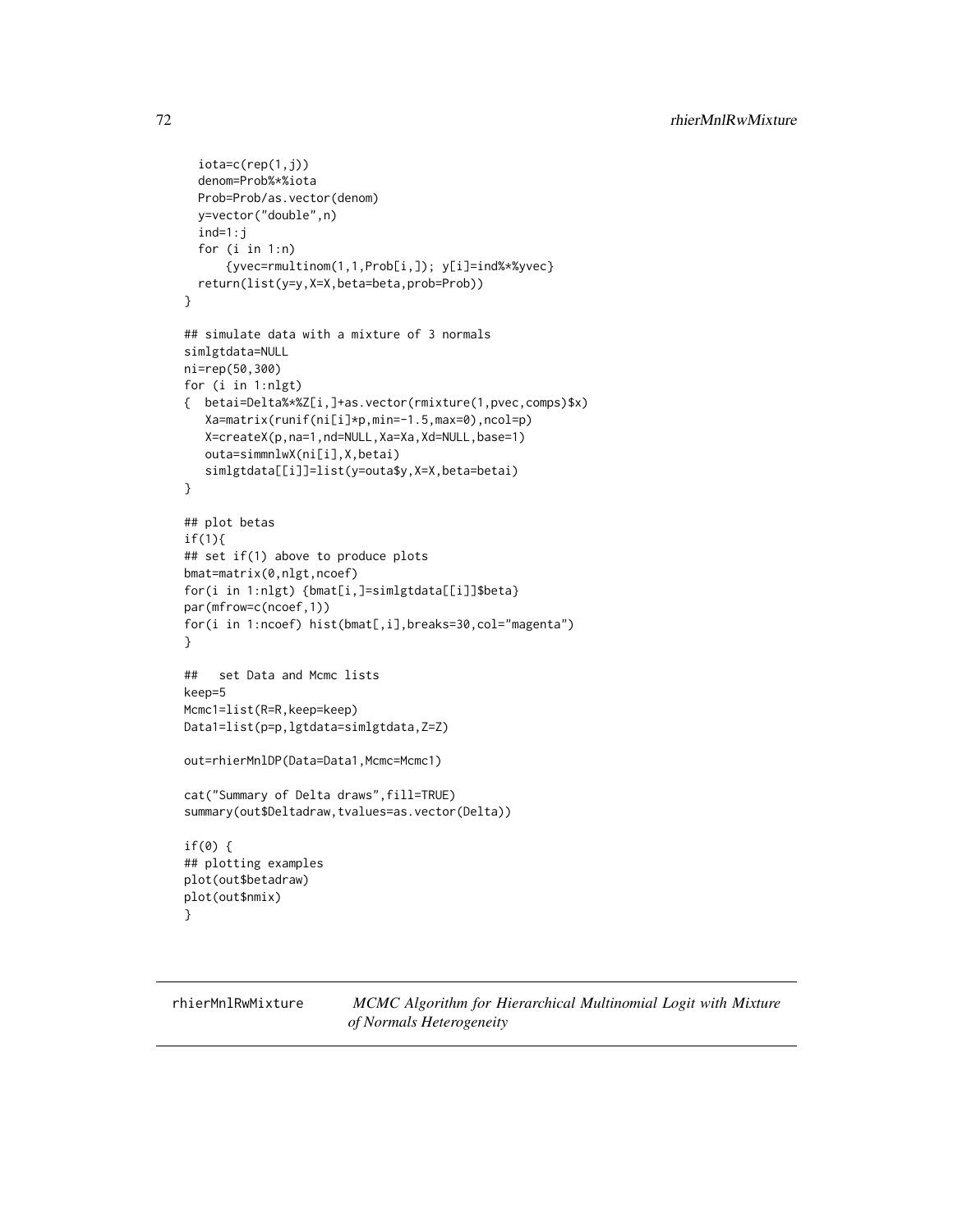# rhierMnlRwMixture 73

#### Description

rhierMnlRwMixture is a MCMC algorithm for a hierarchical multinomial logit with a mixture of normals heterogeneity distribution. This is a hybrid Gibbs Sampler with a RW Metropolis step for the MNL coefficients for each panel unit.

#### Usage

rhierMnlRwMixture(Data, Prior, Mcmc)

# Arguments

| Data  | $list(p, lgtdata, Z)$ ( Z is optional)                                          |
|-------|---------------------------------------------------------------------------------|
| Prior | $list(a, deltabar, Ad, mubar, Amu, nu, V,a, ncomp)$ (all but nomp are optional) |
| Mcmc  | $list(s, w, R, keep, nprint)$ (R required)                                      |

### Details

Model:  $y_i \sim MNL(X_i, \beta_i)$ . i=1,..., length(lgtdata).  $\beta_i$  is nvar x 1.  $\beta_i = Z\Delta[i,]+u_i.$ Note:  $Z\Delta$  is the matrix  $Z * \Delta$ ; [i,] refers to ith row of this product. Delta is an nz x nvar array.

 $u_i \sim N(\mu_{ind}, \Sigma_{ind})$ . *ind* ∼ multinomial(pvec).

Priors:  $pvec \sim$  dirichlet (a)  $delta = vec(\Delta) \sim N(dettabar, A_d^{-1})$  $\mu_j \sim N(mubar, \Sigma_j(x)Amu^{-1})$  $\Sigma_i \sim \text{IW(nu,V)}$ 

Lists contain:

- p p is number of choice alternatives
- lgtdatalist of lists with each cross-section unit MNL data
- lgtdata[[i]]\$y  $n_i$  vector of multinomial outcomes  $(1,...,m)$
- lgtdata[[i]]\$X  $n_i$ \*p by nvar design matrix for ith unit
- avector of length ncomp of Dirichlet prior parms (def: rep(5,ncomp))
- deltabarnz\*nvar vector of prior means (def: 0)
- Ad prior prec matrix for vec(D) (def: .01I)
- mubar nvar x 1 prior mean vector for normal comp mean (def: 0)
- Amu prior precision for normal comp mean (def: .01I)
- nu d.f. parm for IW prior on norm comp Sigma (def: nvar+3)
- V pds location parm for IW prior on norm comp Sigma (def: nuI)
- a Dirichlet prior parameter (def: 5)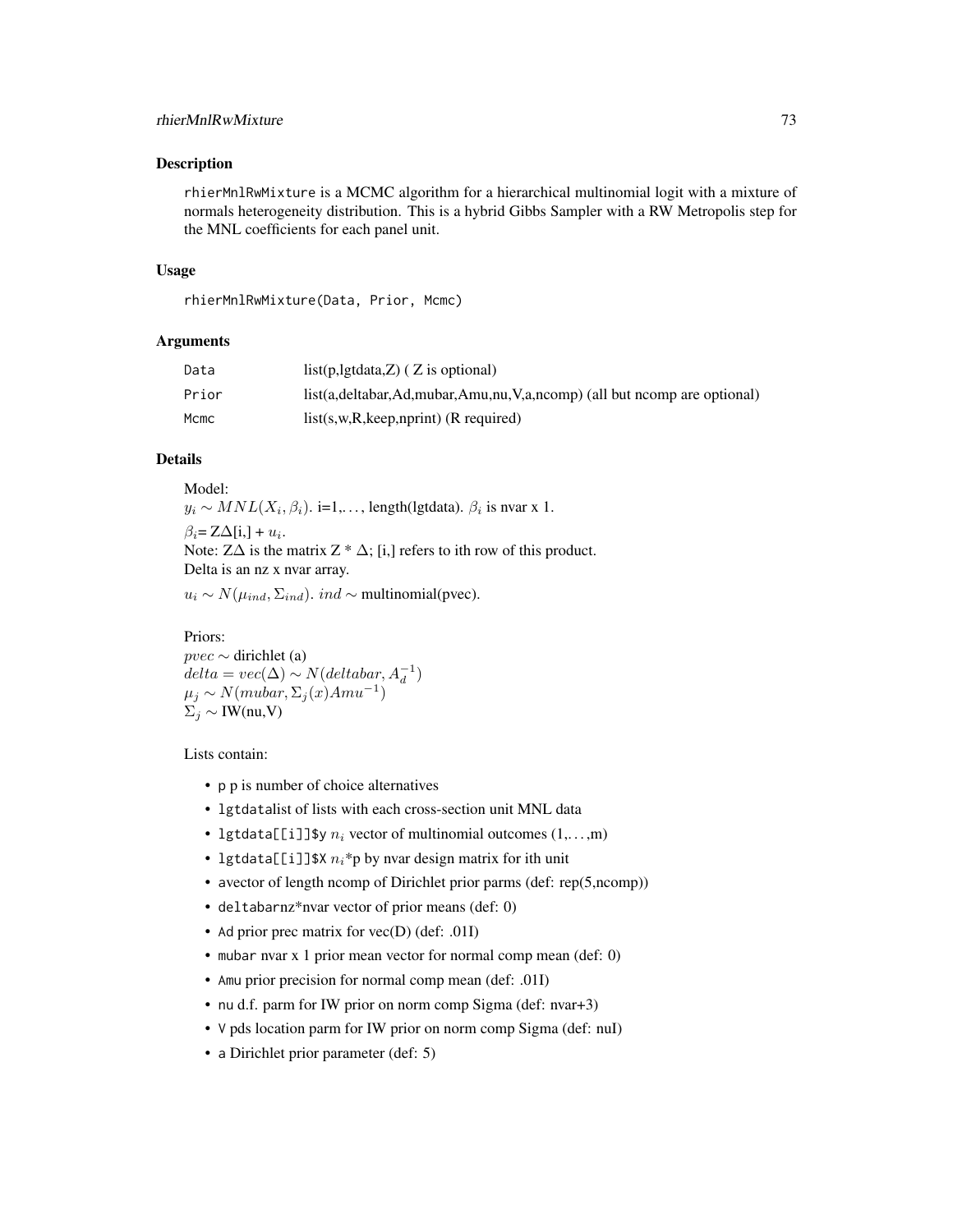- ncomp number of components used in normal mixture
- s scaling parm for RW Metropolis (def: 2.93/sqrt(nvar))
- w fractional likelihood weighting parm (def: .1)
- R number of MCMC draws
- keep MCMC thinning parm: keep every keepth draw (def: 1)
- nprint print the estimated time remaining for every nprint'th draw (def: 100)

# Value

a list containing:

| R/keep x nz*nvar matrix of draws of Delta, first row is initial value |
|-----------------------------------------------------------------------|
| nlgt x nyar x R/keep array of draws of betas                          |
| list of 3 components, probdraw, NULL, compdraw                        |
| log-likelihood for each kept draw (length R/keep)                     |
|                                                                       |

#### Note

More on probdraw component of nmix list:

R/keep x ncomp matrix of draws of probs of mixture components (pvec) More on compdraw component of return value list:

- compdraw[[i]] the ith draw of components for mixtures
- compdraw[[i]][[j]] ith draw of the jth normal mixture comp
- compdraw[[i]][[j]][[1]] ith draw of jth normal mixture comp mean vector
- compdraw[[i]][[j]][[2]] ith draw of jth normal mixture cov parm (rooti)

Note: Z should not include an intercept and is centered for ease of interpretation. The mean of each of the nlgt  $\beta$  s is the mean of the normal mixture. Use summary() to compute this mean from the compdraw output.

Be careful in assessing prior parameter, Amu. .01 is too small for many applications. See Rossi et al, chapter 5 for full discussion.

Note: as of version 2.0-2 of bayesm, the fractional weight parameter has been changed to a weight between 0 and 1. w is the fractional weight on the normalized pooled likelihood. This differs from what is in Rossi et al chapter 5, i.e.

 $like^{(1-w)}_i xlike pooled^{((n_i/N)*w)}$ 

Large R values may be required  $(>20,000)$ .

### Author(s)

Peter Rossi, Anderson School, UCLA, <perossichi@gmail.com>.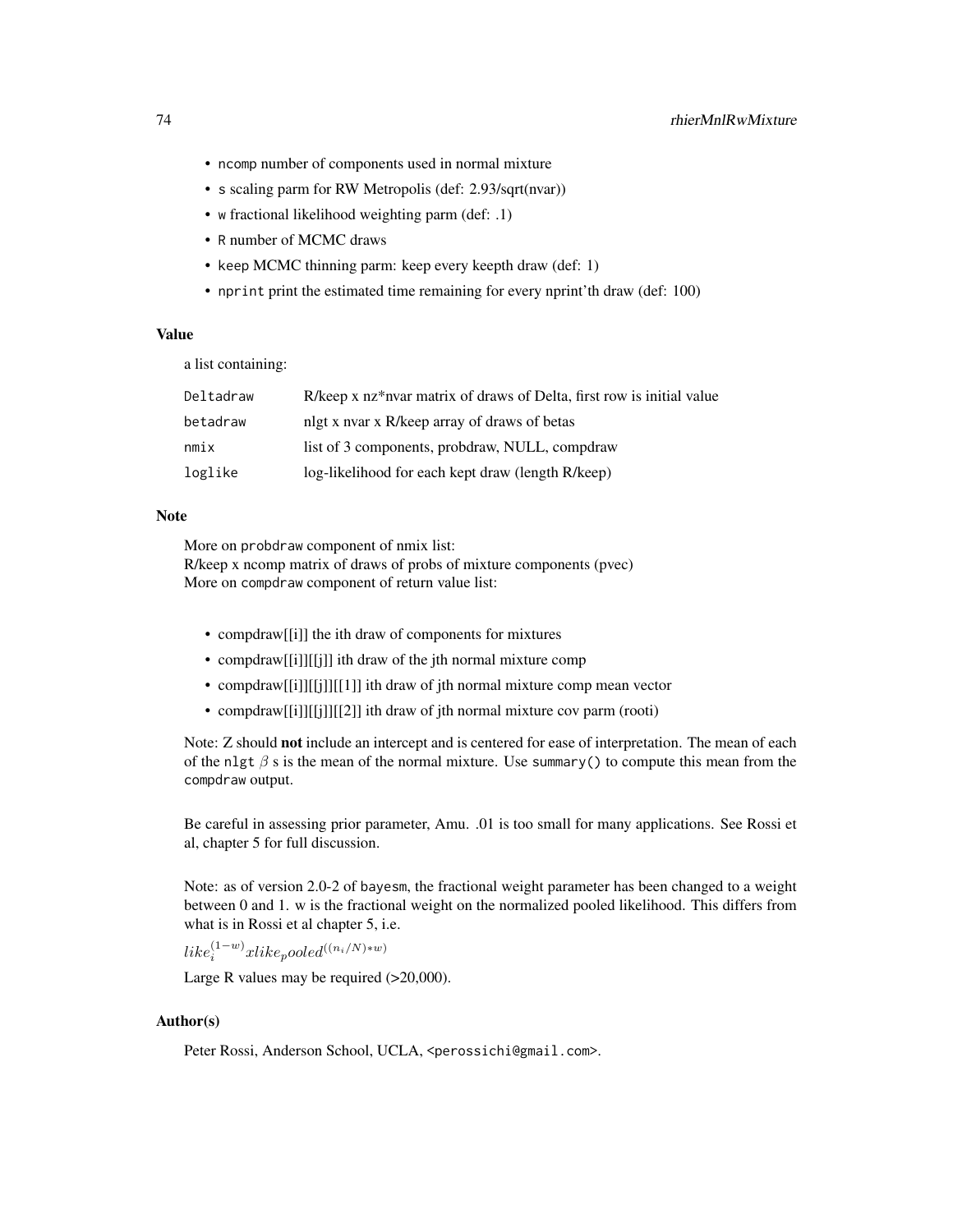# rhierMnlRwMixture 75

### References

For further discussion, see *Bayesian Statistics and Marketing* by Rossi, Allenby and McCulloch, Chapter 5. <http://www.perossi.org/home/bsm-1>

### See Also

[rmnlIndepMetrop](#page-87-0)

```
##
if(nchar(Sys.getenv("LONG_TEST")) != 0) {R=10000} else {R=10}
set.seed(66)
p=3 # num of choice alterns
ncoef=3
nlgt=300 # num of cross sectional units
nz=2Z=matrix(runif(nz*nlgt),ncol=nz)
Z=t(t(Z)-apply(Z,2,mean)) # demean Z
ncomp=3 # no of mixture components
Delta=matrix(c(1,0,1,0,1,2),ncol=2)
comps=NULL
comps[[1]]=list(mu=c(0,-1,-2),rooti=diag(rep(1,3)))
comps[[2]]=list(mu=c(0,-1,-2)*2,rooti=diag(rep(1,3)))
comps[[3]] = list(mu=c(0,-1,-2)*4,rooti=diag(rep(1,3)))pvec=c(.4,.2,.4)
simmnlwX= function(n,X,beta) {
 ## simulate from MNL model conditional on X matrix
 k=length(beta)
 Xbeta=X%*%beta
 j=nrow(Xbeta)/n
 Xbeta=matrix(Xbeta,byrow=TRUE,ncol=j)
 Prob=exp(Xbeta)
 iota=c(rep(1,j))
 denom=Prob%*%iota
 Prob=Prob/as.vector(denom)
 y=vector("double",n)
 ind=1:j
 for (i in 1:n)
     {yvec=rmultinom(1,1,Prob[i,]); y[i]=ind%*%yvec}
 return(list(y=y,X=X,beta=beta,prob=Prob))
}
## simulate data
simlgtdata=NULL
ni=rep(50,300)
for (i in 1:nlgt)
{ betai=Delta%*%Z[i,]+as.vector(rmixture(1,pvec,comps)$x)
  Xa=matrix(runif(ni[i]*p,min=-1.5,max=0),ncol=p)
```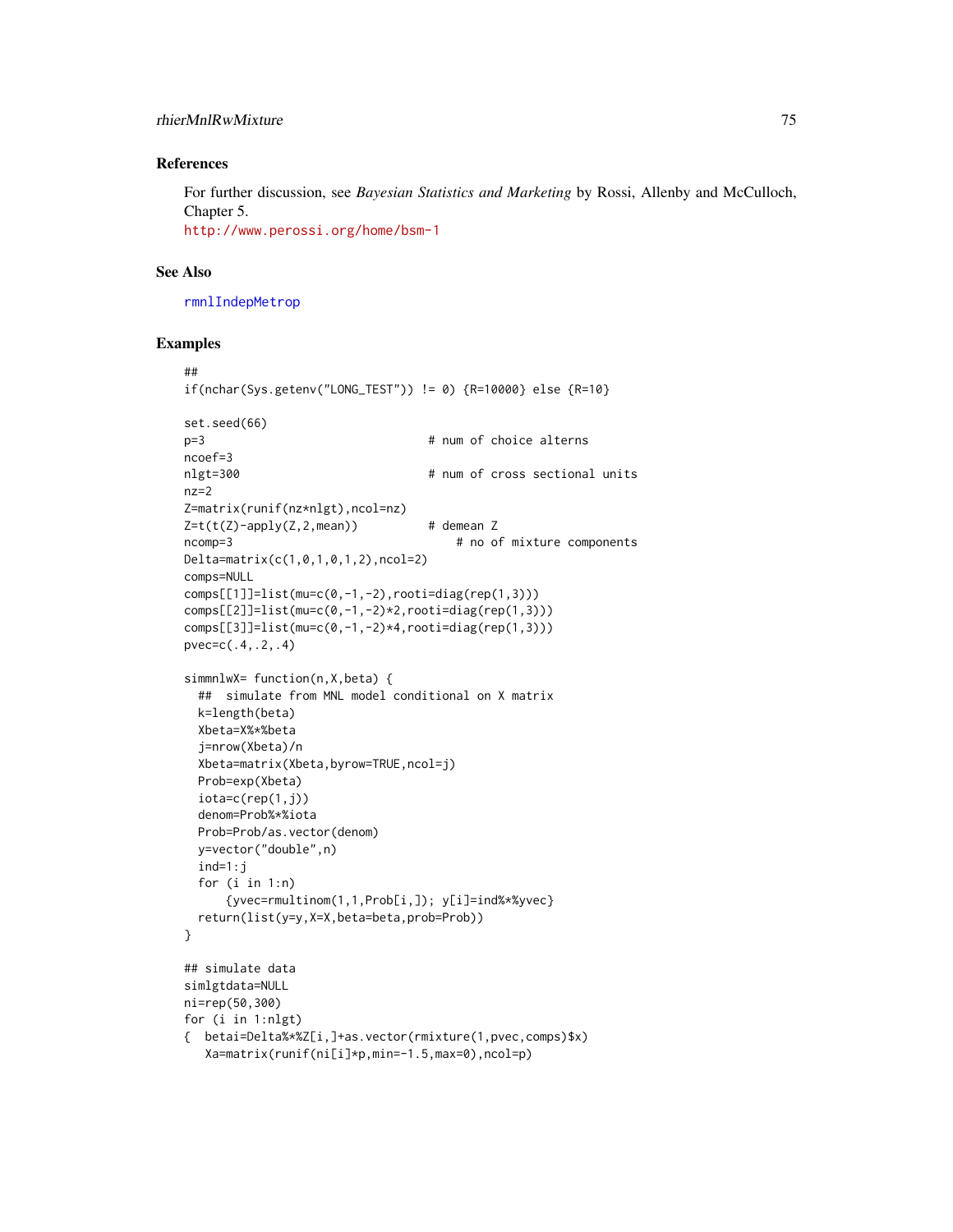```
X=createX(p,na=1,nd=NULL,Xa=Xa,Xd=NULL,base=1)
  outa=simmnlwX(ni[i],X,betai)
   simlgtdata[[i]]=list(y=outa$y,X=X,beta=betai)
}
## plot betas
if(0){
## set if(1) above to produce plots
bmat=matrix(0,nlgt,ncoef)
for(i in 1:nlgt) {bmat[i,]=simlgtdata[[i]]$beta}
par(mfrow=c(ncoef,1))
for(i in 1:ncoef) hist(bmat[,i],breaks=30,col="magenta")
}
## set parms for priors and Z
Prior1=list(ncomp=5)
keep=5
Mcmc1=list(R=R,keep=keep)
Data1=list(p=p,lgtdata=simlgtdata,Z=Z)
out=rhierMnlRwMixture(Data=Data1,Prior=Prior1,Mcmc=Mcmc1)
cat("Summary of Delta draws",fill=TRUE)
summary(out$Deltadraw,tvalues=as.vector(Delta))
cat("Summary of Normal Mixture Distribution",fill=TRUE)
summary(out$nmix)
if(0) {
## plotting examples
plot(out$betadraw)
plot(out$nmix)
}
```
<span id="page-75-0"></span>rhierNegbinRw *MCMC Algorithm for Negative Binomial Regression*

# Description

rhierNegbinRw implements an MCMC strategy for the hierarchical Negative Binomial (NBD) regression model. Metropolis steps for each unit level set of regression parameters are automatically tuned by optimization. Over-dispersion parameter (alpha) is common across units.

#### Usage

rhierNegbinRw(Data, Prior, Mcmc)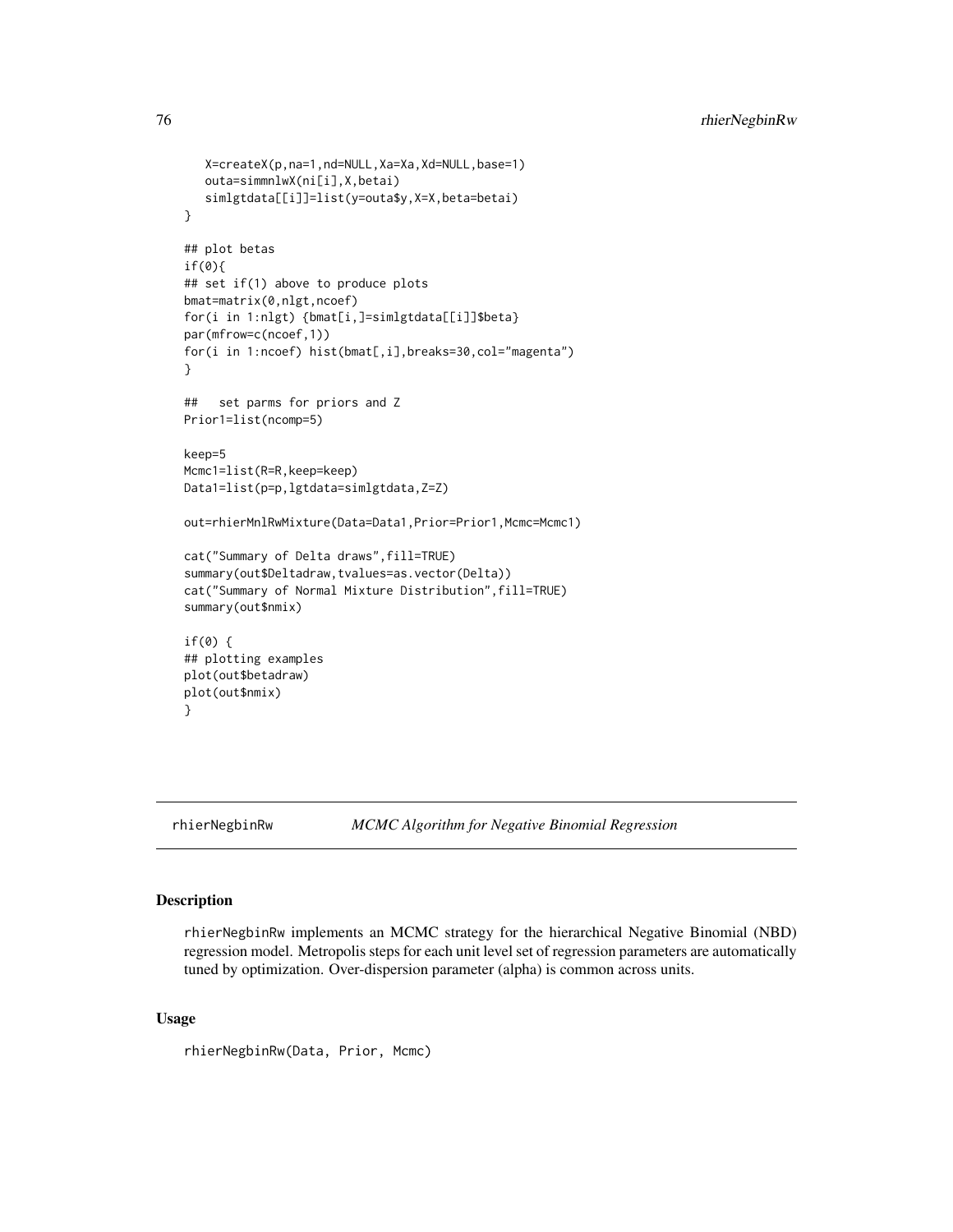### rhierNegbinRw 77

#### **Arguments**

| Data  | list(regdata, Z)                                                            |
|-------|-----------------------------------------------------------------------------|
| Prior | list(Deltabar, Adelta, nu, V, a, b)                                         |
| Mcmc  | $list(R, keep, nprint, s \text{ beta}, s \text{ alpha}, c, Vbeta0, Delta0)$ |

## Details

Model:  $y_i \sim \text{NBD}(\text{mean}=\lambda, \text{over-dispersion}= \text{alpha}).$ 

 $\lambda = exp(X_i \beta_i)$ 

Prior:  $\beta_i \sim N(\Delta' z_i, Vbeta).$ 

 $vec(\Delta|V beta) \sim N(vec(Deltabar), V beta(x) A delta).$  $V beta \sim IW(nu, V).$  $alpha \sim Gamma(a, b).$ note: prior mean of  $alpha = a/b$ ,  $variance = a/(b^2)$ 

list arguments contain:

- regdata list of lists with data on each of nreg units
- regdata[[i]]\$X nobs\\_i x nvar matrix of X variables
- regdata[[i]]\$y nobs\\_i x 1 vector of count responses
- Znreg x nz mat of unit chars (def: vector of ones)
- Deltabar nz x nvar prior mean matrix (def: 0)
- Adelta nz x nz pds prior prec matrix (def: .01I)
- nu d.f. parm for IWishart (def: nvar+3)
- Vlocation matrix of IWishart prior (def: nuI)
- a Gamma prior parm (def: .5)
- b Gamma prior parm (def: .1)
- R number of MCMC draws
- keep MCMC thinning parm: keep every keepth draw (def: 1)
- nprint print the estimated time remaining for every nprint'th draw (def: 100)
- s\_beta scaling for beta| alpha RW inc cov (def: 2.93/sqrt(nvar))
- s\_alpha scaling for alpha | beta RW inc cov (def: 2.93)
- c fractional likelihood weighting parm (def:2)
- Vbeta0 starting value for Vbeta (def: I)
- Delta0 starting value for Delta (def: 0)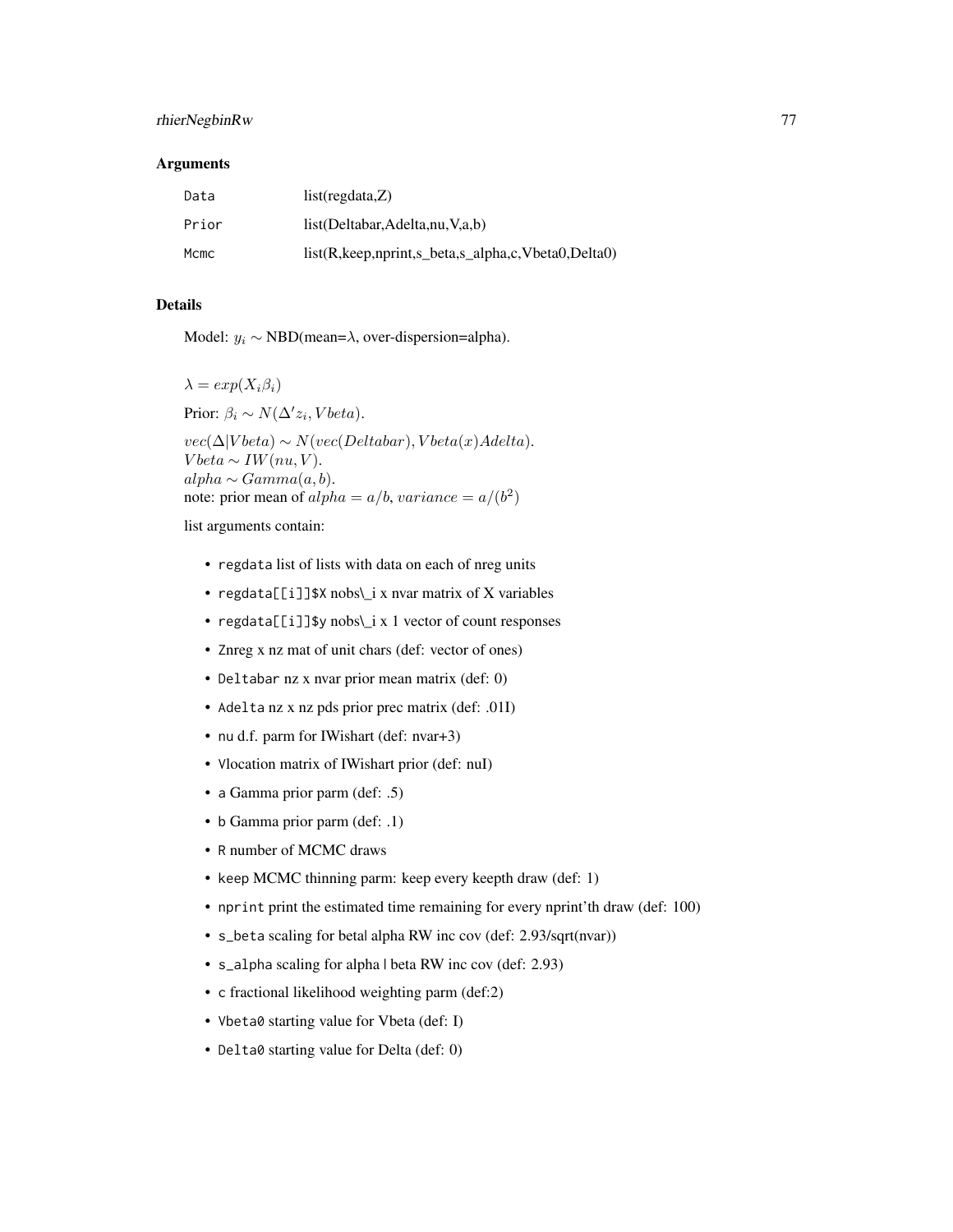# Value

a list containing:

| llike        | R/keep vector of values of log-likelihood |
|--------------|-------------------------------------------|
| betadraw     | nreg x nvar x R/keep array of beta draws  |
| alphadraw    | R/keep vector of alpha draws              |
| acceptrbeta  | acceptance rate of the beta draws         |
| acceptralpha | acceptance rate of the alpha draws        |

### **Note**

The NBD regression encompasses Poisson regression in the sense that as alpha goes to infinity the NBD distribution tends to the Poisson.

For "small" values of alpha, the dependent variable can be extremely variable so that a large number of observations may be required to obtain precise inferences.

For ease of interpretation, we recommend demeaning Z variables.

## Author(s)

Sridhar Narayanam & Peter Rossi, Anderson School, UCLA, <perossichi@gmail.com>.

# References

For further discussion, see *Bayesian Statistics and Marketing* by Rossi, Allenby and McCulloch, Chapter 5.

<http://www.perossi.org/home/bsm-1>

### See Also

[rnegbinRw](#page-96-0)

```
##
if(nchar(Sys.getenv("LONG_TEST")) != 0) {R=2000} else {R=10}
##
set.seed(66)
simnegbin =
function(X, beta, alpha) {
# Simulate from the Negative Binomial Regression
lambda = exp(X %*% beta)
y=NULL
for (j in 1:length(lambda))
    y = c(y, rnbinom(1, mu = lambda[j], size = alpha))return(y)
}
nreg = 100 # Number of cross sectional units<br>T = 50 # Number of observations per unit
                    # Number of observations per unit
```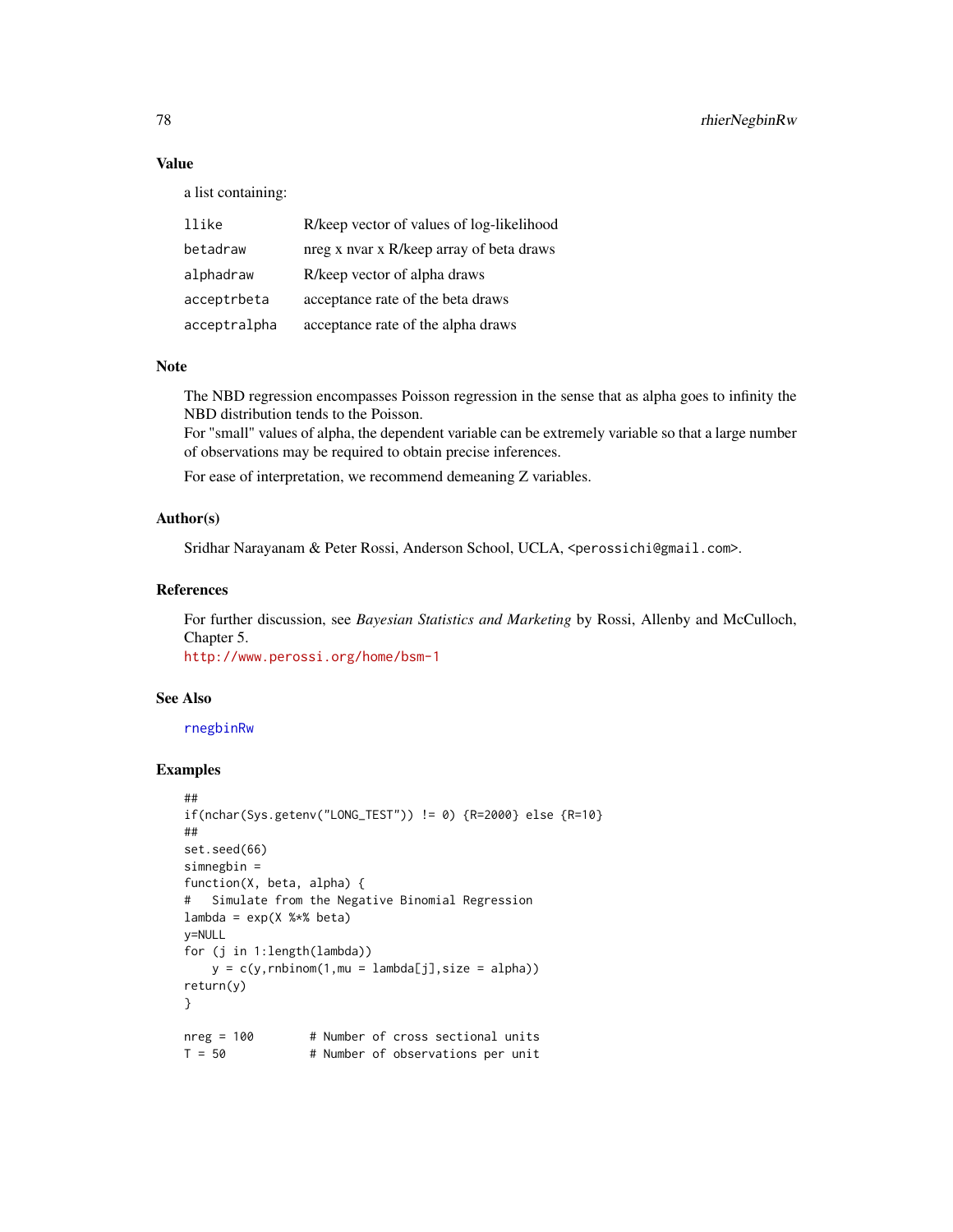### rivDP 79

```
nobs = nreg*Tnvar=2 # Number of X variables
nz=2 # Number of Z variables
# Construct the Z matrix
Z = \text{cbind}(\text{rep}(1, \text{nreg}), \text{rnorm}(\text{nreg}, \text{mean=1}, \text{sd=0.125}))Delta = \text{cbind}(c(4, 2), c(0.1, -1))alpha = 5Vbeta = rbind(c(2,1),c(1,2))# Construct the regdata (containing X)
simnegbindata = NULL
for (i in 1:nreg) {
    betai = as.vector(Z[i,]%*%Delta) + chol(Vbeta)%*%rnorm(nvar)
    X = \text{cbind}(\text{rep}(1, T), \text{rnorm}(T, \text{mean=2}, \text{sd=0.25}))simnegbindata[[i]] = list(y=simnegbin(X,betai,alpha), X=X,beta=betai)
}
Beta = NULL
for (i in 1:nreg) {Beta=rbind(Beta,matrix(simnegbindata[[i]]$beta,nrow=1))}
Data1 = list(regdata=simnegbindata, Z=Z)
Mcmc1 = list(R=R)out = rhierNegbinRw(Data=Data1, Mcmc=Mcmc1)
cat("Summary of Delta draws",fill=TRUE)
summary(out$Deltadraw,tvalues=as.vector(Delta))
cat("Summary of Vbeta draws",fill=TRUE)
summary(out$Vbetadraw,tvalues=as.vector(Vbeta[upper.tri(Vbeta,diag=TRUE)]))
cat("Summary of alpha draws",fill=TRUE)
summary(out$alpha,tvalues=alpha)
if(0){
## plotting examples
plot(out$betadraw)
plot(out$alpha,tvalues=alpha)
plot(out$Deltadraw,tvalues=as.vector(Delta))
}
```
rivDP *Linear "IV" Model with DP Process Prior for Errors*

#### **Description**

rivDP is a Gibbs Sampler for a linear structural equation with an arbitrary number of instruments. rivDP uses a mixture of normals for the structural and reduced form equation implemented with a Dirichlet Process Prior.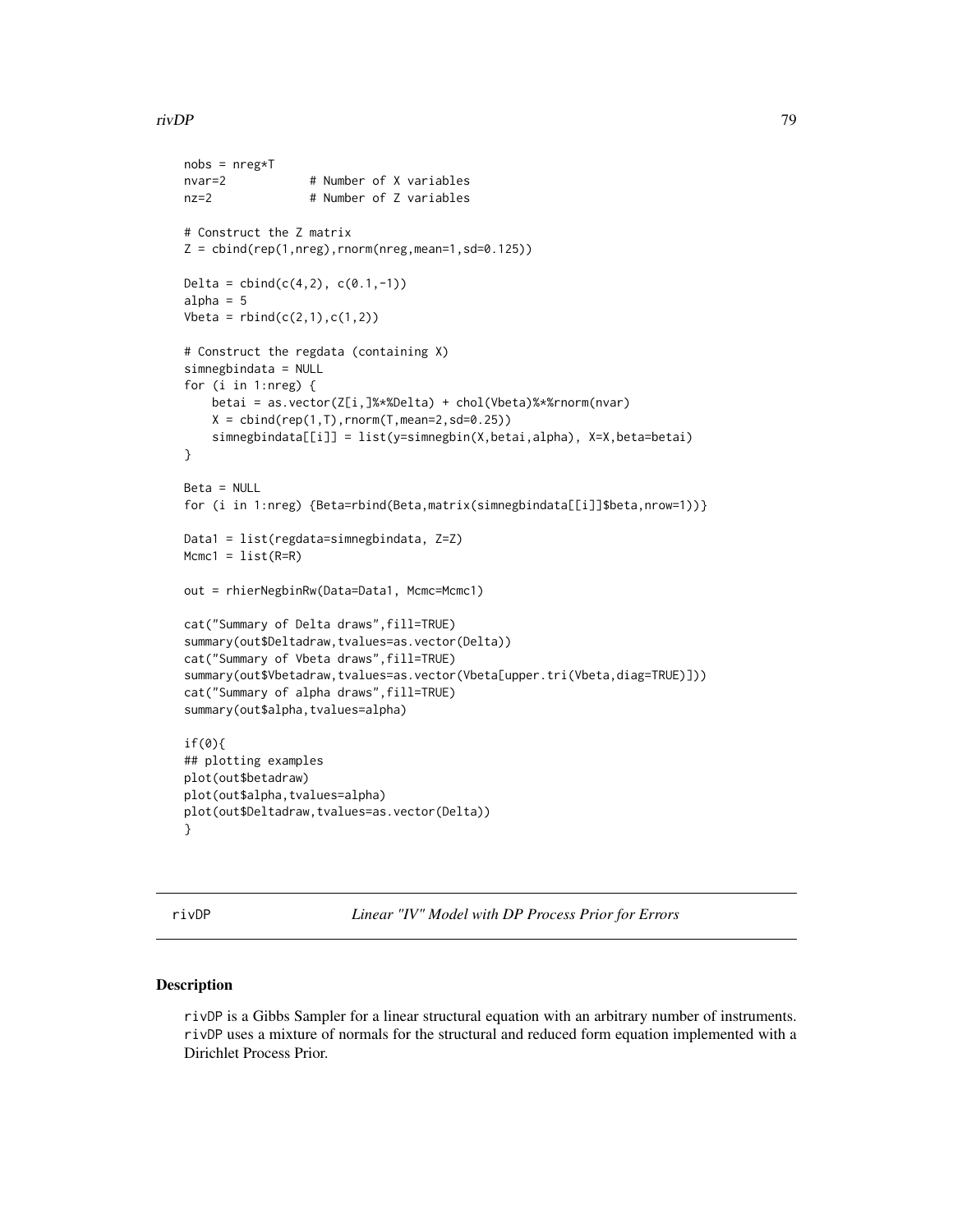### Usage

rivDP(Data, Prior, Mcmc)

#### Arguments

| Data  | list(z,w,x,y)                                                       |
|-------|---------------------------------------------------------------------|
| Prior | list(md, Ad, mbg, Abg, lambda, Prioralpha, lambda_hyper) (optional) |
| Mcmc  | list(R, keep, nprint, maxuniq, SCALE, gridsize) (R required)        |

# Details

Model:  $x = z'\delta + e1.$  $y = \beta * x + w' \gamma + e2.$  $e1, e2 \sim N(\theta_i)$ .  $\theta_i$  represents  $\mu_i, \Sigma_i$ 

Note: Error terms have non-zero means. DO NOT include intercepts in the z or w matrices. This is different from rivGibbs which requires intercepts to be included explicitly.

```
Priors:
\delta \sim N(md, Ad^{-1}). vec(\beta, \gamma) \sim N(mbg, Abg^{-1})
```
 $\theta_i \sim G$ 

 $G \sim DP(alpha, G_0)$ 

 $G_0$  is the natural conjugate prior for  $(\mu, \Sigma)$ :  $\Sigma \sim IW(nu, vI)$  and  $\mu | \Sigma \sim N(0, \Sigma(x)a^{-1})$ These parameters are collected together in the list  $\lambda$ . It is highly recommended that you use the default settings for these hyper-parameters.

 $\lambda(a, nu, v)$ :

a ∼ uniform[alim[1],alimb[2]]  $nu \sim dim(data) - 1 + exp(z)$  $z \sim$  uniform[dim(data)-1+nulim[1],nulim[2]] v ∼ uniform[vlim[1],vlim[2]]

 $alpha \sim (1 - (alpha - alpha - alpha_{min})/(alpha_{max} - alpha_{min}))^{power}$ where  $alpha_{min}$  and  $alpha_{max}$  are set using the arguments in the reference below. It is highly recommended that you use the default values for the hyperparameters of the prior on alpha

List arguments contain:

Data:

- z matrix of obs on instruments
- y vector of obs on lhs var in structural equation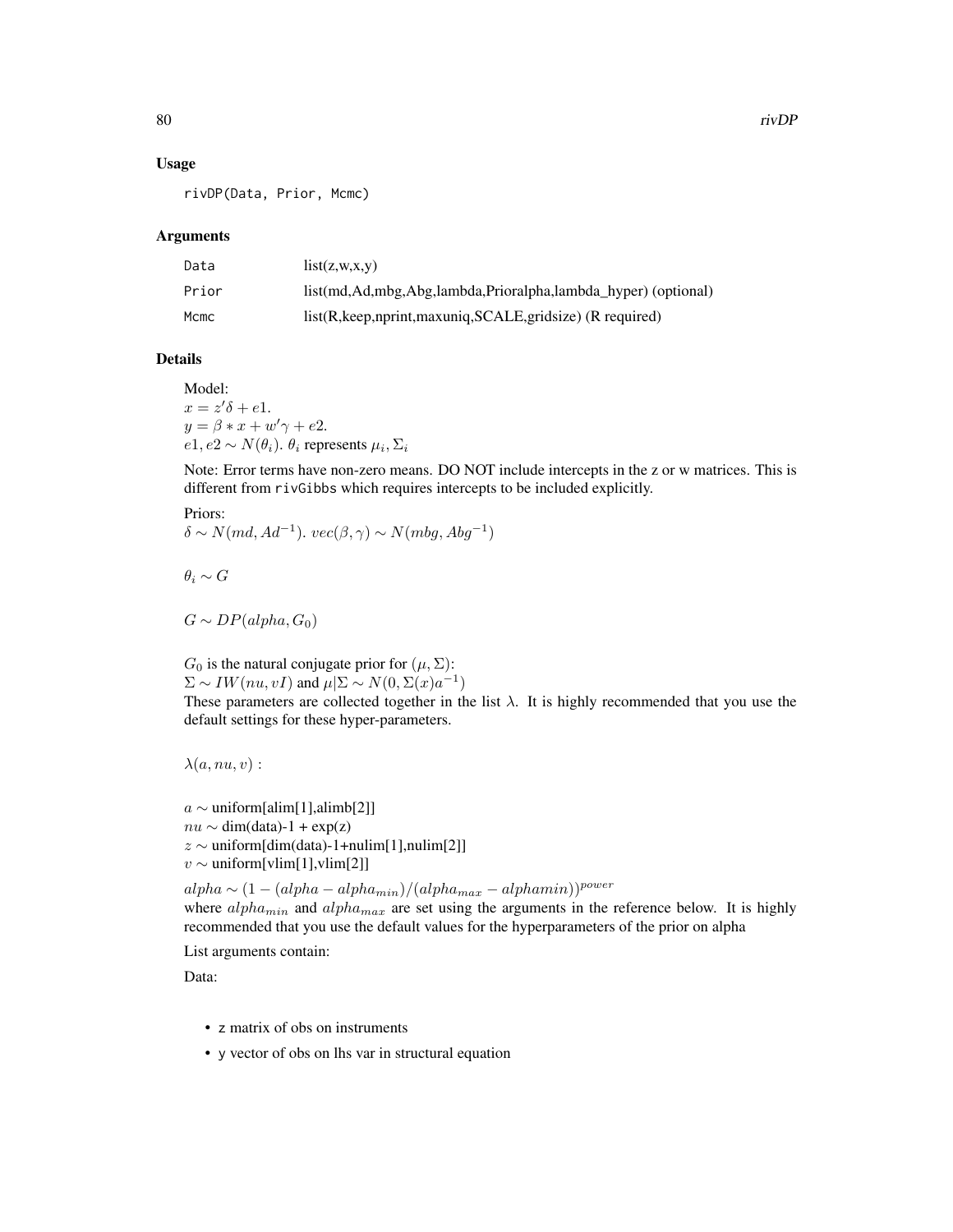#### $\frac{1}{2}$  rivDP 81

- x "endogenous" var in structural eqn
- w matrix of obs on "exogenous" vars in the structural eqn

Prior:

- md prior mean of delta (def: 0)
- Ad pds prior prec for prior on delta (def: .01I)
- mbg prior mean vector for prior on beta,gamma (def: 0)
- Abg pds prior prec for prior on beta,gamma (def: .01I)

Prioralpha:

- Istarmin expected number of components at lower bound of support of alpha (def: 1)
- Istarmax expected number of components at upper bound of support of alpha
- power power parameter for alpha prior (def: .8)

#### lambda\_hyper:

- alim defines support of a distribution,  $\text{def:}c(.01,10)$
- nulim defines support of nu distribution, def:c(.01,3)
- vlim defines support of v distribution,  $def: c(.1,4)$

### MCMC:

- R number of MCMC draws
- keep MCMC thinning parm: keep every keepth draw (def: 1)
- nprint print the estimated time remaining for every nprint'th draw (def: 100)
- maxuniq storage constraint on the number of unique components (def: 200)
- SCALE scale data (def: TRUE)
- gridsize gridsize parm for alpha draws (def: 20)

output includes object nmix of class "bayesm.nmix" which contains draws of predictive distribution of errors (a Bayesian analogue of a density estimate for the error terms). nmix:

- probdraw not used
- zdraw not used
- compdraw list R/keep of draws from bivariate predictive for the errors

note: in compdraw list, there is only one component per draw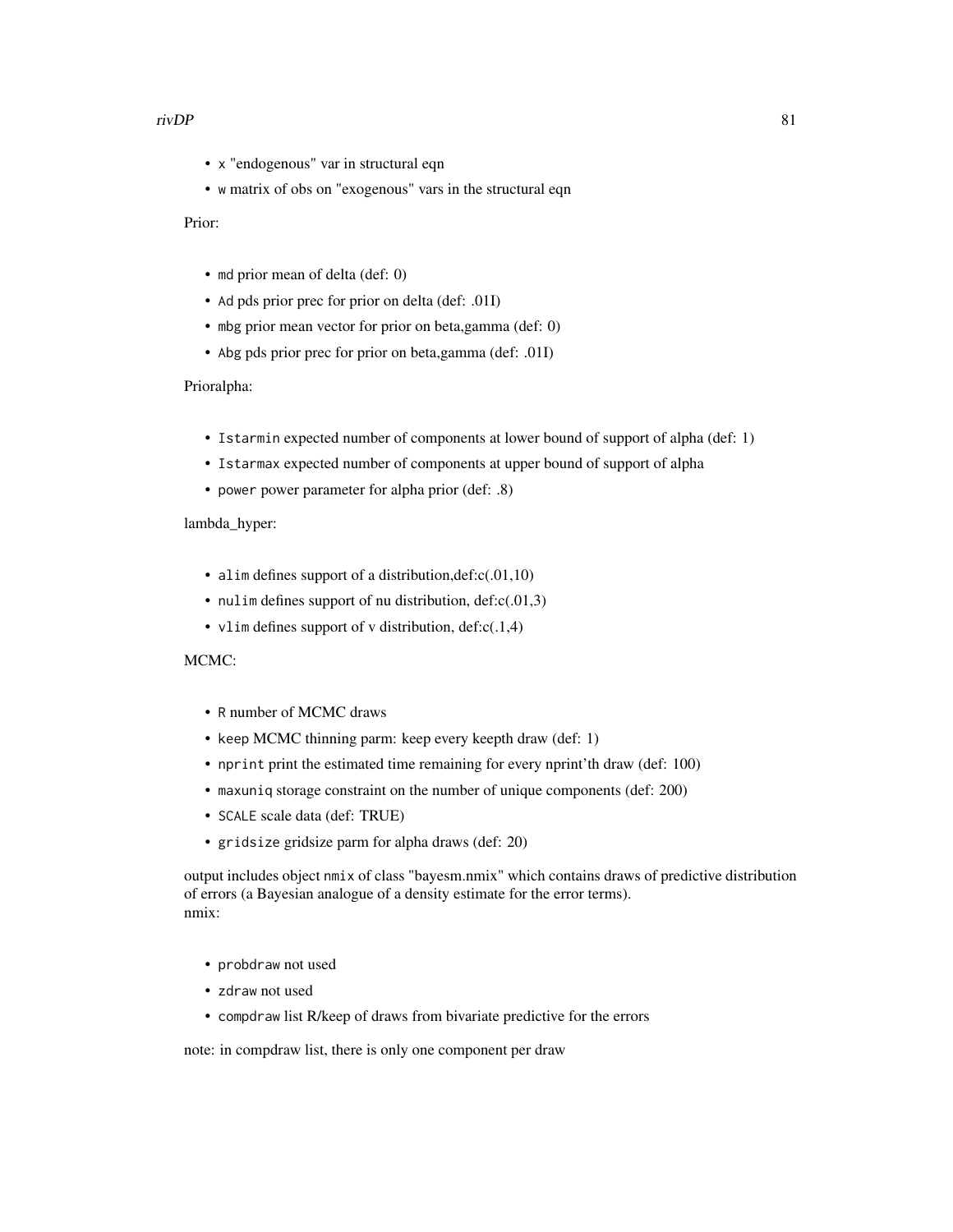# Value

a list containing:

| deltadraw | R/keep x dim(delta) array of delta draws                             |
|-----------|----------------------------------------------------------------------|
| betadraw  | R/keep x 1 vector of beta draws                                      |
| gammadraw | R/keep x dim(gamma) array of gamma draws                             |
| Istardraw | R/keep x 1 array of drawsi of the number of unique normal components |
| alphadraw | R/keep x 1 array of draws of Dirichlet Process tightness parameter   |
| nmix      | R/keep x list of draws for predictive distribution of errors         |

# Author(s)

Peter Rossi, Anderson School, UCLA, <perossichi@gmail.com>.

#### References

For further discussion, see "A Semi-Parametric Bayesian Approach to the Instrumental Variable Problem," by Conley, Hansen, McCulloch and Rossi, Journal of Econometrics (2008).

## See Also

rivGibbs

```
##
if(nchar(Sys.getenv("LONG_TEST")) != 0) {R=2000} else {R=10}
```

```
##
## simulate scaled log-normal errors and run
##
set.seed(66)
k=10
delta=1.5
Sigma=matrix(c(1,.6,.6,1),ncol=2)
N=1000
tbeta=4
set.seed(66)
scalefactor=.6
root=chol(scalefactor*Sigma)
mu=c(1,1)##
## compute interquartile ranges
##
ninterq=qnorm(.75)-qnorm(.25)
error=matrix(rnorm(100000*2),ncol=2)
error=t(t(error)+mu)
Err=t(t(exp(error))-exp(mu+.5*scalefactor*diag(Sigma)))
lnNinterq=quantile(Err[,1],prob=.75)-quantile(Err[,1],prob=.25)
```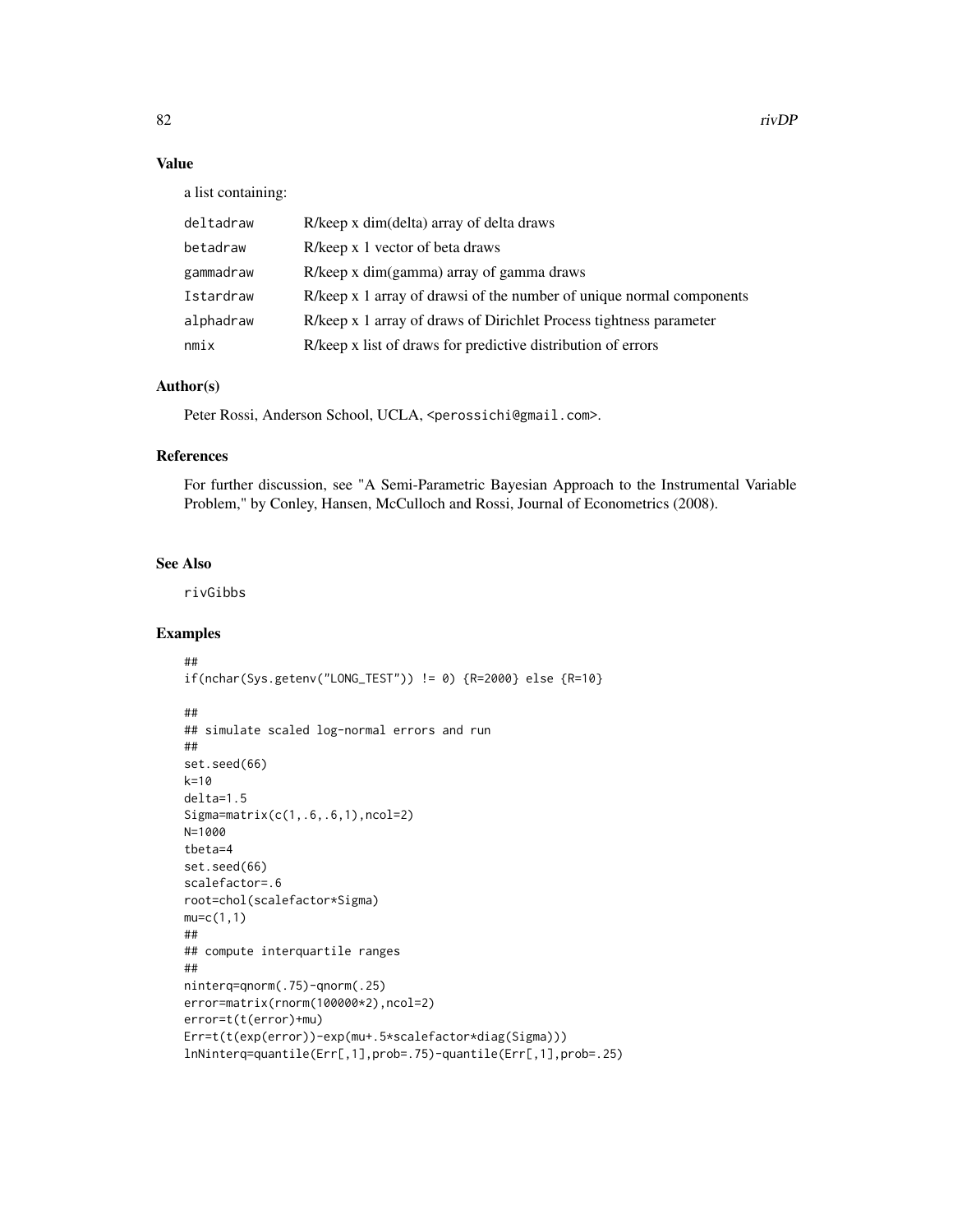rivGibbs 83

```
##
## simulate data
##
error=matrix(rnorm(N*2),ncol=2)%*%root
error=t(t(error)+mu)
Err=t(t(exp(error))-exp(mu+.5*scalefactor*diag(Sigma)))
#
# scale appropriately
Err[,1]=Err[,1]*ninterq/lnNinterq
Err[,2]=Err[,2]*ninterq/lnNinterq
z=matrix(runif(k*N),ncol=k)
x=z%*%(delta*c(rep(1,k)))+Err[,1]
y=x*tbeta+Err[,2]
# set intial values for MCMC
Data = list(); Mcmc=list()
Data$z = z; Data$x=x; Data$y=y
# start MCMC and keep results
Mcmc$maxuniq=100
Mcmc$R=R
end=Mcmc$R
begin=100
out=rivDP(Data=Data,Mcmc=Mcmc)
cat("Summary of Beta draws",fill=TRUE)
summary(out$betadraw,tvalues=tbeta)
if(0){
## plotting examples
plot(out$betadraw,tvalues=tbeta)
plot(out$nmix) ## plot "fitted" density of the errors
##
}
```
rivGibbs *Gibbs Sampler for Linear "IV" Model*

## Description

rivGibbs is a Gibbs Sampler for a linear structural equation with an arbitrary number of instruments.

# Usage

rivGibbs(Data, Prior, Mcmc)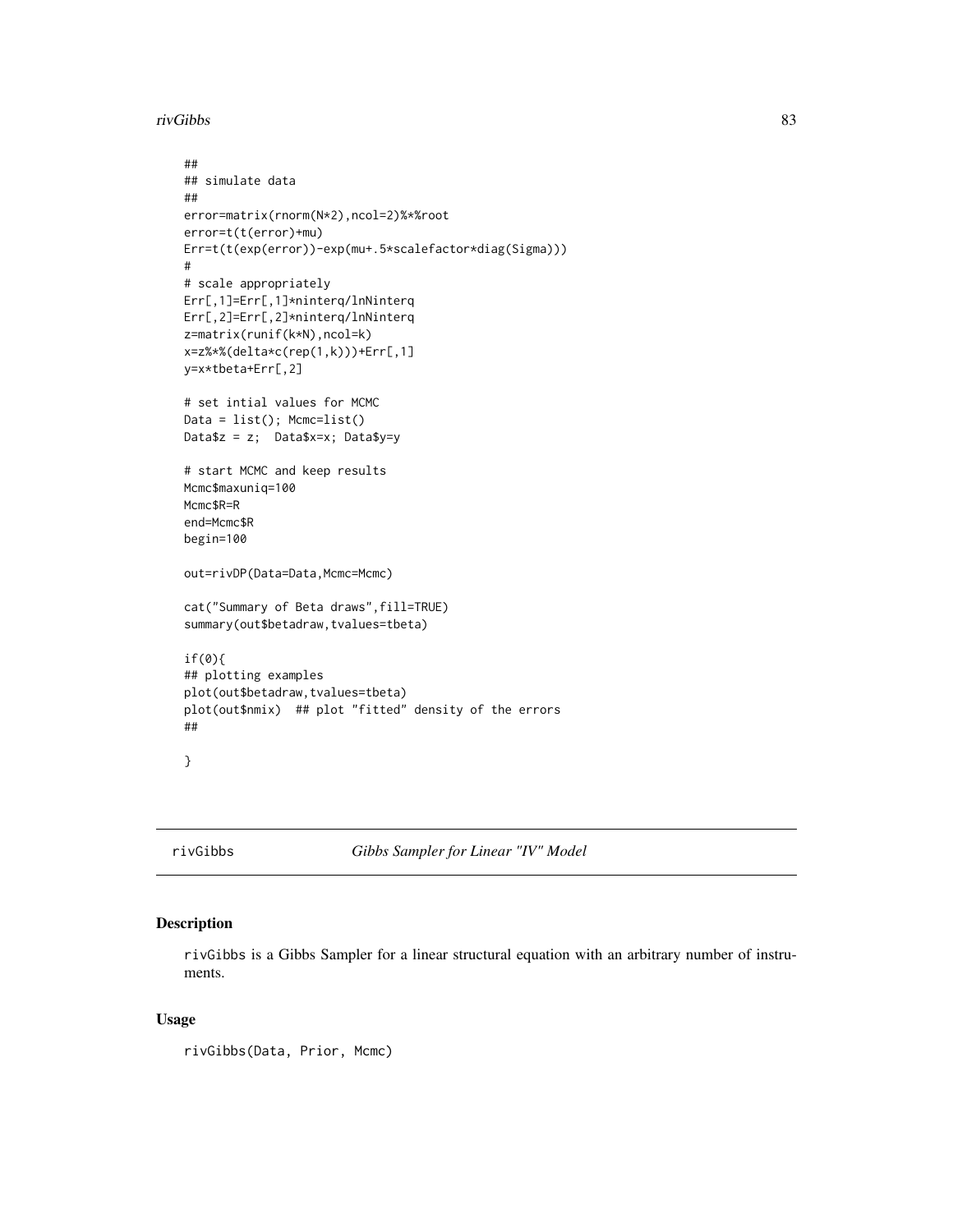#### **Arguments**

| Data  | list(z, w, x, y)                           |
|-------|--------------------------------------------|
| Prior | $list(md, Ad, mbg, Abg, nu, V)$ (optional) |
| Mcmc  | $list(R, keep, nprint)$ (R required)       |

# Details

Model:  $x = z'\delta + e1.$  $y = \beta * x + w' \gamma + e2.$  $e1, e2 \sim N(0, \Sigma).$ 

Note: if intercepts are desired in either equation, include vector of ones in z or w

Priors:

 $\delta \sim N(md, Ad^{-1})$ .  $vec(\beta, \gamma) \sim N(mbg, Abg^{-1})$  $\Sigma \sim \text{IW}(nu, V)$ 

List arguments contain:

- z matrix of obs on instruments
- y vector of obs on lhs var in structural equation
- x "endogenous" var in structural eqn
- w matrix of obs on "exogenous" vars in the structural eqn
- md prior mean of delta (def: 0)
- Ad pds prior prec for prior on delta (def: .01I)
- mbg prior mean vector for prior on beta,gamma (def: 0)
- Abg pds prior prec for prior on beta,gamma (def: .01I)
- nu d.f. parm for IW prior on Sigma (def: 5)
- V pds location matrix for IW prior on Sigma (def: nuI)
- R number of MCMC draws
- keep MCMC thinning parm: keep every keepth draw (def: 1)
- nprint print the estimated time remaining for every nprint'th draw (def: 100)

## Value

a list containing:

| deltadraw | R/keep x dim(delta) array of delta draws |
|-----------|------------------------------------------|
| betadraw  | R/keep x 1 vector of beta draws          |
| gammadraw | R/keep x dim(gamma) array of gamma draws |
| Sigmadraw | R/keep x 4 array of Sigma draws          |

### Author(s)

Rob McCulloch and Peter Rossi, Anderson School, UCLA, <perossichi@gmail.com>.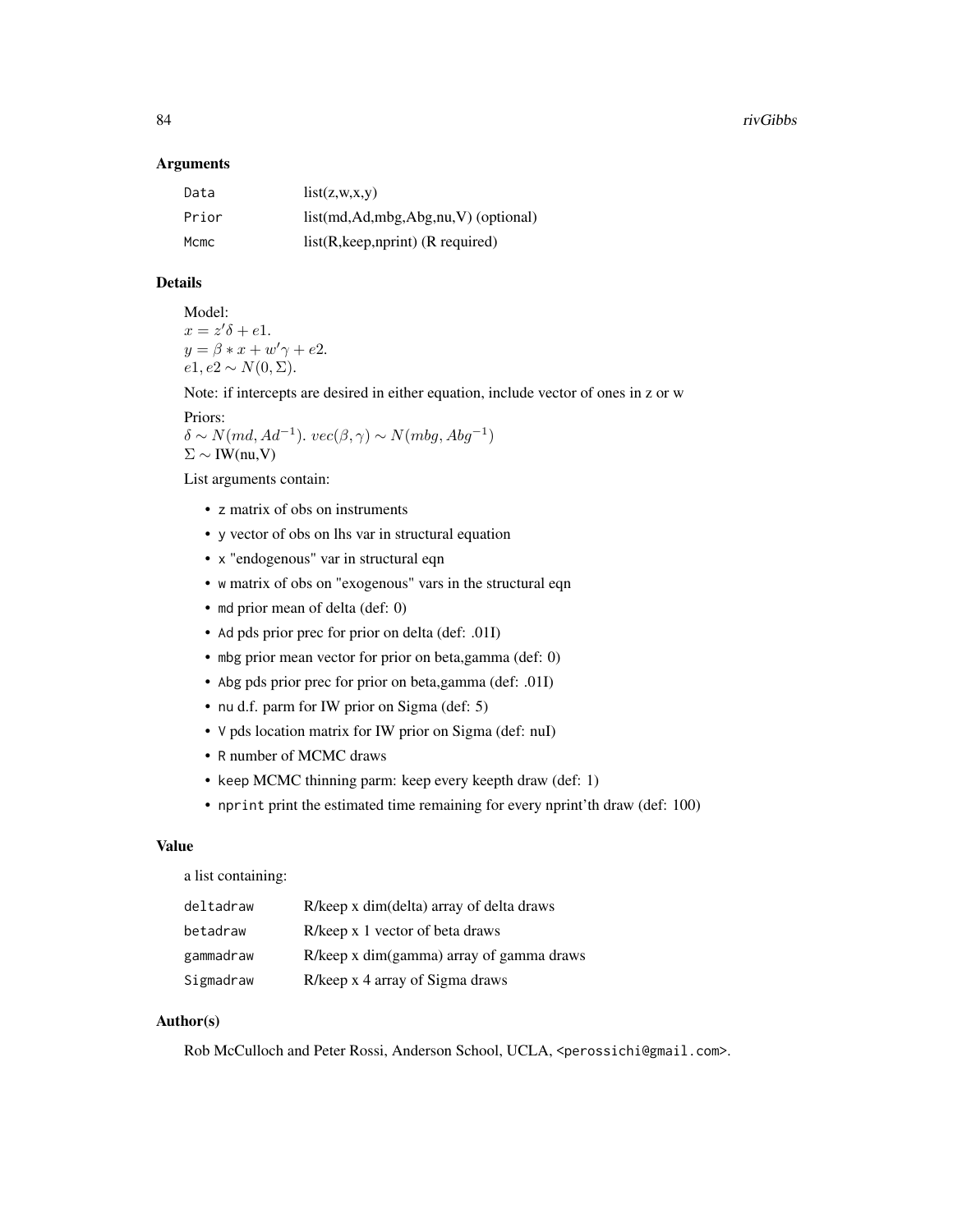#### rmixGibbs 85

### References

For further discussion, see *Bayesian Statistics and Marketing* by Rossi, Allenby and McCulloch, Chapter 5.

<http://www.perossi.org/home/bsm-1>

#### Examples

```
##
if(nchar(Sys.getenv("LONG_TEST")) != 0) {R=2000} else {R=10}
set.seed(66)
simIV = function(delta,beta,Sigma,n,z,w,gamma) {
eps = matrix(rnorm(2*n),ncol=2) %*% chol(Sigma)
x = z %*% delta + eps[,1]; y = \text{beta}x + \text{eps}[,2] + w%*%gamma
list(x=as.vector(x), y=as.vector(y)) }
n = 200 ; p=1 # number of instruments
z = cbind(rep(1,n),matrix(runif(n*p),ncol=p))
w = matrix(1, n, 1)rho=.8
Sigma = matrix(c(1,rho,rho,1),ncol=2)delta = c(1, 4); beta = .5; gamma = c(1)simiv = simIV(delta, beta, Sigma, n, z, w, gamma)
Mcmc1=list(); Data1 = list()
Data1$z = z; Data1$w=w; Data1$x=simiv$x; Data1$y=simiv$y
Mcmc1$R = R
Mcmc1$keep=1
out=rivGibbs(Data=Data1,Mcmc=Mcmc1)
cat("Summary of Beta draws",fill=TRUE)
summary(out$betadraw,tvalues=beta)
cat("Summary of Sigma draws",fill=TRUE)
summary(out$Sigmadraw,tvalues=as.vector(Sigma[upper.tri(Sigma,diag=TRUE)]))
if(0){
## plotting examples
plot(out$betadraw)
}
```
<span id="page-84-0"></span>rmixGibbs *Gibbs Sampler for Normal Mixtures w/o Error Checking*

### **Description**

rmixGibbs makes one draw using the Gibbs Sampler for a mixture of multivariate normals.

#### Usage

```
rmixGibbs(y, Bbar, A, nu, V, a, p, z)
```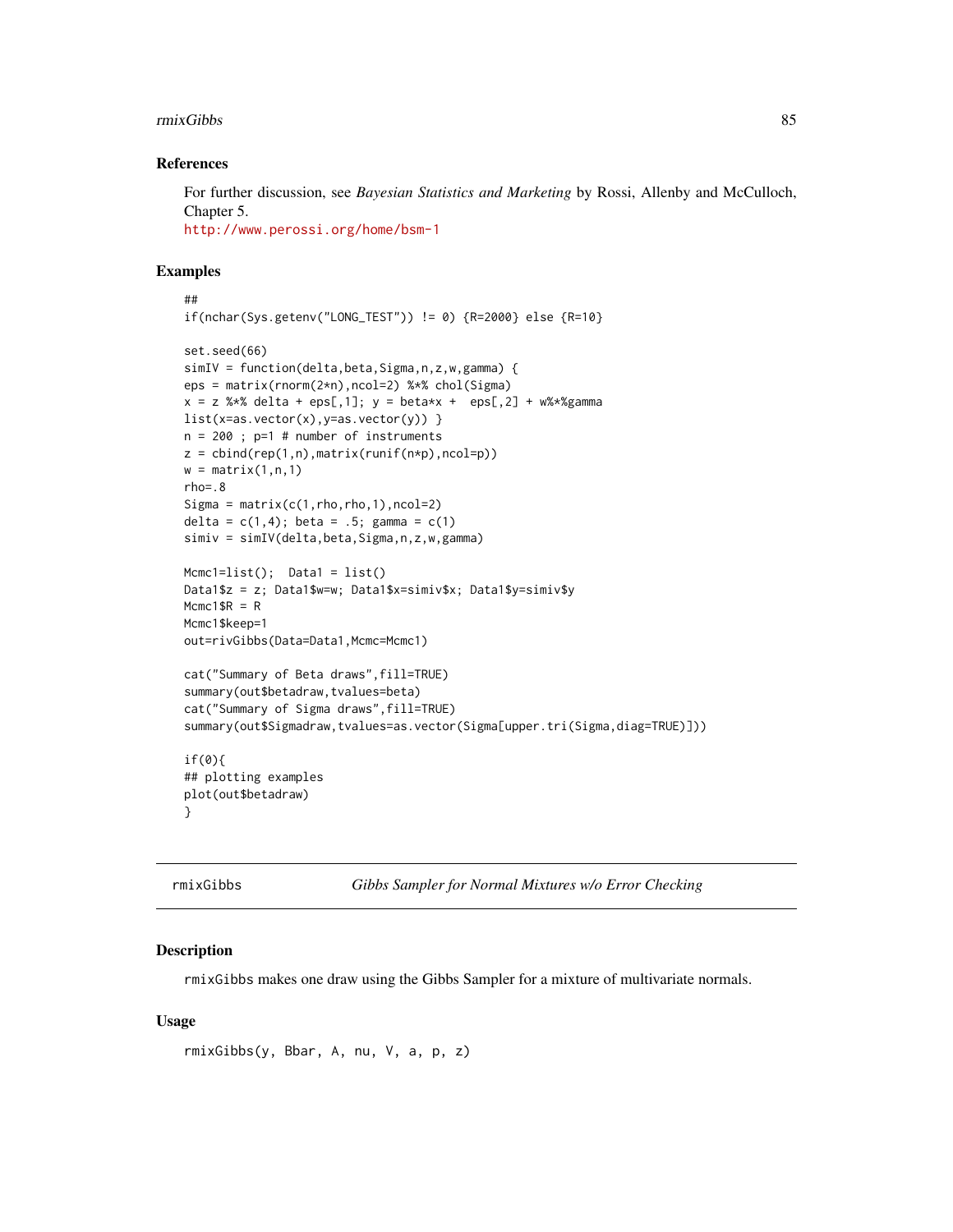## Arguments

|      | data array - rows are obs                                |
|------|----------------------------------------------------------|
| Bbar | prior mean for mean vector of each norm comp             |
| A    | prior precision parameter                                |
| nu   | prior d.f. parm                                          |
| V    | prior location matrix for covariance priro               |
| a    | Dirichlet prior parms                                    |
| р    | prior prob of each mixture component                     |
|      | component identities for each observation – "indicators" |
|      |                                                          |

## Details

rmixGibbs is not designed to be called directly. Instead, use rnmixGibbs wrapper function.

# Value

a list containing:

| p              | draw mixture probabilities              |
|----------------|-----------------------------------------|
| $\overline{z}$ | draw of indicators of each component    |
| comps          | new draw of normal component parameters |

# Warning

This routine is a utility routine that does not check the input arguments for proper dimensions and type.

### Author(s)

Rob McCulloch and Peter Rossi, Anderson School, UCLA, <perossichi@gmail.com>.

# References

For further discussion, see *Bayesian Statistics and Marketing* by Allenby, McCulloch, and Rossi, Chapter 5.

<http://www.perossi.org/home/bsm-1>

# See Also

[rnmixGibbs](#page-98-0)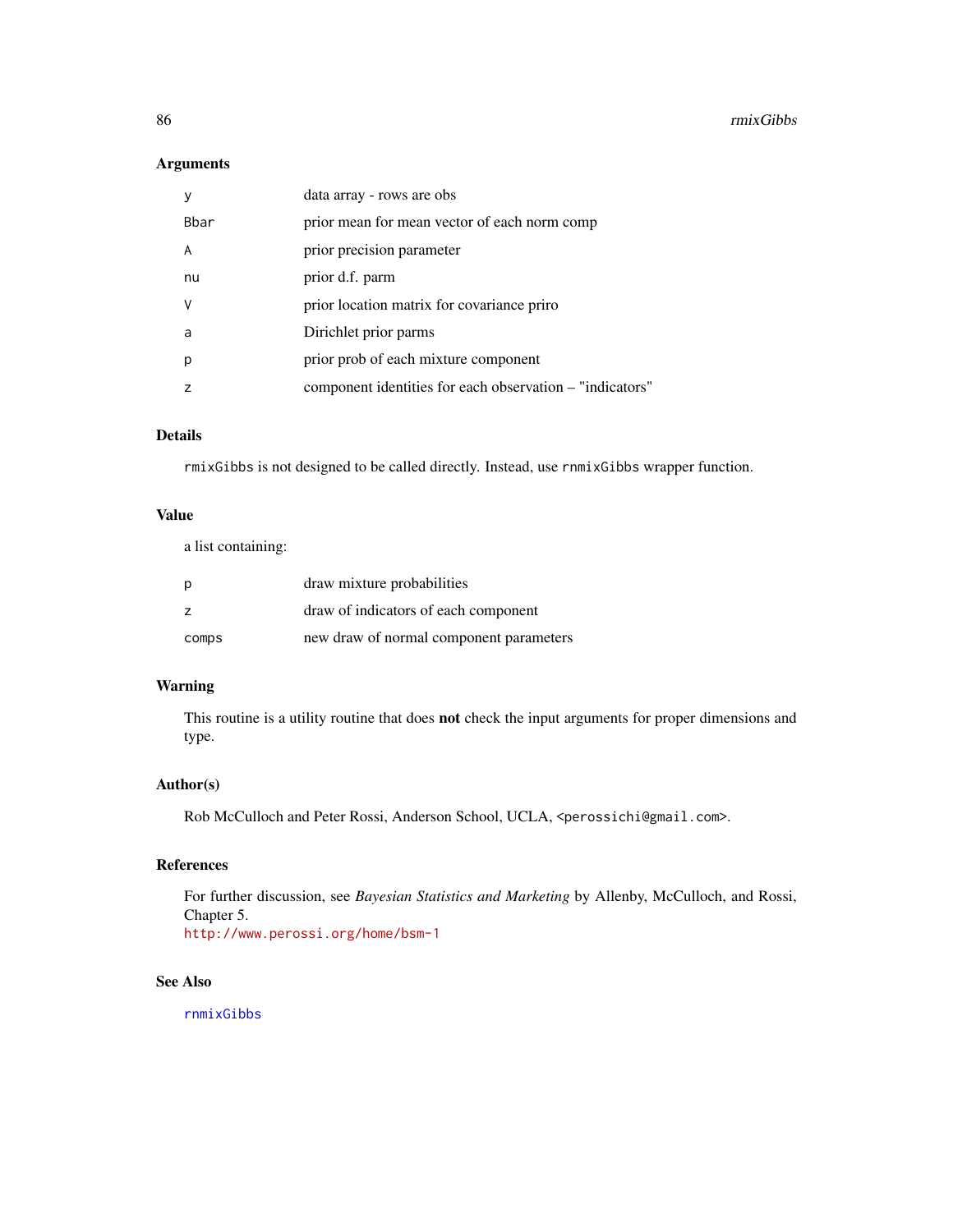<span id="page-86-0"></span>

# Description

rmixture simulates iid draws from a Multivariate Mixture of Normals

# Usage

rmixture(n, pvec, comps)

### Arguments

| n     | number of observations                                             |
|-------|--------------------------------------------------------------------|
| pyec  | ncomp x 1 vector of prior probabilities for each mixture component |
| comps | list of mixture component parameters                               |

# Details

comps is a list of length, ncomp = length(pvec). comps[[j]][[1]] is mean vector for the jth component. comps[[j]][[2]] is the inverse of the cholesky root of  $\Sigma$  for that component

# Value

A list containing . . .

| An n x length(comps[[1]][[1]]) array of iid draws                       |
|-------------------------------------------------------------------------|
| A n x 1 vector of indicators of which component each draw is taken from |

### Warning

This routine is a utility routine that does **not** check the input arguments for proper dimensions and type.

# Author(s)

Peter Rossi, Anderson School, UCLA, <perossichi@gmail.com>.

# See Also

[rnmixGibbs](#page-98-0)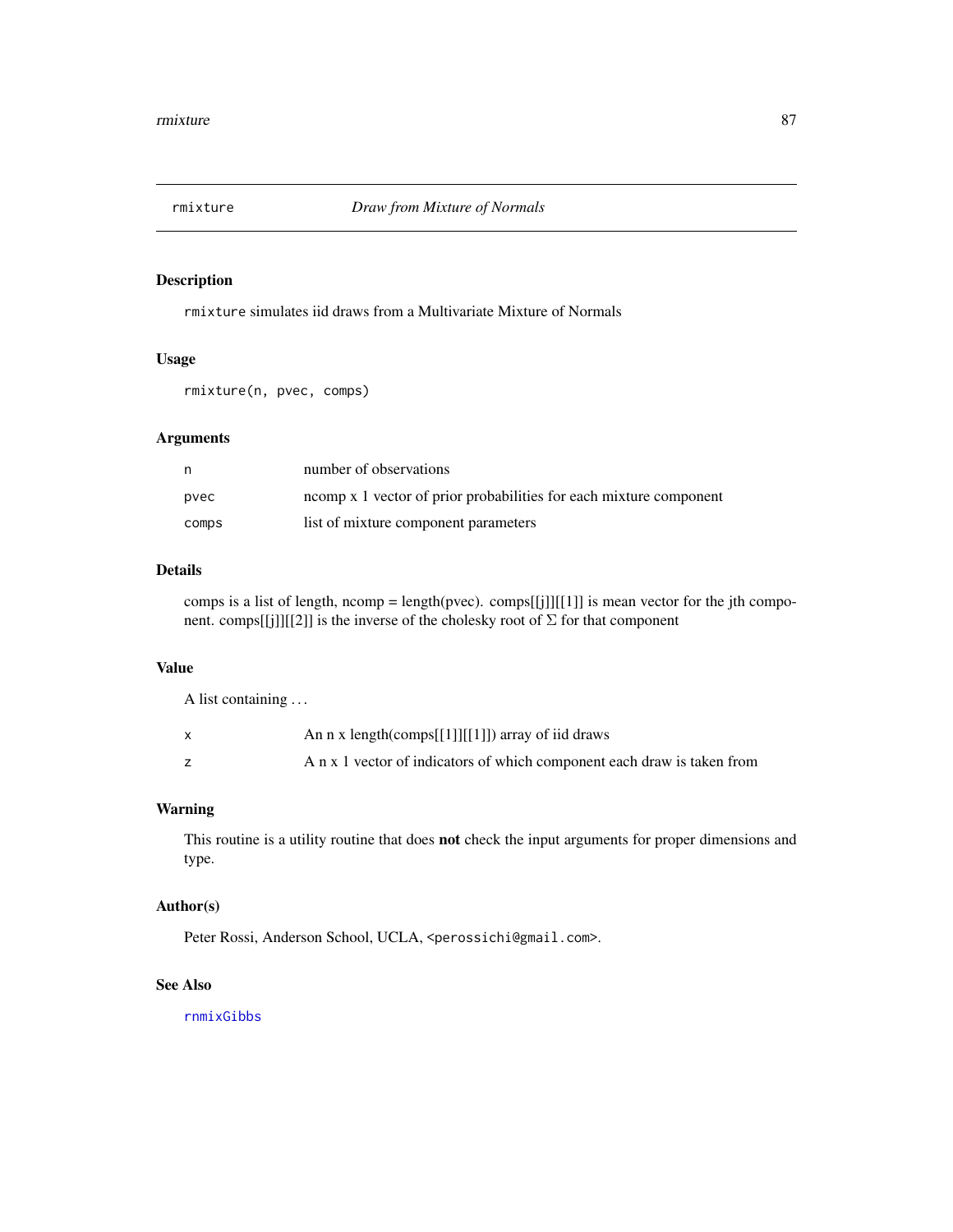<span id="page-87-0"></span>

#### Description

rmnIndepMetrop implements Independence Metropolis for the MNL.

## Usage

```
rmnlIndepMetrop(Data, Prior, Mcmc)
```
#### Arguments

| Data  | list(p,y,X)                 |
|-------|-----------------------------|
| Prior | $list(A, betabar)$ optional |
| Mcmc  | list(R, keep, nprint, nu)   |

# Details

Model:  $y \sim MNL(X,\beta)$ .  $Pr(y = j) = exp(x'_j\beta)/\sum_k e^{x'_k\beta}$ .

Prior:  $\beta \sim N(betabar, A^{-1})$ 

list arguments contain:

- p number of alternatives
- y nobs vector of multinomial outcomes  $(1, \ldots, p)$
- X nobs\*p x nvar matrix
- A nvar x nvar pds prior prec matrix (def: .01I)
- betabar nvar x 1 prior mean (def: 0)
- R number of MCMC draws
- keep MCMC thinning parm: keep every keepth draw (def: 1)
- nprint print the estimated time remaining for every nprint'th draw (def: 100)
- nu degrees of freedom parameter for independence t density (def: 6)

### Value

a list containing:

| betadraw | R/keep x nyar array of beta draws             |
|----------|-----------------------------------------------|
| loglike  | R/keep vector of loglike values for each draw |
| acceptr  | acceptance rate of Metropolis draws           |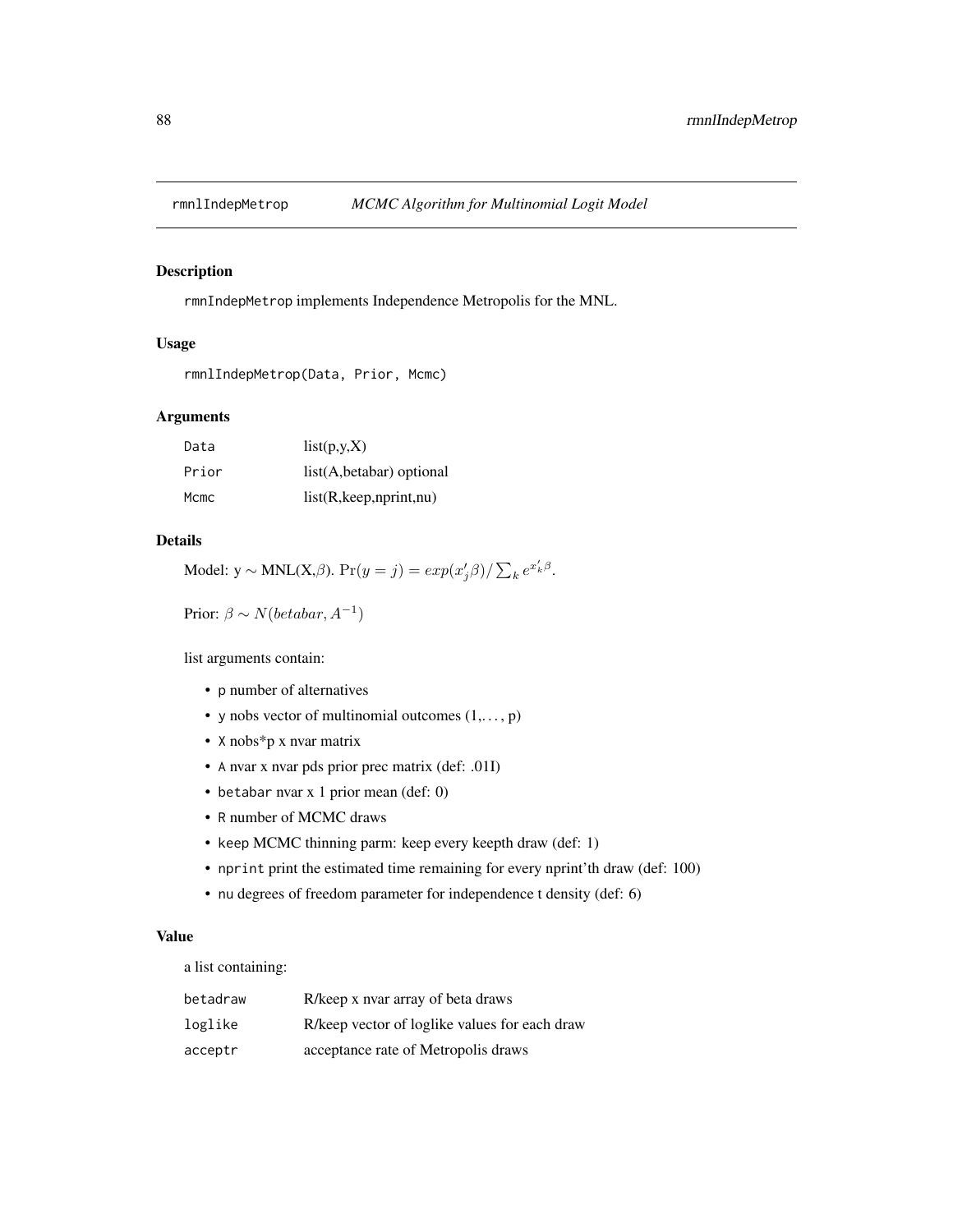# rmnlIndepMetrop 89

### Author(s)

Peter Rossi, Anderson School, UCLA, <perossichi@gmail.com>.

#### References

For further discussion, see *Bayesian Statistics and Marketing* by Rossi, Allenby and McCulloch, Chapter 5. <http://www.perossi.org/home/bsm-1>

### See Also

[rhierMnlRwMixture](#page-71-0)

#### Examples

#### ##

if(nchar(Sys.getenv("LONG\_TEST")) != 0) {R=2000} else {R=10}

set.seed(66) n=200; p=3; beta=c(1,-1,1.5,.5)

```
simmnl= function(p,n,beta) {
 # note: create X array with 2 alt.spec vars
 k=length(beta)
 X1=matrix(runif(n*p,min=-1,max=1),ncol=p)
 X2=matrix(runif(n*p,min=-1,max=1),ncol=p)
 X=createX(p,na=2,nd=NULL,Xd=NULL,Xa=cbind(X1,X2),base=1)
 Xbeta=X%*%beta # now do probs
 p=nrow(Xbeta)/n
 Xbeta=matrix(Xbeta,byrow=TRUE,ncol=p)
 Prob=exp(Xbeta)
 iota=c(rep(1,p))
 denom=Prob%*%iota
 Prob=Prob/as.vector(denom)
 # draw y
 y=vector("double",n)
 ind=1:p
 for (i in 1:n)
       \{ yvec=rmultinom(1,1,Prob[i,]); y[i]=ind%*%yvec }
  return(list(y=y,X=X,beta=beta,prob=Prob))
}
simout=simmnl(p,n,beta)
```

```
Data1=list(y=simout$y,X=simout$X,p=p); Mcmc1=list(R=R,keep=1)
out=rmnlIndepMetrop(Data=Data1,Mcmc=Mcmc1)
```

```
cat("Summary of beta draws",fill=TRUE)
summary(out$betadraw,tvalues=beta)
```
if(0){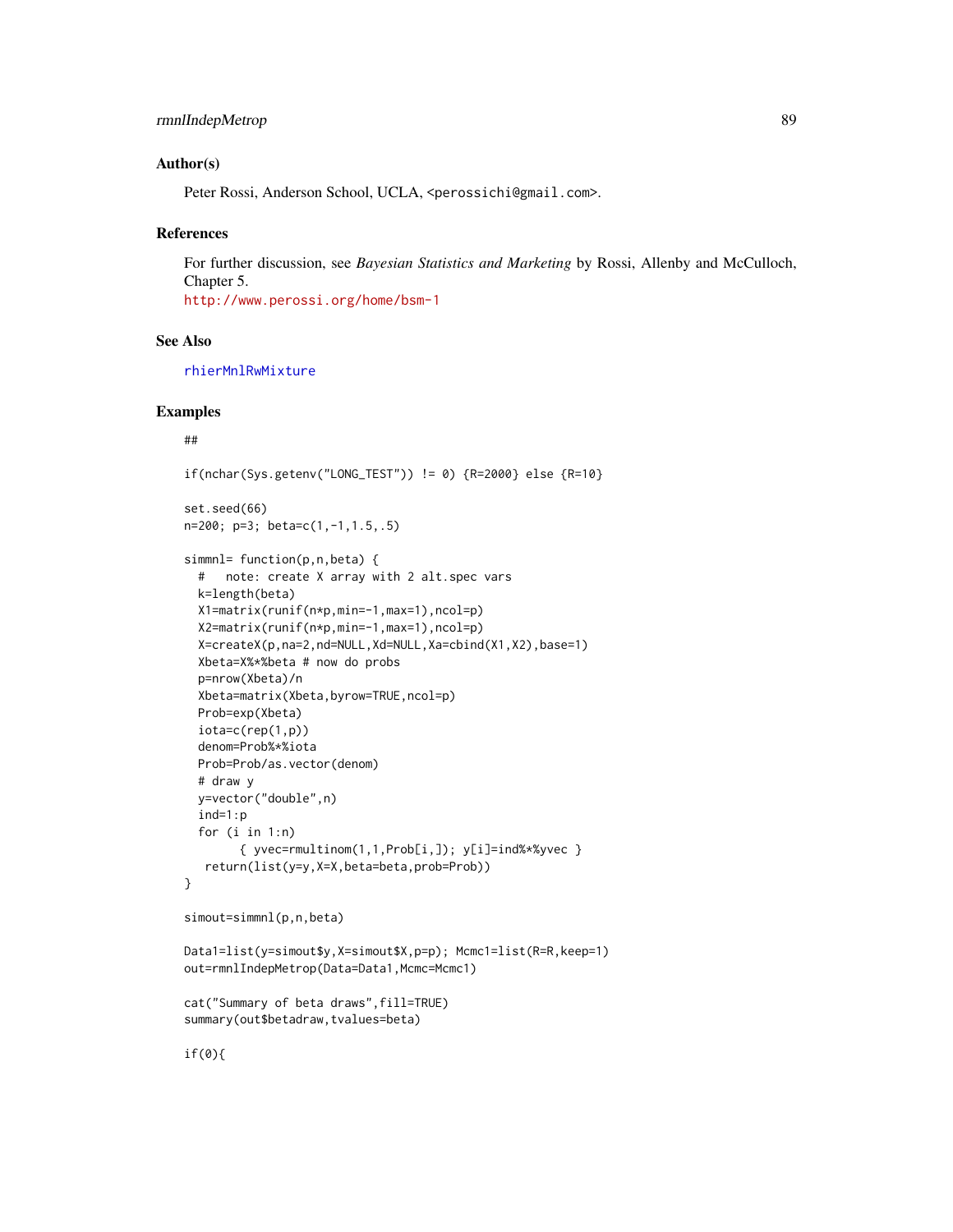```
## plotting examples
plot(out$betadraw)
}
```
<span id="page-89-0"></span>rmnpGibbs *Gibbs Sampler for Multinomial Probit*

### Description

rmnpGibbs implements the McCulloch/Rossi Gibbs Sampler for the multinomial probit model.

#### Usage

rmnpGibbs(Data, Prior, Mcmc)

#### Arguments

| Data  | list(p, y, X)                                       |
|-------|-----------------------------------------------------|
| Prior | $list(betabar, A, nu, V)$ (optional)                |
| Mcmc  | $list(beta0, sigma0, R, keep, nprint)$ (R required) |

## Details

model:  $w_i = X_i \beta + e$ .  $e \sim N(0, \Sigma)$ . note:  $w_i$ ,  $e$  are (p-1) x 1.  $y_i = j$ , if  $w_{ij} > max(0, w_{i,-j})$  j=1,..., p-1.  $w_{i,-j}$  means elements of  $w_i$  other than the jth.  $y_i = p$ , if all  $w_i < 0$ .

## priors:

 $\beta \sim N(betabar, A^{-1})$  $\Sigma \sim \text{IW}(nu, V)$ 

to make up X matrix use [createX](#page-12-0) with DIFF=TRUE.

List arguments contain

- pnumber of choices or possible multinomial outcomes
- yn x 1 vector of multinomial outcomes
- Xn\*(p-1) x k Design Matrix
- betabark x 1 prior mean (def: 0)
- Ak x k prior precision matrix (def: .01I)
- nu d.f. parm for IWishart prior (def:  $(p-1) + 3$ )
- V pds location parm for IWishart prior (def: nu\*I)
- beta0 initial value for beta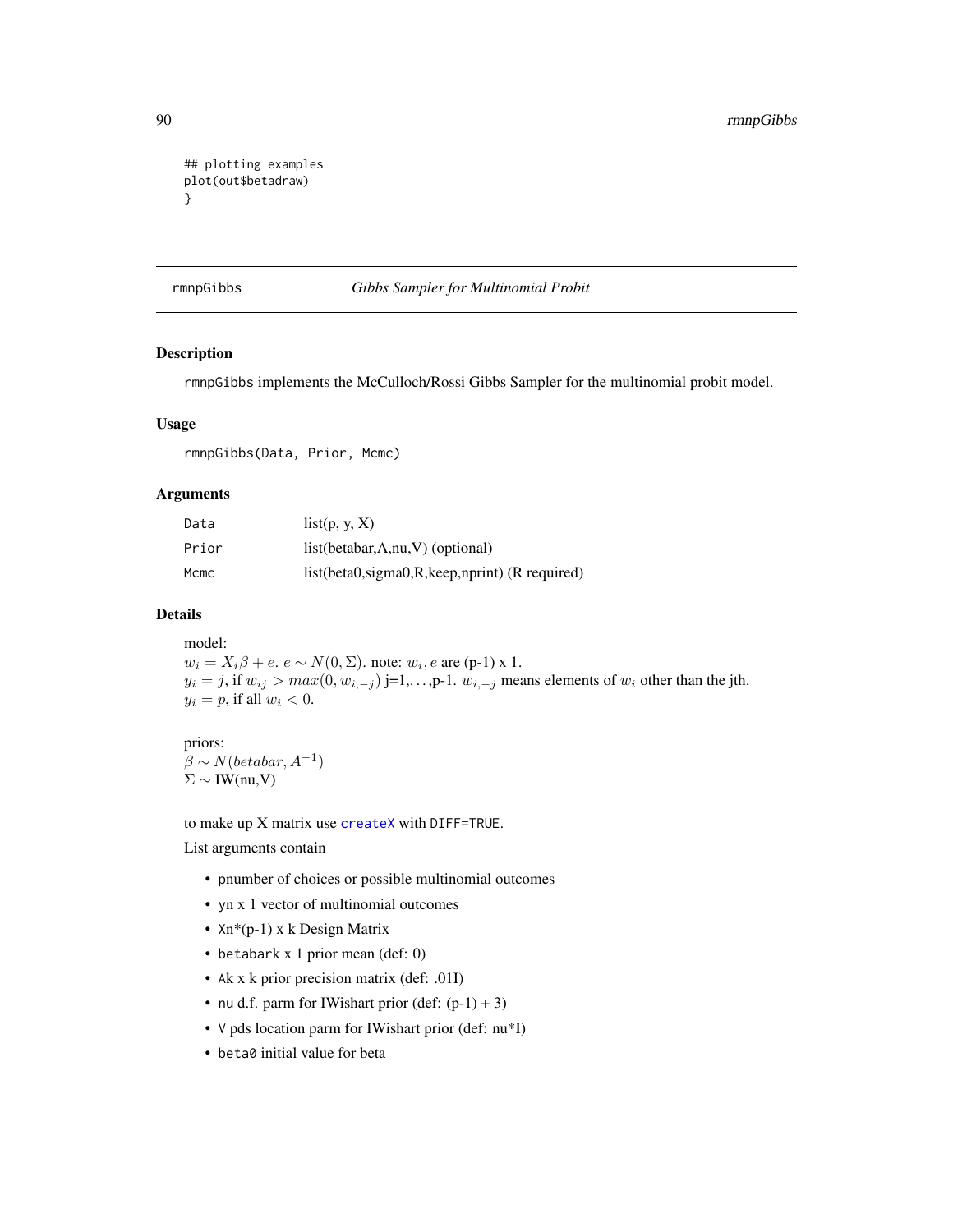## rmnpGibbs 91

- sigma0 initial value for sigma
- R number of MCMC draws
- keep thinning parameter keep every keepth draw (def: 1)
- nprint print the estimated time remaining for every nprint'th draw (def: 100)

## Value

a list containing:

| betadraw  | R/keep x k array of betadraws                                             |
|-----------|---------------------------------------------------------------------------|
| sigmadraw | R/keep x $(p-1)$ *(p-1) array of sigma draws – each row is in vector form |

# Note

β is not identified. β/sqrt( $\sigma_{11}$ ) and  $\Sigma/\sigma_{11}$  are. See Allenby et al or example below for details.

#### Author(s)

Peter Rossi, Anderson School, UCLA, <perossichi@gmail.com>.

# References

For further discussion, see *Bayesian Statistics and Marketing* by Rossi, Allenby and McCulloch, Chapter 4.

<http://www.perossi.org/home/bsm-1>

# See Also

[rmvpGibbs](#page-93-0)

```
##
if(nchar(Sys.getenv("LONG_TEST")) != 0) {R=2000} else {R=10}
set.seed(66)
p=3n=500
beta=c(-1,1,1,2)
Sigma=matrix(c(1,.5,.5,1),ncol=2)
k=length(beta)
X1=matrix(runif(n*p,min=0,max=2),ncol=p); X2=matrix(runif(n*p,min=0,max=2),ncol=p)
X=createX(p,na=2,nd=NULL,Xa=cbind(X1,X2),Xd=NULL,DIFF=TRUE,base=p)
simmnp= function(X,p,n,beta,sigma) {
  indmax=function(x) {which(max(x)==x)}
  Xbeta=X%*%beta
  w=as.vector(crossprod(chol(sigma),matrix(rnorm((p-1)*n),ncol=n)))+ Xbeta
  w=matrix(w,ncol=(p-1),byrow=TRUE)
  maxw=apply(w,1,max)
```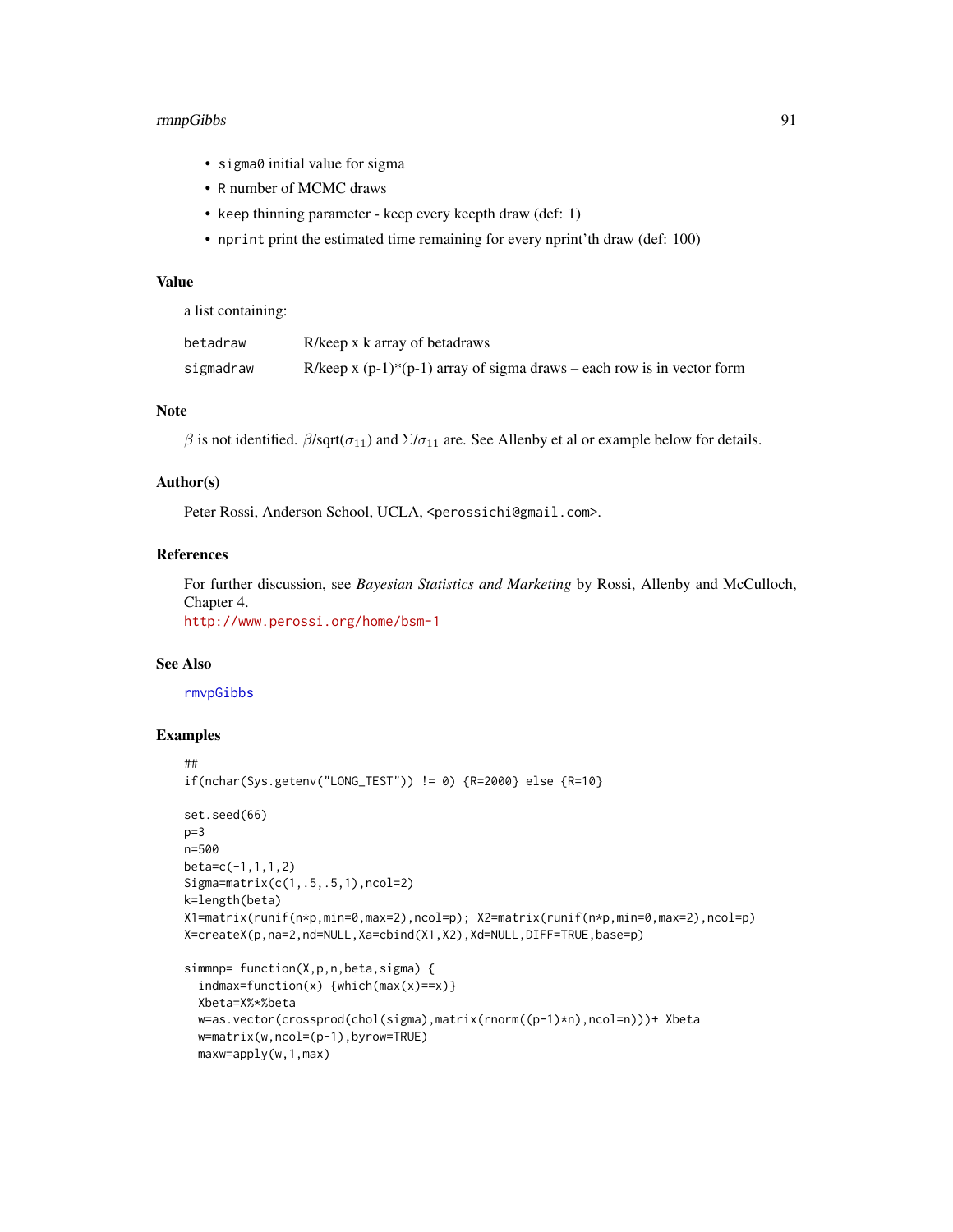```
y=apply(w,1,indmax)
  y=ifelse(maxw < 0,p,y)
  return(list(y=y,X=X,beta=beta,sigma=sigma))
}
simout=simmnp(X,p,500,beta,Sigma)
Data1=list(p=p,y=simout$y,X=simout$X)
Mcmc1=list(R=R,keep=1)
out=rmnpGibbs(Data=Data1,Mcmc=Mcmc1)
cat(" Summary of Betadraws ",fill=TRUE)
betatilde=out$betadraw/sqrt(out$sigmadraw[,1])
attributes(betatilde)$class="bayesm.mat"
summary(betatilde,tvalues=beta)
cat(" Summary of Sigmadraws ",fill=TRUE)
sigmadraw=out$sigmadraw/out$sigmadraw[,1]
attributes(sigmadraw)$class="bayesm.var"
summary(sigmadraw,tvalues=as.vector(Sigma[upper.tri(Sigma,diag=TRUE)]))
if(0){
## plotting examples
plot(betatilde,tvalues=beta)
}
```
#### <span id="page-91-0"></span>rmultireg *Draw from the Posterior of a Multivariate Regression*

# Description

rmultireg draws from the posterior of a Multivariate Regression model with a natural conjugate prior.

### Usage

```
rmultireg(Y, X, Bbar, A, nu, V)
```
## Arguments

| Y           | n x m matrix of observations on m dep vars                    |
|-------------|---------------------------------------------------------------|
| X           | n x k matrix of observations on indep vars (supply intercept) |
| <b>Bbar</b> | k x m matrix of prior mean of regression coefficients         |
| A           | k x k Prior precision matrix                                  |
| nu          | d.f. parameter for Sigma                                      |
| V           | m x m pdf location parameter for prior on Sigma               |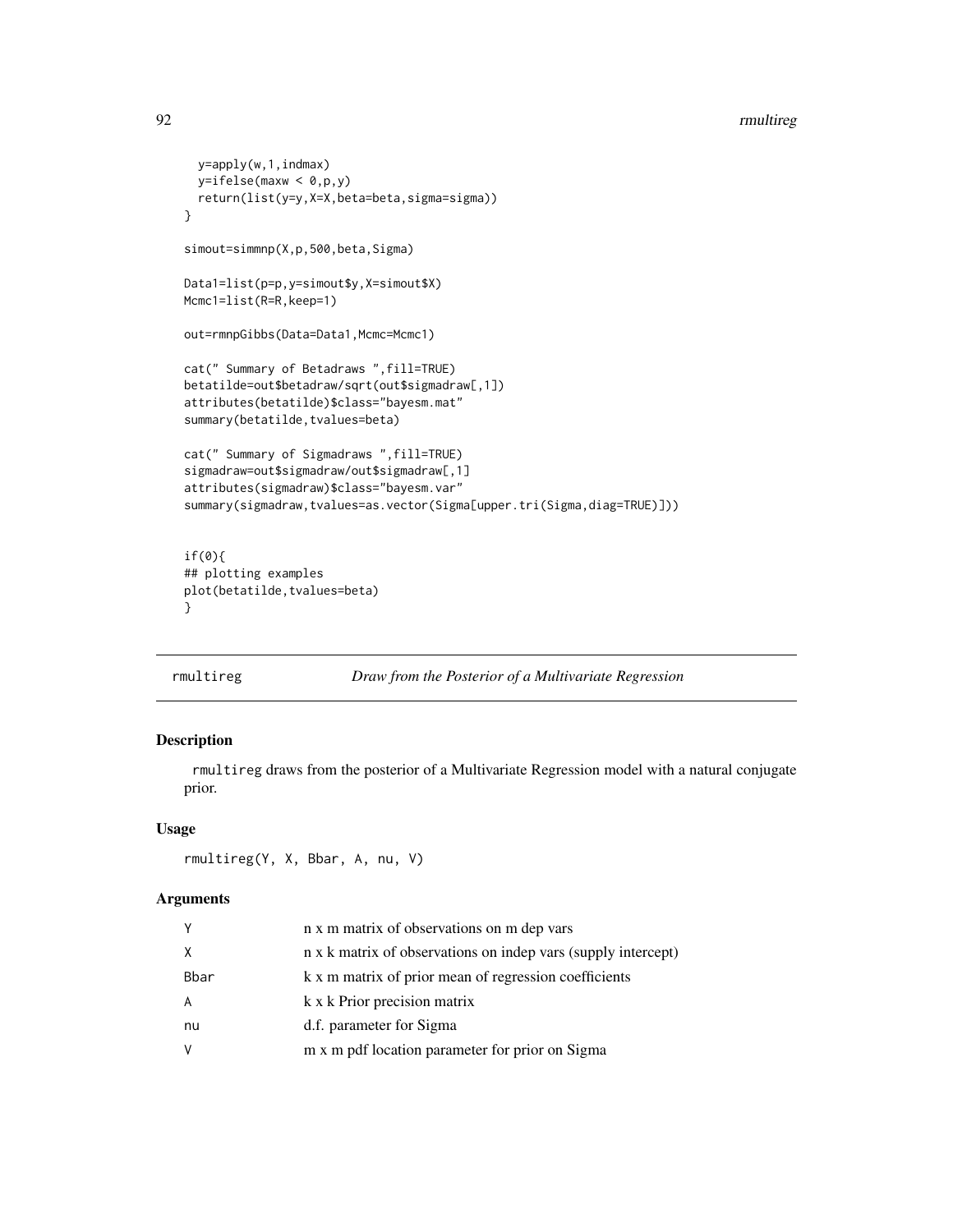#### rmultireg the contract of the contract of the contract of the contract of the contract of the contract of the contract of the contract of the contract of the contract of the contract of the contract of the contract of the

## Details

```
Model: Y = XB + U. cov(u_i) = \Sigma. B is k x m matrix of coefficients. \Sigma is m x m covariance.
Priors: \beta given \Sigma \sim N(betabar, \Sigma(x)A^{-1}). betaar = vec(Bbar); \beta = vec(B)\Sigma \sim \text{IW(nu,V)}.
```
## Value

A list of the components of a draw from the posterior

|       | draw of regression coefficient matrix |
|-------|---------------------------------------|
| Sigma | draw of Sigma                         |

# Warning

This routine is a utility routine that does **not** check the input arguments for proper dimensions and type.

#### Author(s)

Peter Rossi, Anderson School, UCLA, <perossichi@gmail.com>.

### References

For further discussion, see *Bayesian Statistics and Marketing* by Rossi, Allenby and McCulloch, Chapter 2.

<http://www.perossi.org/home/bsm-1>

```
##
if(nchar(Sys.getenv("LONG_TEST")) != 0) {R=2000} else {R=10}
set.seed(66)
n=200
m=2X=cbind(rep(1,n),runif(n))
k=ncol(X)
B = matrix(c(1, 2, -1, 3), ncol=m)Sigma=matrix(c(1,.5,.5,1),ncol=m); RSigma=chol(Sigma)
Y=X%*%B+matrix(rnorm(m*n),ncol=m)%*%RSigma
betabar=rep(0,k*m);Bbar=matrix(betabar,ncol=m)
A=diag(rep(.01,k))
nu=3; V=nu*diag(m)
betadraw=matrix(double(R*k*m),ncol=k*m)
Sigmadraw=matrix(double(R*m*m),ncol=m*m)
for (rep in 1:R)
   {out=rmultireg(Y,X,Bbar,A,nu,V);betadraw[rep,]=out$B
    Sigmadraw[rep,]=out$Sigma}
```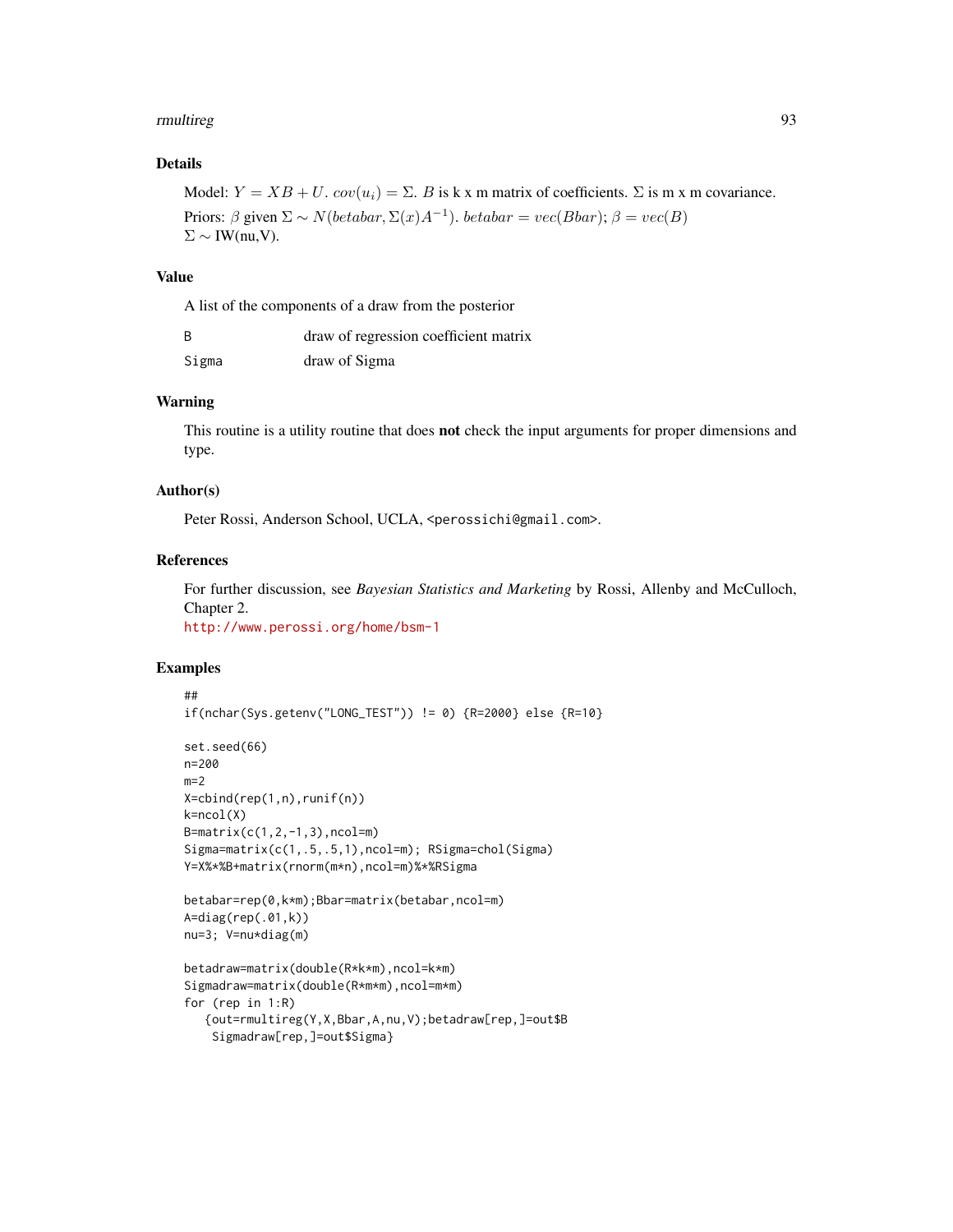```
cat(" Betadraws ",fill=TRUE)
mat=apply(betadraw,2,quantile,probs=c(.01,.05,.5,.95,.99))
mat=rbind(as.vector(B),mat); rownames(mat)[1]="beta"
print(mat)
cat(" Sigma draws",fill=TRUE)
mat=apply(Sigmadraw,2,quantile,probs=c(.01,.05,.5,.95,.99))
mat=rbind(as.vector(Sigma),mat); rownames(mat)[1]="Sigma"
print(mat)
```
<span id="page-93-0"></span>rmvpGibbs *Gibbs Sampler for Multivariate Probit*

#### Description

rmvpGibbs implements the Edwards/Allenby Gibbs Sampler for the multivariate probit model.

### Usage

rmvpGibbs(Data, Prior, Mcmc)

### Arguments

| Data  | list(p,y,X)                                         |
|-------|-----------------------------------------------------|
| Prior | $list(betabar, A, nu, V)$ (optional)                |
| Mcmc  | $list(beta0, sigma0, R, keep, nprint)$ (R required) |

## Details

model:  $w_i = X_i \beta + e$ .  $e \sim N(0, \Sigma)$ . note:  $w_i$  is p x 1.  $y_{ij} = 1$ , if  $w_{ij} > 0$ , else  $y_i = 0$ . j=1,...,p.

# priors:

 $\beta \sim N(betabar, A^{-1})$  $\Sigma \sim \text{IW}(nu, V)$ 

to make up X matrix use createX

List arguments contain

- pdimension of multivariate probit
- Xn\*p x k Design Matrix
- yn\*p x 1 vector of 0,1 outcomes
- betabark x 1 prior mean (def: 0)
- Ak x k prior precision matrix (def: .01I)
- nu d.f. parm for IWishart prior  $(\text{def: } (p-1) + 3)$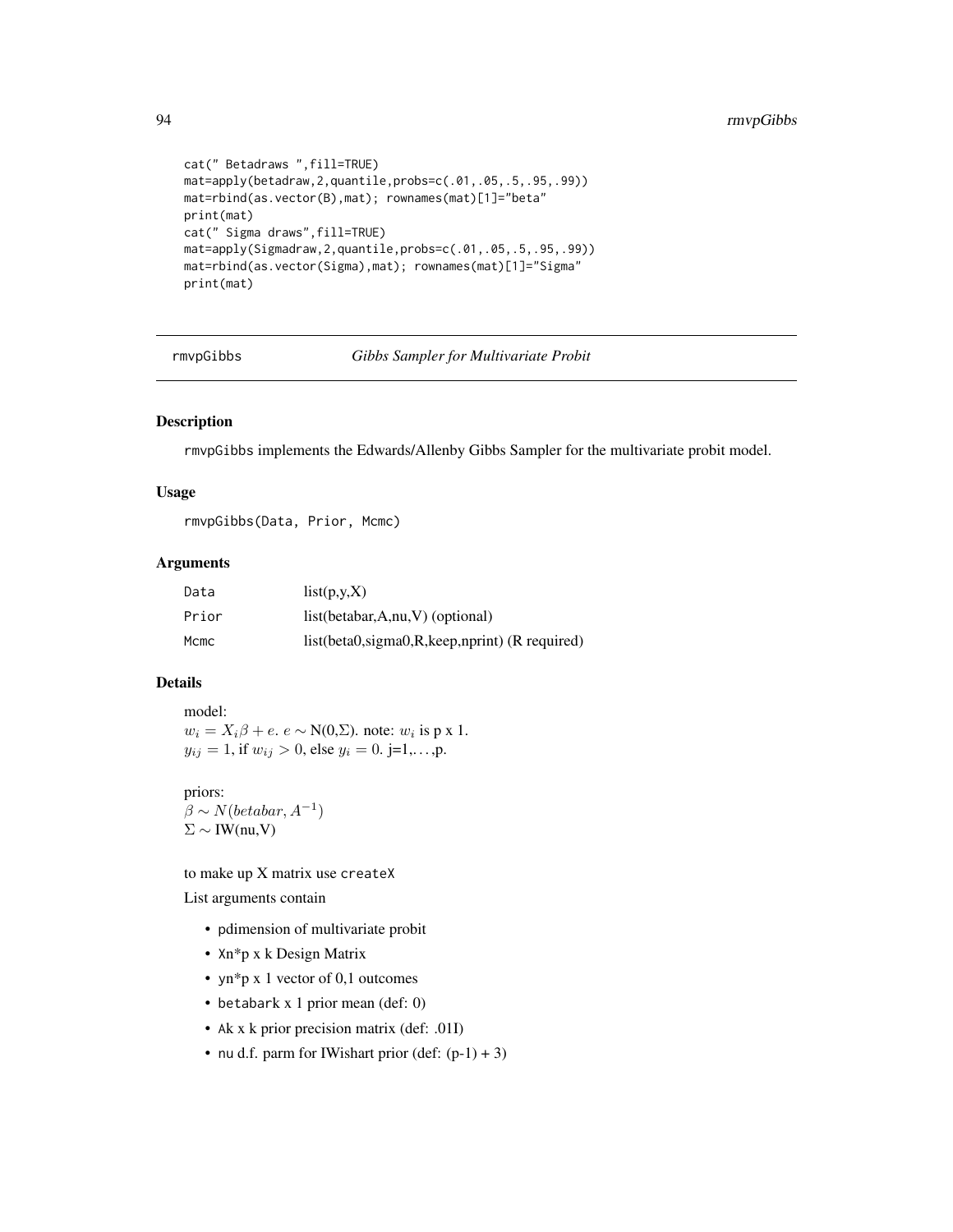## rmvpGibbs 95

- V pds location parm for IWishart prior (def: nu\*I)
- beta0 initial value for beta
- sigma0 initial value for sigma
- R number of MCMC draws
- keep thinning parameter keep every keepth draw (def: 1)
- nprint print the estimated time remaining for every nprint'th draw (def: 100)

# Value

a list containing:

| betadraw  | R/keep x k array of betadraws                                     |
|-----------|-------------------------------------------------------------------|
| sigmadraw | R/keep x $p^*p$ array of sigma draws – each row is in vector form |

### Note

beta and Sigma are not identifed. Correlation matrix and the betas divided by the appropriate standard deviation are. See Allenby et al for details or example below.

## Author(s)

Peter Rossi, Anderson School, UCLA, <perossichi@gmail.com>.

## References

For further discussion, see *Bayesian Statistics and Marketing* by Rossi, Allenby and McCulloch, Chapter 4.

<http://www.perossi.org/home/bsm-1>

# See Also

[rmnpGibbs](#page-89-0)

```
##
if(nchar(Sys.getenv("LONG_TEST")) != 0) {R=2000} else {R=10}
set.seed(66)
p=3n=500
beta=c(-2,0,2)
Sigma=matrix(c(1,.5,.5,.5,1,.5,.5,.5,1),ncol=3)
k=length(beta)
```

```
I2=diag(rep(1,p)); xadd=rbind(I2)
for(i in 2:n) { xadd=rbind(xadd,I2)}; X=xadd
```

```
simmvp= function(X,p,n,beta,sigma) {
 w=as.vector(crossprod(chol(sigma),matrix(rnorm(p*n),ncol=n)))+ X%*%beta
 y=ifelse(w<0,0,1)
```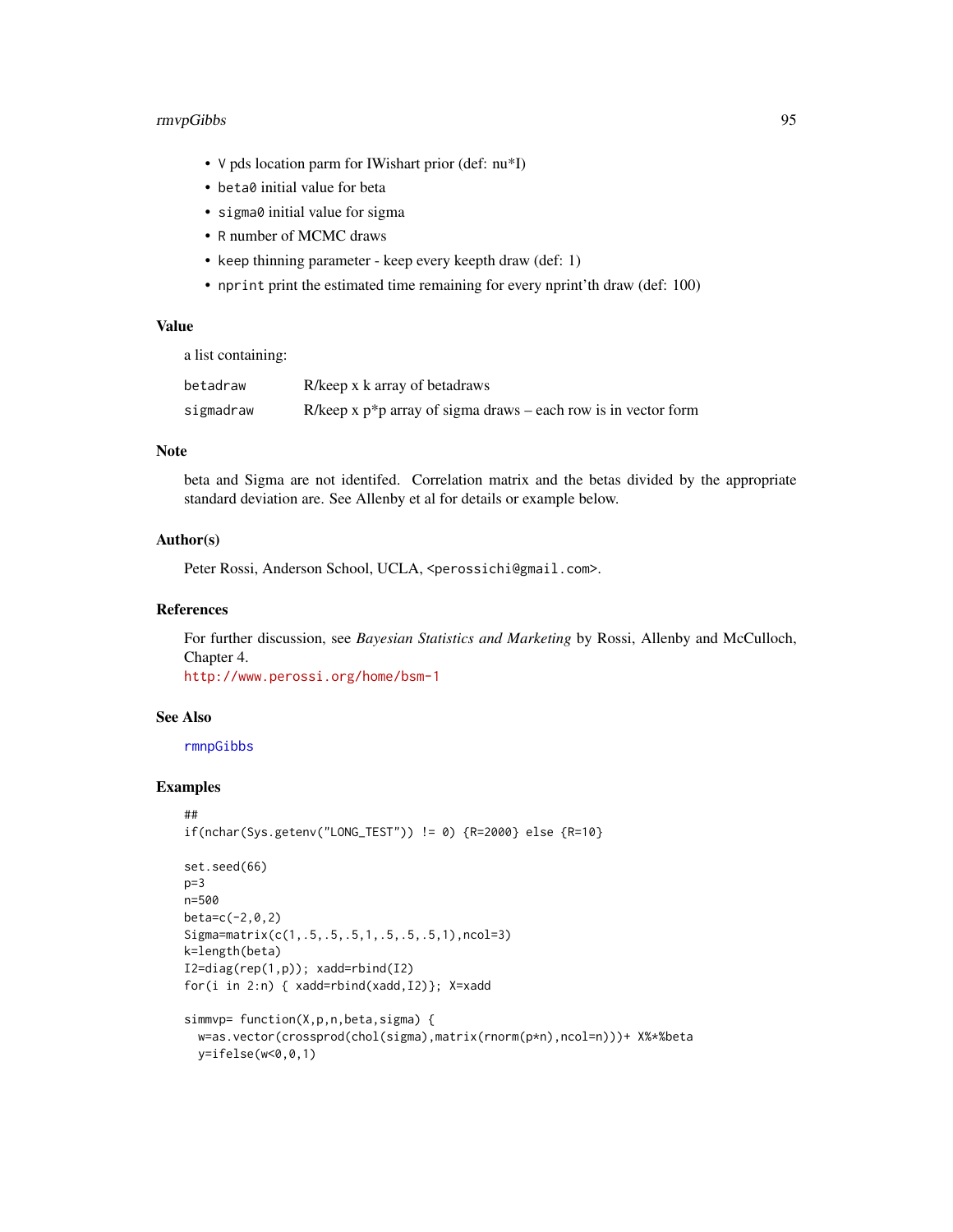```
return(list(y=y,X=X,beta=beta,sigma=sigma))
}
simout=simmvp(X,p,500,beta,Sigma)
Data1=list(p=p,y=simout$y,X=simout$X)
Mcmc1=list(R=R,keep=1)
out=rmvpGibbs(Data=Data1,Mcmc=Mcmc1)
ind=seq(from=0,by=p,length=k)
inda=1:3
ind=ind+inda
cat(" Betadraws ",fill=TRUE)
betatilde=out$betadraw/sqrt(out$sigmadraw[,ind])
attributes(betatilde)$class="bayesm.mat"
summary(betatilde,tvalues=beta/sqrt(diag(Sigma)))
rdraw=matrix(double((R)*p*p),ncol=p*p)
rdraw=t(apply(out$sigmadraw,1,nmat))
attributes(rdraw)$class="bayesm.var"
tvalue=nmat(as.vector(Sigma))
dim(tvalue)=c(p,p)
tvalue=as.vector(tvalue[upper.tri(tvalue,diag=TRUE)])
cat(" Draws of Correlation Matrix ",fill=TRUE)
summary(rdraw,tvalues=tvalue)
if(0){
plot(betatilde,tvalues=beta/sqrt(diag(Sigma)))
```
}

rmvst *Draw from Multivariate Student-t*

### Description

rmvst draws from a Multivariate student-t distribution.

#### Usage

rmvst(nu, mu, root)

### Arguments

| nu   | d.f. parameter                   |
|------|----------------------------------|
| mu   | mean vector                      |
| root | Upper Tri Cholesky Root of Sigma |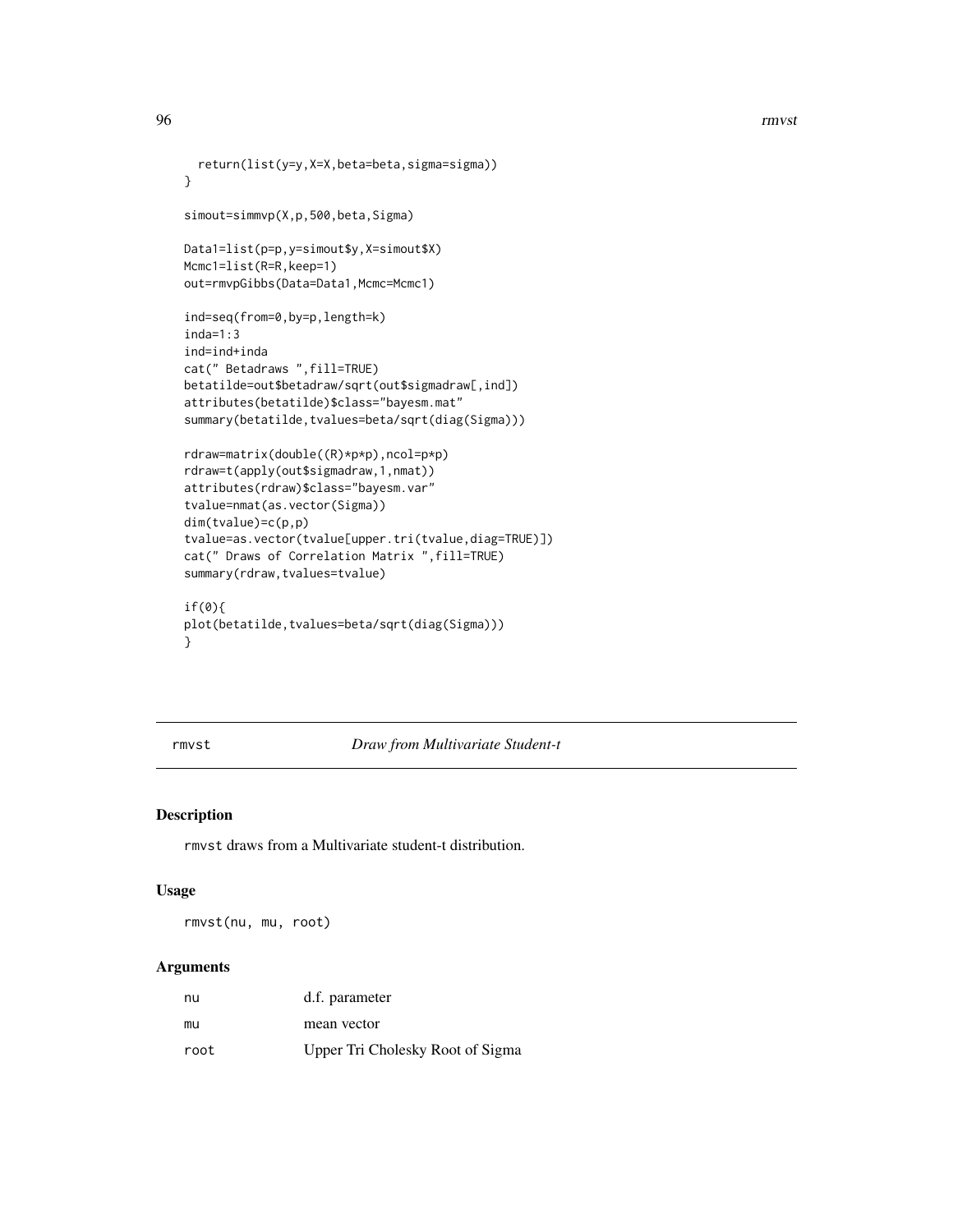# rnegbinRw 97

# Value

length(mu) draw vector

# Warning

This routine is a utility routine that does not check the input arguments for proper dimensions and type.

# Author(s)

Peter Rossi, Anderson School, UCLA, <perossichi@gmail.com>.

# References

For further discussion, see *Bayesian Statistics and Marketing* by Rossi, Allenby and McCulloch. <http://www.perossi.org/home/bsm-1>

# See Also

[lndMvst](#page-27-0)

### Examples

```
##
set.seed(66)
rmvst(nu=5,mu=c(rep(0,2)),root=chol(matrix(c(2,1,1,2),ncol=2)))
```
<span id="page-96-0"></span>rnegbinRw *MCMC Algorithm for Negative Binomial Regression*

# Description

rnegbinRw implements a Random Walk Metropolis Algorithm for the Negative Binomial (NBD) regression model. beta | alpha and alpha | beta are drawn with two different random walks.

### Usage

rnegbinRw(Data, Prior, Mcmc)

# Arguments

| Data  | list(y,X)                        |
|-------|----------------------------------|
| Prior | list(betabar, $A$ ,a,b)          |
| Mcmc  | list(R,keep,s_beta,s_alpha,beta0 |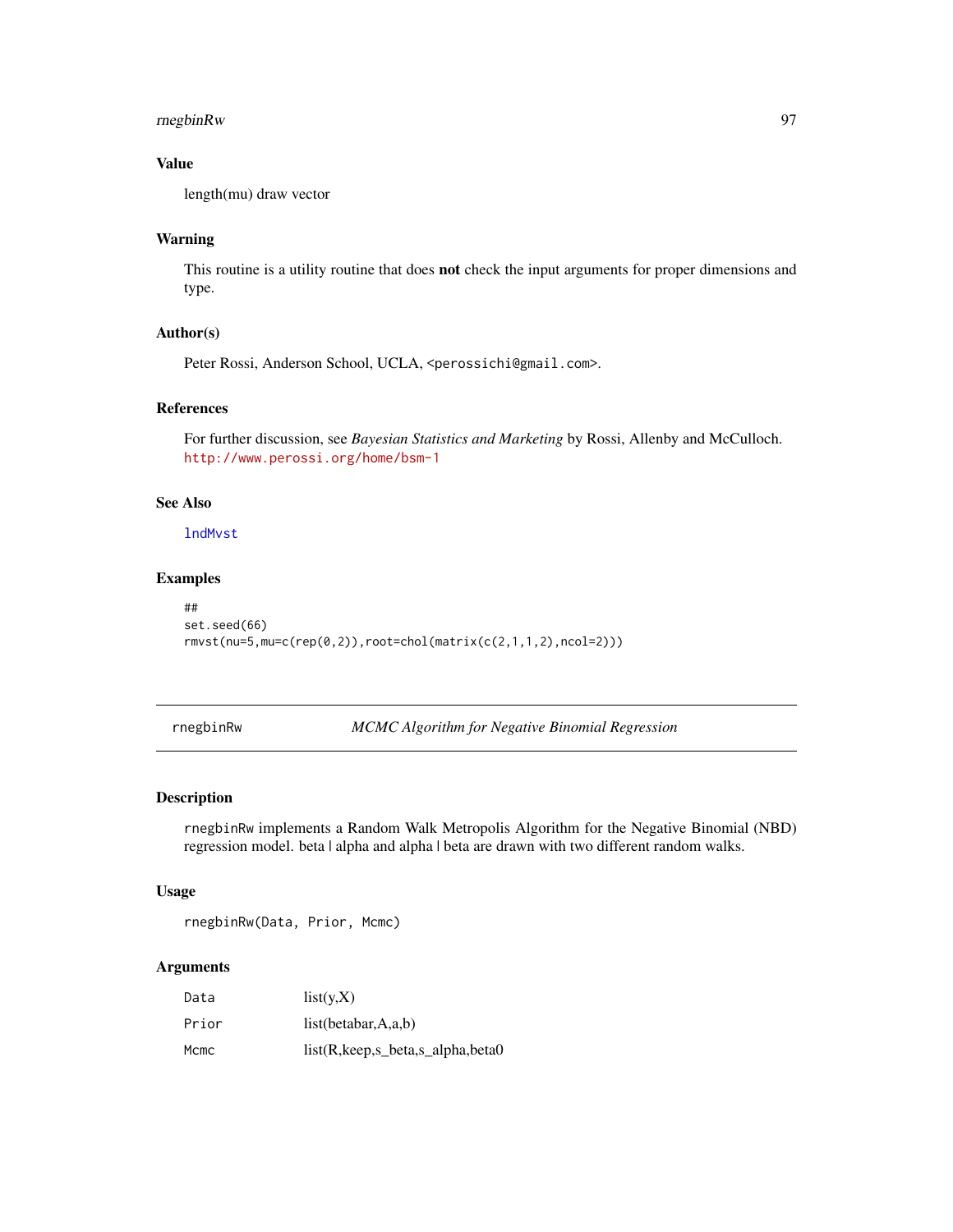## Details

Model:  $y \sim NBD(mean = \lambda, over-dispersion = alpha).$  $\lambda = exp(x'\beta)$ Prior:  $\beta \sim N(betabar, A^{-1})$  $alpha \sim Gamma(a, b).$ note: prior mean of  $alpha = a/b$ ,  $variance = a/(b^2)$ 

list arguments contain:

- y nobs vector of counts  $(0,1,2,...)$
- Xnobs x nvar matrix
- betabar nvar x 1 prior mean (def: 0)
- A nvar x nvar pds prior prec matrix (def: .01I)
- a Gamma prior parm (def: .5)
- b Gamma prior parm (def: .1)
- R number of MCMC draws
- keep MCMC thinning parm: keep every keepth draw (def: 1)
- nprint print the estimated time remaining for every nprint'th draw (def: 100)
- s\_beta scaling for beta| alpha RW inc cov matrix (def: 2.93/sqrt(nvar))
- s\_alpha scaling for alpha | beta RW inc cov matrix (def: 2.93)

## Value

a list containing:

| betadraw     | R/keep x nyar array of beta draws                             |
|--------------|---------------------------------------------------------------|
| alphadraw    | R/keep vector of alpha draws                                  |
| llike        | R/keep vector of log-likelihood values evaluated at each draw |
| acceptrbeta  | acceptance rate of the beta draws                             |
| acceptralpha | acceptance rate of the alpha draws                            |

#### Note

The NBD regression encompasses Poisson regression in the sense that as alpha goes to infinity the NBD distribution tends toward the Poisson.

For "small" values of alpha, the dependent variable can be extremely variable so that a large number of observations may be required to obtain precise inferences.

# Author(s)

Sridhar Narayanam & Peter Rossi, Anderson School, UCLA, <perossichi@gmail.com>.

# References

For further discussion, see *Bayesian Statistics and Marketing* by Rossi, Allenby, McCulloch. <http://www.perossi.org/home/bsm-1>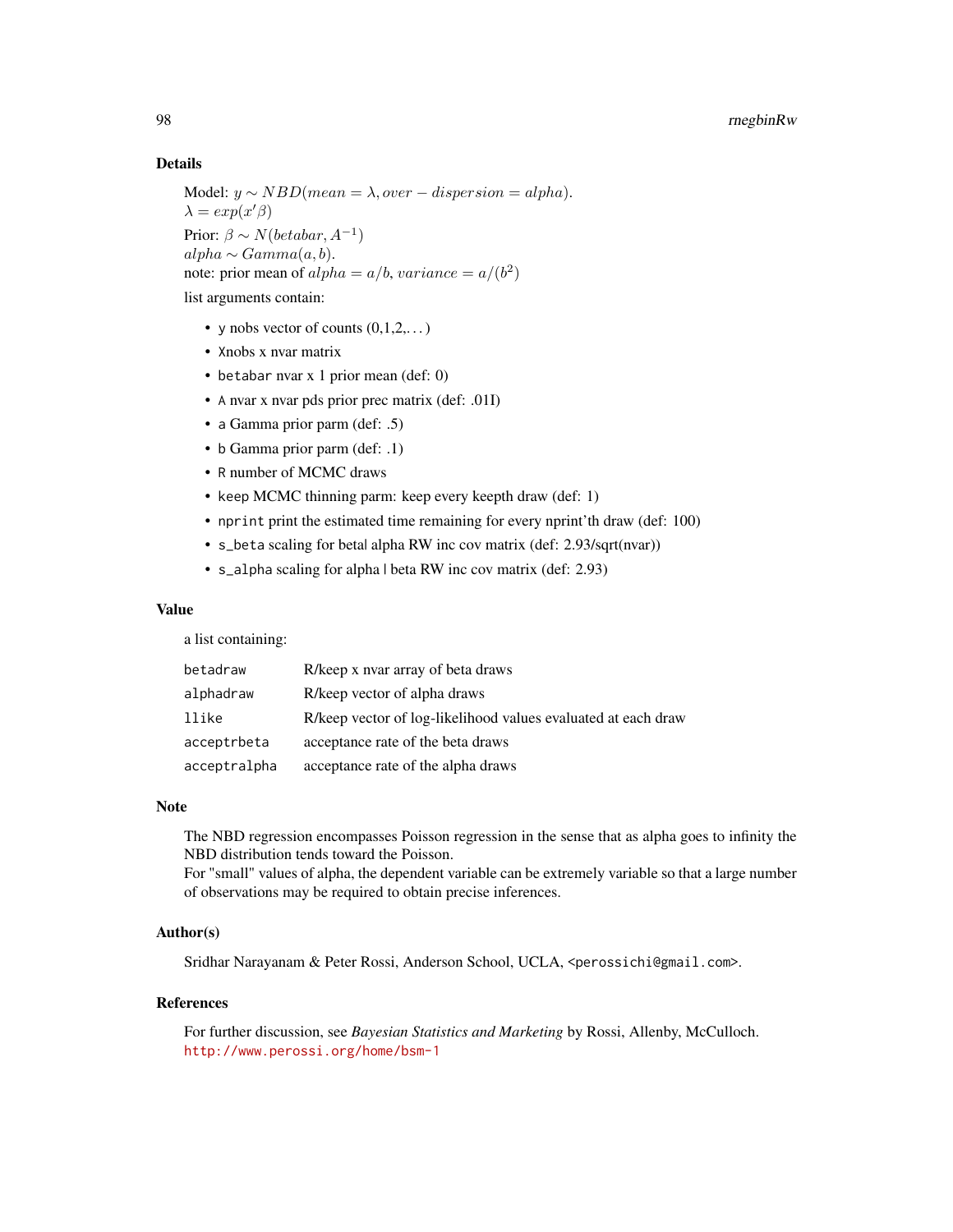#### rnmixGibbs 99

# See Also

[rhierNegbinRw](#page-75-0)

# Examples

```
##
if(nchar(Sys.getenv("LONG_TEST")) != 0) {R=1000} else {R=10}
set.seed(66)
simnegbin =
function(X, beta, alpha) {
# Simulate from the Negative Binomial Regression
lambda = exp(X %*% beta)
y=NULL
for (j in 1:length(lambda))
    y = c(y, rnbinom(1, mu = lambda[j], size = alpha))return(y)
}
nobs = 500
nvar=2 # Number of X variables
alpha = 5Vbeta = diag(nvar)*0.01# Construct the regdata (containing X)
simnegbindata = NULL
beta = c(0.6, 0.2)X = \text{cbind}(\text{rep}(1, \text{nobs}), \text{rnorm}(\text{nobs}, \text{mean=2}, \text{sd=0.5}))simnegbindata = list(y=simnegbin(X,beta,alpha), X=X, beta=beta)
Data1 = simnegbindata
Mcmc1 = list(R=R)out = rnegbinRw(Data=Data1,Mcmc=Mcmc1)
cat("Summary of alpha/beta draw",fill=TRUE)
summary(out$alphadraw,tvalues=alpha)
summary(out$betadraw,tvalues=beta)
if(0){
## plotting examples
plot(out$betadraw)
}
```
<span id="page-98-0"></span>rnmixGibbs *Gibbs Sampler for Normal Mixtures*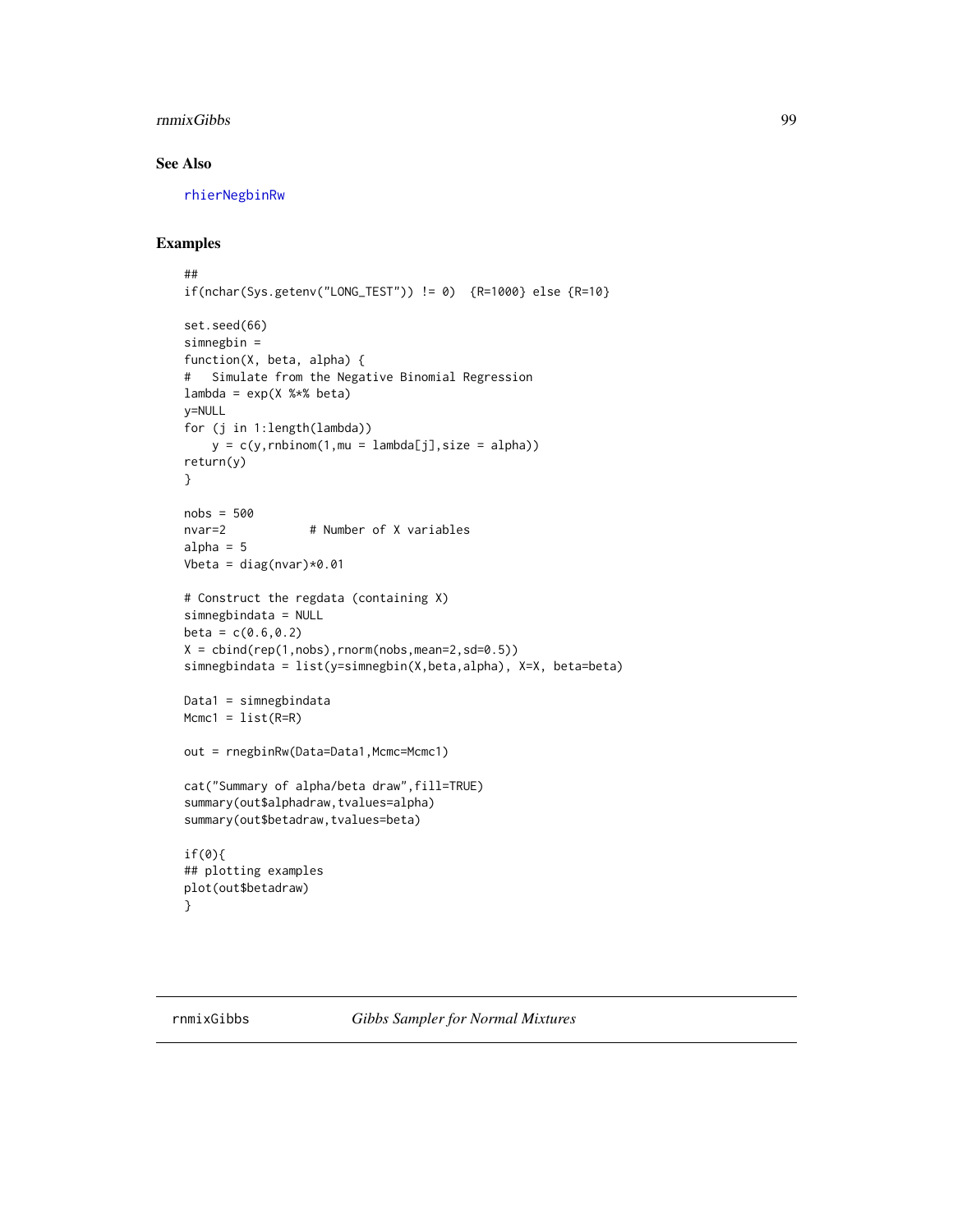### Description

rnmixGibbs implements a Gibbs Sampler for normal mixtures.

### Usage

rnmixGibbs(Data, Prior, Mcmc)

## Arguments

| Data  | list(v)                                          |
|-------|--------------------------------------------------|
| Prior | list(Mubar,A,nu,V,a,ncomp) (only ncomp required) |
| Mcmc  | $list(R, keep, nprint, Loglike)$ (R required)    |

# Details

Model:  $y_i \sim N(\mu_{ind_i}, \Sigma_{ind_i}).$ ind  $\sim$  iid multinomial(p). p is a ncomp x 1 vector of probs.

Priors:

 $\mu_j \sim N(mubar, \Sigma_j(x)A^{-1})$ . mubar = vec(Mubar).

 $\Sigma_i \sim \text{IW(nu,V)}$ .

note: this is the natural conjugate prior – a special case of multivariate regression.  $p \sim$  Dirchlet(a).

Output of the components is in the form of a list of lists.

compsdraw[[i]] is ith draw – list of ncomp lists.

compsdraw[[i]][[j]] is list of parms for jth normal component.

jcomp=compsdraw[[i]][j]]. Then jth comp ~  $N(jcomp[[1]], \Sigma)$ ,  $\Sigma = t(R)\%^* \% R$ ,  $R^{-1}$  = jcomp[[2]].

List arguments contain:

- y n x k array of data (rows are obs)
- Mubar 1 x k array with prior mean of normal comp means (def: 0)
- A 1 x 1 precision parameter for prior on mean of normal comp (def: .01)
- nu d.f. parameter for prior on Sigma (normal comp cov matrix) (def: k+3)
- V k x k location matrix of IW prior on Sigma (def: nuI)
- a ncomp x 1 vector of Dirichlet prior parms (def: rep(5,ncomp))
- ncomp number of normal components to be included
- R number of MCMC draws
- keep MCMC thinning parm: keep every keepth draw (def: 1)
- nprint print the estimated time remaining for every nprint'th draw (def: 100)
- LogLike logical flag for compute log-likelihood (def: FALSE)

#### Value

| nmix | a list containing: probdraw, zdraw, compdraw |
|------|----------------------------------------------|
| 11   | vector of log-likelihood values              |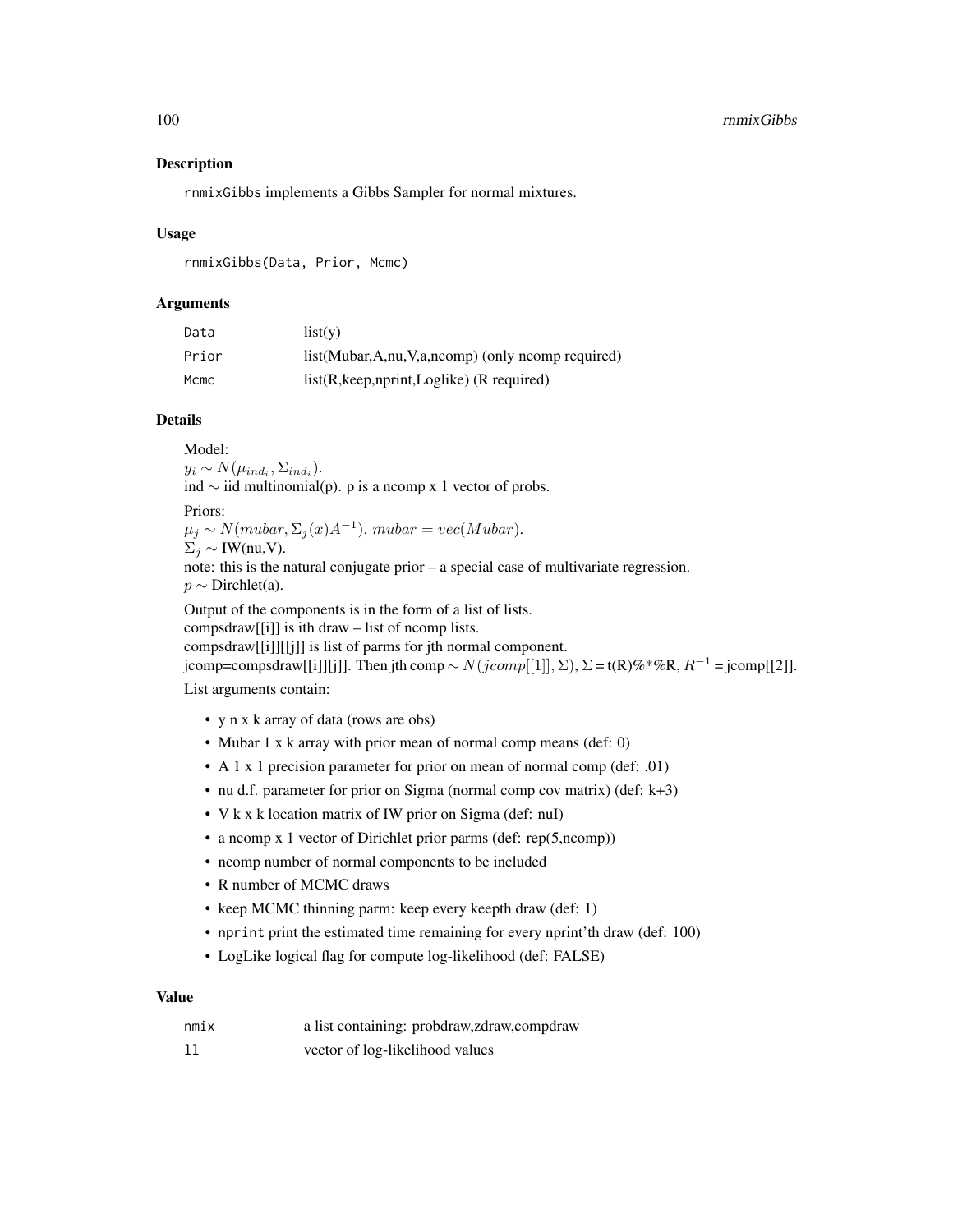#### rnmixGibbs 101

#### Note

more details on contents of nmix:

probdraw R/keep x ncomp array of mixture prob draws

**zdraw** R/keep x nobs array of indicators of mixture comp identity for each obs

compdraw R/keep lists of lists of comp parm draws

In this model, the component normal parameters are not-identified due to label-switching. However, the fitted mixture of normals density is identified as it is invariant to label-switching. See Allenby et al, chapter 5 for details. Use eMixMargDen or momMix to compute posterior expectation or distribution of various identified parameters.

### Author(s)

Peter Rossi, Anderson School, UCLA, <perossichi@gmail.com>.

### References

For further discussion, see *Bayesian Statistics and Marketing* by Rossi, Allenby and McCulloch, Chapter 3.

<http://www.perossi.org/home/bsm-1>

#### See Also

[rmixture](#page-86-0), [rmixGibbs](#page-84-0) ,[eMixMargDen](#page-17-0), [momMix](#page-36-0), [mixDen](#page-31-0), [mixDenBi](#page-33-0)

```
##
if(nchar(Sys.getenv("LONG_TEST")) != 0) {R=2000} else {R=10}
set.seed(66)
dim=5; k=3 # dimension of simulated data and number of "true" components
sigma = matrix(rep(0.5,dim^2),nrow=dim);diag(sigma)=1
sigfac = c(1,1,1);mufac=c(1,2,3); compsmv=list()
for(i in 1:k) compsmv[[i]] = list(mu=mufac[i]*1:dim,sigma=sigfac[i]*sigma)
comps = list() # change to "rooti" scale
for(i in 1:k) comps[[i]] = list(mu=compsmv[[i]][[1]], rooti=solve(chol(compsmv[[i]][[2]])))pvec=(1:k)/sum(1:k)nobs=500
dm = rmixture(nobs,pvec,comps)
Data1=list(y=dm$x)
ncomp=9
Prior1=list(ncomp=ncomp)
Mcmc1=list(R=R,keep=1)
out=rnmixGibbs(Data=Data1,Prior=Prior1,Mcmc=Mcmc1)
cat("Summary of Normal Mixture Distribution",fill=TRUE)
```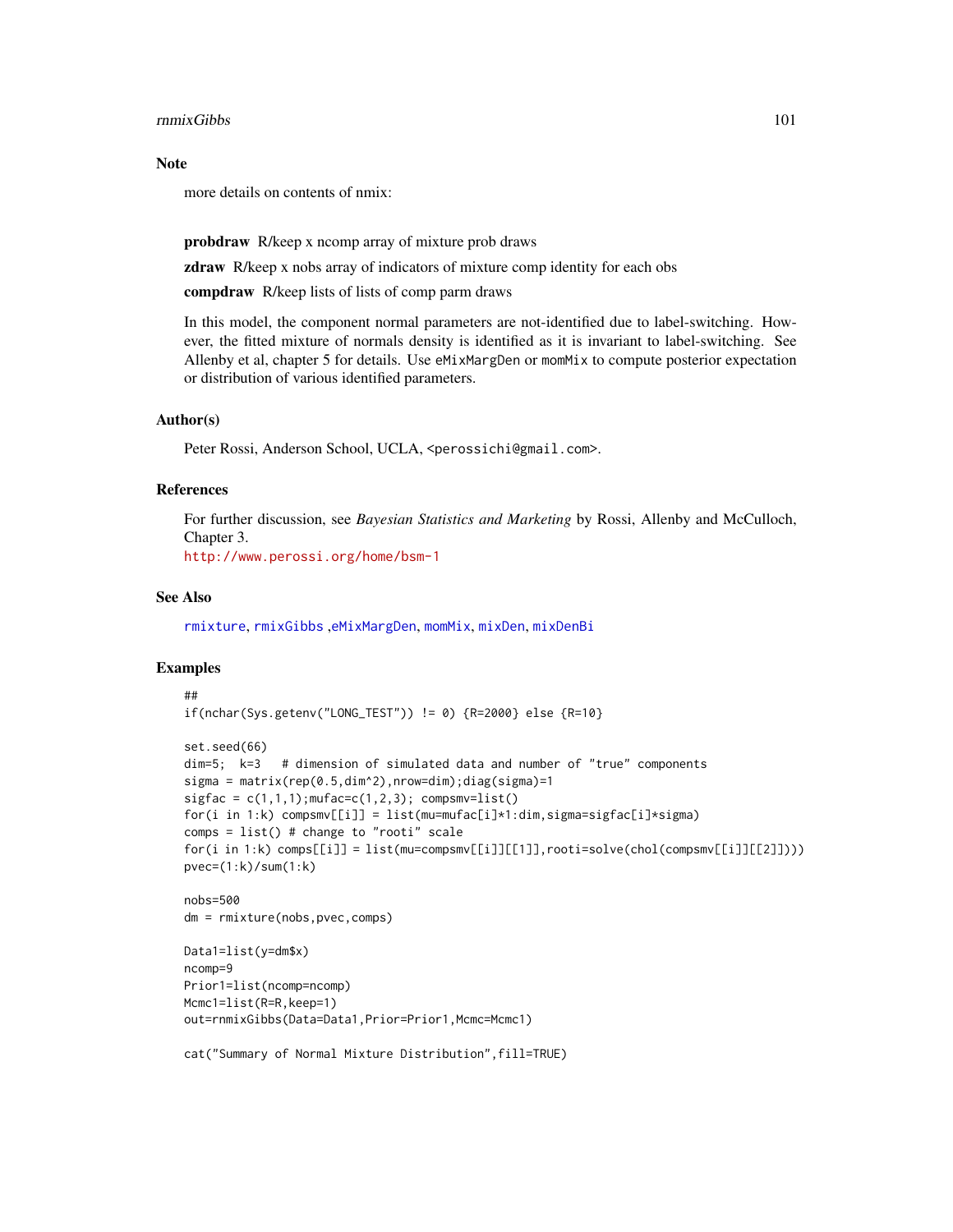# 102 rordprobitGibbs

```
summary(out)
tmom=momMix(matrix(pvec,nrow=1),list(comps))
mat=rbind(tmom$mu,tmom$sd)
cat(" True Mean/Std Dev",fill=TRUE)
print(mat)
if(0){
##
## plotting examples
##
plot(out$nmix,Data=dm$x)
}
```
rordprobitGibbs *Gibbs Sampler for Ordered Probit*

### Description

rordprobitGibbs implements a Gibbs Sampler for the ordered probit model.

## Usage

rordprobitGibbs(Data, Prior, Mcmc)

# Arguments

| Data  | list(X, y, k)                         |
|-------|---------------------------------------|
| Prior | list(betabar, A, dstarbar, Ad)        |
| Mcmc  | list(R, keep, nprint s, change, draw) |

### Details

Model:  $z = X\beta + e$ .  $e \sim N(0, I)$ . y=1,..,k. cutoff=c( c [1] ,..c [k+1] ). y=k, if c [k] <=  $z < c$  [k+1]. Prior:  $\beta \sim N(betabar, A^{-1})$ . dstar ∼  $N(dstarbar, Ad^{-1})$ . List arguments contain

X n x nvar Design Matrix y n x 1 vector of observations, (1,...,k) k the largest possible value of y betabar nvar x 1 prior mean (def: 0) A nvar x nvar prior precision matrix (def: .01I) dstarbar ndstar x 1 prior mean, ndstar=k-2 (def: 0) Ad ndstar x ndstar prior precision matrix (def:I)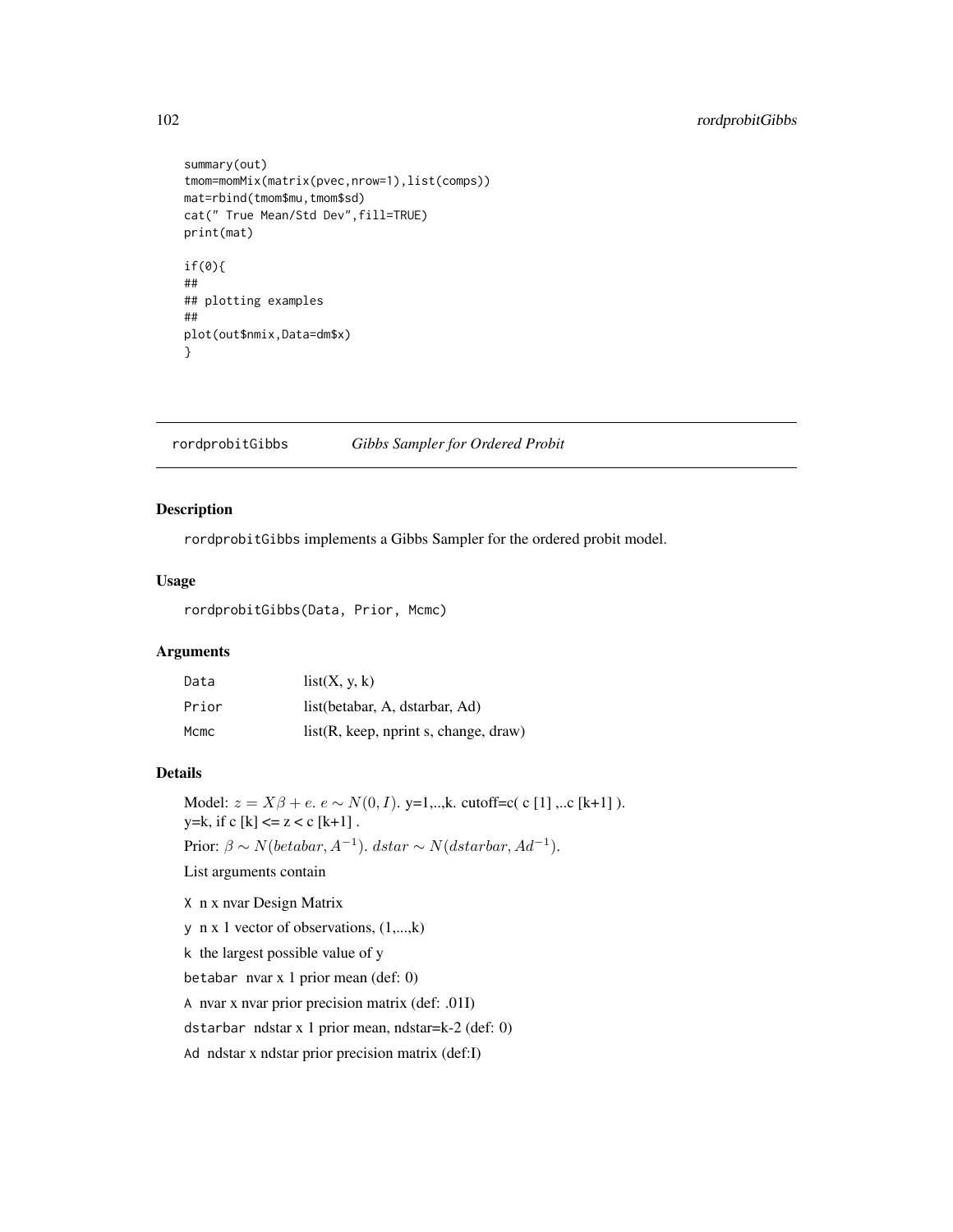## rordprobitGibbs 103

s scaling parm for RW Metropolis (def: 2.93/sqrt(nvar))

R number of MCMC draws

keep thinning parameter - keep every keepth draw (def: 1)

nprint print the estimated time remaining for every nprint'th draw (def: 100)

# Value

| betadraw  | R/keep x k matrix of betadraws              |
|-----------|---------------------------------------------|
| cutdraw   | $R/keep x (k-1) matrix of cut draws$        |
| dstardraw | $R/keep x (k-2)$ matrix of dstardraws       |
| accept    | a value of acceptance rate in RW Metropolis |

# Note

set c[1]=-100. c[k+1]=100. c[2] is set to 0 for identification.

The relationship between cut-offs and dstar is  $c[3] = exp(dstar[1]), c[4] = c[3] + exp(dstar[2]), ..., c[k] = c[k-1] + exp(datsr[k-2])$ Be careful in assessing prior parameter, Ad. .1 is too small for many applications.

### Author(s)

Peter Rossi, Anderson School, UCLA, <perossichi@gmail.com>.

# References

*Bayesian Statistics and Marketing* by Rossi, Allenby and McCulloch <http://www.perossi.org/home/bsm-1>

### See Also

[rbprobitGibbs](#page-52-0)

```
##
## rordprobitGibbs example
##
if(nchar(Sys.getenv("LONG_TEST")) != 0) {R=2000} else {R=10}
## simulate data for ordered probit model
   simordprobit=function(X, betas, cutoff){
   z = X%*%betas + rnorm(nobs)
   y = cut(z, br = cutoff, right = TRUE, include.lower = TRUE, label s = FALSE)return(list(y = y, X = X, k=(length(cutoff)-1), betas= betas, cutoff=cutoff ))
   }
```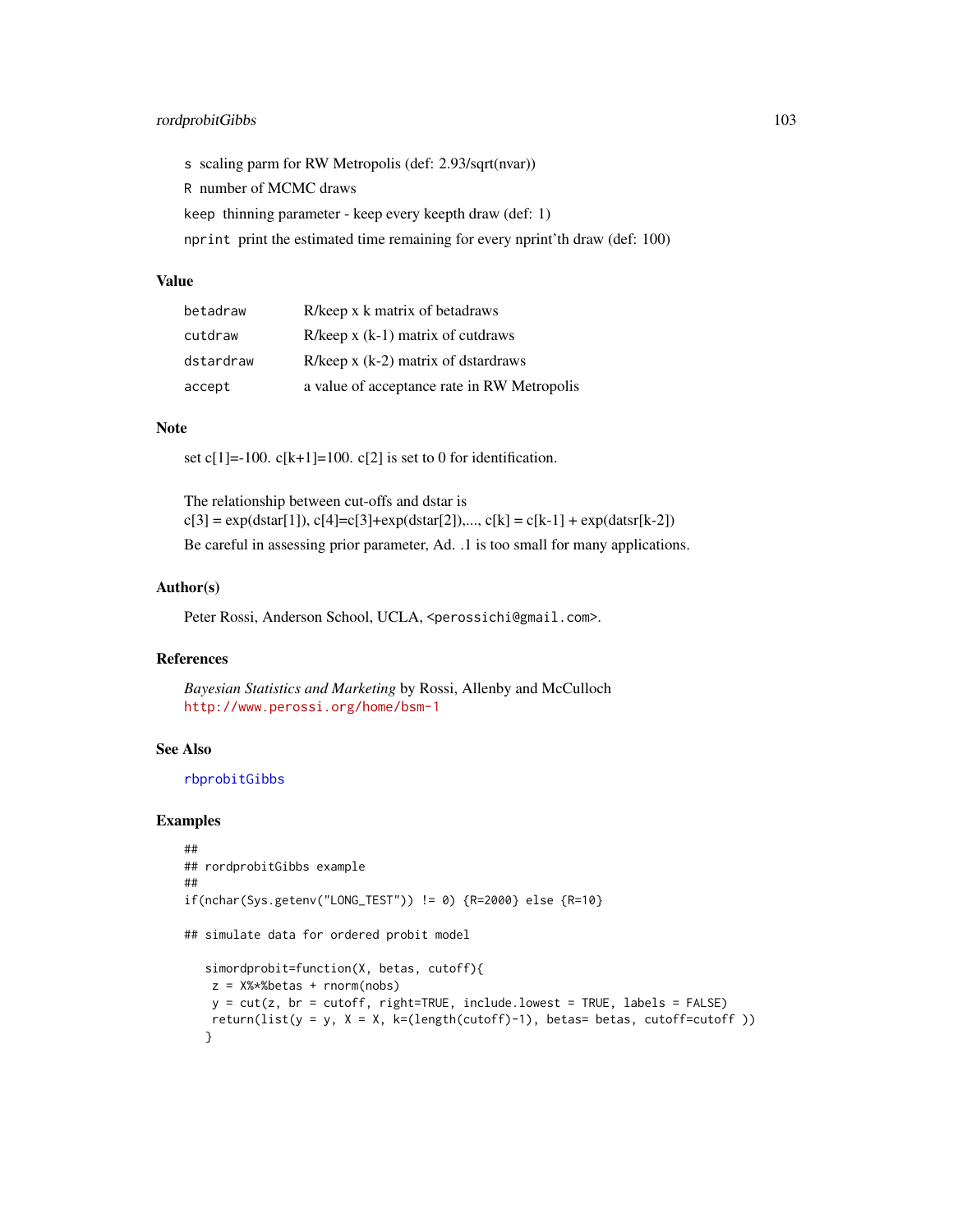```
set.seed(66)
   nobs=300
   X=cbind(rep(1,nobs),runif(nobs, min=0, max=5),runif(nobs,min=0, max=5))
   k=5betas=c(0.5, 1, -0.5)
   cutoff=c(-100, 0, 1.0, 1.8, 3.2, 100)
   simout=simordprobit(X, betas, cutoff)
   Data=list(X=simout$X,y=simout$y, k=k)
## set Mcmc for ordered probit model
   Mcmc=list(R=R)
   out=rordprobitGibbs(Data=Data,Mcmc=Mcmc)
   cat(" ", fill=TRUE)
   cat("acceptance rate= ",accept=out$accept,fill=TRUE)
## outputs of betadraw and cut-off draws
   cat(" Summary of betadraws",fill=TRUE)
   summary(out$betadraw,tvalues=betas)
   cat(" Summary of cut-off draws",fill=TRUE)
   summary(out$cutdraw,tvalues=cutoff[2:k])
if(0){
## plotting examples
plot(out$cutdraw)
}
```
rscaleUsage *MCMC Algorithm for Multivariate Ordinal Data with Scale Usage Heterogeneity.*

## Description

rscaleUsage implements an MCMC algorithm for multivariate ordinal data with scale usage heterogeniety.

## Usage

```
rscaleUsage(Data,Prior, Mcmc)
```
#### Arguments

| Data  | list(k.x)                                                                           |
|-------|-------------------------------------------------------------------------------------|
| Prior | list(nu, V, mubar, Am, gsigma, gl11, gl22, gl12, Lambdanu, Lambda V, ge) (optional) |
| Mcmc  | list(R, keep, ndghk, nprint, e, y, mu, Sigma, sigma, tau, Lambda) (optional)        |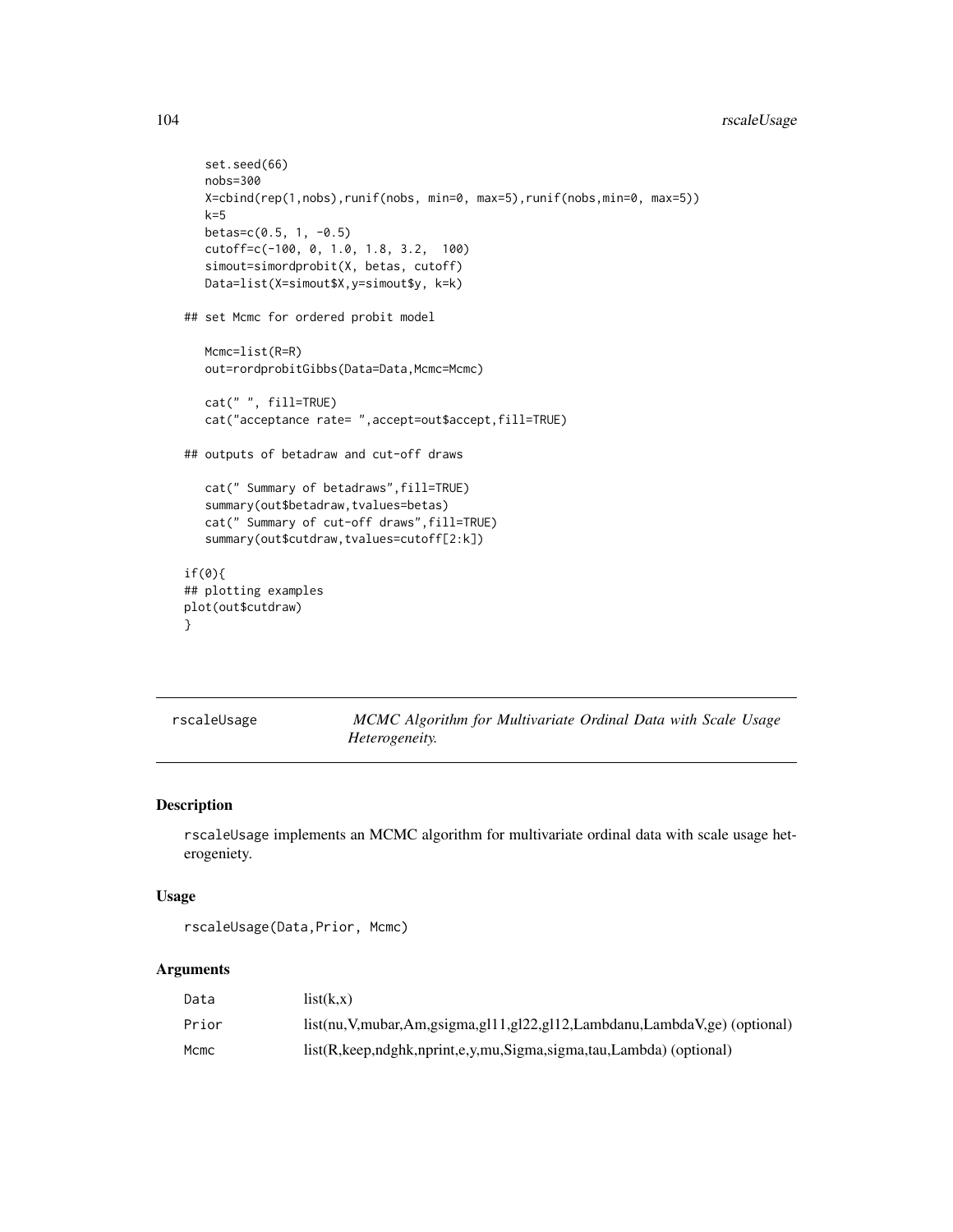rscaleUsage 105

## Details

Model: n=nrow(x) individuals respond to m=ncol(x) questions. all questions are on a scale  $1, \ldots$ , k. for respondent i and question j,

 $x_{ij} = d$ , if  $c_{d-1} \le y_{ij} \le c_d$ . d=1,...,k.  $c_d = a + bd + ed^2$ .

 $y_i = mu + tau_i * iota + sigma_i * z_i.$   $z_i \sim N(0, Sigma).$ 

#### Priors:

 $(tau_i, ln(signa_i)) \sim N(\phi, Lambda). \phi = (0, lambda_{22}).$ mu  $\sim N(mubar, Am^-1)$ . Sigma  $\sim$  IW(nu,V). Lambda ∼ IW(Lambdanu,LambdaV). e ∼ unif on a grid.

#### Value

a list containing:

| Sigmadraw  | R/keep x m <sup>*</sup> m array of Sigma draws |
|------------|------------------------------------------------|
| mudraw     | R/keep x m array of mu draws                   |
| taudraw    | R/keep x n array of tau draws                  |
| sigmadraw  | R/keep x n array of sigma draws                |
| Lambdadraw | R/keep x 4 array of Lamda draws                |
| edraw      | R/keep x 1 array of e draws                    |

#### Warning

 $tau_i$ ,  $sigma_i$  are identified from the scale usage patterns in the m questions asked per respondent  $(\# \text{cols of } x)$ . Do not attempt to use this on data sets with only a small number of total questions!

#### Note

It is highly recommended that the user choose the default settings. This means not specifying the argument Prior and setting R in Mcmc and Data only. If you wish to change prior settings and/or the grids used, please read the case study in Allenby et al carefully.

## Author(s)

Rob McCulloch and Peter Rossi, Anderson School, UCLA, <perossichi@gmail.com>.

#### References

For further discussion, see *Bayesian Statistics and Marketing* by Rossi, Allenby, and McCulloch, Case Study on Scale Usage Heterogeneity. <http://www.perossi.org/home/bsm-1>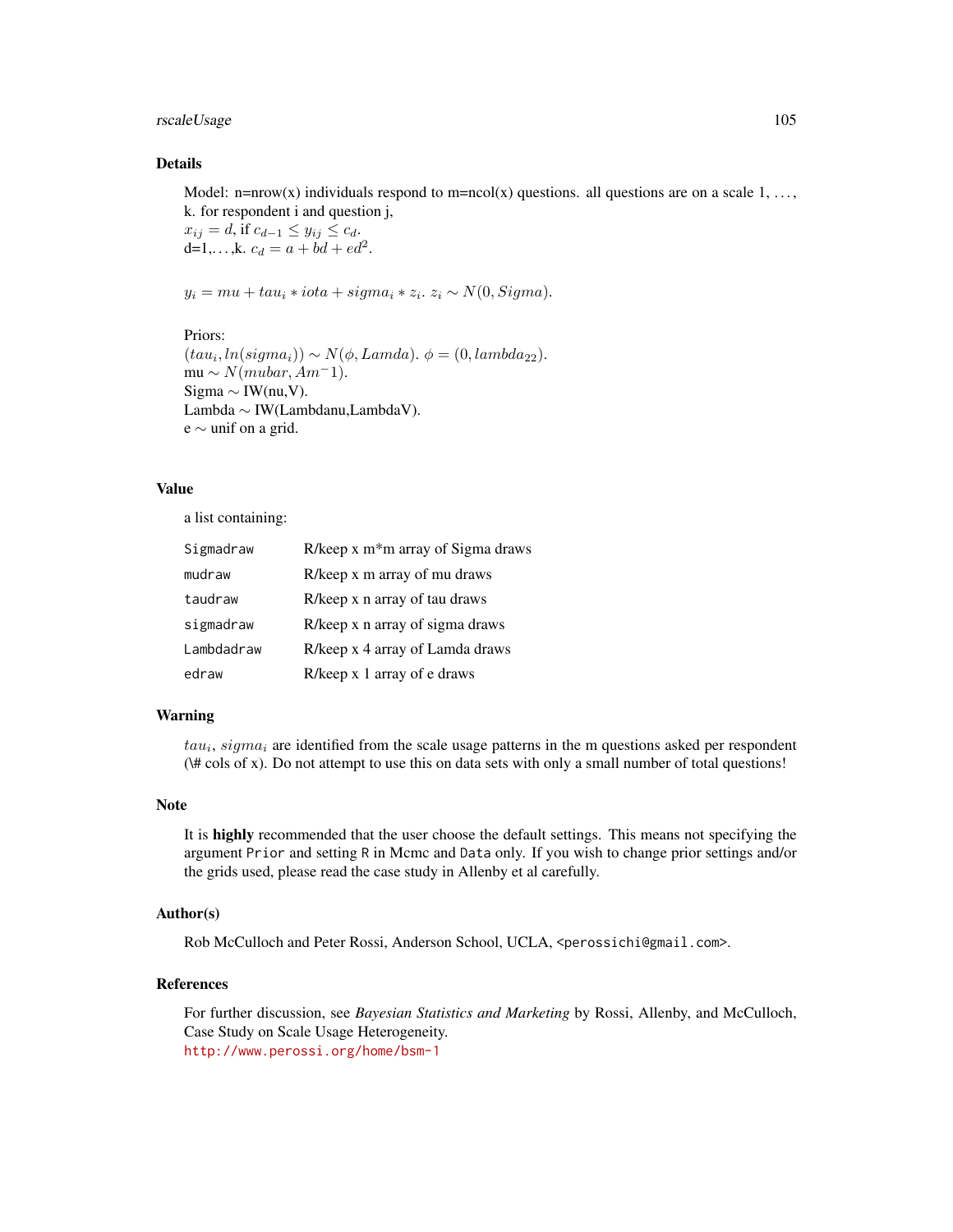#### Examples

```
##
if(nchar(Sys.getenv("LONG_TEST")) != 0) {R=1000} else {R=1}
{
data(customerSat)
surveydat = list(k=10,x=as.matrix(customerSat))
Mcmc1 = list(R=R)set.seed(66)
out=rscaleUsage(Data=surveydat,Mcmc=Mcmc1)
summary(out$mudraw)
}
```
rsurGibbs *Gibbs Sampler for Seemingly Unrelated Regressions (SUR)*

#### Description

rsurGibbs implements a Gibbs Sampler to draw from the posterior of the Seemingly Unrelated Regression (SUR) Model of Zellner

#### Usage

rsurGibbs(Data, Prior, Mcmc)

### Arguments

| Data  | list(regdata)                 |
|-------|-------------------------------|
| Prior | list(betabar, $A$ , nu, $V$ ) |
| Mcmc  | list(R, keep)                 |

#### Details

Model:  $y_i = X_i \beta_i + e_i$ . i=1,...,m. m regressions.  $(e(1,k), \ldots, e(m,k)) \sim N(0, \Sigma)$ . k=1, ..., nobs.

We can also write as the stacked model:

 $y = X\beta + e$  where y is a nobs\*m long vector and k=length(beta)=sum(length(betai)).

Note: we must have the same number of observations in each equation but we can have different numbers of X variables

Priors:  $\beta \sim N(betabar, A^{-1})$ .  $\Sigma \sim IW(nu, V)$ .

List arguments contain

- regdatalist of lists, regdata[[i]]=list(y=yi,X=Xi)
- betabark x 1 prior mean (def: 0)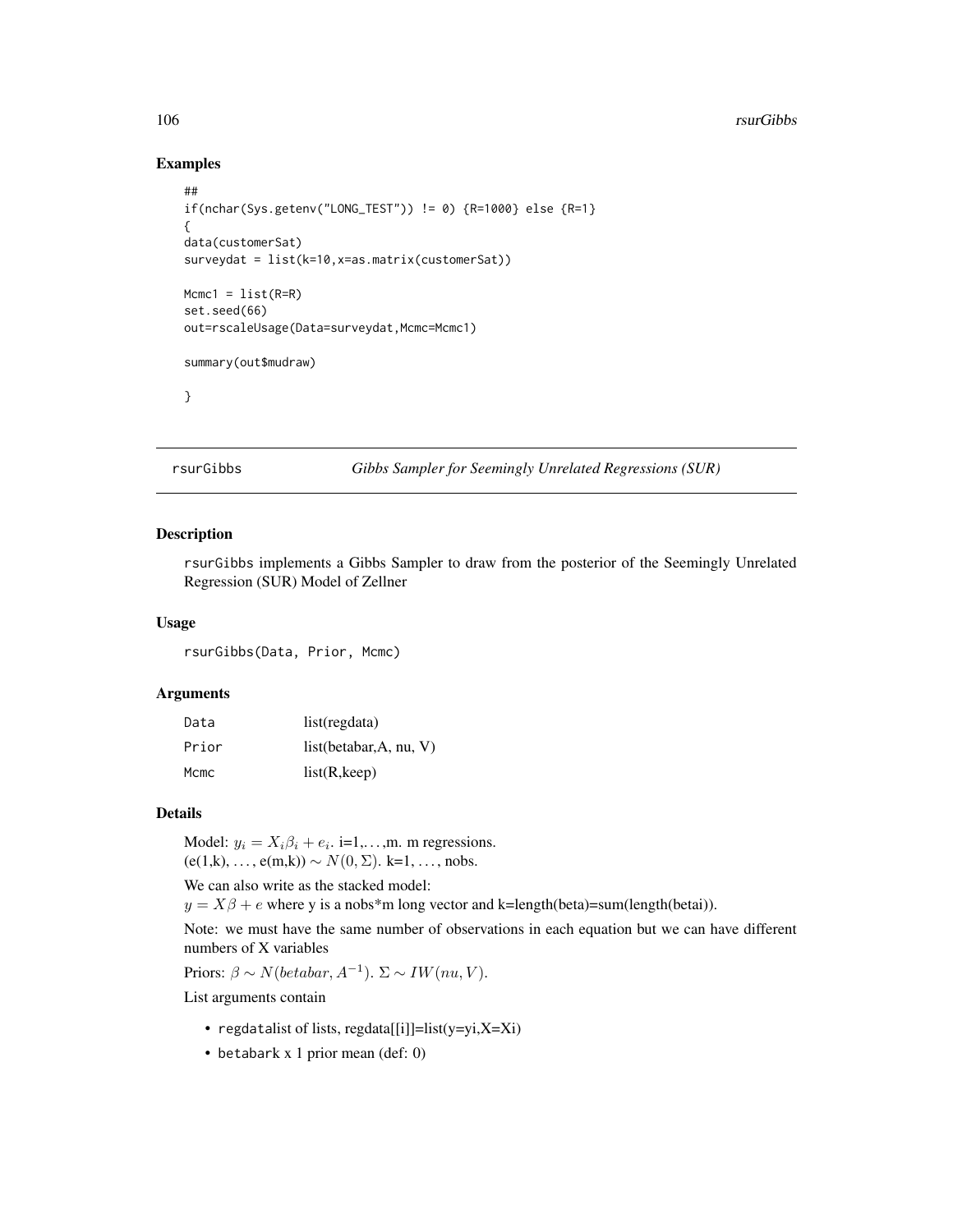#### rsurGibbs 107

- Ak x k prior precision matrix (def: .01I)
- nu d.f. parm for Inverted Wishart prior (def: m+3)
- V scale parm for Inverted Wishart prior (def: nu\*I)
- R number of MCMC draws
- keep thinning parameter keep every keepth draw
- nprint print the estimated time remaining for every nprint'th draw (def: 100)

## Value

list of MCMC draws

| betadraw  | R x k array of betadraws                      |
|-----------|-----------------------------------------------|
| Sigmadraw | $R x$ (m <sup>*</sup> m) array of Sigma draws |

# Author(s)

Peter Rossi, Anderson School, UCLA, <perossichi@gmail.com>.

### References

For further discussion, see *Bayesian Statistics and Marketing* by Rossi, Allenby and McCulloch, Chapter 3. <http://www.perossi.org/home/bsm-1>

### See Also

[rmultireg](#page-91-0)

```
if(nchar(Sys.getenv("LONG_TEST")) != 0) {R=1000} else {R=10}
##
## simulate data from SUR
set.seed(66)
beta1=c(1,2)beta2=c(1,-1,-2)
nobs=100
nreg=2
iota=c(rep(1,nobs))
X1=cbind(iota,runif(nobs))
X2=cbind(iota,runif(nobs),runif(nobs))
Sigma=matrix(c(.5,.2,.2,.5),ncol=2)
U=chol(Sigma)
E=matrix(rnorm(2*nobs),ncol=2)%*%U
y1=X1%*%beta1+E[,1]
y2=X2%*%beta2+E[,2]
##
## run Gibbs Sampler
regdata=NULL
regdata[[1]]=list(y=y1,X=X1)
```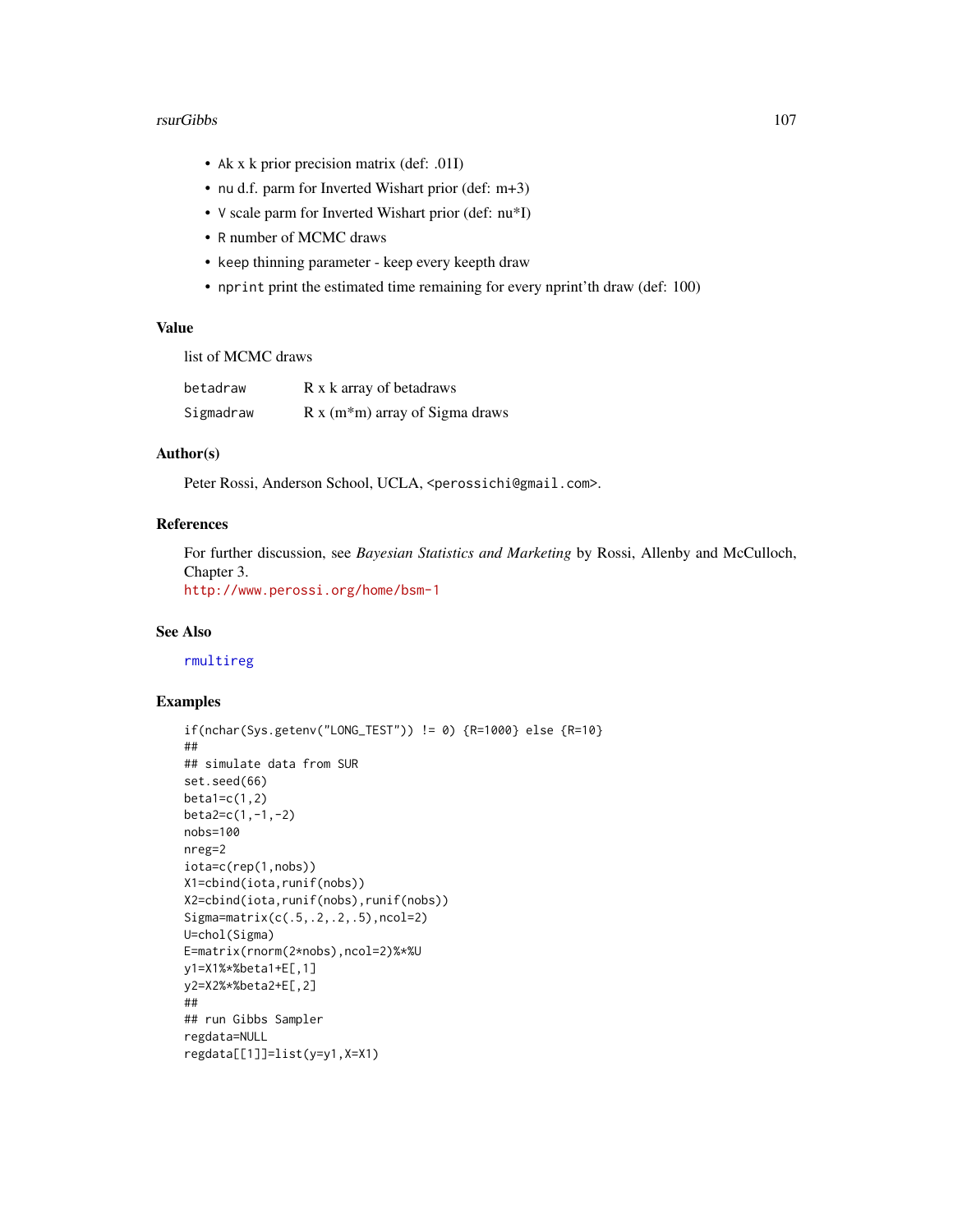```
regdata[[2]]=list(y=y2,X=X2)
Mcmc1=list(R=R)
out=rsurGibbs(Data=list(regdata=regdata),Mcmc=Mcmc1)
cat("Summary of beta draws",fill=TRUE)
summary(out$betadraw,tvalues=c(beta1,beta2))
cat("Summary of Sigmadraws",fill=TRUE)
summary(out$Sigmadraw,tvalues=as.vector(Sigma[upper.tri(Sigma,diag=TRUE)]))
if(0){
plot(out$betadraw,tvalues=c(beta1,beta2))
}
```
rtrun *Draw from Truncated Univariate Normal*

## Description

rtrun draws from a truncated univariate normal distribution

#### Usage

rtrun(mu, sigma, a, b)

### Arguments

| mu    | mean        |
|-------|-------------|
| sigma | sd          |
| a     | lower bound |
| b     | upper bound |

## Details

Note that due to the vectorization of the rnorm,qnorm commands in R, all arguments can be vectors of equal length. This makes the inverse CDF method the most efficient to use in R.

# Value

draw (possibly a vector)

# Warning

This routine is a utility routine that does **not** check the input arguments for proper dimensions and type.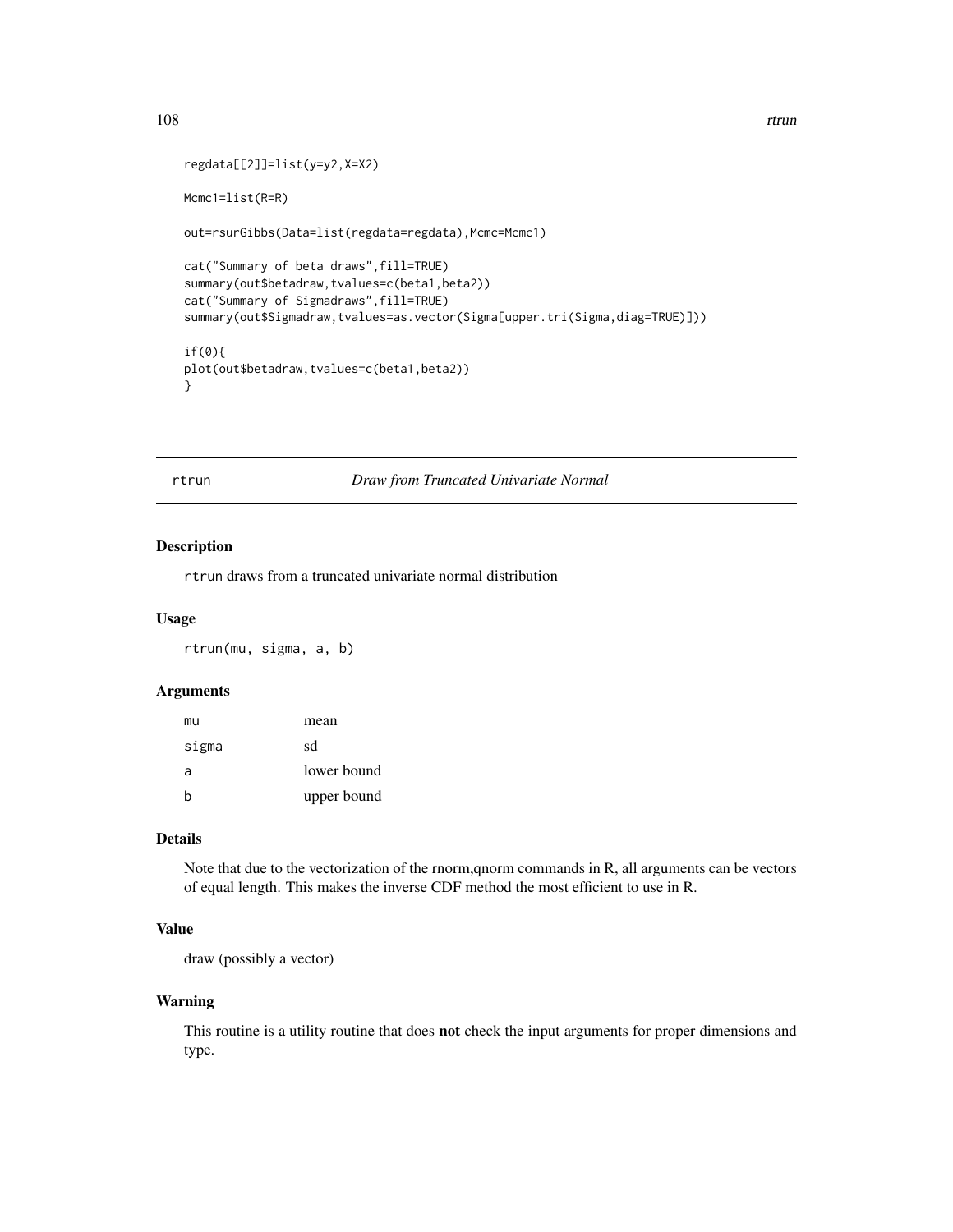#### <span id="page-108-1"></span>runireg the contract of the contract of the contract of the contract of the contract of the contract of the contract of the contract of the contract of the contract of the contract of the contract of the contract of the co

# Author(s)

Peter Rossi, Anderson School, UCLA, <perossichi@gmail.com>.

#### References

For further discussion, see *Bayesian Statistics and Marketing* by Rossi, Allenby and McCulloch, Chapter 2. <http://www.perossi.org/home/bsm-1>

# Examples

```
##
set.seed(66)
rtrun(mu=c(rep(0,10)),sigma=c(rep(1,10)),a=c(rep(0,10)),b=c(rep(2,10)))
```
<span id="page-108-0"></span>runireg *IID Sampler for Univariate Regression*

# Description

runireg implements an iid sampler to draw from the posterior of a univariate regression with a conjugate prior.

# Usage

runireg(Data, Prior, Mcmc)

# Arguments

| Data  | list(y,X)                 |
|-------|---------------------------|
| Prior | list(betabar, A, nu, ssq) |
| Mcmc  | list(R, keep, nprint)     |

#### Details

Model:  $y = X\beta + e$ .  $e \sim N(0, \sigma^2)$ .

Priors:  $\beta \sim N(betabar, \sigma^2 * A^{-1})$ .  $\sigma^2 \sim (nu * ssq)/\chi^2_{nu}$ . List arguments contain

- Xn x k Design Matrix
- yn x 1 vector of observations
- betabark x 1 prior mean (def: 0)
- Ak x k prior precision matrix (def: .01I)
- nu d.f. parm for Inverted Chi-square prior (def: 3)
- ssq scale parm for Inverted Chi-square prior (def: var(y))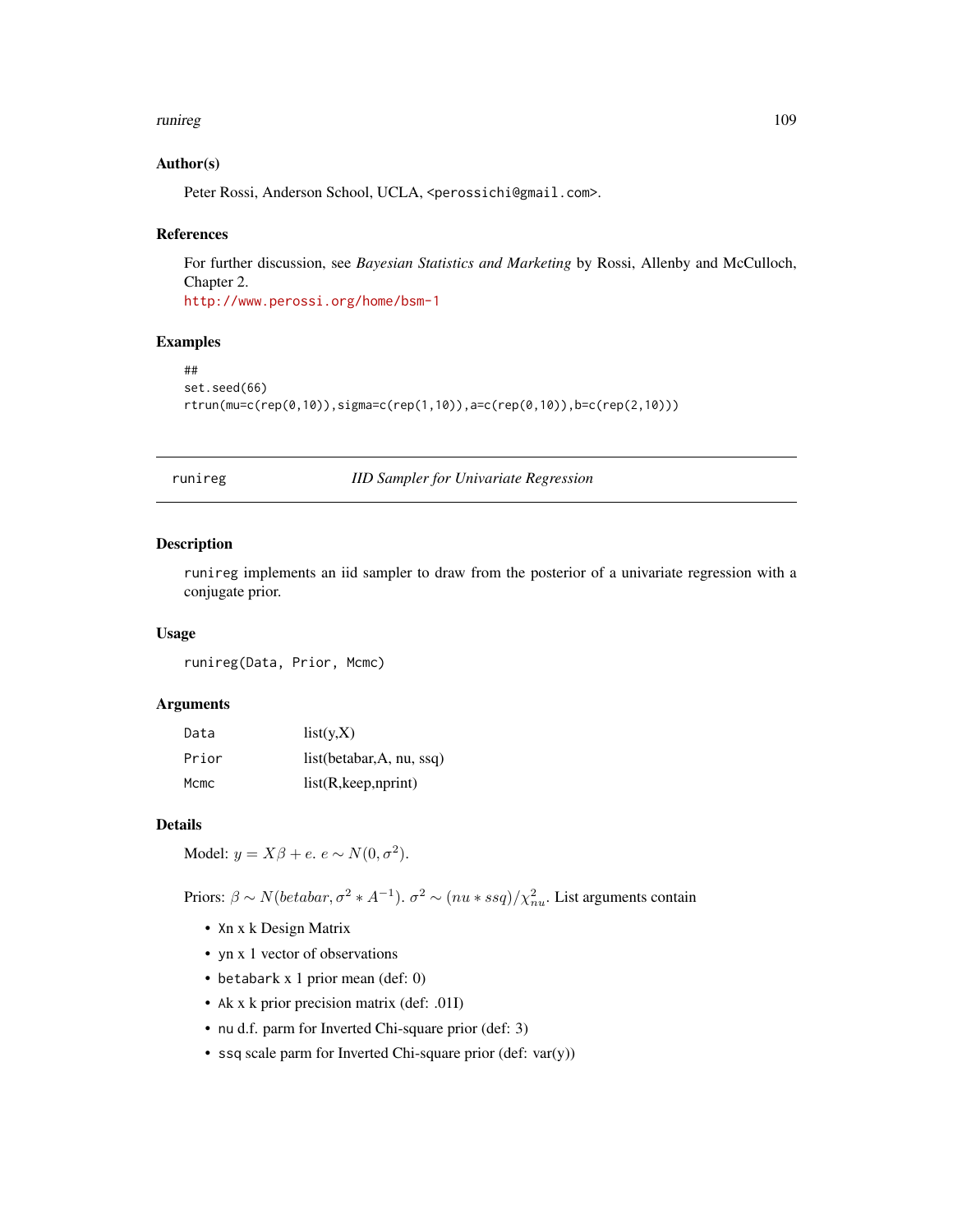#### 110 runireg

- R number of draws
- keep thinning parameter keep every keepth draw
- nprint print the estimated time remaining for every nprint'th draw (def: 100)

#### Value

list of iid draws

| betadraw    | R x k array of betadraws   |
|-------------|----------------------------|
| sigmasqdraw | R vector of sigma-sq draws |

# Author(s)

Peter Rossi, Anderson School, UCLA, <perossichi@gmail.com>.

# References

For further discussion, see *Bayesian Statistics and Marketing* by Rossi, Allenby and McCulloch, Chapter 2.

<http://www.perossi.org/home/bsm-1>

# See Also

[runiregGibbs](#page-110-0)

#### Examples

```
if(nchar(Sys.getenv("LONG_TEST")) != 0) {R=2000} else {R=10}
set.seed(66)
n=200
X = \text{cbind}(\text{rep}(1, n), \text{runif}(n)); \text{ beta} = c(1, 2); \text{ sigsq} = .25y=X%*%beta+rnorm(n,sd=sqrt(sigsq))
out=runireg(Data=list(y=y,X=X),Mcmc=list(R=R))
cat("Summary of beta/sigma-sq draws",fill=TRUE)
summary(out$betadraw,tvalues=beta)
summary(out$sigmasqdraw,tvalues=sigsq)
if(0){
## plotting examples
```
plot(out\$betadraw) }

<span id="page-109-0"></span>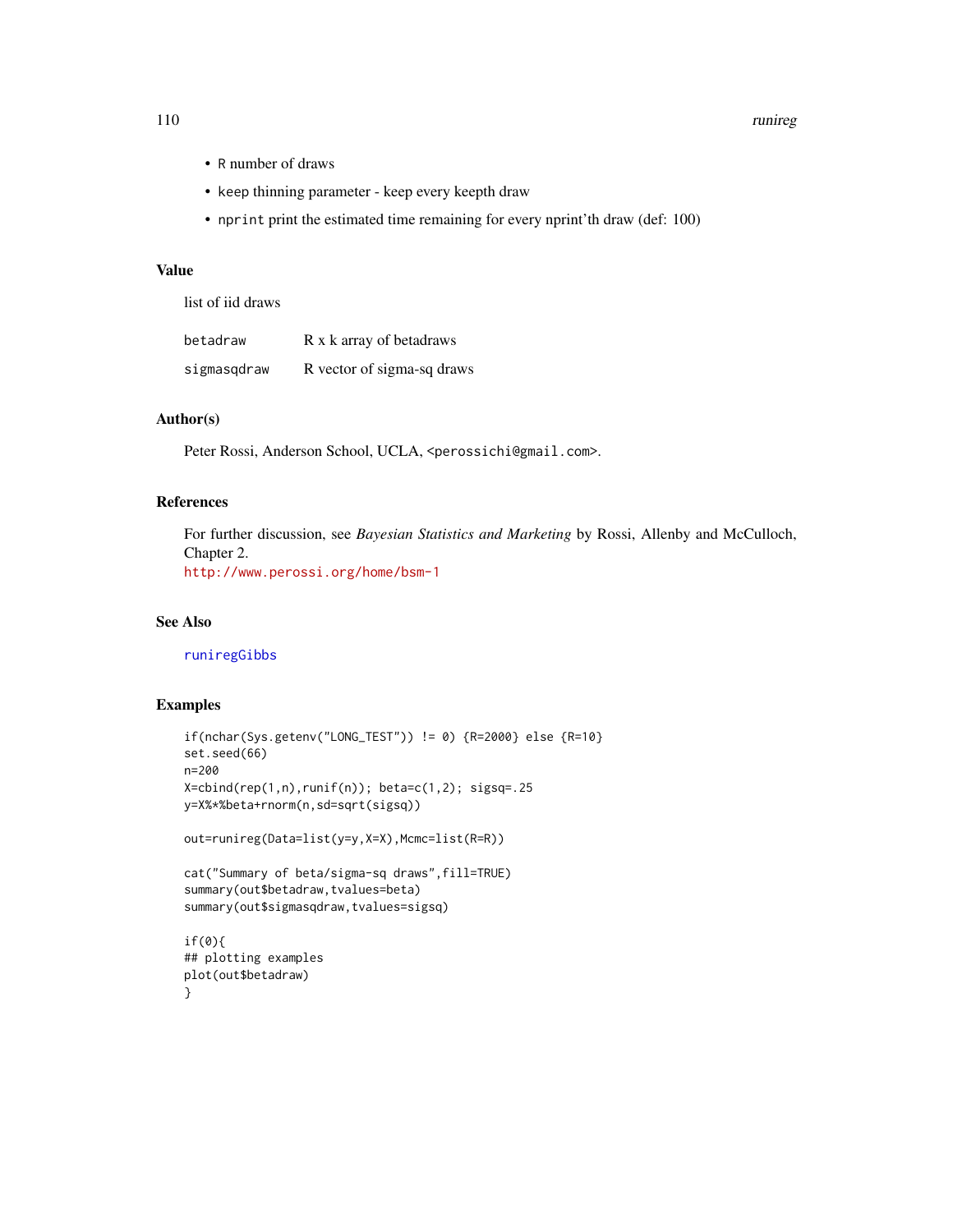<span id="page-110-1"></span><span id="page-110-0"></span>

#### Description

runiregGibbs implements a Gibbs Sampler to draw from posterior of a univariate regression with a conditionally conjugate prior.

# Usage

runiregGibbs(Data, Prior, Mcmc)

#### Arguments

| Data  | list(y, X)                     |
|-------|--------------------------------|
| Prior | list(betabar, $A$ , nu, ssq)   |
| Mcmc  | list(sigmasq, R, keep, nprint) |

# Details

Model:  $y = X\beta + e$ .  $e \sim N(0, \sigma^2)$ .

Priors:  $\beta \sim N(betabar, A^{-1})$ .  $\sigma^2 \sim (nu * ssg)/\chi^2_{nu}$ . List arguments contain

- Xn x k Design Matrix
- yn x 1 vector of observations
- betabark x 1 prior mean (def: 0)
- Ak x k prior precision matrix (def: .01I)
- nu d.f. parm for Inverted Chi-square prior (def: 3)
- ssq scale parm for Inverted Chi-square prior (def:var(y))
- R number of MCMC draws
- keep thinning parameter keep every keepth draw
- nprint print the estimated time remaining for every nprint'th draw (def: 100)

#### Value

list of MCMC draws

| betadraw    | R x k array of betadraws   |
|-------------|----------------------------|
| sigmasqdraw | R vector of sigma-sq draws |

#### Author(s)

Peter Rossi, Anderson School, UCLA, <perossichi@gmail.com>.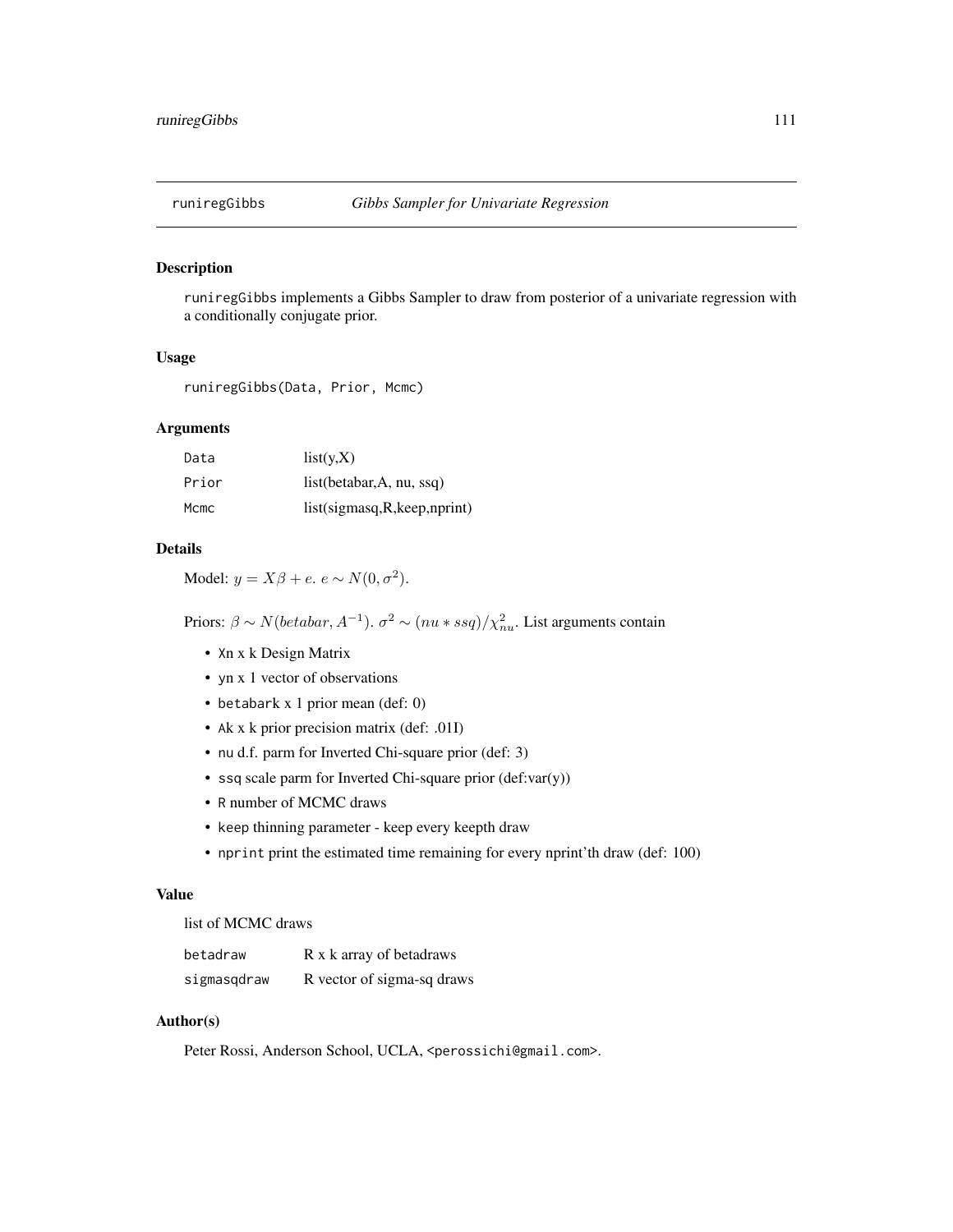# References

For further discussion, see *Bayesian Statistics and Marketing* by Rossi, Allenby and McCulloch, Chapter 3.

<http://www.perossi.org/home/bsm-1>

# See Also

[runireg](#page-108-0)

# Examples

```
if(nchar(Sys.getenv("LONG_TEST")) != 0) {R=1000} else {R=10}
set.seed(66)
n=100
X = \text{cbind}(\text{rep}(1, n), \text{runif}(n)); \text{ beta} = c(1, 2); \text{ sigsq} = .25y=X%*%beta+rnorm(n,sd=sqrt(sigsq))
Data1=list(y=y,X=X); Mcmc1=list(R=R)
out=runiregGibbs(Data=Data1,Mcmc=Mcmc1)
cat("Summary of beta and Sigma draws",fill=TRUE)
summary(out$betadraw,tvalues=beta)
summary(out$sigmasqdraw,tvalues=sigsq)
if(0){
## plotting examples
plot(out$betadraw)
```

```
}
```
rwishart *Draw from Wishart and Inverted Wishart Distribution*

# Description

rwishart draws from the Wishart and Inverted Wishart distributions.

# Usage

rwishart(nu, V)

# Arguments

| nu     | d.f. parameter      |
|--------|---------------------|
| $\vee$ | pds location matrix |

<span id="page-111-0"></span>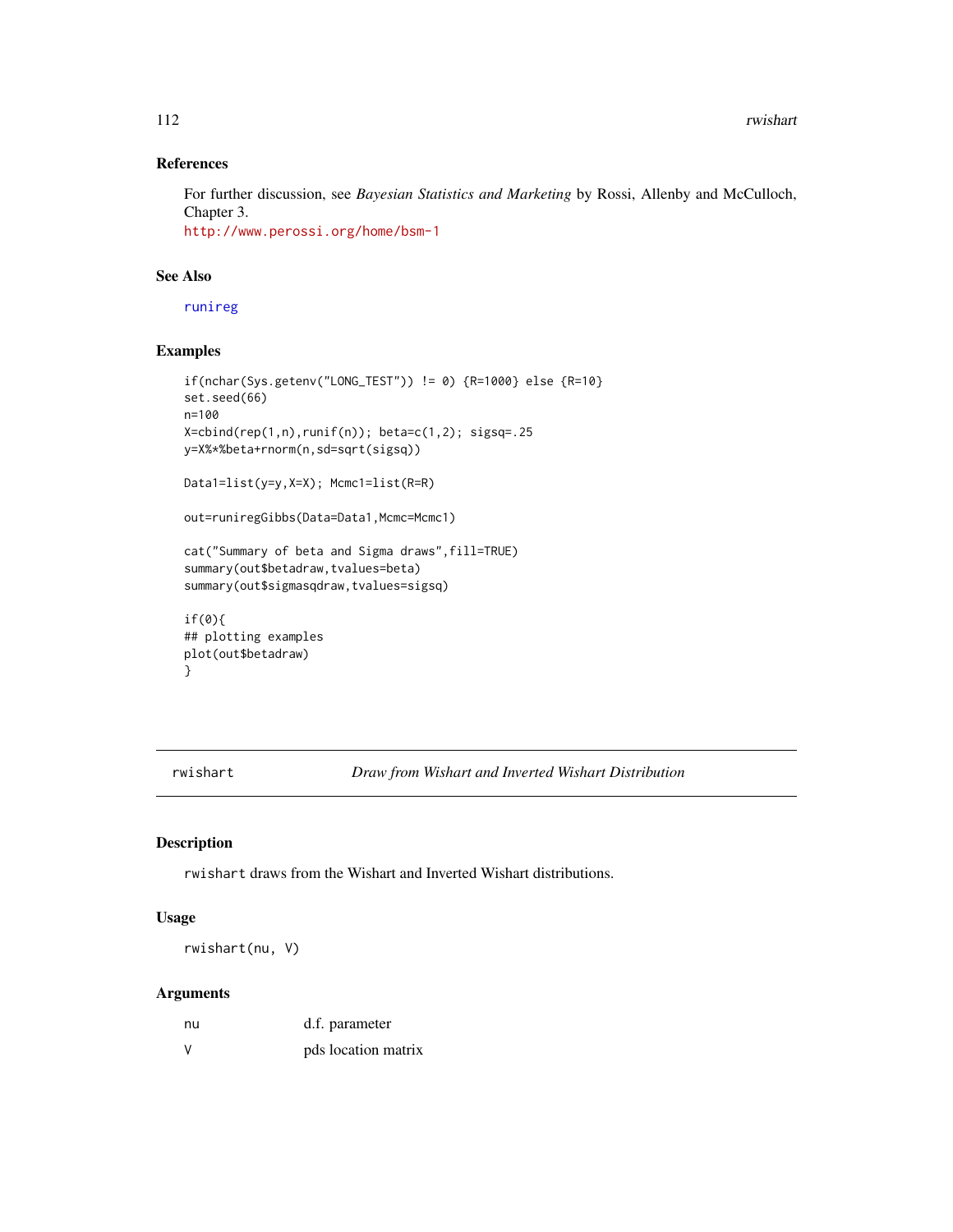#### <span id="page-112-0"></span>Scotch 113

# Details

In the parameterization used here,  $W \sim W(nu, V), E[W] = nuV$ .

If you want to use an Inverted Wishart prior, you *must invert the location matrix* before calling rwishart, e.g.  $\Sigma \sim \text{IW(nu,V)}$ ;  $\Sigma^{-1} \sim W(nu, V^{-1})$ .

# Value

| W   | Wishart draw                |
|-----|-----------------------------|
| TW  | Inverted Wishart draw       |
| C.  | Upper tri root of W         |
| CT. | $inv(C)$ , $W^{-1} = CICI'$ |

#### Warning

This routine is a utility routine that does **not** check the input arguments for proper dimensions and type.

# Author(s)

Peter Rossi, Anderson School, UCLA, <perossichi@gmail.com>.

# References

For further discussion, see *Bayesian Statistics and Marketing* by Rossi, Allenby and McCulloch, Chapter 2. <http://www.perossi.org/home/bsm-1>

# Examples

```
##
set.seed(66)
rwishart(5,diag(3))$IW
```
Scotch *Survey Data on Brands of Scotch Consumed*

# Description

from Simmons Survey. Brands used in last year for those respondents who report consuming scotch.

# Usage

data(Scotch)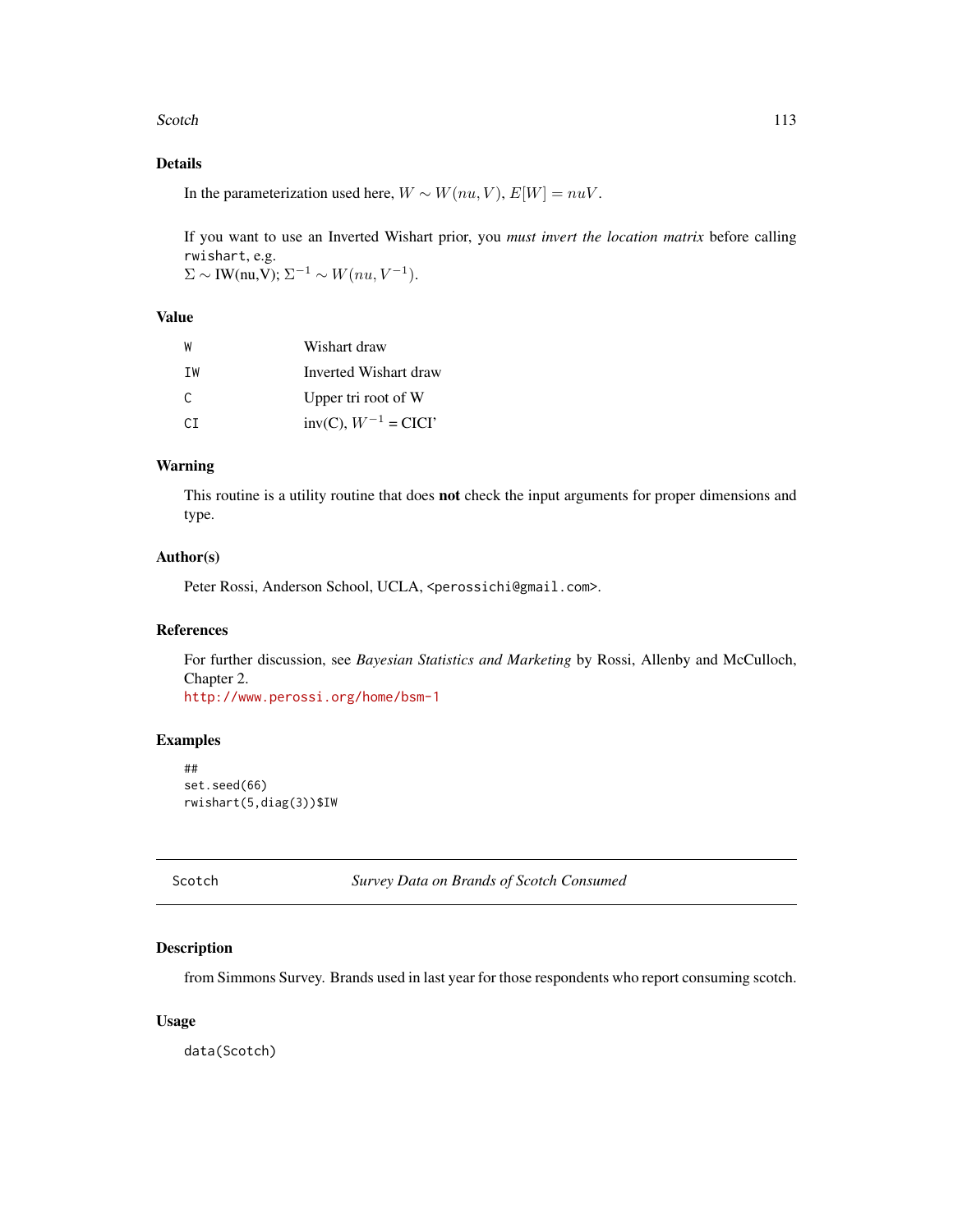# Format

A data frame with 2218 observations on the following 21 variables. All variables are coded 1 if consumed in last year, 0 if not.

Chivas.Regal a numeric vector

Dewar.s.White.Label a numeric vector

Johnnie.Walker.Black.Label a numeric vector

J...B a numeric vector

Johnnie.Walker.Red.Label a numeric vector

Other.Brands a numeric vector

Glenlivet a numeric vector

Cutty.Sark a numeric vector

Glenfiddich a numeric vector

Pinch..Haig. a numeric vector

Clan.MacGregor a numeric vector

Ballantine a numeric vector

Macallan a numeric vector

Passport a numeric vector

Black...White a numeric vector

Scoresby.Rare a numeric vector

Grants a numeric vector

Ushers a numeric vector

White.Horse a numeric vector

Knockando a numeric vector

the.Singleton a numeric vector

#### Source

Edwards, Y. and G. Allenby (2003), "Multivariate Analysis of Multiple Response Data," *JMR* 40, 321-334.

#### References

Chapter 4, *Bayesian Statistics and Marketing* by Rossi et al. <http://www.perossi.org/home/bsm-1>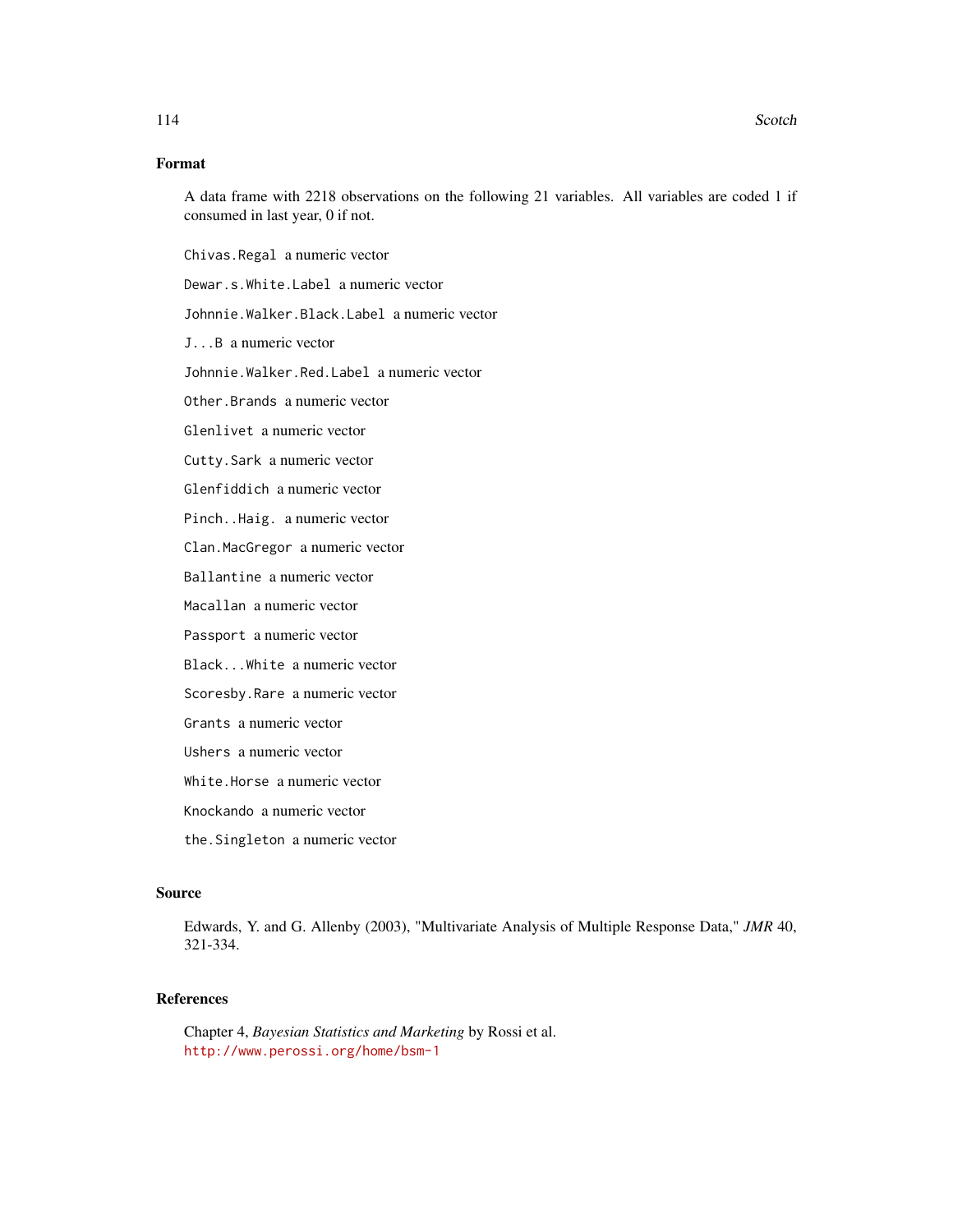#### <span id="page-114-0"></span>simnhlogit 115

# Examples

```
data(Scotch)
cat(" Frequencies of Brands", fill=TRUE)
mat=apply(as.matrix(Scotch),2,mean)
print(mat)
##
## use Scotch data to run Multivariate Probit Model
##
if(0){
##
y=as.matrix(Scotch)
p=ncol(y); n=nrow(y)
dimnames(y)=NULL
y=as.vector(t(y))
y=as.integer(y)
I_p=diag(p)
X=rep(I_p,n)X=matrix(X,nrow=p)
X=t(X)R=2000
Data=list(p=p,X=X,y=y)
Mcmc=list(R=R)
set.seed(66)
out=rmvpGibbs(Data=Data,Mcmc=Mcmc)
ind=(0:(p-1))*p + (1:p)cat(" Betadraws ",fill=TRUE)
mat=apply(out$betadraw/sqrt(out$sigmadraw[,ind]),2,quantile,probs=c(.01,.05,.5,.95,.99))
attributes(mat)$class="bayesm.mat"
summary(mat)
rdraw=matrix(double((R)*p*p),ncol=p*p)
rdraw=t(apply(out$sigmadraw,1,nmat))
attributes(rdraw)$class="bayesm.var"
cat(" Draws of Correlation Matrix ",fill=TRUE)
summary(rdraw)
```
}

simnhlogit *Simulate from Non-homothetic Logit Model*

#### Description

simnhlogit simulates from the non-homothetic logit model

#### Usage

simnhlogit(theta, lnprices, Xexpend)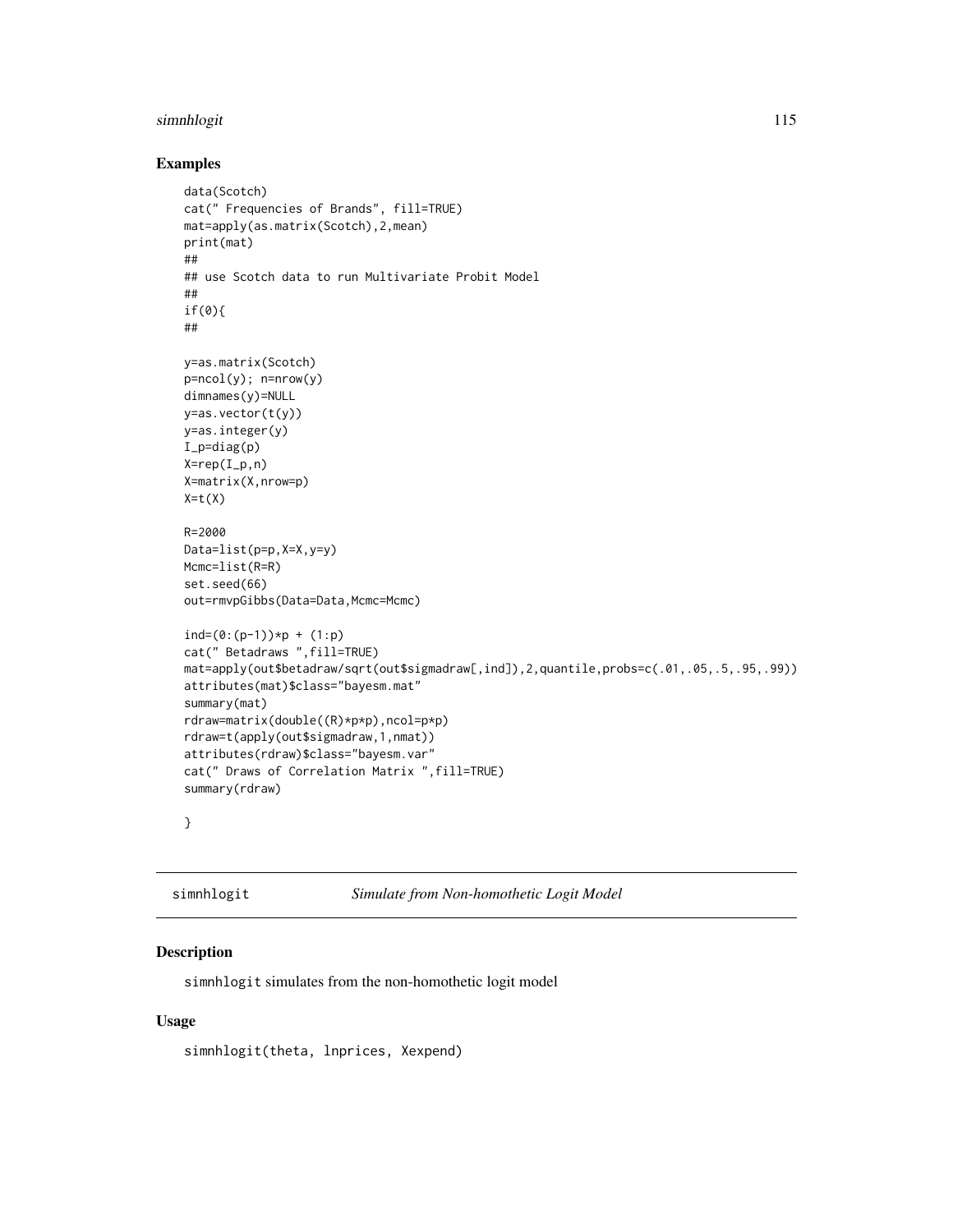# <span id="page-115-0"></span>116 simnhlogit

# Arguments

| theta    | coefficient vector                             |
|----------|------------------------------------------------|
| lnprices | n x p array of prices                          |
| Xexpend  | n x k array of values of expenditure variables |

# Details

For details on parameterization, see llnhlogit.

# Value

a list containing:

| y        | $n \times 1$ vector of multinomial outcomes $(1, \ldots, p)$ |
|----------|--------------------------------------------------------------|
| Xexpend  | expenditure variables                                        |
| lnprices | price array                                                  |
| theta    | coefficients                                                 |
| prob     | n x p array of choice probabilities                          |

# Warning

This routine is a utility routine that does not check the input arguments for proper dimensions and type.

# Author(s)

Peter Rossi, Anderson School, UCLA, <perossichi@gmail.com>.

# References

For further discussion, see *Bayesian Statistics and Marketing* by Rossi, Allenby and McCulloch, Chapter 4.

<http://www.perossi.org/home/bsm-1>

# See Also

[llnhlogit](#page-22-0)

# Examples

```
##
N=1000
p=3k=1theta = c(rep(1,p),seq(from=-1,to=1,length=p),rep(2,k),.5)lnprices = matrix(runif(N*p),ncol=p)
Xexpend = matrix(runif(N*k),ncol=k)
simdata = simnhlogit(theta,lnprices,Xexpend)
```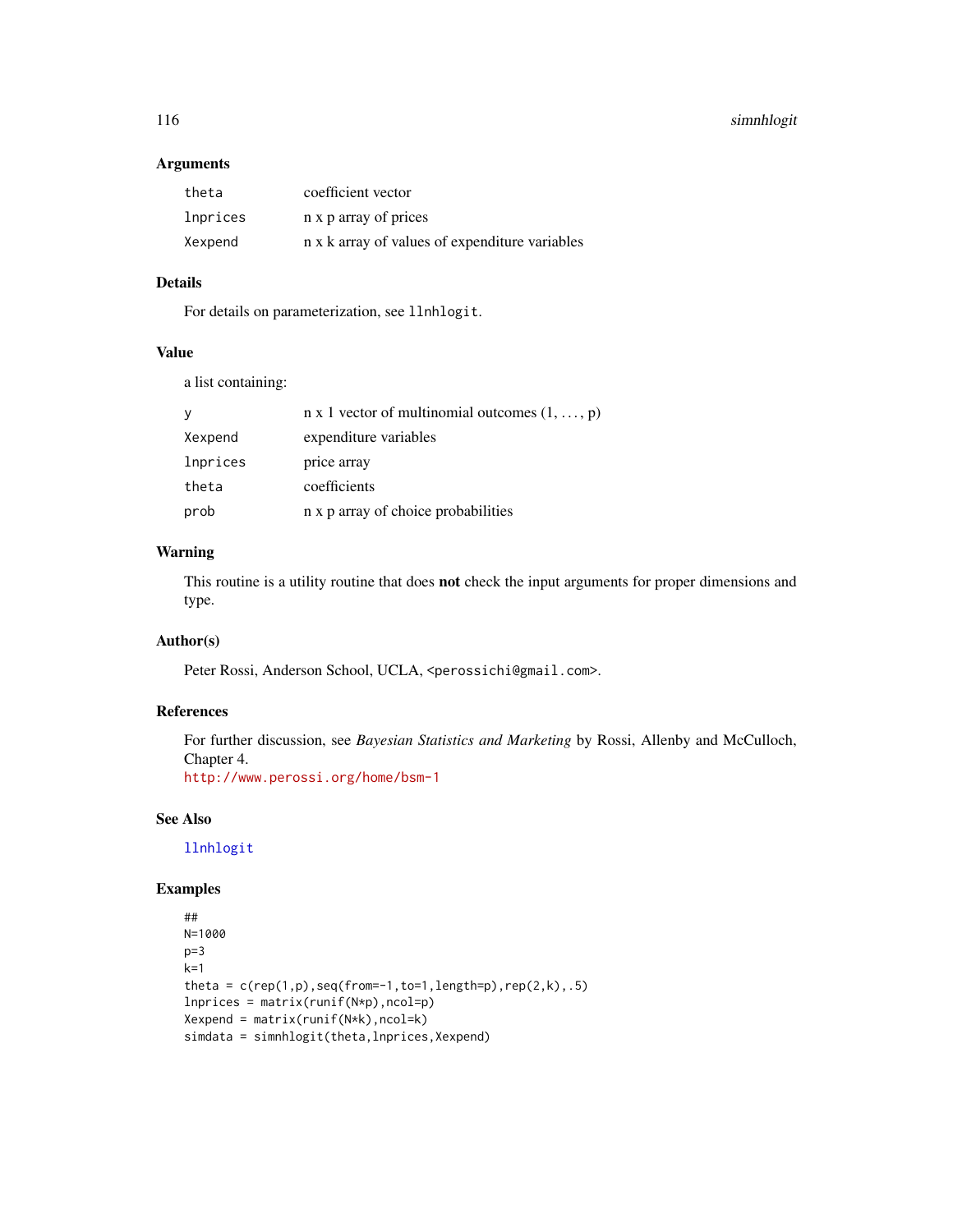<span id="page-116-1"></span><span id="page-116-0"></span>summary.bayesm.mat *Summarize Mcmc Parameter Draws*

#### Description

summary.bayesm.mat is an S3 method to summarize marginal distributions given an array of draws

# Usage

```
## S3 method for class 'bayesm.mat'
summary(object, names, burnin = trunc(0.1 * nrow(X)),
  tvalues, QUANTILES = TRUE, TRAILER = TRUE,...)
```
#### Arguments

| object           | object (hereafter X) is an array of draws, usually an object of class "bayesm.mat" |
|------------------|------------------------------------------------------------------------------------|
| names            | optional character vector of names for the columns of X                            |
| burnin           | number of draws to burn-in (def: $.1*uvw(X)$ )                                     |
| tvalues          | optional vector of "true" values for use in simulation examples                    |
| <b>QUANTILES</b> | logical for should quantiles be displayed (def: TRUE)                              |
| TRAILER          | logical for should a trailer be displayed (def: TRUE)                              |
| .                | optional arguments for generic function                                            |

# Details

Typically, summary.bayesm.nmix will be invoked by a call to the generic summary function as in summary(object) where object is of class bayesm.mat. Mean, Std Dev, Numerical Standard error (of estimate of posterior mean), relative numerical efficiency (see numEff) and effective sample size are displayed. If QUANTILES=TRUE, quantiles of marginal distirbutions in the columns of X are displayed.

summary.bayesm.mat is also exported for direct use as a standard function, as in summary.bayesm.mat(matrix). summary.bayesm.mat(matrix) returns (invisibly) the array of the various summary statistics for further use. To assess this array usestats=summary(Drawmat).

# Author(s)

Peter Rossi, Anderson School, UCLA, <perossichi@gmail.com>.

# See Also

[summary.bayesm.var](#page-118-0), [summary.bayesm.nmix](#page-117-0)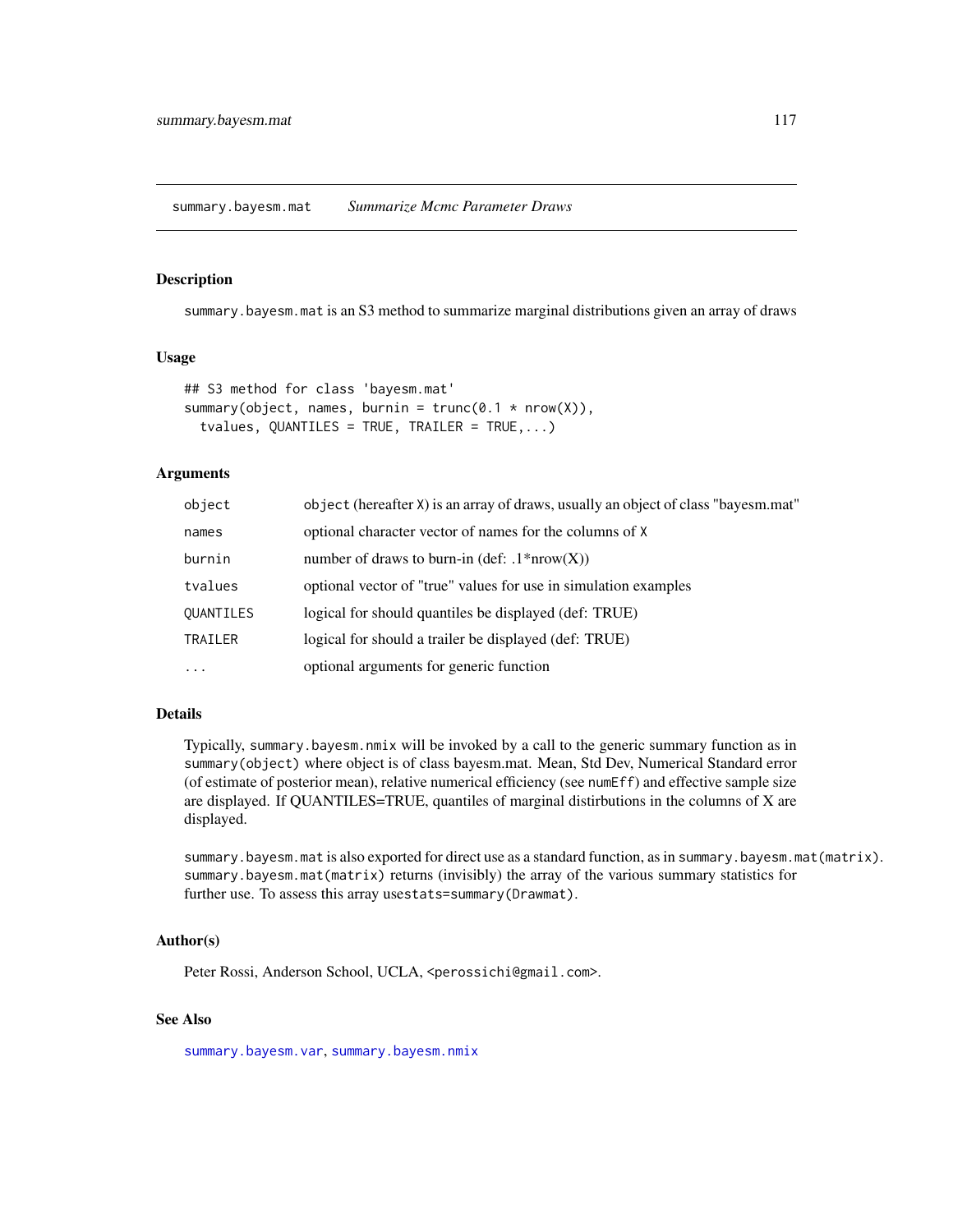# Examples

```
##
## not run
# out=rmnpGibbs(Data,Prior,Mcmc)
# summary(out$betadraw)
#
```
<span id="page-117-0"></span>summary.bayesm.nmix *Summarize Draws of Normal Mixture Components*

#### Description

summary.bayesm.nmix is an S3 method to display summaries of the distribution implied by draws of Normal Mixture Components. Posterior means and Variance-Covariance matrices are displayed.

Note: 1st and 2nd moments may not be very interpretable for mixtures of normals. This summary function can take a minute or so. The current implementation is not efficient.

#### Usage

```
## S3 method for class 'bayesm.nmix'
summary(object, names, burnin = trunc(0.1 * new(probability), ...)
```
#### Arguments

| object   | an object of class "bayesm.nmix" $-$ a list of lists of draws        |
|----------|----------------------------------------------------------------------|
| names    | optional character vector of names fo reach dimension of the density |
| burnin   | number of draws to burn-in (def: $.1*$ nrow(probdraw))               |
| $\cdots$ | parms to send to summary                                             |

# Details

an object of class "bayesm.nmix" is a list of three components:

probdraw a matrix of R/keep rows by dim of normal mix of mixture prob draws second comp not used

compdraw list of list of lists with draws of mixture comp parms

# Author(s)

Peter Rossi, Anderson School, UCLA, <perossichi@gmail.com>.

#### See Also

[summary.bayesm.mat](#page-116-0), [summary.bayesm.var](#page-118-0)

<span id="page-117-1"></span>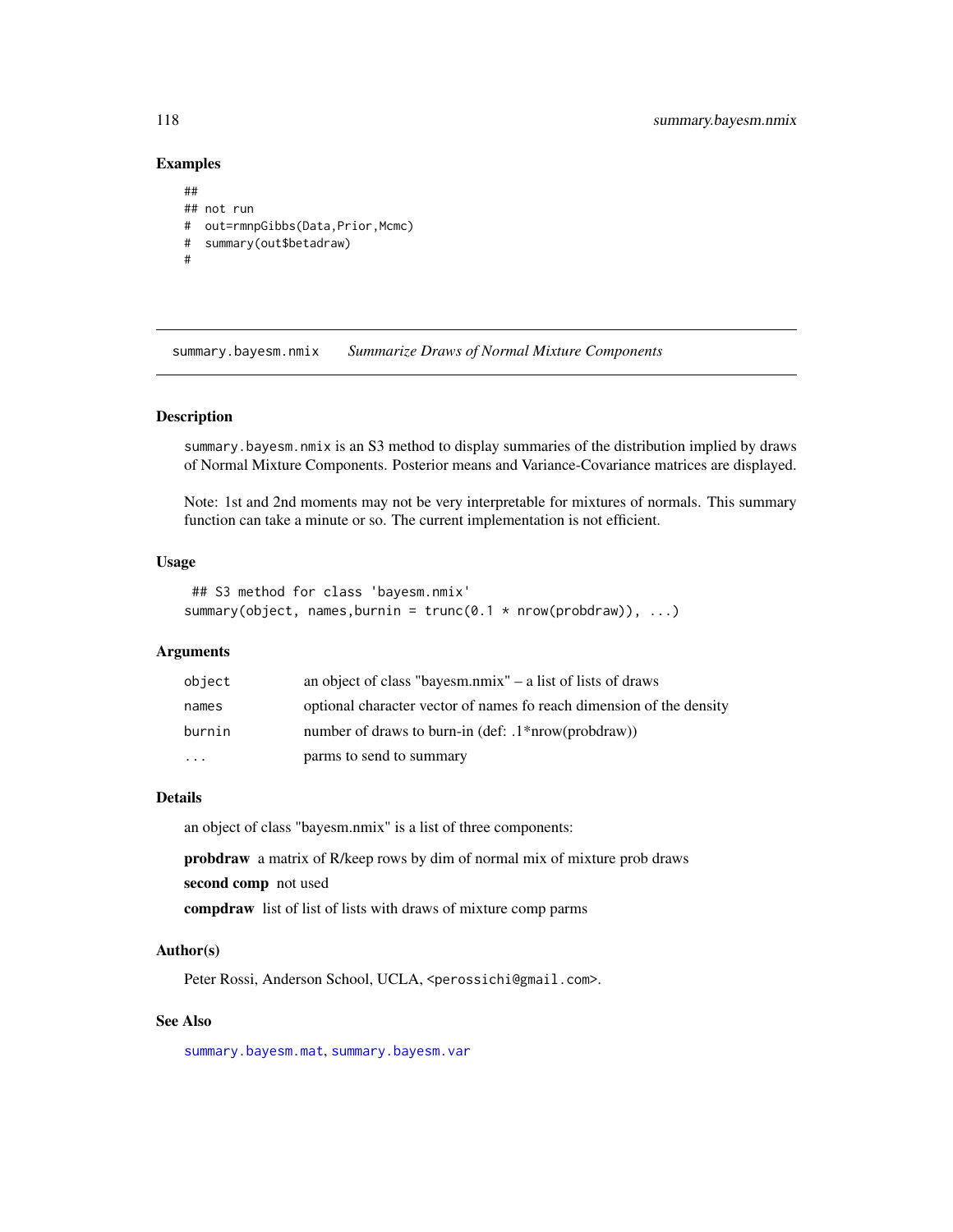# <span id="page-118-1"></span>summary.bayesm.var 119

#### Examples

```
##
## not run
# out=rnmix(Data,Prior,Mcmc)
# summary(out)
#
```
<span id="page-118-0"></span>summary.bayesm.var *Summarize Draws of Var-Cov Matrices*

#### Description

summary.bayesm.var is an S3 method to summarize marginal distributions given an array of draws

#### Usage

## S3 method for class 'bayesm.var' summary(object, names, burnin = trunc(0.1 \* nrow(Vard)), tvalues, QUANTILES = FALSE , ...)

# Arguments

| object           | object (herafter, Vard) is an array of draws of a covariance matrix |
|------------------|---------------------------------------------------------------------|
| names            | optional character vector of names for the columns of Vard          |
| burnin           | number of draws to burn-in $(\text{def: } .1^*nrow(Vard))$          |
| tvalues          | optional vector of "true" values for use in simulation examples     |
| <b>QUANTILES</b> | logical for should quantiles be displayed (def: TRUE)               |
| .                | optional arguments for generic function                             |

#### Details

Typically, summary.bayesm.var will be invoked by a call to the generic summary function as in summary(object) where object is of class bayesm.var. Mean, Std Dev, Numerical Standard error (of estimate of posterior mean), relative numerical efficiency (see numEff) and effective sample size are displayed. If QUANTILES=TRUE, quantiles of marginal distirbutions in the columns of Vard are displayed.

Vard is an array of draws of a covariance matrix stored as vectors. Each row is a different draw. The posterior mean of the vector of standard deviations and the correlation matrix are also displayed

#### Author(s)

Peter Rossi, Anderson School, UCLA, <perossichi@gmail.com>.

# See Also

[summary.bayesm.mat](#page-116-0), [summary.bayesm.nmix](#page-117-0)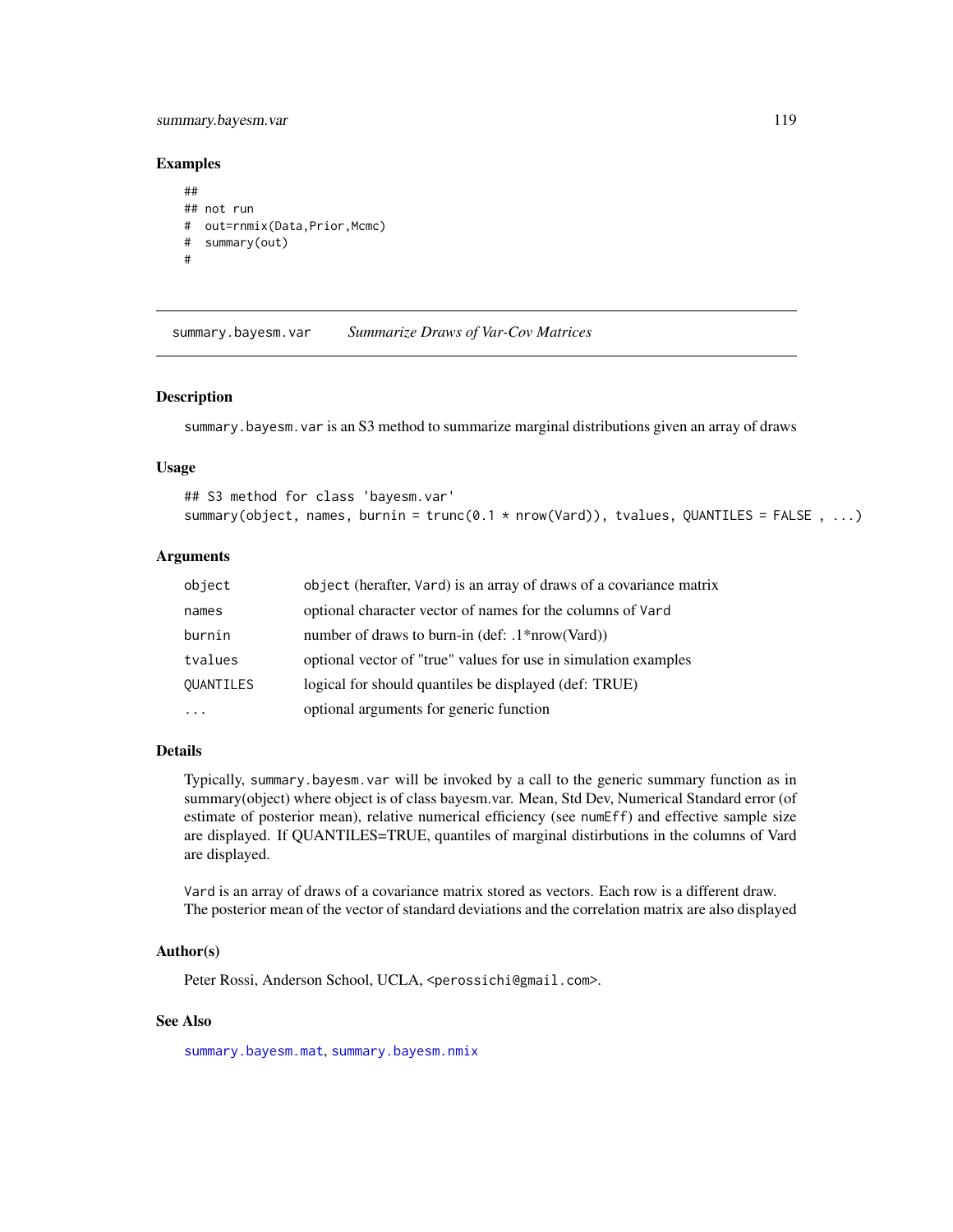<span id="page-119-0"></span>Examples

## ## not run # out=rmnpGibbs(Data,Prior,Mcmc) # summary(out\$sigmadraw) #

tuna *Data on Canned Tuna Sales*

#### Description

Volume of canned tuna sales as well as a measure of display activity, log price and log wholesale price. Weekly data aggregated to the chain level. This data is extracted from the Dominick's Finer Foods database maintained by the Kilts center for marketing at the University of Chicago's Booth School of Business. Brands are seven of the top 10 UPCs in the canned tuna product category.

#### Usage

data(tuna)

#### Format

A data frame with 338 observations on the following 30 variables.

WEEK a numeric vector

MOVE1 unit sales of Star Kist 6 oz.

MOVE2 unit sales of Chicken of the Sea 6 oz.

MOVE3 unit sales of Bumble Bee Solid 6.12 oz.

MOVE4 unit sales of Bumble Bee Chunk 6.12 oz.

MOVE5 unit sales of Geisha 6 oz.

MOVE6 unit sales of Bumble Bee Large Cans.

MOVE7 unit sales of HH Chunk Lite 6.5 oz.

NSALE1 a measure of display activity of Star Kist 6 oz.

NSALE2 a measure of display activity of Chicken of the Sea 6 oz.

NSALE3 a measure of display activity of Bumble Bee Solid 6.12 oz.

NSALE4 a measure of display activity of Bumble Bee Chunk 6.12 oz.

NSALE5 a measure of display activity of Geisha 6 oz.

NSALE6 a measure of display activity of Bumble Bee Large Cans.

NSALE7 a measure of display activity of HH Chunk Lite 6.5 oz.

LPRICE1 log of price of Star Kist 6 oz.

LPRICE2 log of price of Chicken of the Sea 6 oz.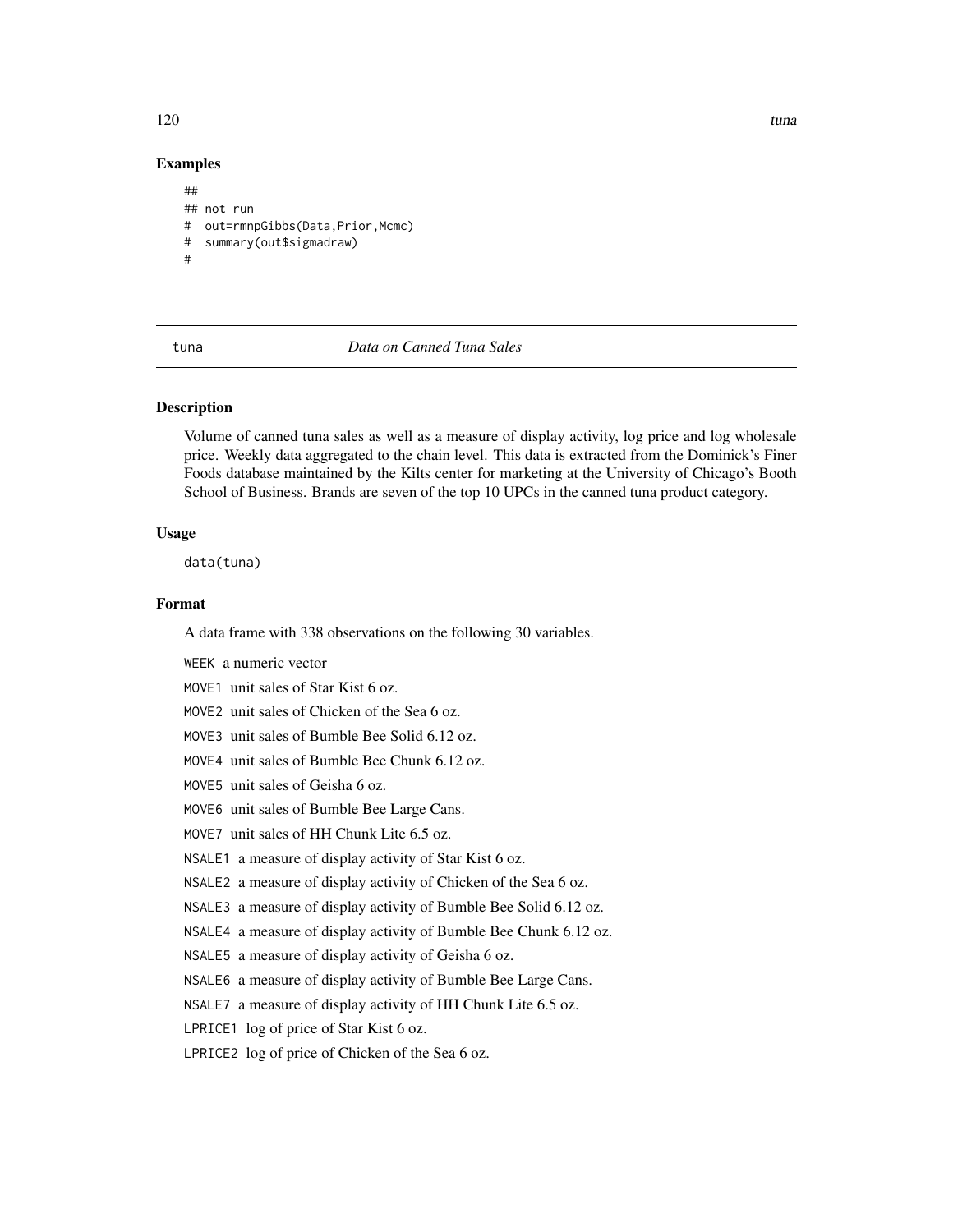LPRICE3 log of price of Bumble Bee Solid 6.12 oz.

LPRICE4 log of price of Bumble Bee Chunk 6.12 oz.

LPRICE5 log of price of Geisha 6 oz.

LPRICE6 log of price of Bumble Bee Large Cans.

LPRICE7 log of price of HH Chunk Lite 6.5 oz.

LWHPRIC1 log of wholesale price of Star Kist 6 oz.

LWHPRIC2 log of wholesale price of Chicken of the Sea 6 oz.

LWHPRIC3 log of wholesale price of Bumble Bee Solid 6.12 oz.

LWHPRIC4 log of wholesale price of Bumble Bee Chunk 6.12 oz.

LWHPRIC5 log of wholesale price of Geisha 6 oz.

LWHPRIC6 log of wholesale price of Bumble Bee Large Cans.

LWHPRIC7 log of wholesale price of HH Chunk Lite 6.5 oz.

FULLCUST total customers visits

# Source

Chevalier, A. Judith, Anil K. Kashyap and Peter E. Rossi (2003), "Why Don't Prices Rise During Periods of Peak Demand? Evidence from Scanner Data," *The American Economic Review* , 93(1), 15-37.

## References

Chapter 7, *Bayesian Statistics and Marketing* by Rossi, Allenby and McCulloch. <http://www.perossi.org/home/bsm-1>

# Examples

```
data(tuna)
cat(" Quantiles of sales",fill=TRUE)
mat=apply(as.matrix(tuna[,2:5]),2,quantile)
print(mat)
##
## example of processing for use with rivGibbs
##
if(0)
{
 data(tuna)
 t = dim(tuna)[1]cuts = tuna[, 30]
 sales = tuna[, 2:8]lnprice = tuna[, 16:22]lnwhPrice= tuna[,23:29]
 share=sales/mean(customers)
 shareout=as.vector(1-rowSums(share))
 lnprob=log(share/shareout)
```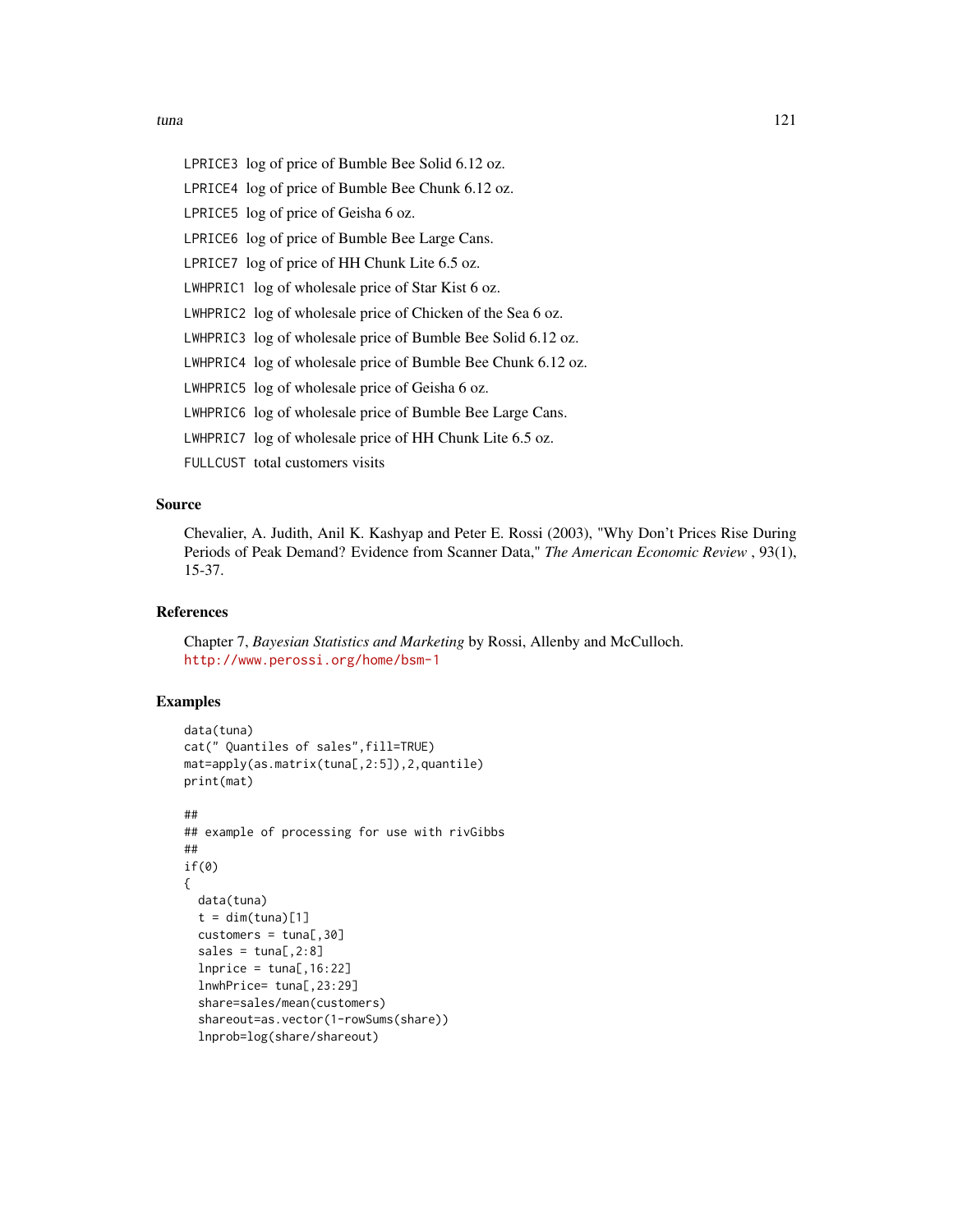```
# create w matrix
  I1=as.matrix(rep(1, t))
  I0=as.matrix(rep(0, t))
  intercept=rep(I1, 4)
  brand1=rbind(I1, I0, I0, I0)
  brand2=rbind(I0, I1, I0, I0)
  brand3=rbind(I0, I0, I1, I0)
  w=cbind(intercept, brand1, brand2, brand3)
## choose brand 1 to 4
  y=as.vector(as.matrix(lnprob[,1:4]))
  X=as.vector(as.matrix(lnprice[,1:4]))
  lnwhPrice=as.vector(as.matrix (lnwhPrice[1:4]))
  z=cbind(w, lnwhPrice)
  Data=list(z=z, w=w, x=X, y=y)
  Mcmc=list(R=R, keep=1)
  set.seed(66)
  out=rivGibbs(Data=Data,Mcmc=Mcmc)
  cat(" betadraws ",fill=TRUE)
  summary(out$betadraw)
if(0){
## plotting examples
plot(out$betadraw)
}
```
}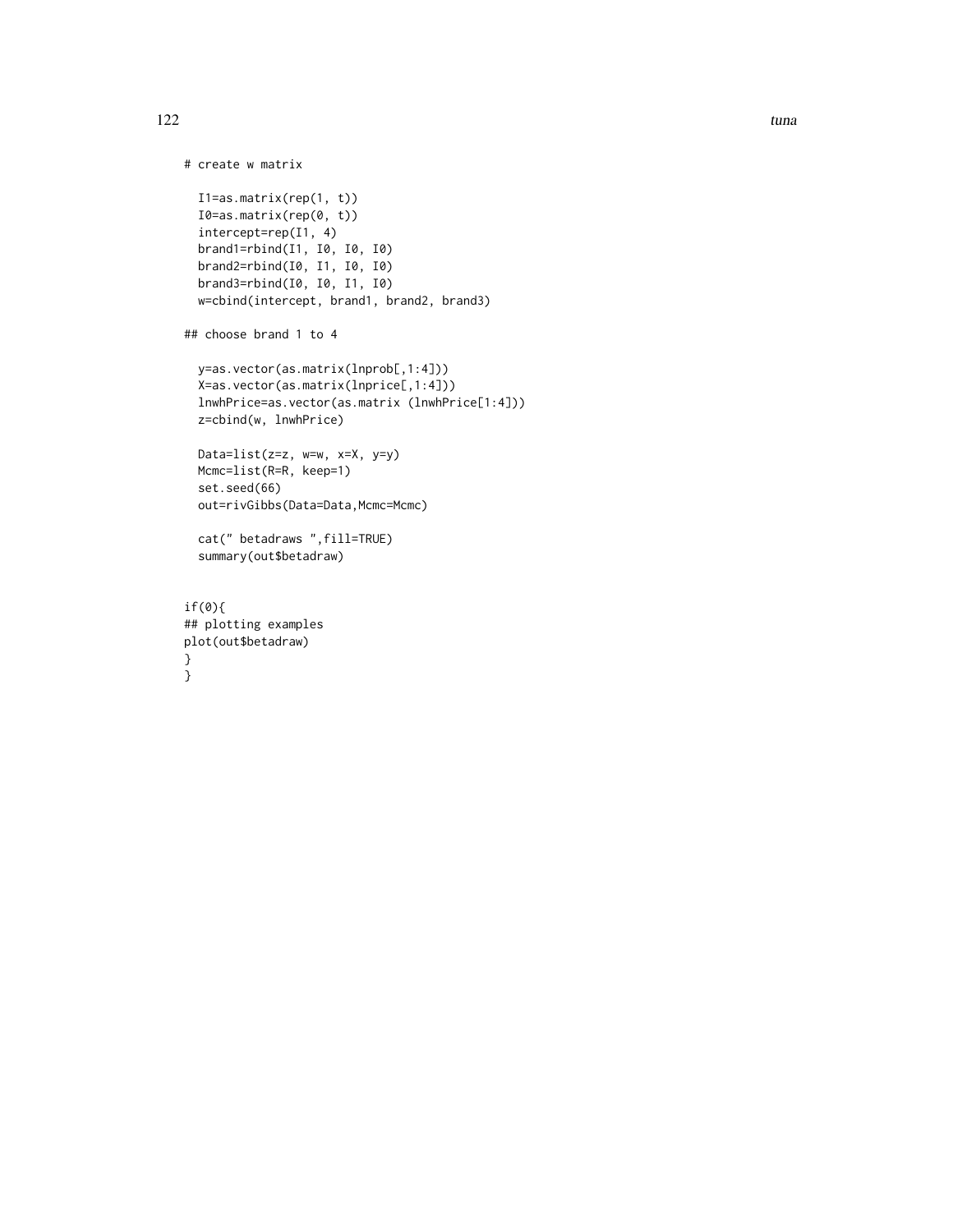# Index

∗Topic array createX, [13](#page-12-0) nmat, [38](#page-37-0) ∗Topic datasets bank, [3](#page-2-0) cheese, [8](#page-7-0) customerSat, [14](#page-13-0) detailing, [15](#page-14-0) margarine, [30](#page-29-0) orangeJuice, [40](#page-39-0) Scotch, [113](#page-112-0) tuna, [120](#page-119-0) ∗Topic distribution breg, [6](#page-5-0) condMom, [12](#page-11-0) ghkvec, [19](#page-18-0) lndIChisq, [25](#page-24-0) lndIWishart, [26](#page-25-0) lndMvn, [27](#page-26-0) lndMvst, [28](#page-27-0) logMargDenNR, [29](#page-28-0) rbiNormGibbs, [52](#page-51-0) rdirichlet, [55](#page-54-0) rmixture, [87](#page-86-0) rmvst, [96](#page-95-0) rtrun, [108](#page-107-0) ∗Topic hplot plot.bayesm.hcoef, [43](#page-42-0) plot.bayesm.mat, [45](#page-44-0) plot.bayesm.nmix, [46](#page-45-0) ∗Topic models breg, [6](#page-5-0) clusterMix, [10](#page-9-0) eMixMargDen, [18](#page-17-0) llmnl, [21](#page-20-0) llmnp, [22](#page-21-0) llnhlogit, [23](#page-22-1) mixDen, [32](#page-31-0) mixDenBi, [34](#page-33-0)

mnlHess, [35](#page-34-0) mnpProb, [36](#page-35-0) rbprobitGibbs, [53](#page-52-0) rhierBinLogit, [60](#page-59-0) rhierMnlDP, [68](#page-67-0) rhierMnlRwMixture, [72](#page-71-0) rhierNegbinRw, [76](#page-75-0) rivDP, [79](#page-78-0) rivGibbs, [83](#page-82-0) rmnlIndepMetrop, [88](#page-87-0) rmnpGibbs, [90](#page-89-0) rmvpGibbs, [94](#page-93-0) rnegbinRw, [97](#page-96-0) rordprobitGibbs, [102](#page-101-0) rscaleUsage, [104](#page-103-0) simnhlogit, [115](#page-114-0) ∗Topic multivariate clusterMix, [10](#page-9-0) eMixMargDen, [18](#page-17-0) mixDen, [32](#page-31-0) mixDenBi, [34](#page-33-0) momMix, [37](#page-36-0) rDPGibbs, [56](#page-55-0) rmixGibbs, [85](#page-84-0) rmixture, [87](#page-86-0) rmvpGibbs, [94](#page-93-0) rnmixGibbs, [99](#page-98-0) rwishart, [112](#page-111-0) ∗Topic plot summary.bayesm.nmix, [118](#page-117-1) ∗Topic regression breg, [6](#page-5-0) rhierLinearMixture, [62](#page-61-0) rhierLinearModel, [66](#page-65-0) rmultireg, [92](#page-91-0) rsurGibbs, [106](#page-105-0) runireg, [109](#page-108-1) runiregGibbs, [111](#page-110-1) ∗Topic ts